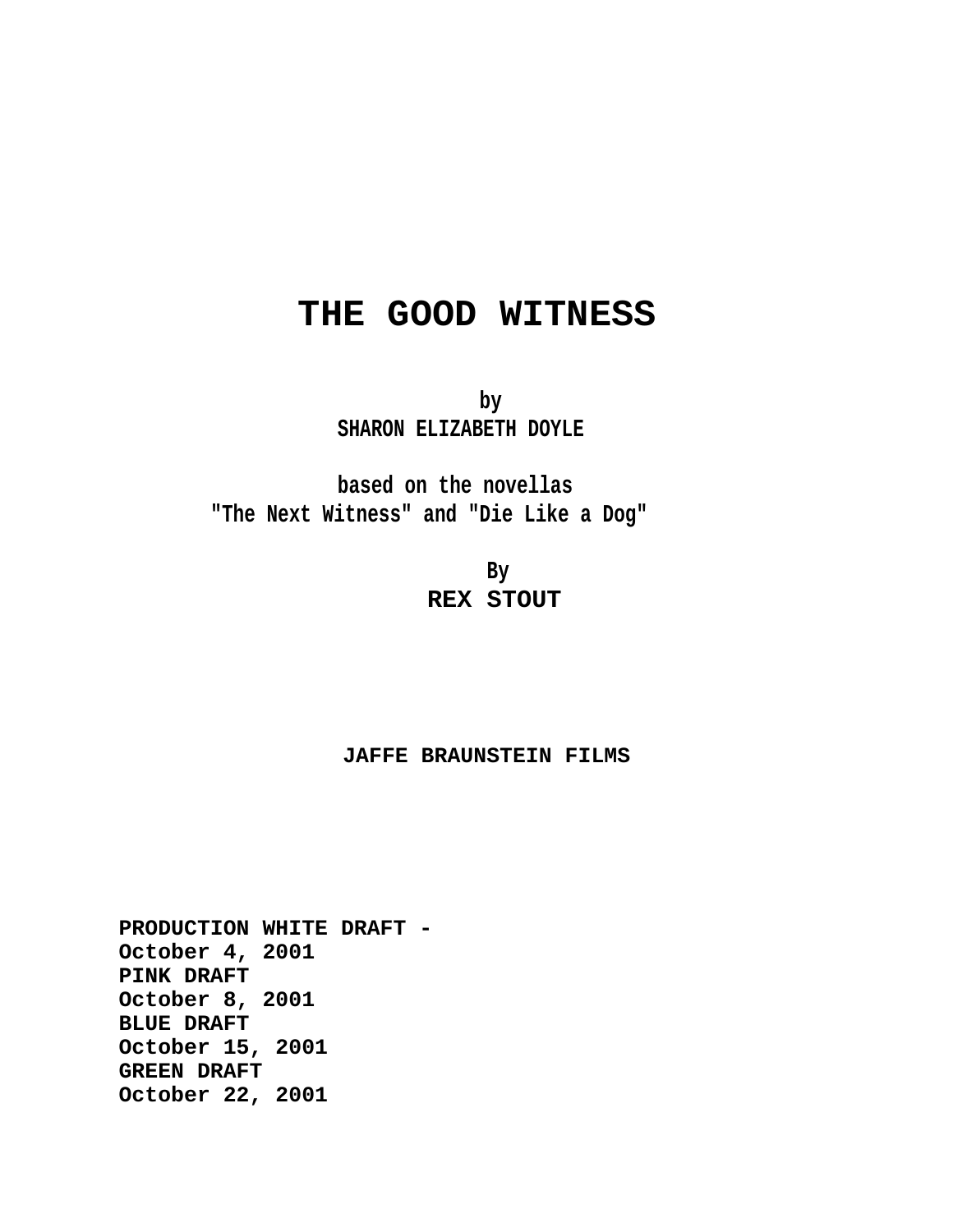# THE GOOD WITNESS

FADE IN:

MONTAGE/CREDITS

1 INT. BROWNSTONE - HALLWAY - DAY (DAY ONE) 1

Archie grabs his trenchcoat from the hallway tree and starts to put it on. He stops. It doesn't feel right. He looks at a button - it's dangling. He checks the pocket flaps twisted. He's not happy. He thinks. Ah. Grimly, he puts it on, heads for the door. The DOORBELL RINGS.

> ARCHIE (V.O.) I was on my way out to right a wrong, when fate in the form of Inspector Cramer rang the doorbell.

He opens the door and INSPECTOR CRAMER comes in and barrels past him going towards the office.

> ARCHIE (CONT'D) Inspector Cramer. To what do we owe the pleasure?

CRAMER I gotta present for your boss.

ARCHIE Is he gonna like it?

CRAMER He's gonna love it. Got one for you, too. Stick around.

He disappears into the office. Archie trails after.

2 INT. BROWNSTONE - OFFICE - DAY 2

Cramer serves Wolfe, chomps happily on his cigar. Wolfe regards him balefully. Archie waits at the door.

> WOLFE Mr. Cramer. What brings you into my home?

CRAMER An opportunity that doesn't come often enough: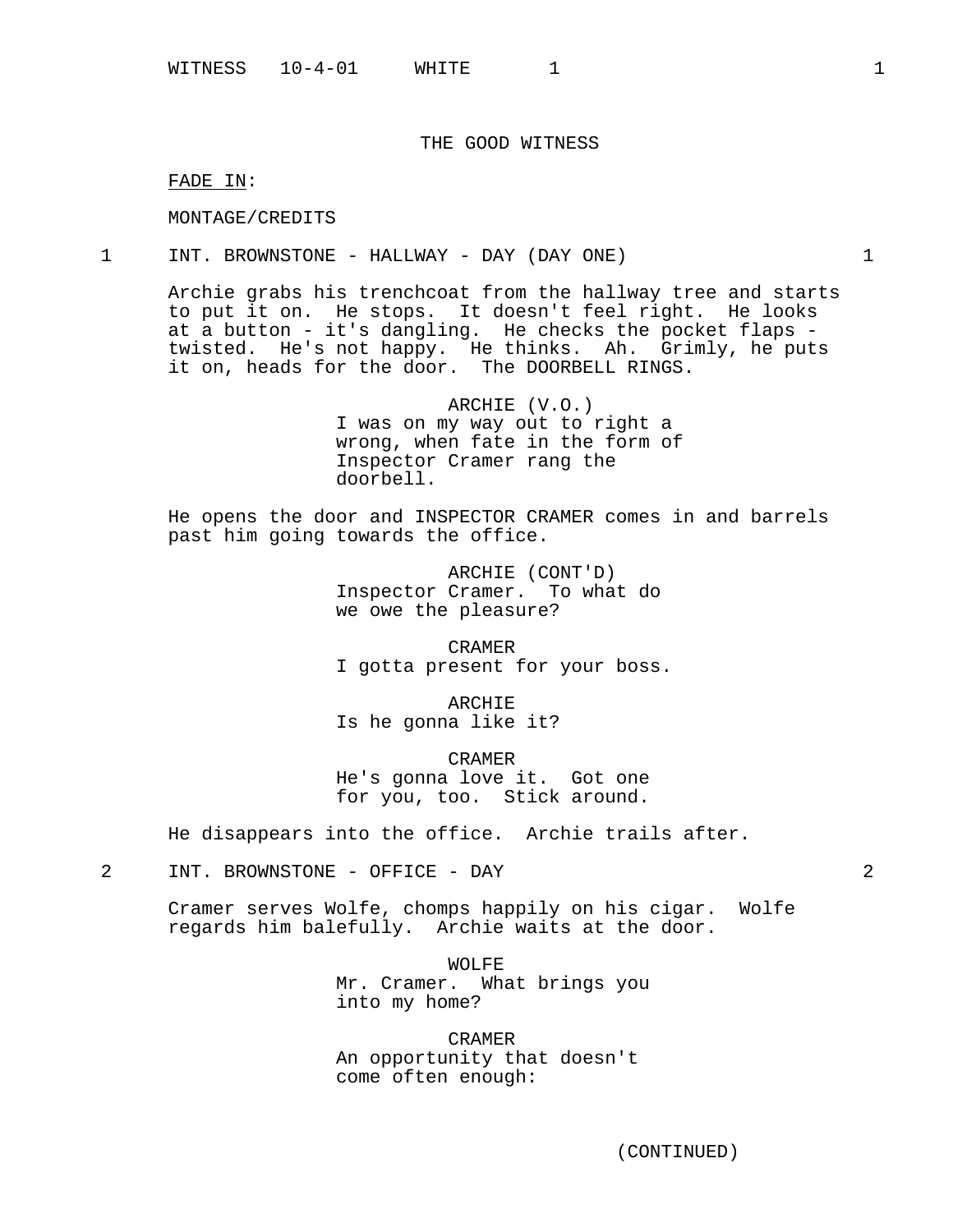# WOLFE

Pfui.

CRAMER A situation you can't get out of.

WOLFE Archie! Escort Mr. Cramer...

Cramer puts the subpoena down on the table.

CRAMER Your subpoena for the Ashe trial next week. Do you need me to read it out loud?

WOLFE You came all this way to serve me in person?

CRAMER I came all this way to serve you in person. I wanna make sure you understand the fine print.

WOLFE A sad commentary on the

pusillanimous nature of your dreams.

CRAMER

If you don't show up, you'll be in contempt of court. A bench warrant will be issued for your arrest and I will send the newest recruit on the force down here to lead you away in cuffs.

Wolfe glowers, throws the subpoena down and picks his book back up. Cramer savors the moment and bows out. As he passes Archie in the door, he hands him his subpoena.

## ARCHIE

Allow me.

3 EXT. BROWNSTONE - STOOP (STUDIO) - DAY 3

Cramer comes out and is surprised to find Archie accompanying him. On Cramer's look.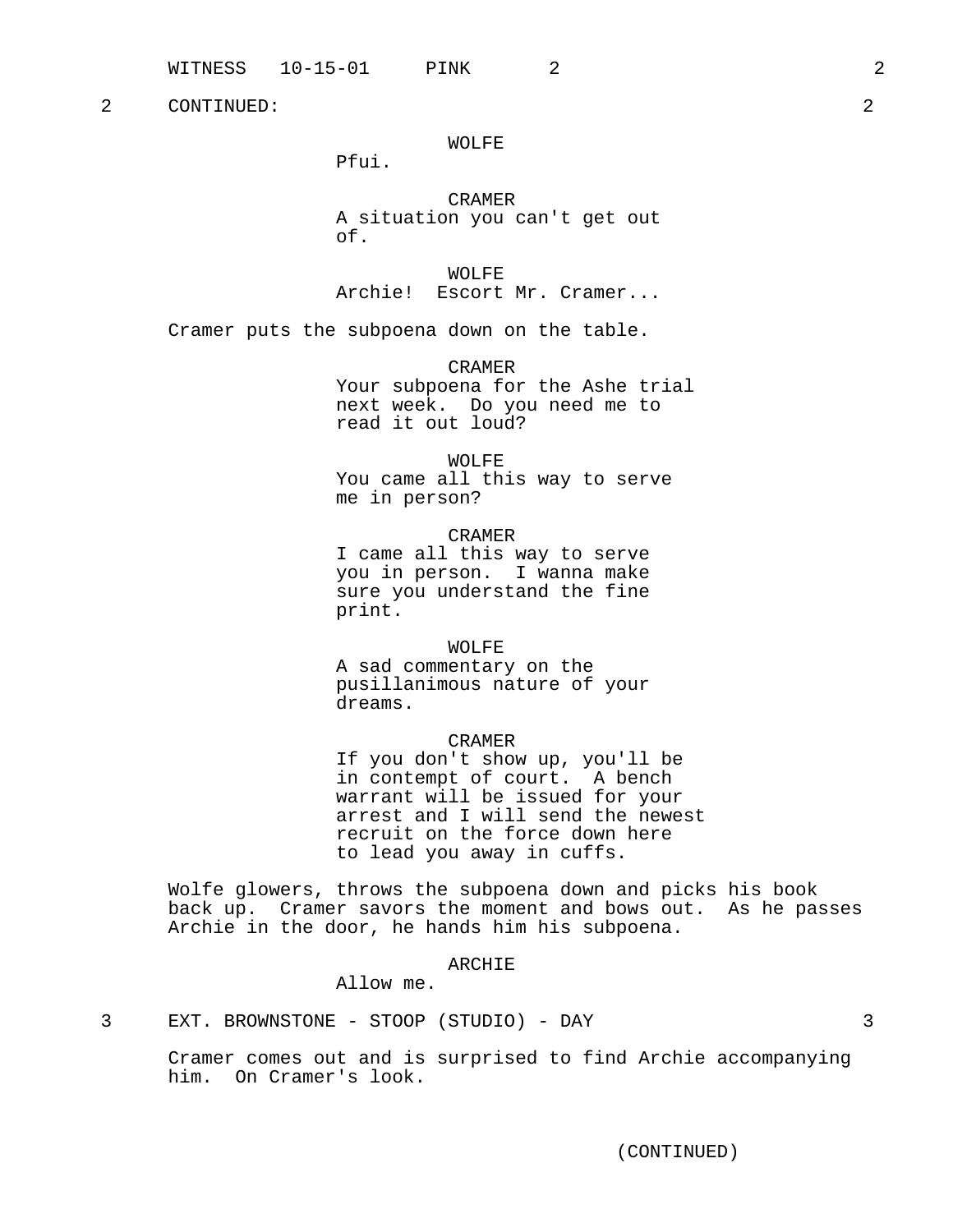### ARCHIE

I have an errand. This morning a guy name Meegan tried to engage  $*$ Mr. Wolfe to find his wife.

CRAMER Fat chance of that.

ARCHIE No chance at all. So he left in a huff and grabbed my raincoat instead of his on the way out. I'm going to right the wrong.

CRAMER You should try working for a living.

They part ways.

4 EXT. 29 ARBOR STREET - ANGLE INCLUDING THE STREET - DAY 4

Archie comes down the street. The camera pulls back to see whole street and what lies ahead - a police scene. A FLASHING POLICE CRUISER is double parked in front of the entrance to 29 and a crowd. 29 Arbor Street has a stoop with stairs and a basement apartment.

> ARCHIE (V.O.) But when I got to Meegan's home at 29 Arbor Street, I didn't enter it. There was party going on in front.

ARCHIE maneuvers through a crowd to the front to see a POLICEMAN trying to shoo away a BLACK LAB (JET)

> POLICEMAN Whose dog is this?

No one in the crowd responds. Their attention is diverted by PURLEY STEBBINS, who emerges from a squad car and goes into the house without delay, bristling with authority.

Archie sees Stebbins and turns away so he won't be seen.

ARCHIE (V.O.) The presence of Purley Stebbins made it a cinch that there was a corpse inside. (MORE)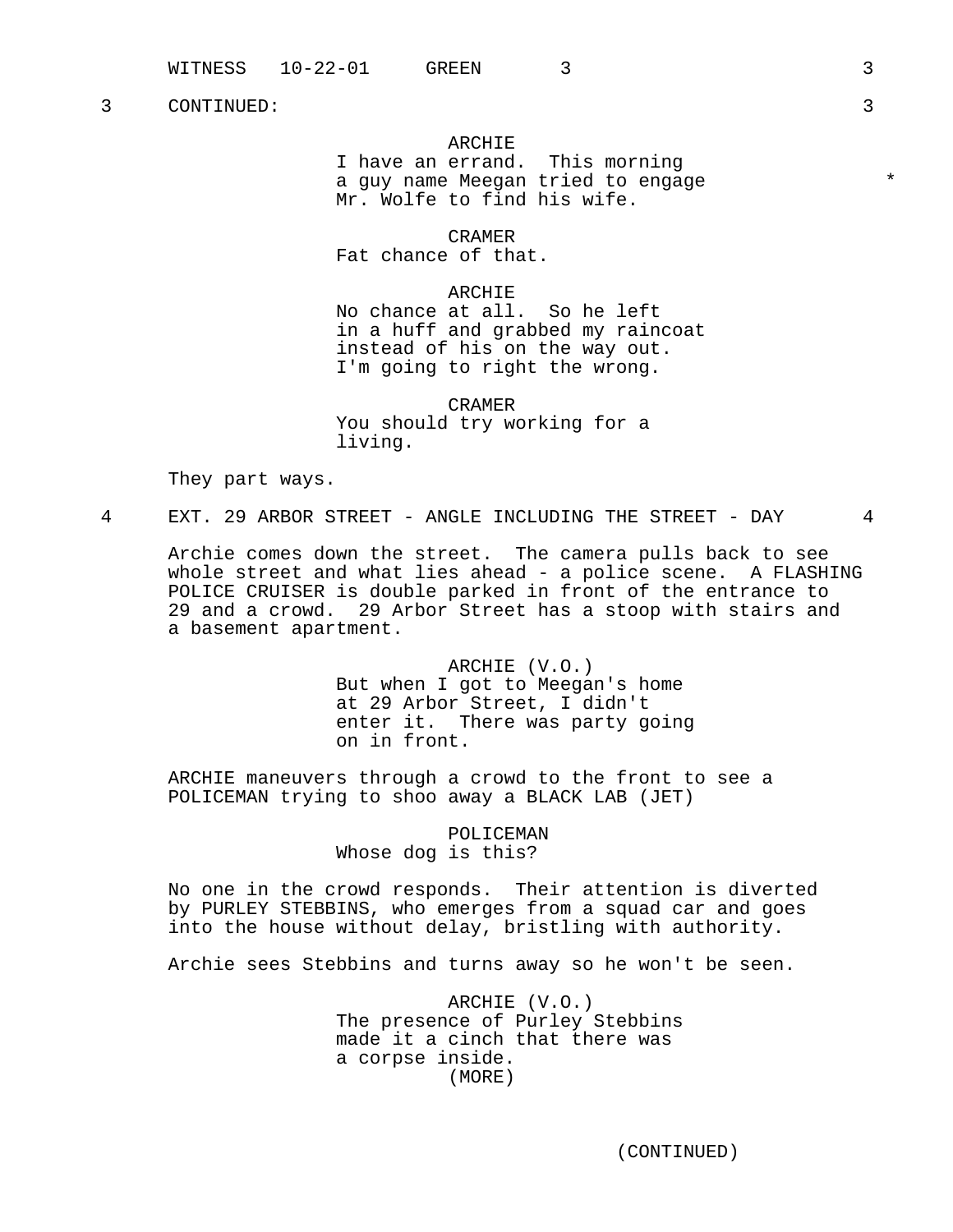ARCHIE (V.O.) (CONT'D) And my presence at the scene of a homicide arouses all of Purley's worst instincts. I decided to get my raincoat back some other time.

He stops and looks down. The Black Lab is nuzzling his knee. The Cop looks at him.

> POLICEMAN Sure that's not your dog?

ARCHIE Nah. The wife's allergic to them.

Archie pats the dog, and moves on.

5 EXT. STREET - DAY 5

Archie goes along appreciating the day unaware that the dog is tailing him. Archie stops, sensing something. He glances back. Nothing. Only people. He is relieved. Then he feels something nuzzle his knee. He looks down.

THE BLACK LAB (JET) grins up at him.

ARCHIE

I'm not your pal. (The Lab begs to differ; nuzzles him again. Voiceover) Apparently I was mistaken. We were friends for life. I could have ditched him by taking a taxi but that would have been pretty rude. So I took him home, as any good pal should.

He begins walking, the dog at his side.

# 6 INT. BROWNSTONE - HALLWAY - DAY 6

Archie comes in with the dog, hangs up his coat. He looks at Jet and then heads towards the office with him.

> ARCHIE (V.O.) My idea was to call the ASPCA for help, but there was no sense in passing up an opportunity to annoy Wolfe.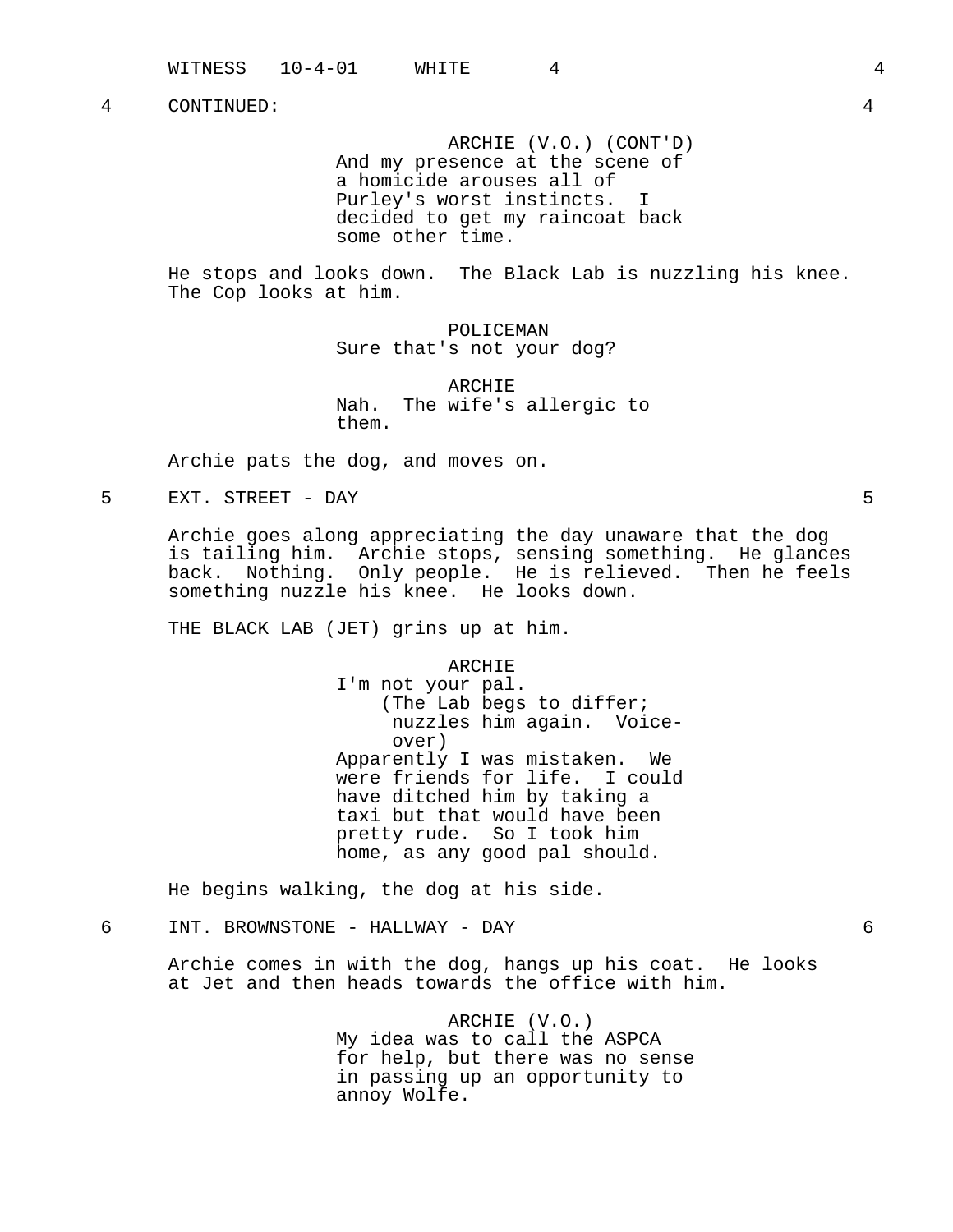7 INT. BROWNSTONE - OFFICE - DAY 7

Wolfe sits at his desk. As Archie comes in, he doesn't look up, he just starts talking.

> WOLFE Where the devil have you been? We were going to go over orchid lists...What's that?

> > ARCHIE

A dog. A hound to be precise.

WOLFE I'm in no temper for buffoonery. Get it out of here.

# ARCHIE

No, sir. You have your orchids, Fritz has his turtle and Theodore has his parakeets up in the potting room. Why shouldn't I have a dog? He is registered as Champion Nero of Bantyscoot so I'll have to change his name. I don't want us to confuse the two of you. Ebony, would do, or Jet, or Inky...

WOLFE

Stop babbling. It's not a hound. It's a Labrador Retriever.

ARCHIE I said hound because it would be natural for a private detective to have a hound.

### WOLFE

Labradors have a wider skull than any other dog, for brain room. A dog I had when I was a boy in Montenegro had a rather narrow skull, but I did not regard that as a defect. I do not recall thinking that dog had a defect.

(on Archie's look) When you smuggled that creature in here did you take into account The disruption it would cause in this household?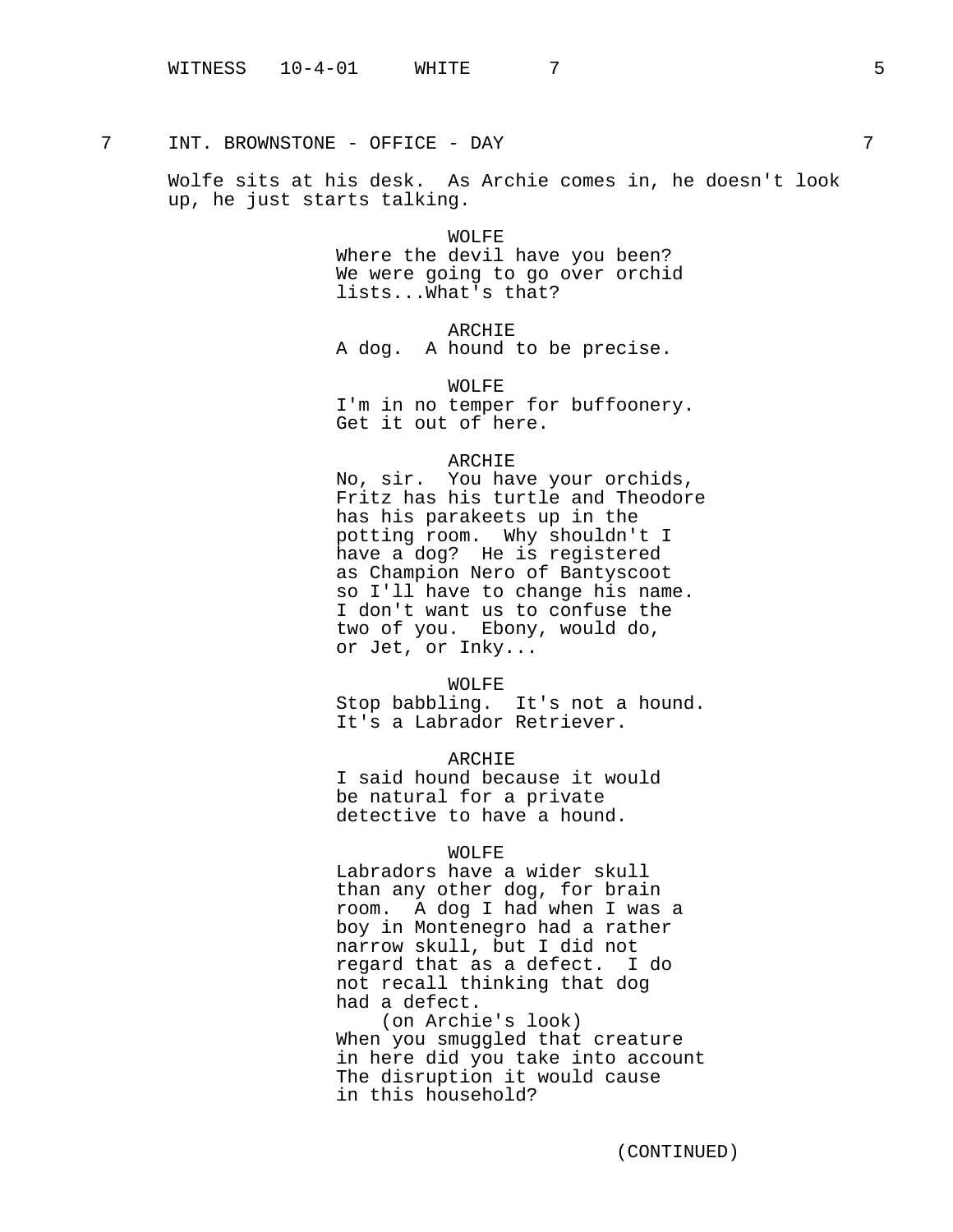Archie starts improvising a leash with a piece of cord.

ARCHIE Don't worry. I'll get rid of him. I do feel the need for a pet, but what the hell, I can try a chameleon.

WOLFE

No.

# ARCHIE

No?

WOLFE I do not wish to interfere with the commitment you have made.

ARCHIE I haven't made a commitment.

WOLFE Then where did you get it?

ARCHIE He followed me home. I'll just call the ASPCA and we can be rid of him.

WOLFE

No.

ARCHIE No. Why not?

### WOLFE

Call someone you know in the Police Department and use the license number to find out the owner's name. Then call him directly.

## ARCHIE

If the owner is dead or in jail, you'll take the position that I committed myself by bringing the dog home.

WOLFF. It would be dishonorable to renege.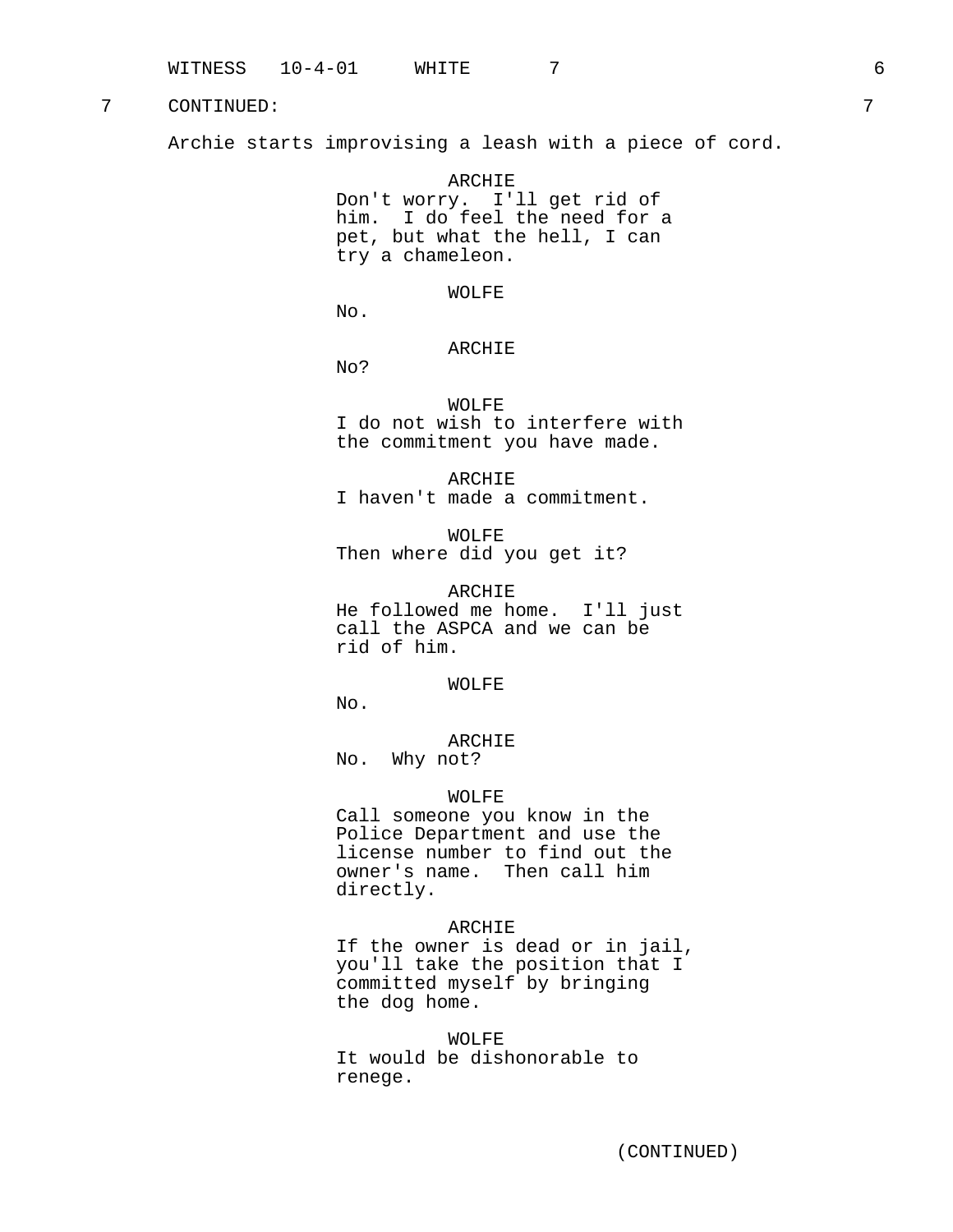| WITNESS | $10 - 4 - 01$ | WHITE |  |  |  |
|---------|---------------|-------|--|--|--|
|---------|---------------|-------|--|--|--|

7 CONTINUED: (2) 7

He and Jet consider each other.

ARCHIE You'd enjoy having a dog around provided you can blame it on me.

WOLFE The name you suggested, Jet. That would be acceptable for this dog.

As Archie nods, Fritz comes in.

FRITZ Dinner is served, sir.

Jet jumps up at this proposal. Fritz sees Jet.

FRITZ (CONT'D) Is the animal dining with you?

WOLFE Pfui. His manners appear to be adequate, but let us test them first in the kitchen.

DISSOLVE TO:

8 INT. BROWNSTONE - DINING ROOM - NIGHT 8

Wolfe carries on as Archie eats.

ARCHIE (V.O.) The squabs were absolutely edible, but other phenomena of that evening were not so pleasing.

WOLFE

...The Basinji is the oldest breed on earth, originating in Central Africa in 5000 BC, there is, of course, no trace of the Afghan hound until 4000 BC...

Fritz enters with the salad.

WOLFE (CONT'D) Has Jet demonstrated a capacity for restraint vis a vis food?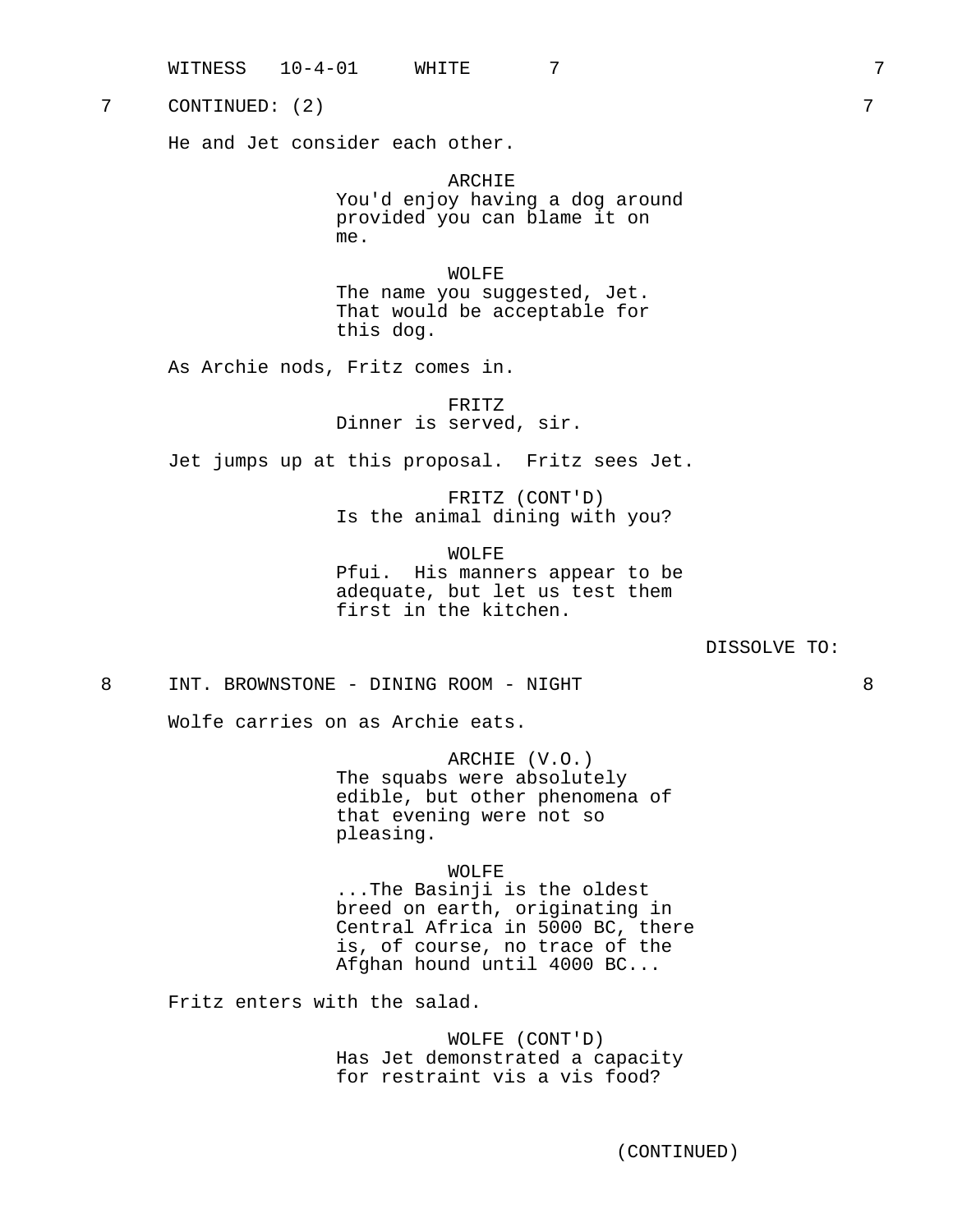# FRITZ

For a dog, he has remarkable control.

### WOLFE

You wouldn't find him an insufferable nuisance as a cohabitant?

### FRITZ

No. Of course, they take time. They must be walked and fed. But for such a noble beast we could make the sacrifice.

WOLFE

Well, we must suffer him in any case, for Archie's sake.

# FRITZ

Ah.

ARCHIE Yeah. That's right. For my sake.  $(V.O.)$ Clearly they were prepared to become charter martyrs of the Canine Canonization League. Next thing you know, we'd have box seats at the Westminster Dog Show.

9 INT. BROWNSTONE - OFFICE - NIGHT 9

Archie and Wolfe are going through orchid lists. Archie reads the descriptions and Wolfe considers them. The DOORBELL RINGS. Archie checks his watch.

10 INT. BROWNSTONE - HALLWAY - NIGHT 10

The Doorbell RINGS again. Archie appears - and one look through the one way glass panel reveals INSPECTOR CRAMER.

Archie shows his watch pointedly as he opens the door six inches.

# ARCHIE You never come after dinner.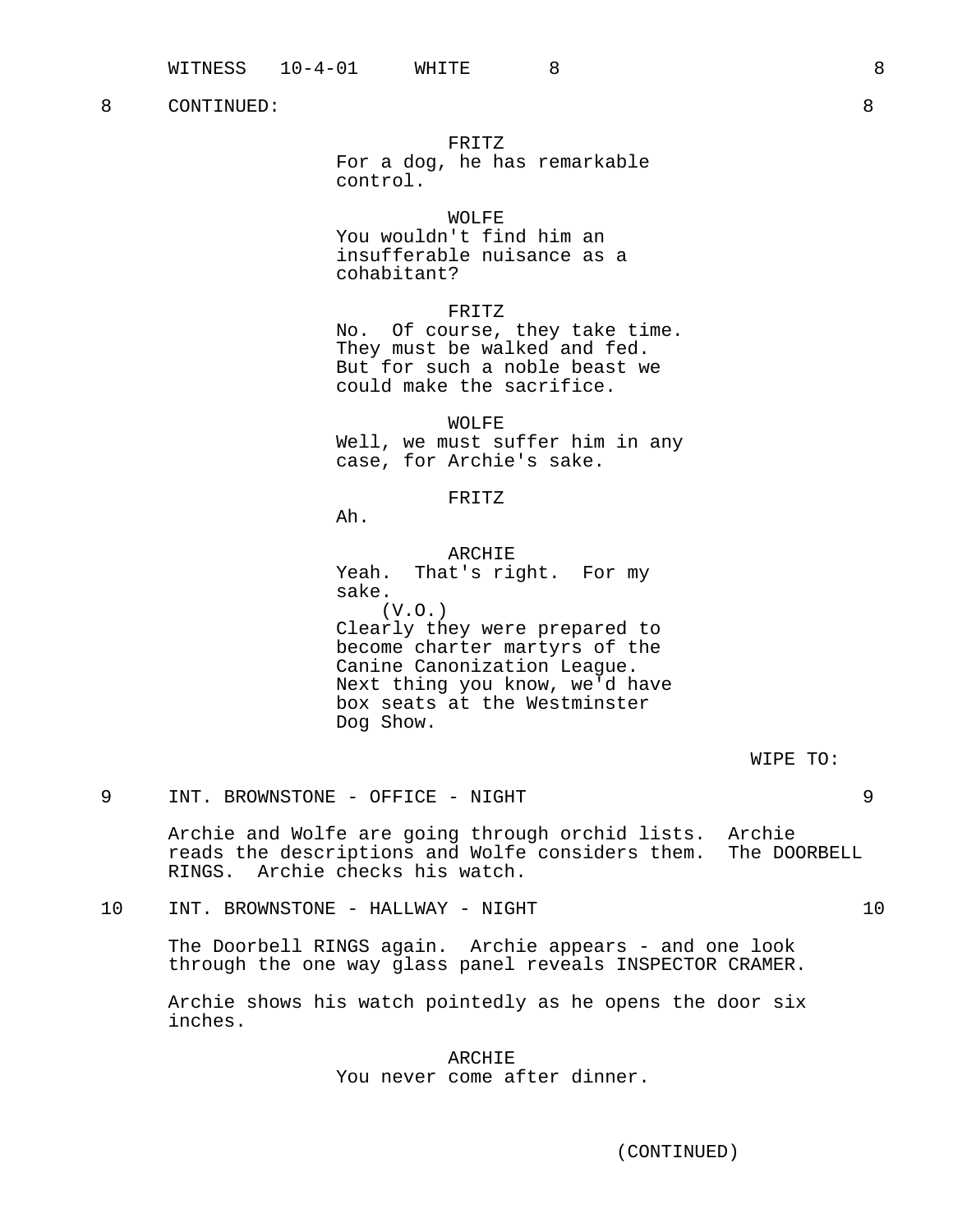CRAMER Cut the crap, Goodwin and tell me where the dog is.

On Archie's reaction, we WIPE TO:

# 11 INT. BROWNSTONE - OFFICE - NIGHT 11

Cramer is settled in the red leather chair.

CRAMER (to Archie) The owner of the dog was murdered this afternoon. The officer at the scene recognized you and said you enticed the dog to go off with you.

ARCHIE I didn't entice.

CRAMER The dog just followed you.

ARCHIE Girls follow me; dogs follow me. Sometimes even your own dicks follow me. I can't help...

CRAMER Skip the comedy. The dog belonged to a murder victim and you removed it from the scene of the murder.

WOLFE I advise you to shift your ground if you expect us to listen.

## CRAMER

(turning to Wolfe) And to top it off, this morning, you refuse to do a job for one of the tenants of 29 Arbor Street, Richard Meegan. You know damn well the last thing I want near a homicide is you or Goodwin, but you're here and I want to know how and why and what and when and who.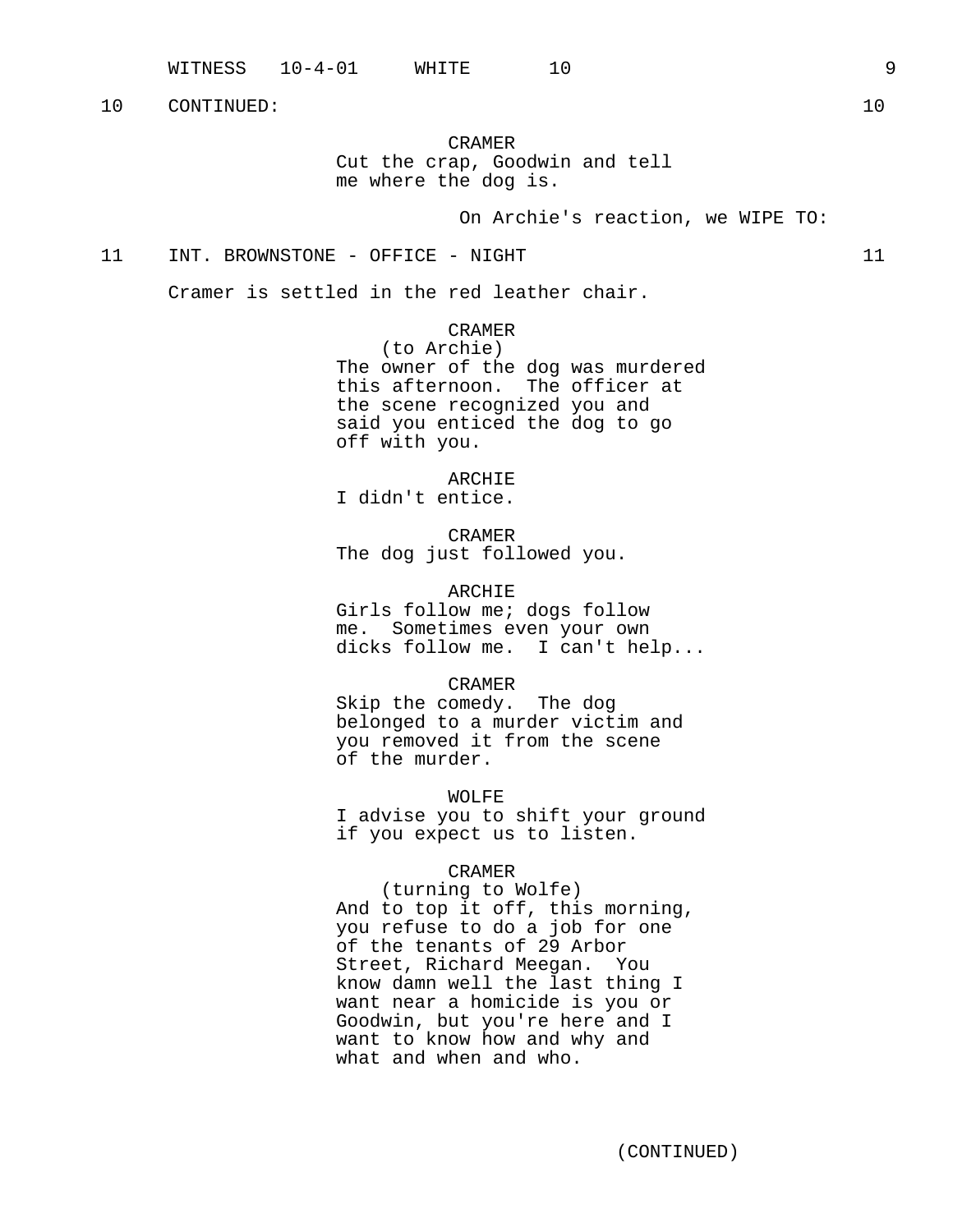WOLFE (shaking his head, sighing)) You're wasting your time. In Mr. Meegan's first breath, he mentioned his wife...

CRAMER Yeah, I heard.

WOLFE ...My vanity bristles at the offer of that sort of job...

CRAMER Yeah, I know, Wolfe. I...

### WOLFE

...and I stopped him. My bluntness enraged him and he dashed out, taking Mr. Goodwin's coat.

### CRAMER

So that's how you got there; why'd you'd take the dog?

#### ARCHIE

I will admit, if pressed, that I should not have patted him, but if there's some kind of dodge about the dog, please tell me why I phoned the precinct to get the name of his owner?

CRAMER

I don't know. With you and Wolfe I never know. Look. I'm gonna open the bag.

ARCHIE

He's come for free advice.

## CRAMER

Shut up. The man who was killed was named Philip Kampf. He lived on Perry Street, a few blocks from Arbor, all alone with the dog, no family.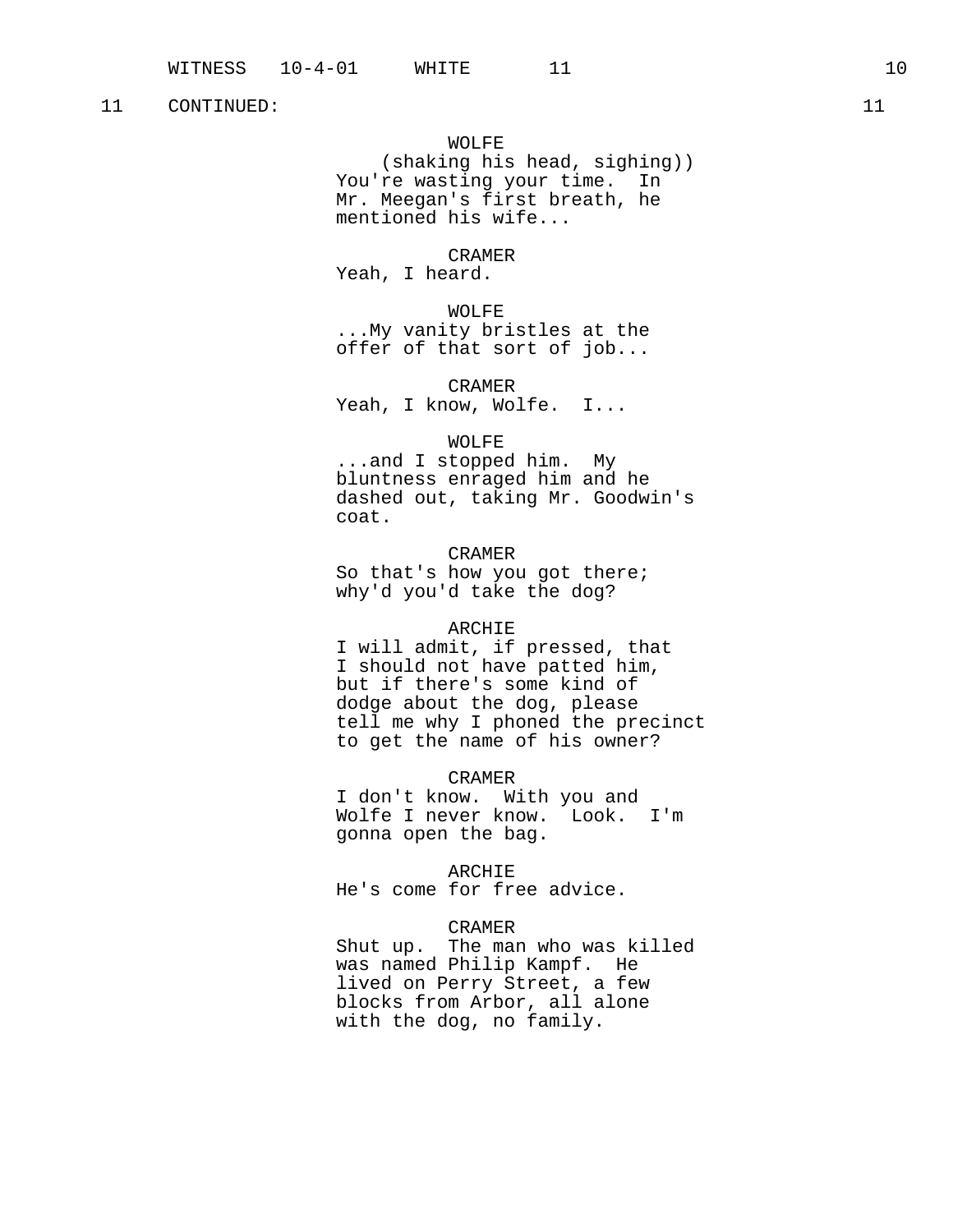12 EXT. 29 ARBOR STREET -- DAY 12

OLSEN, who has come out to sweep the walk, watches KAMPF and Jet go up the stairs of the house.

> CRAMER (V.O.) Olsen, the janitor, sees him arrive with the dog on a leash at five twenty this afternoon.

> > WIPE TO:

FLASHCUT TO

Jet being shooed down the stoop stairs by VICTOR TALENTO.

CRAMER (V.O.) (CONT'D) Fifteen minutes later the dog comes out with a tenant named Victor Talento. He says he found the dog in the vestibule, thought it was a stray, and chased it out.

Victor goes, Jets stays around.

FLASHCUT:

Olsen finishes his sweeping. Hears yelling. Runs inside.

CRAMER (V.O.) (CONT'D) Then twenty minutes later, somebody starts yelling.

13 INT. 29 ARBOR STREET -- FIRST FLOOR HALLWAY 13

Olsen comes into the hallway outside Apartment 101 and sees ROSS CHAFFEE standing over the body of Kampf.

> CRAMER (V.O.) He finds two men in the foyer, one live, one dead. The live one was Ross Chaffee, an artist from the top floor studio. The dead one was Philip Kampf.

> > WIPE TO:

14 INT. 29 ARBOR STREET - FIRST FLOOR HALLWAY - DAY 14

It's now a police scene. Stebbins pulls a leash from Kampf's pocket.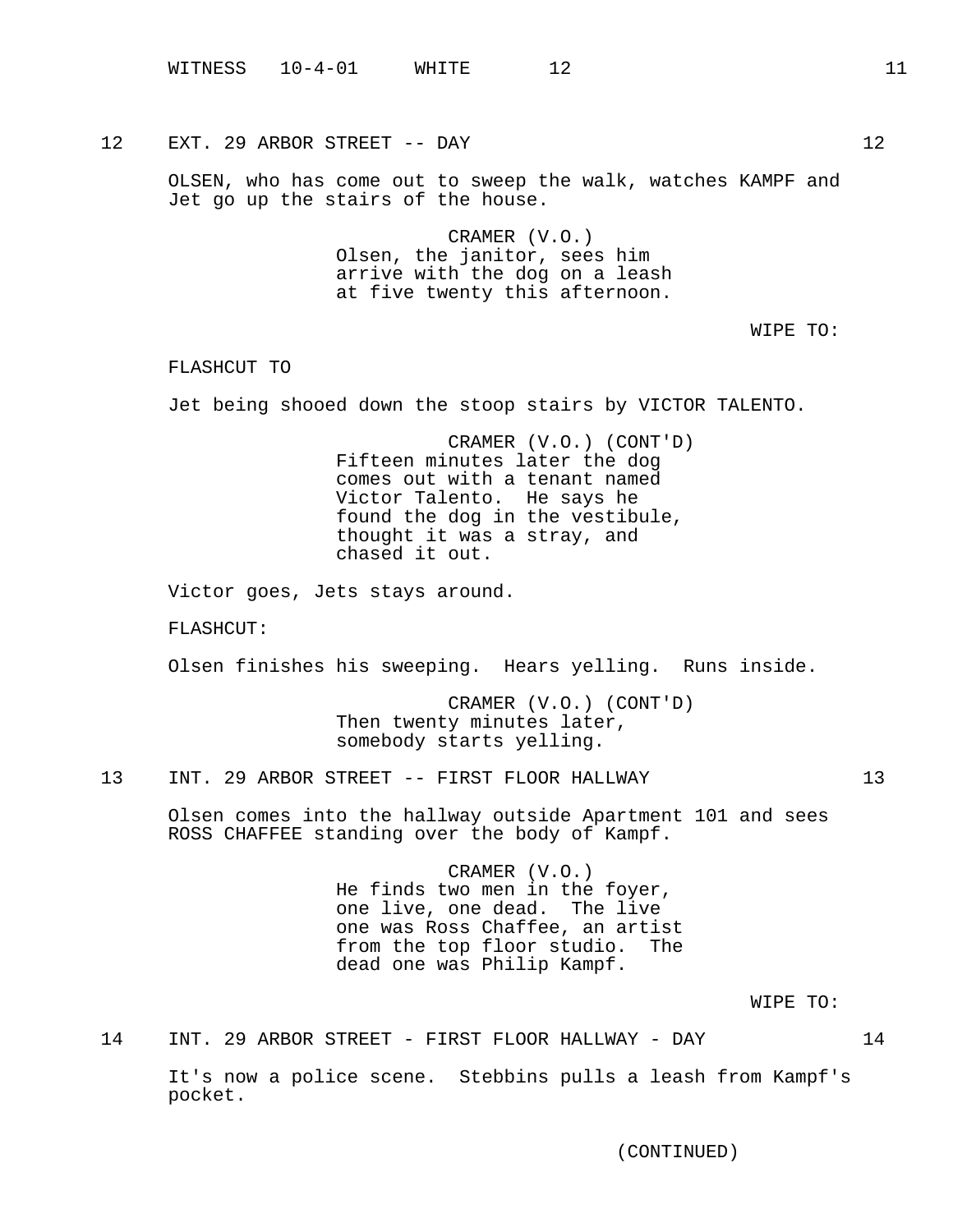CRAMER (V.O.) We got onto the dog because Stebbins found his leash in the pocket of Kampf's raincoat. The lab says it was used to strangle him.

The two other tenants of the house are brought to the bottom of the stairs by a POLICEMAN: RICHARD MEEGAN and skinny JEROME ALAND, sleepy and tying a satiny robe around him.

> CRAMER (V.O.) (CONT'D) All four tenants of the house were home when Kampf arrived: Victor Talento, a lawyer on the ground floor, had left, but the rest of them - Chaffee, Richard Meegan and Jerome Aland, a night club performer, were still there.

15 INT. BROWNSTONE - WOLFE'S OFFICE - NIGHT 15

Cramer is expounding. Wolfe listens with his eyes closed.

CRAMER

Of course, none of them heard or saw a thing. But Kampf went there to see one of those four men and had his dog with him. My theory is that the dog is my witness.

WOLFE

The animal seems quite intelligent but I doubt if it's up to answering questions.

#### CRAMER

He saw and heard it all. It's possible he was actually present when Kampf was killed. That's why we want to take it there, to see which door it goes to. We're going to do that now. I gotta man out in my car who knows dogs.

Cramer stands up.

WOLFE

Archie.

(MORE)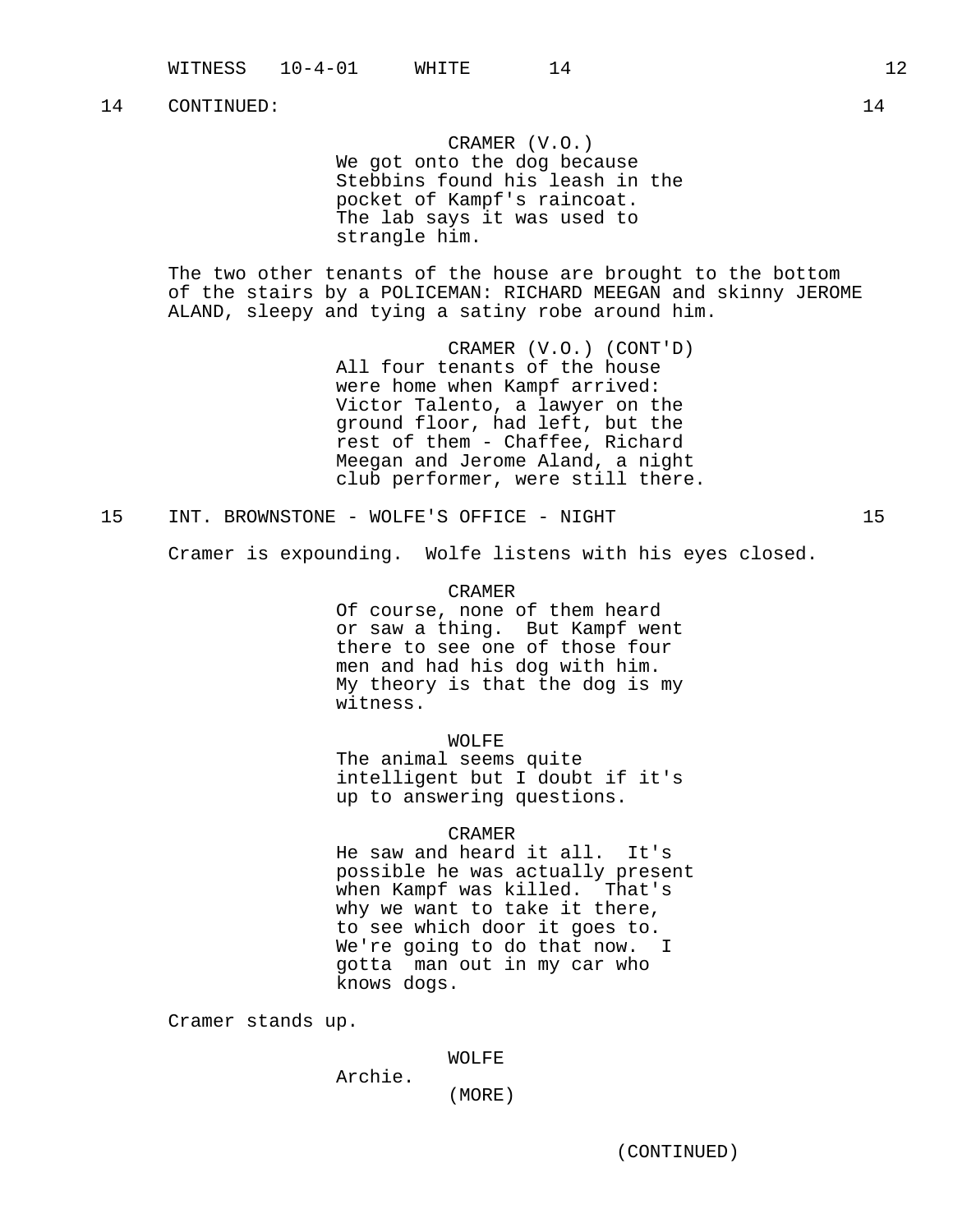WOLFE (CONT'D) Go lock yourself in your room with the dog and stay there until I notify you. Even Inspector Cramer will think twice about breaking down a door.

CRAMER What you talking about?

## WOLFE

Go!

Before Cramer can say anything else, Archie skedaddles.

ARCHIE (V.O.) I went. It was either that or quit my job on the spot and I resign only when we haven't got company. Jet was waiting patiently where I left him.

16 INT. BROWNSTONE - ARCHIE'S ROOM - NIGHT 16

Archie comes in. Jet looks up but does not come to Archie until told to do so. Archie is impressed. The SOUND of RAISED VOICES and then the door slamming.

ARCHIE

All clear?

WOLFE (O.S.) NO! Wait until I bolt it! (beat)) All right!

ARCHIE

You stay here.

Jet doesn't want to but he does.

# 17 INT. BROWNSTONE - OFFICE - NIGHT 17

Archie enters and Wolfe snaps.

WOLFE A pretty mess. You sneak a dog in here to badger me and now this?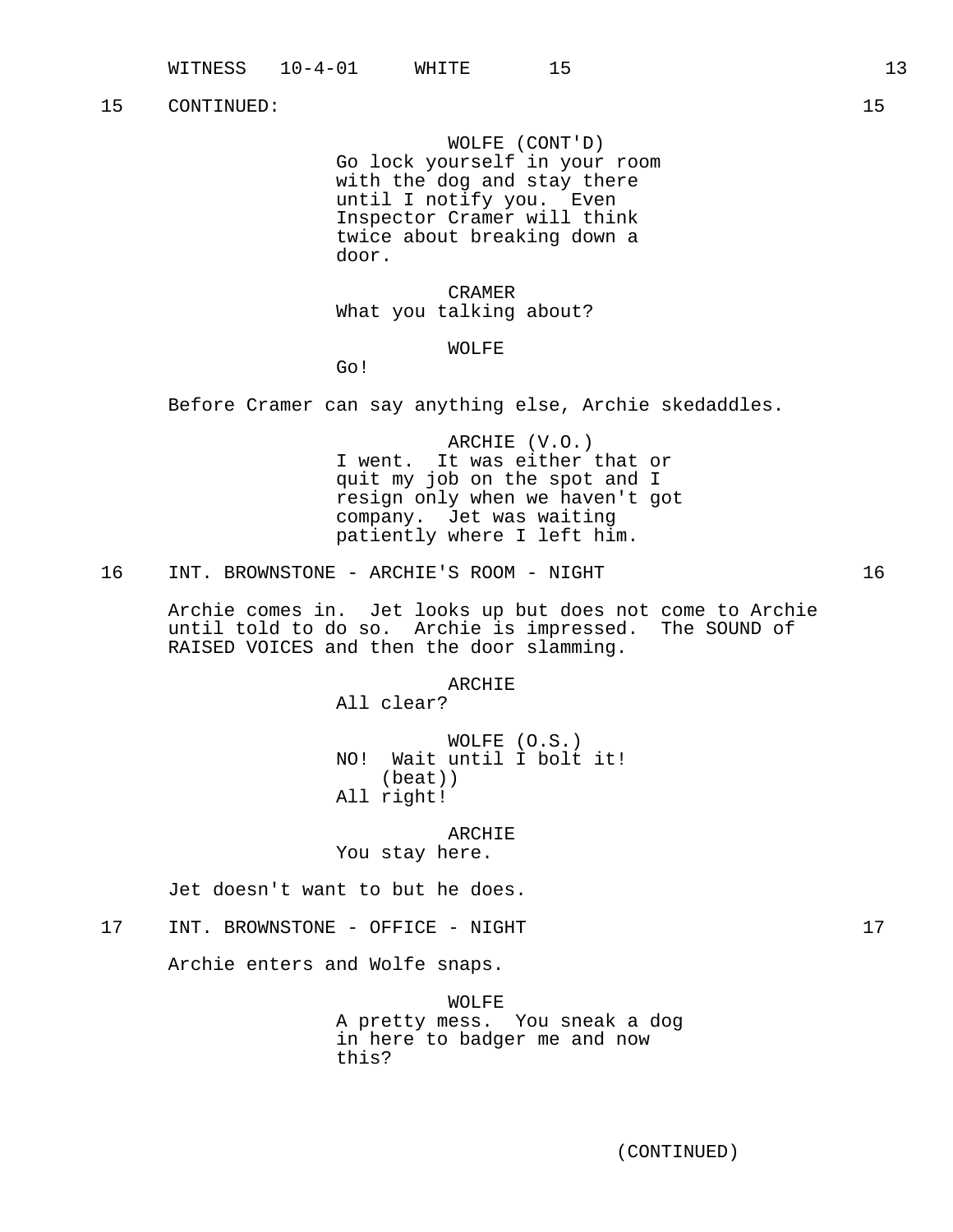# ARCHIE

Forget it. You're the one who bollixed this up. And all because you felt sorry for an orphan.

# WOLFE

I had thought that my disinclination to permit a policeman to storm in here and commandeer any person or object which struck his fancy was shared by you.

ARCHIE It is. Within reason.

# WOLFE

Don't be ambiguous. Clearly the simplest way to settle the matter is to find out who killed Mr. Kampf.

### ARCHIE

Oh. Of course. That follows. And we have the prime witness sitting upstairs.

### WOLFE

A witness who can't testify. We must do better than that. Luckily we have the pretext for an immediate exploration. You can go there to get your raincoat.

#### ARCHIE

You mean now?

# WOLFE

Yes.

### ARCHIE

I'll be damned. No client, no fee, no nothing except a dog with a wide skull for brain room. I will be damned.

He leaves.

 ${A\&E$  - END ACT ONE }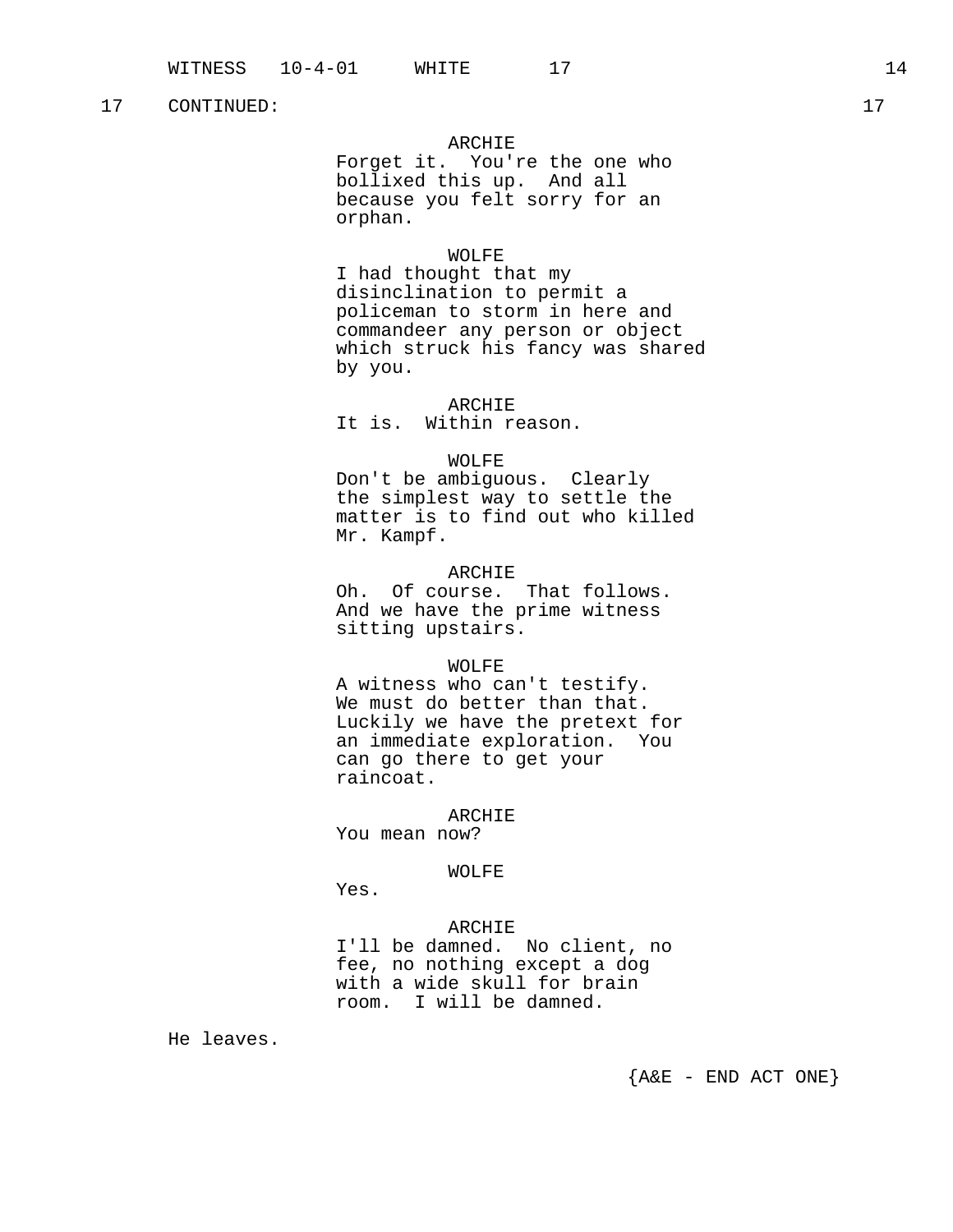# 18 EXT. 29 ARBOR STREET - NIGHT 18

Archie approaches. There are no lights on any floor but the ground floor. He goes up the stairs to the list of names and buzzes the name MEEGAN. No click from the door. He tries the door, it won't open. He tries four buzzes. Nada.

Archie comes back to the sidewalk. He finds a perch on a fire hydrant. The LIGHTS in the first floor apartment go out. Archie shifts his position for a better look.

Talento comes down the stoop and glances at Archie as he passes him. Archie considers the situation and then checks out the street. He sees a FIGURE emerge from the shadows across the street and starts strolling down the opposite side of the street after Victor.

> ARCHIE (V.O.) Sloppy. I would have waited ten more paces before I started.

Archie counts to ten and then starts tailing the tailer.

19 EXT. STREET - FURTHER DOWN - NIGHT 19

TALENTO comes down followed by the FIGURE on the other side of the street. ARCHIE follows behind them, on Talento's side. Talento stops, the Figure stops. But Archie keeps coming. When he gets abreast of the Figure, they exchange a look. Archie tips his hat. He then moves on to catch up with Talento.

Talento stiffens as Archie begins to gain on him. They reach a streetlight.

> ARCHIE Victor Talento?

> > TALENTO

No comment.

He keeps going. So does Archie.

ARCHIE I'm not a reporter.

TALENTO I'm not interested.

ARCHIE

Okay.

(MORE)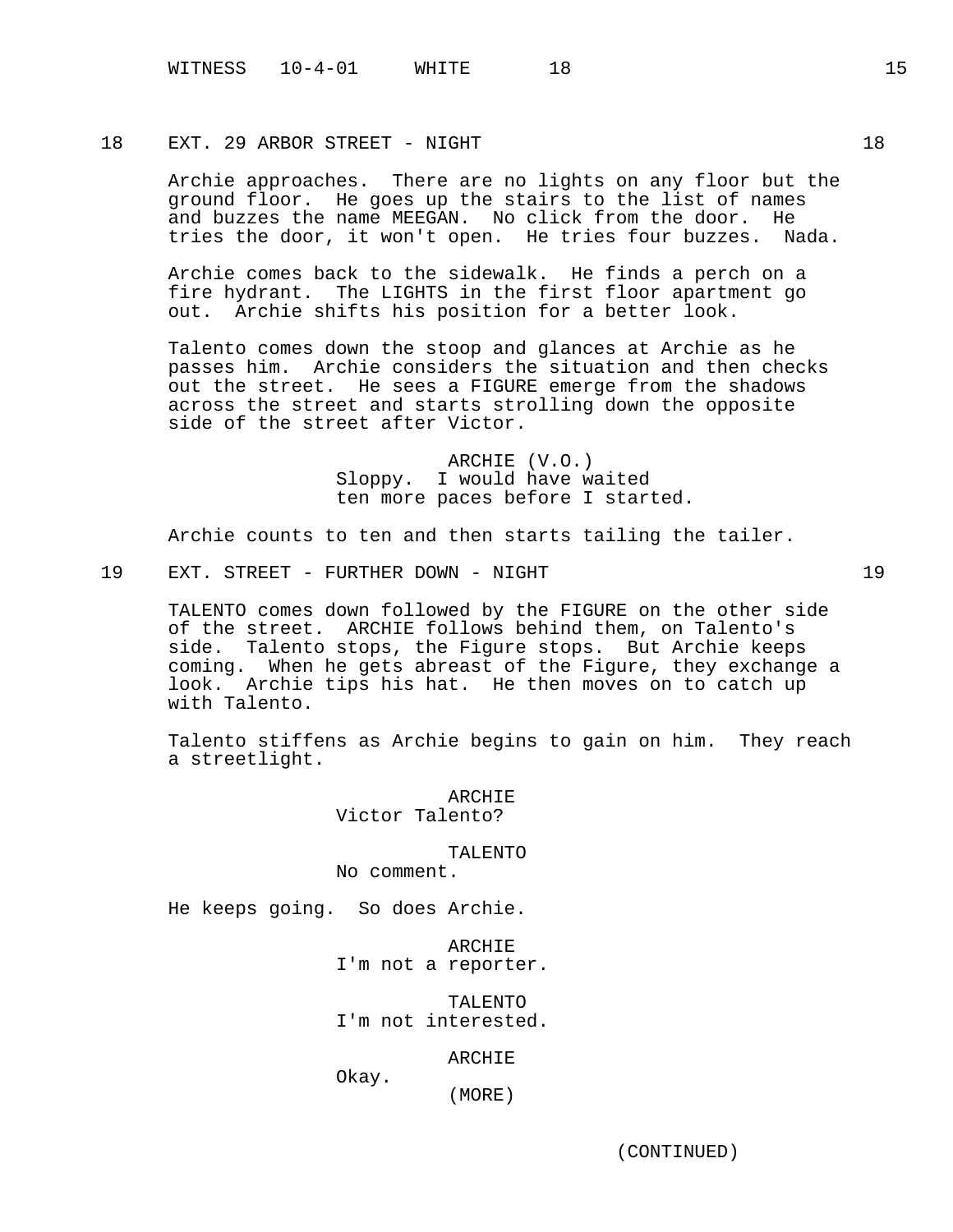ARCHIE (CONT'D) And if you're out for a midnight stroll, forget it, sorry I interrupted. But if you're headed for something you'd like to keep private - you ought to know - you got a homicide dick on your tail. (Talento stops) Don't scream or look around or

he'll know I'm telling you. TALENTO

Is this your good deed for the day?

ARCHIE No. I'm Archie Goodwin and I'm out dowsing for Nero Wolfe.

TALENTO Who hired Wolfe to investigate?

ARCHIE I don't know. He says he needs the practice. I'm helping out by looking for a seam.

### TALENTO

I can't help you. A woman phoned me and I arranged to meet her, but she has nothing to do with this business and I have no right to expose her to embarrassment. Damnit. I can't be sure of shaking that man off.

#### ARCHIE

Or me.

TALENTO You mean you would follow me?

# ARCHIE

I need practice, too. Too bad you don't want to reciprocate.

### TALENTO

I see you've earned your reputation as scum, Goodwin.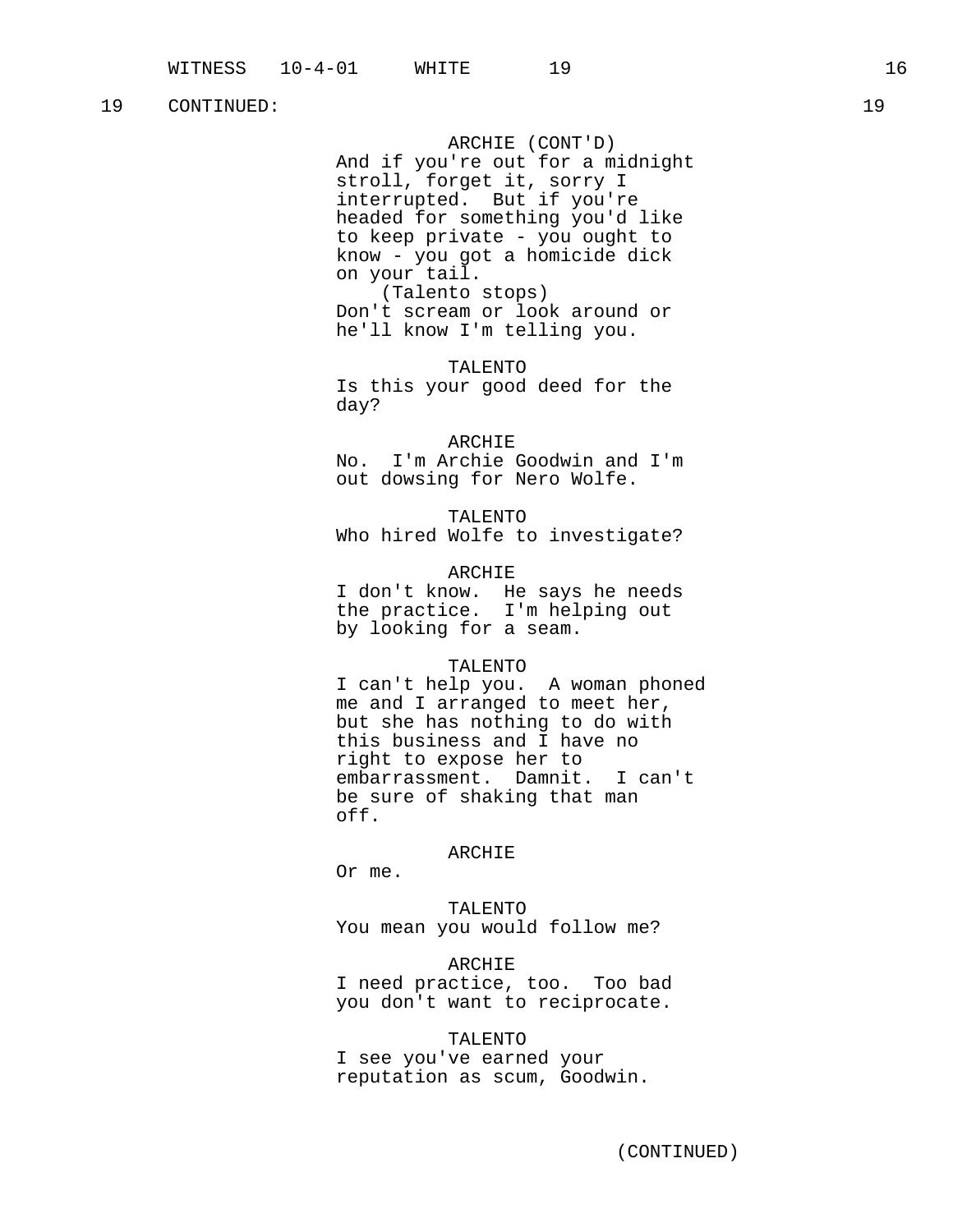19 CONTINUED: (2) 19

ARCHIE You're the one who's going to expose your lady friend.

### TALENTO

I'm meeting her three blocks from here. You might be willing to go tell her I'm not coming.

ARCHIE Sure. Where's the appointment?

TALENTO The woman's name is Jewel Jones, she's extremely pretty and she'll be at the southeast corner of Christopher and Grove at midnight. Tell her I'll get in touch with her tomorrow.

### ARCHIE

Right.

Talento holds out his hand, but Archie shakes his head.

ARCHIE (CONT'D) See - the problem is: How do I know I'm not shaking hands with a murderer?

They walk off in opposite directions.

WIPE TO:

20 EXT. STREET - NIGHT 20

Archie is sitting on a stoop, waiting. He checks his watch. A COUPLE go by. Then a TAXI pulls up and JEWEL JONES gets out and pays the driver. She looks around.

> ARCHIE Miss Jones? Victor.

> > JEWEL

Who are you?

### ARCHIE

Victor sent me with a message. I've ante'd half of your name and half of his. So it's your turn.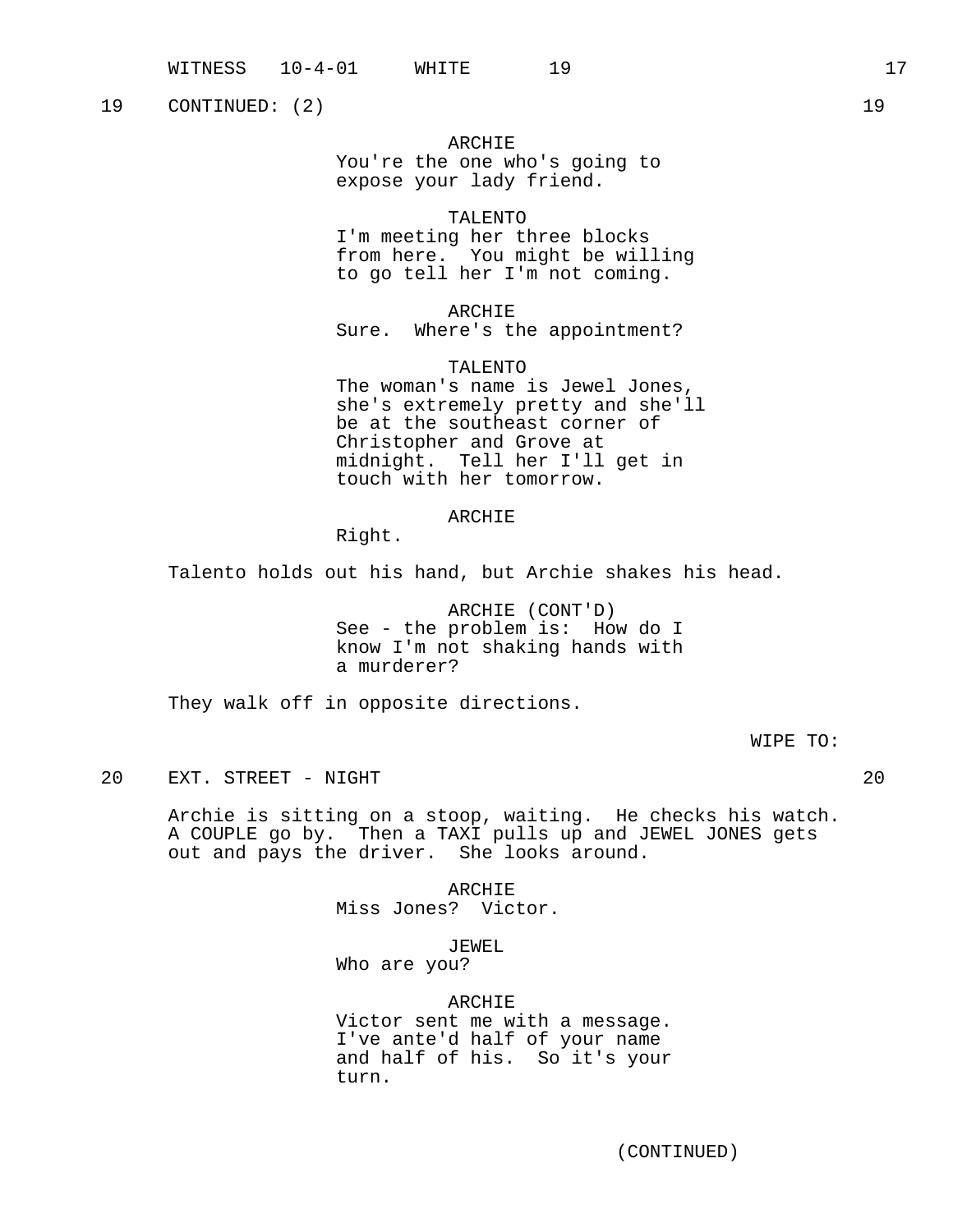JEWEL But who are you?

ARCHIE I'll count to ten. One two three four..

JEWEL My name is Jewel Jones. His is Victor Talento.

ARCHIE That's the girl. (V.O.) I gave her the whole crop. (Archie talks. Jewel listens growing annoyed.) And by the time I finished she'd developed a healthy frown.

JEWEL Damn it. Come and put me in a taxi.

ARCHIE I'll be glad to. We're going to Nero Wolfe's place.

JEWEL We? Are you crazy?

#### ARCHIE

It's either that or I take you to a Homicide sergeant named Stebbins and you two can discuss why you and Victor Talento didn't want to be seen together.

Jewel suddenly turns it on.

JEWEL

I'll discuss it with you. I wouldn't mind that. We'll go somewhere.

She takes Archie's arm with both hands.

JEWEL (CONT'D) I want to talk to you. I know you're the kind of man I could talk to. You'd understand.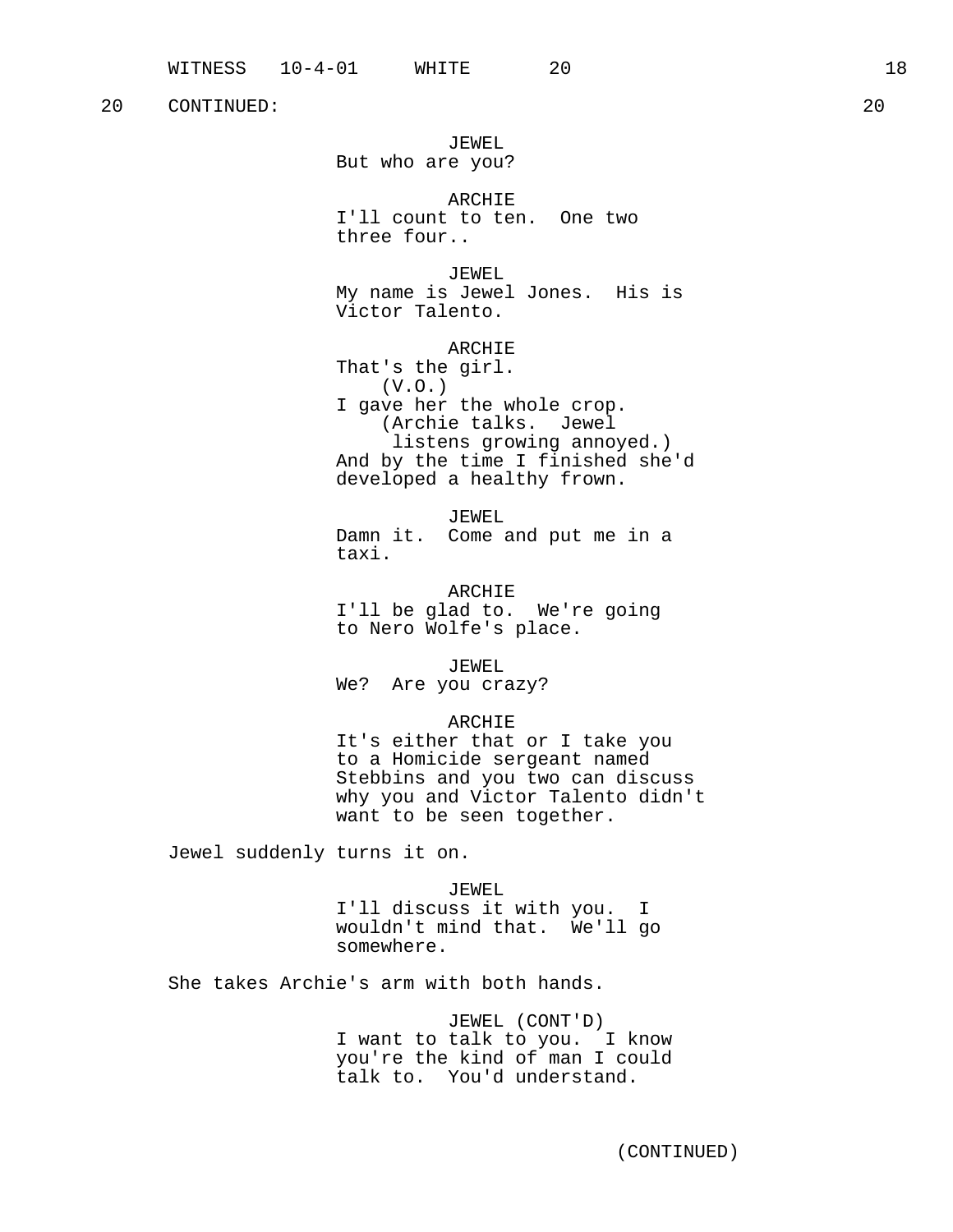WITNESS 10-15-01 PINK 20 19 20 CONTINUED: (2) 20 They walk towards seventh avenue, arm in arm. ARCHIE You know, you could probably thaw me in four or five hours; your voice could thaw a refrigerator, but we just don't have time. Archie sees a taxi and flags it. She pouts prettily as she gets in. ARCHIE (V.O.) (CONT'D) Of course that didn't stop her from trying. WIPE TO: 21 EXT. BROWNSTONE - STOOP (STUDIO)- NIGHT 21 Archie and Jewel mount the steps and ring. Fritz undoes the chain bolt and opens the door. ARCHIE (V.O.) And I was feeling quite brotherly by the time we got to the brownstone on 34th Street. Fritz looks wonderingly at the very pretty Miss Jones as Archie returns the raincoat to its place. FRITZ Good evening, Mr. Goodwin. ARCHIE Good evening, Mr. Brenner. Would you conduct Miss Jones into the front room? She's come to marry Mr. Wolfe. 22 INT. BROWNSTONE - OFFICE - NIGHT 22 Wolfe is at his desk reading. Archie sees Jet as he enters. He looks at the prayer rug, looks at Jet.

> ARCHIE I see you've made some advances with "my" dog.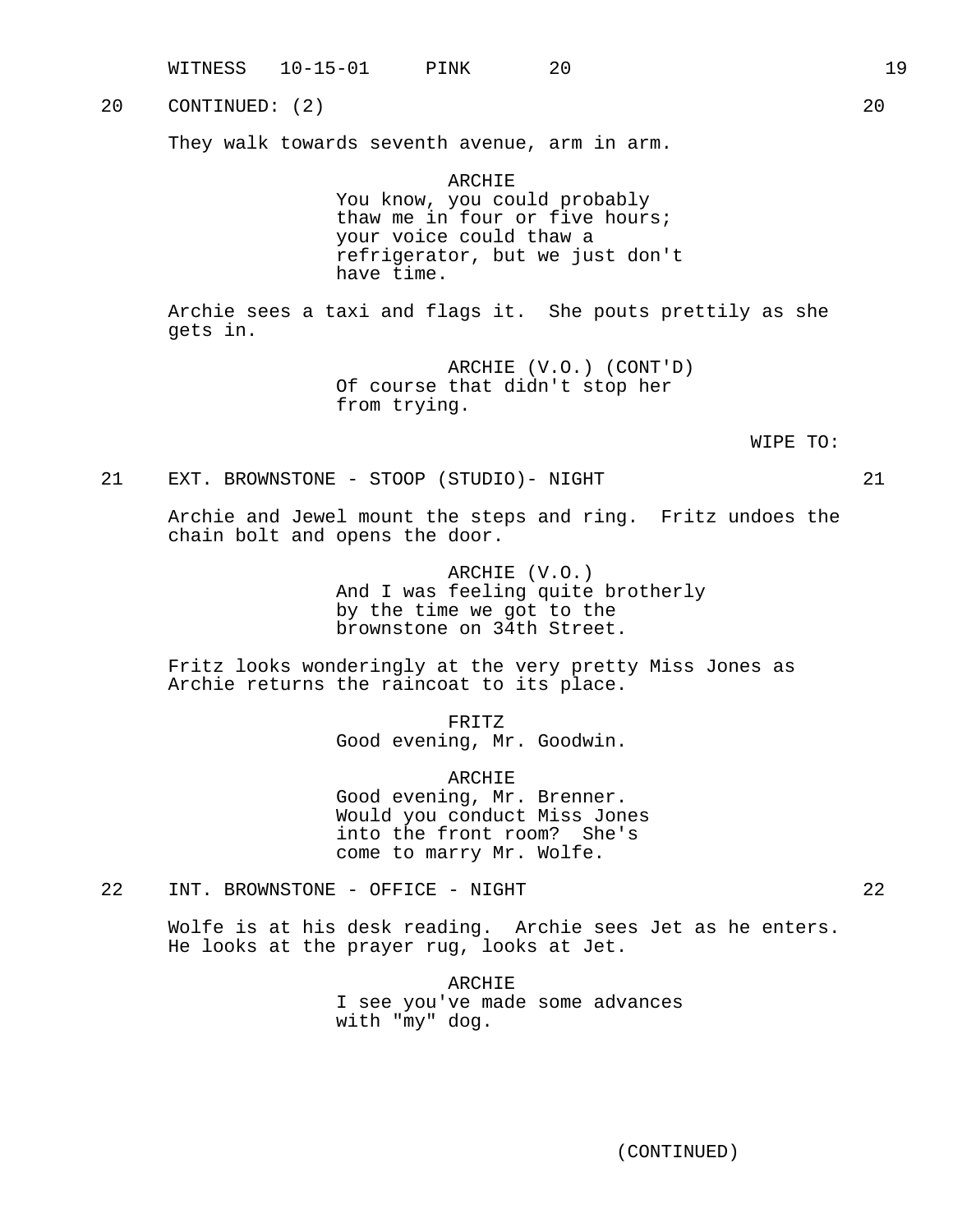WOLFE The creature was alone and whining in your room. And hungry.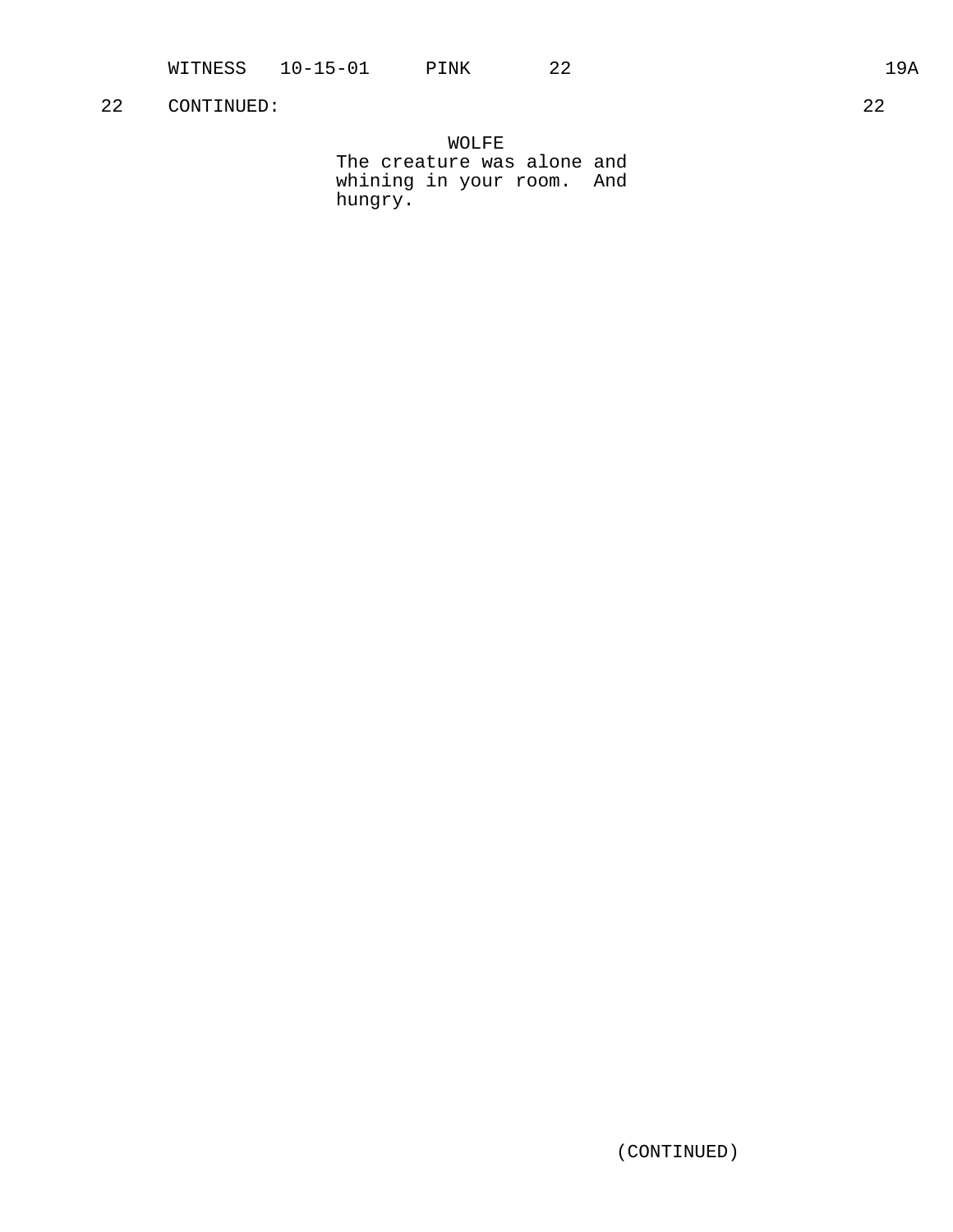22 CONTINUED: (2) 22

ARCHIE

I've brought company. Before I introduce Miss Jewel Jones, I  $*$ should...

WOLFE The tenants of 29 Arbor Street are men.

ARCHIE I can't deny it.

WOLFE Yet you produce a female.

ARCHIE

I can chase her out if you want. I could have grilled her myself but it would have been risky.

WOLFE Confound it. (he stares at his book, decides, dog-ears the book) Bring her.

Archie exits.

WIPE TO:

Archie opens the door from the front room to usher in Miss Jones. Her preparation for a wistful smile is interrupted as Jet jumps to his feet and makes for her, making sounds of doggy pleasure. He stops in front of her.

> WOLFE (CONT'D) I see. Can you tell us what the dog's name is, Miss Jones?

JEWEL That's funny. You're asking me what your own dog's name is?

WOLFE Pfui. Obviously he knows you well, and he belonged to Mr. Kampf. So you knew Mr. Kampf well. What is the dog's name?

JEWEL

Bootsy.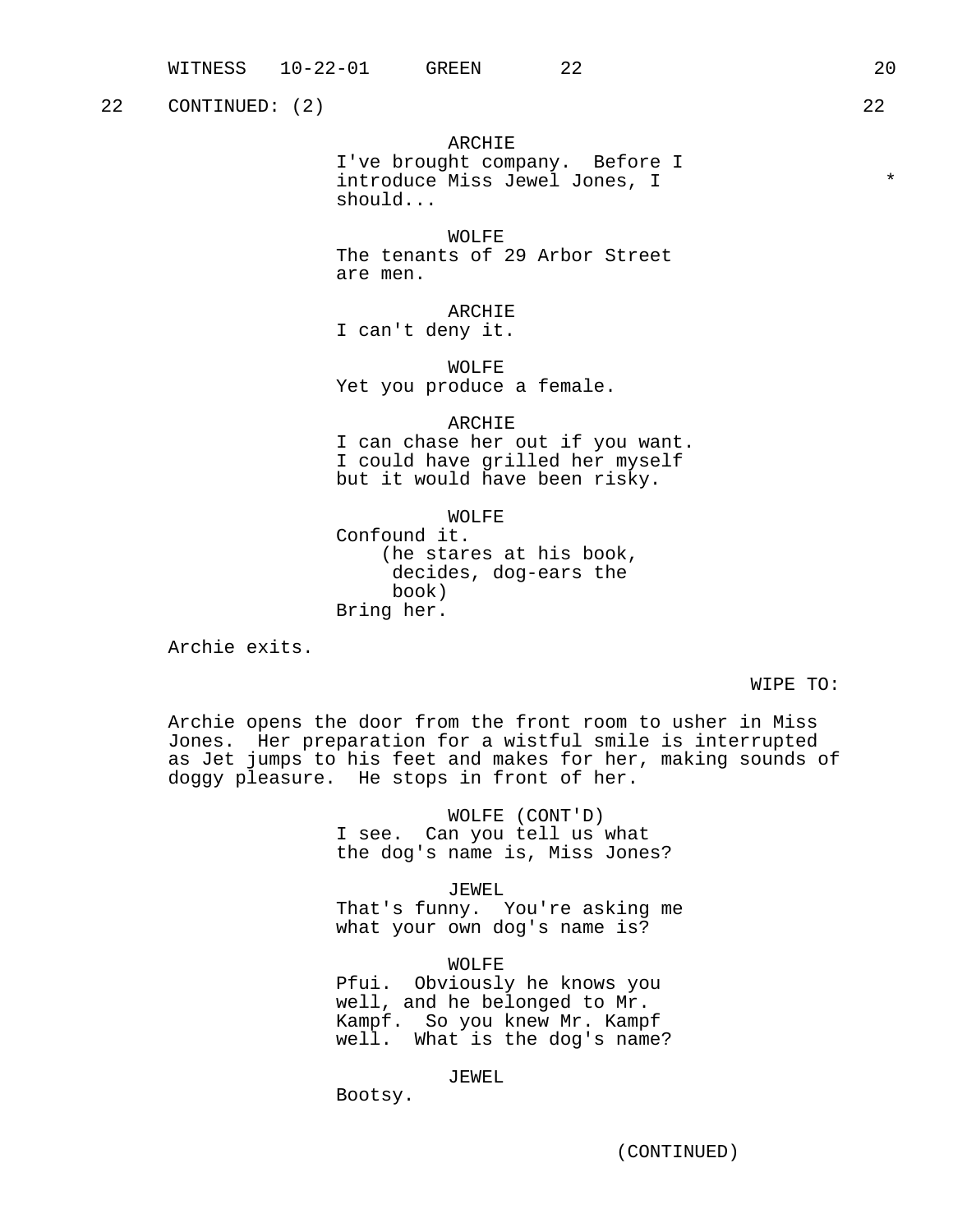22 CONTINUED: (3) 22

She gives the dog an efficient pat, spots the red leather chair and goes to sit in it. The dog follows her, wagging his tail.

> WOLFE Good heavens. No other name?

JEWEL Not that I know of.

WOLFE And your name is Jewel Jones.

### JEWEL

Yes, I sing at a night club. But I'm not working now. Believe me, Mr. Wolfe, if I knew anything that could help I'd be perfectly willing to tell you, because I'm sure you're the kind of man that understands.

Archie reacts to her repeating herself.

WOLFE I try to understand. You knew Mr. Kampf intimately?

### JEWEL

Not lately, not for the past two months. But for nearly a year, we were...as you say.

WOLFE When did you see him last?

JEWEL

Intimately?

# WOLFE

At all.

### JEWEL

He came to the club last month and spoke to me there.

WOLFE There was no quarrel.

JEWEL What was there to quarrel about?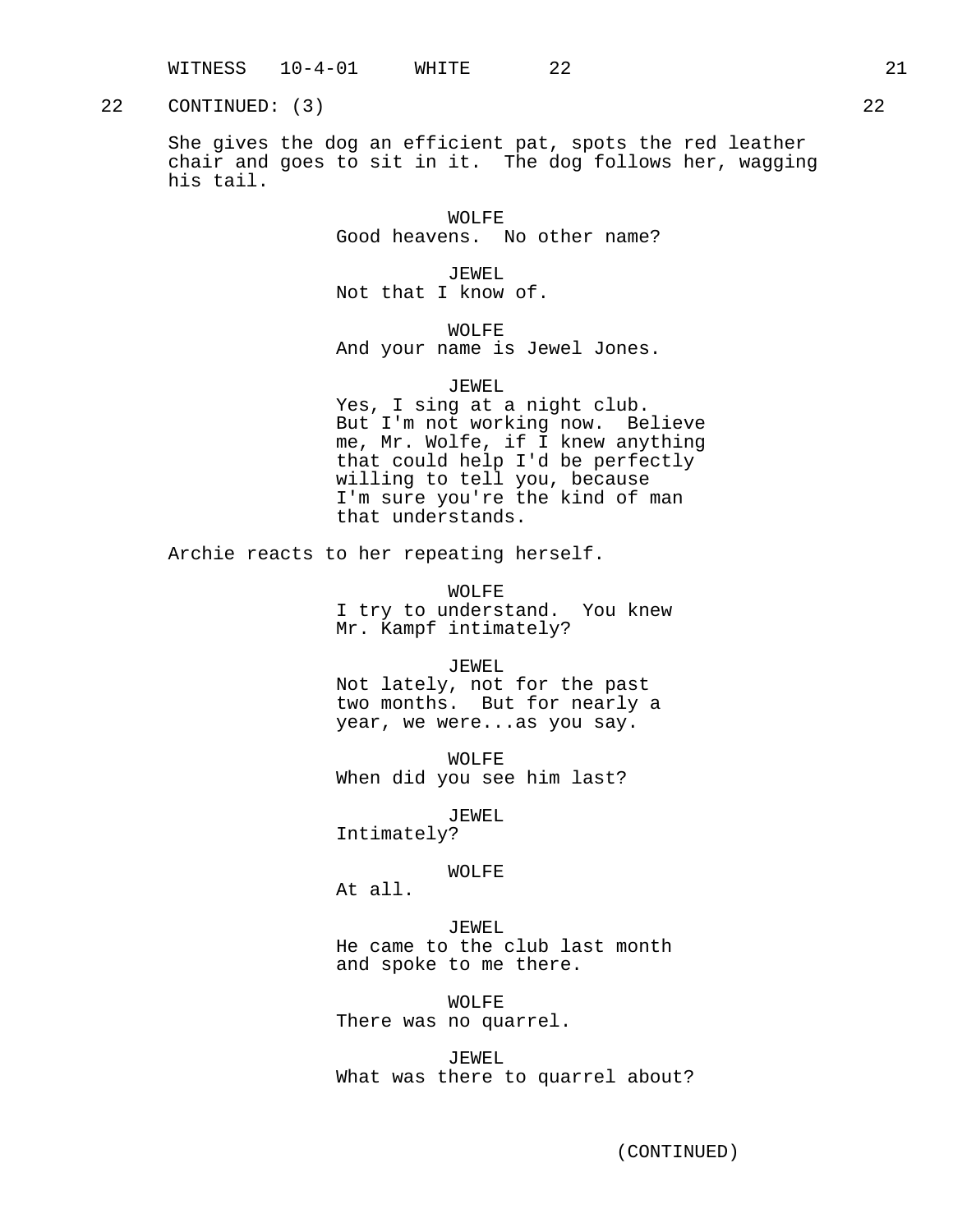22 CONTINUED: (4) 22

WOLFE Do you know Mr. Talento intimately?

JEWEL Well, I used to live there.

WOLFE With Mr. Talento?

JEWEL No. I never live with a man. I had the second floor apartment. But about two months ago, I got a little apartment on East Forty ninth Street.

WOLFE Then you know the others, too - Mr. Meegan, Mr Chaffee and Mr. Aland?

JEWEL I know Ross and Jerry, but who's Meegan?

WOLFE A tenant at 29 Arbor Street. Second floor.

JEWEL Oh, well sure, that's the floor I had. I hope they fixed that damn table for him. I hate furnished apartments, don't you?

### WOLFE

In principle, yes. I take it you now have your own furniture? Supplied by Mr. Kampf?

# JEWEL

(chuckling) I see you didn't know Phil Kampf.

WOLFE Not supplied by him, then?'

JEWEL

A great big no.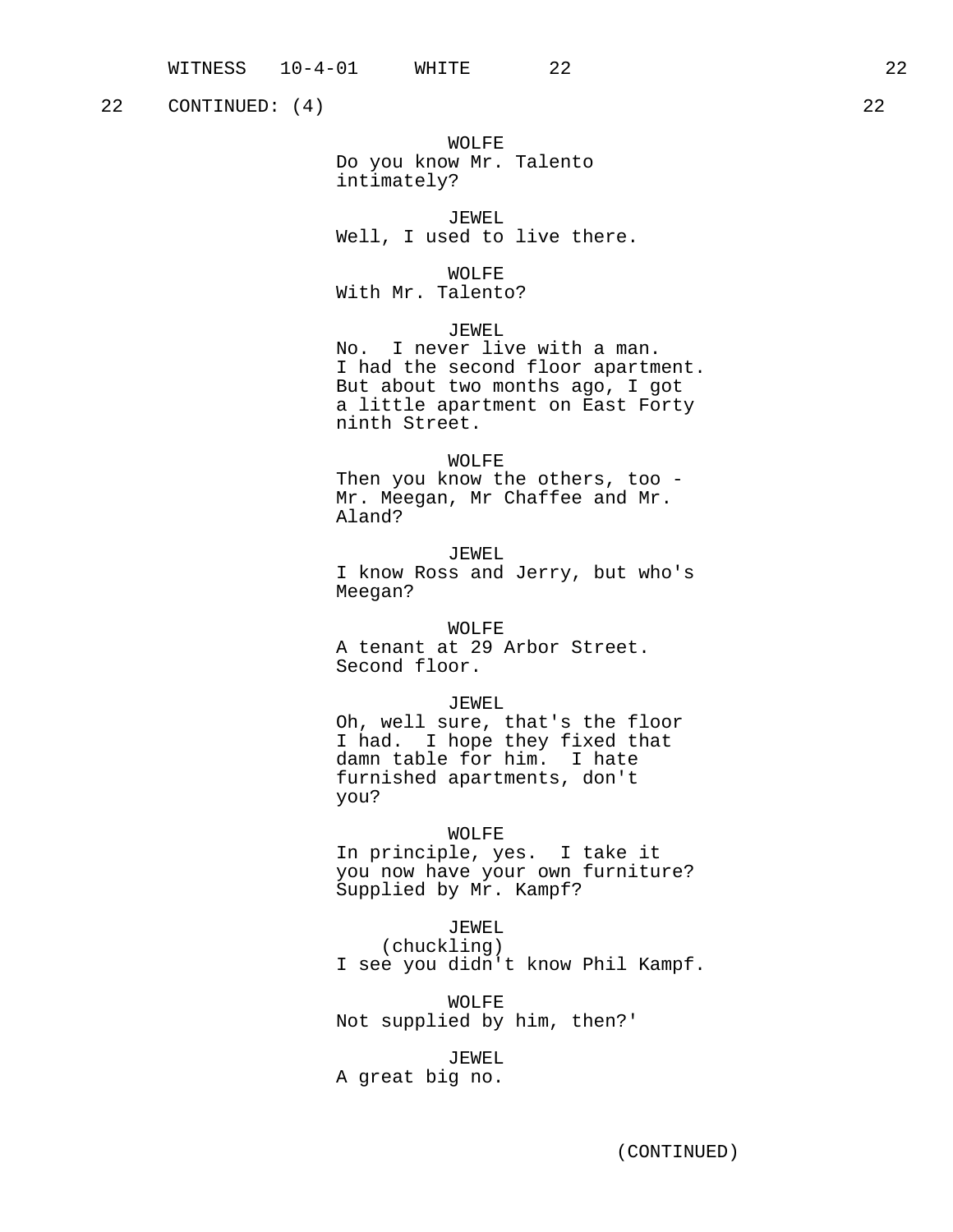22 CONTINUED: (5) 22

# WOLFE

# By Mr. Chaffee? Mr Aland?

JEWEL

No and No. Look Mr. Wolfe. A friend of mine was mighty nice about that furniture and we'll just leave it at that.

ARCHIE (V.O.) I could report the rest of it, but it wouldn't get you any further than it did Wolfe. Around 1:30, I took her to Tenth Avenue and put her in a taxi.

### WIPE TO:

### 23 INT. BROWNSTONE - OFFICE - LATER 23

Archie comes in. Fritz is serving Wolfe beer.

ARCHIE Where's Bootsy?

#### WOLFE

No.

ARCHIE Where's Jet?

WOLFE

Down in Fritz's room. You don't like him.

### ARCHIE

That's not true, but if it means you can't blame him on me, fine. Cramer's coming with a writ in the morning to take him anyway.

WOLFE

No.

ARCHIE I offer twenty to one. Before noon.

WOLFE That was roughly my own estimate of the probability, and it seemed (MORE)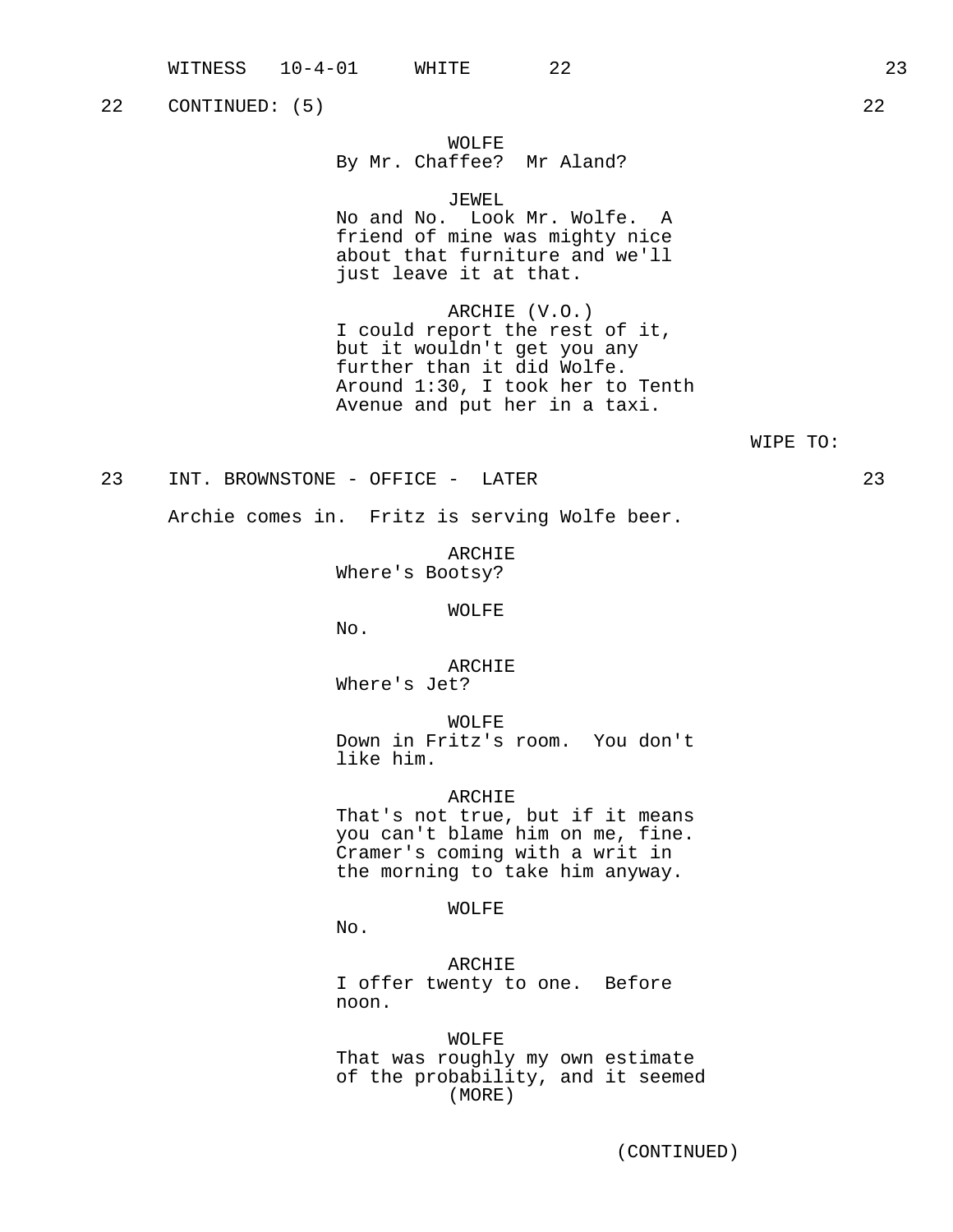WOLFE (CONT'D)

an unfair manner to settle the obligation you brought upon us. So I phoned Mr. Cramer and arranged for you to be present throughout the fatuous performance the police have in mind. While there, you may flush someone more contributive to a solution than that volatile demirep.

ARCHIE I'll have to look that up, but I resent it on principal.

 ${A&E: END ACT TWO}$ 

24 EXT. 29 ARBOR STREET - DAY  ${DAY}$  TWO  $24$ 

Archie and Jet approach the door, Jet stylishly attached to Archie by a cord. Purley Stebbins waits with a roly poly man with rimless glasses, LOFTUS, the dog expert.

> LOFTUS Well, well. Fine animal. What's his name?

> > ARCHIE

Bootsy.

LOFTUS No. A hell of a name. Who did that to you boy?

As the dog and dog expert get acquainted, Stebbins gets close to Archie.

> STEBBINS He should have bit you when you kidnapped him.

> > ARCHIE

You got it twisted. It's women that bite me. I've often wondered what would bite you.

LOFTUS Where was the body?

STEBBINS At the bottom of the stairs. (MORE)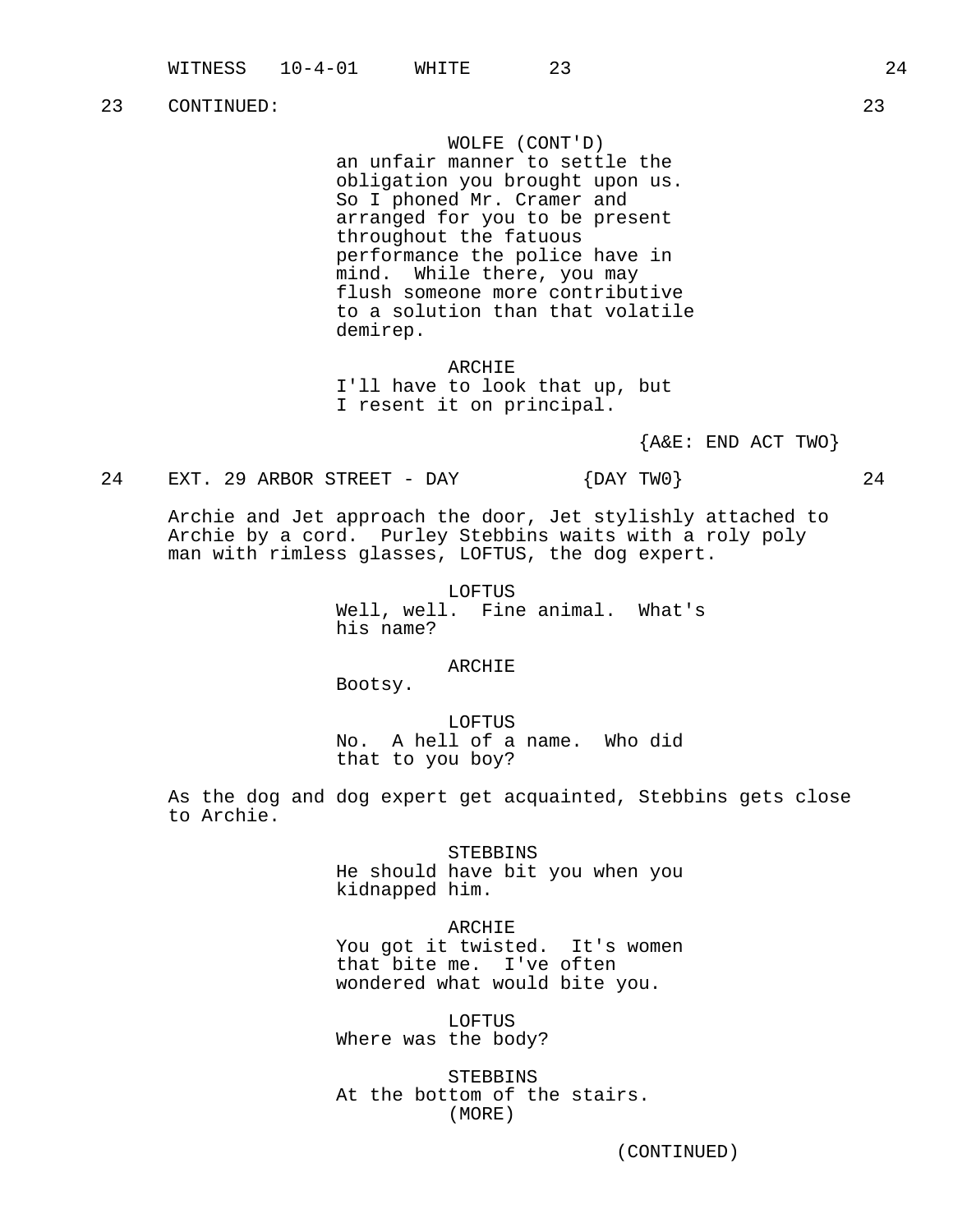STEBBINS (CONT'D) The tenant socked him in his apartment and used the leash to finish him. It took a lot of nerve to carry the body down the stairs to the lower hall. Of course the dog was already outside on the sidewalk. Talento had chased him out.

LOFTUS So Talento's clean?

STEBBINS No. Nobody's clean. If it was Talento, he just put the dog in the vestibule first, brought the body down and then let him out when he left. Anything wrong with that?

LOFTUS It depends on the dog. There wasn't any blood.

STEBBINS Then that's how I'm buying it. Come on, we've already prepped the tenants.

WIPE TO:

25 INT. 29 ARBOR STREET - HALLWAY - TALENTO'S DOOR (101)- DAY 25

As he swings it open the door. Loftus stands behind Jet. Talento is dressed to go out.

> TALENTO Hello, Bootsy.

The other men groan as he pats Bootsy. Stebbins comes up.

STEBBINS Godammit! I told you not to speak!

TALENTO Oh. So you did. I'm sorry, I forgot. Do you want to try it again?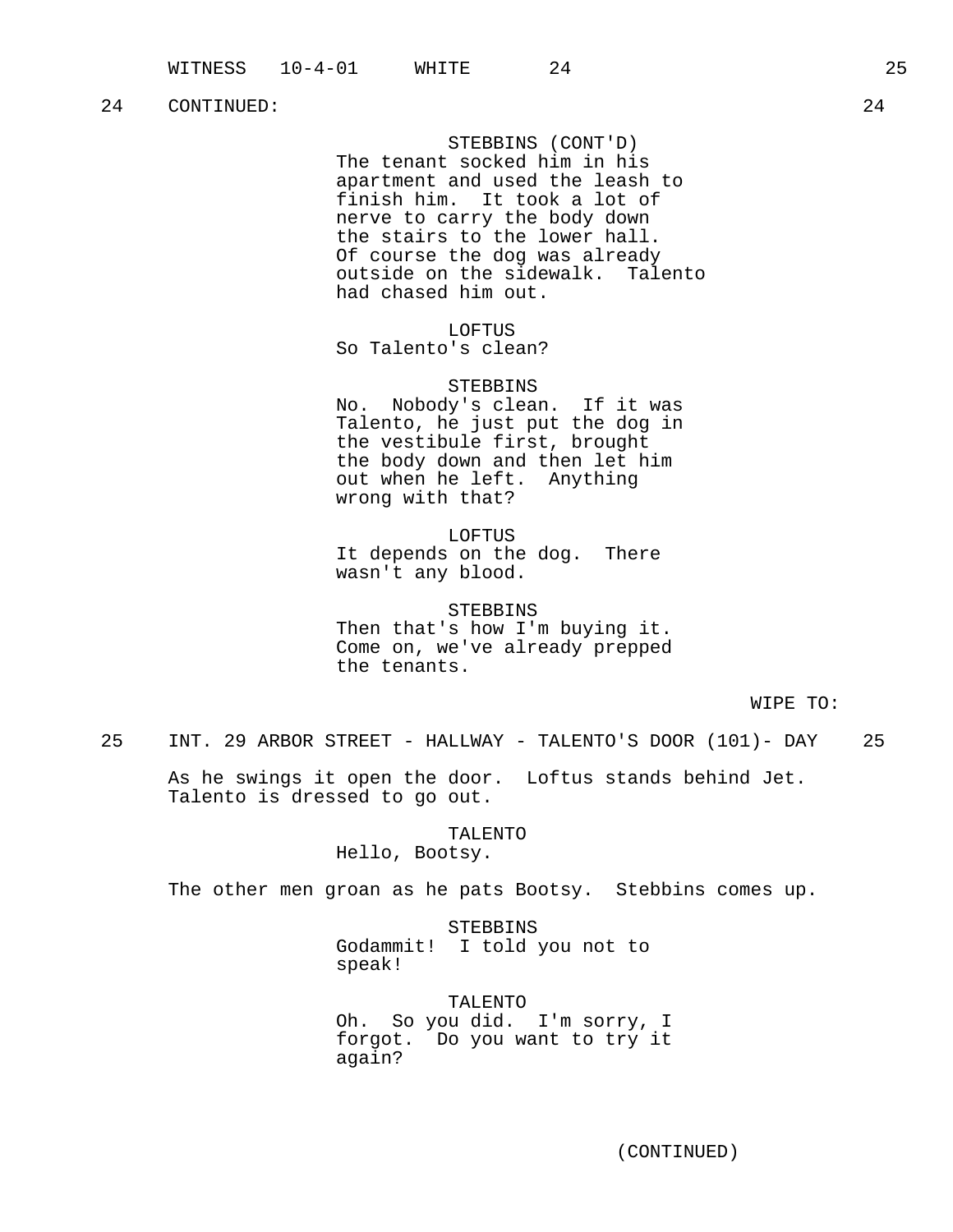# STEBBINS No. That's all. Come on.

ARCHIE You said in your statement you didn't know the dog.

# TALENTO

What?

ARCHIE You thought it was a stray; you chased it out.

TALENTO

I was in a hurry. I am in a hurry now. The District Attorney wants to see me downtown.

He comes out and pulls the door behind him.

WIPE TO:

26 INT. 29 ARBOR STREET - HALLWAY - MEEGAN 'S DOOR (201) - DAY 26

Meegan opens his door (identical to Talento's, but 201), Scowling.

> STEBBINS Take a look at the dog. Pat it.

> > MEEGAN

Pat it yourself.

STEBBINS Have you ever seen it before?

MEEGAN

No.

He slams the door. The men look at the dog, who is unaffected.

> LOFTUS You must realize that a Labrador can't be expected to go for a man's throat. They're not that kind of dog.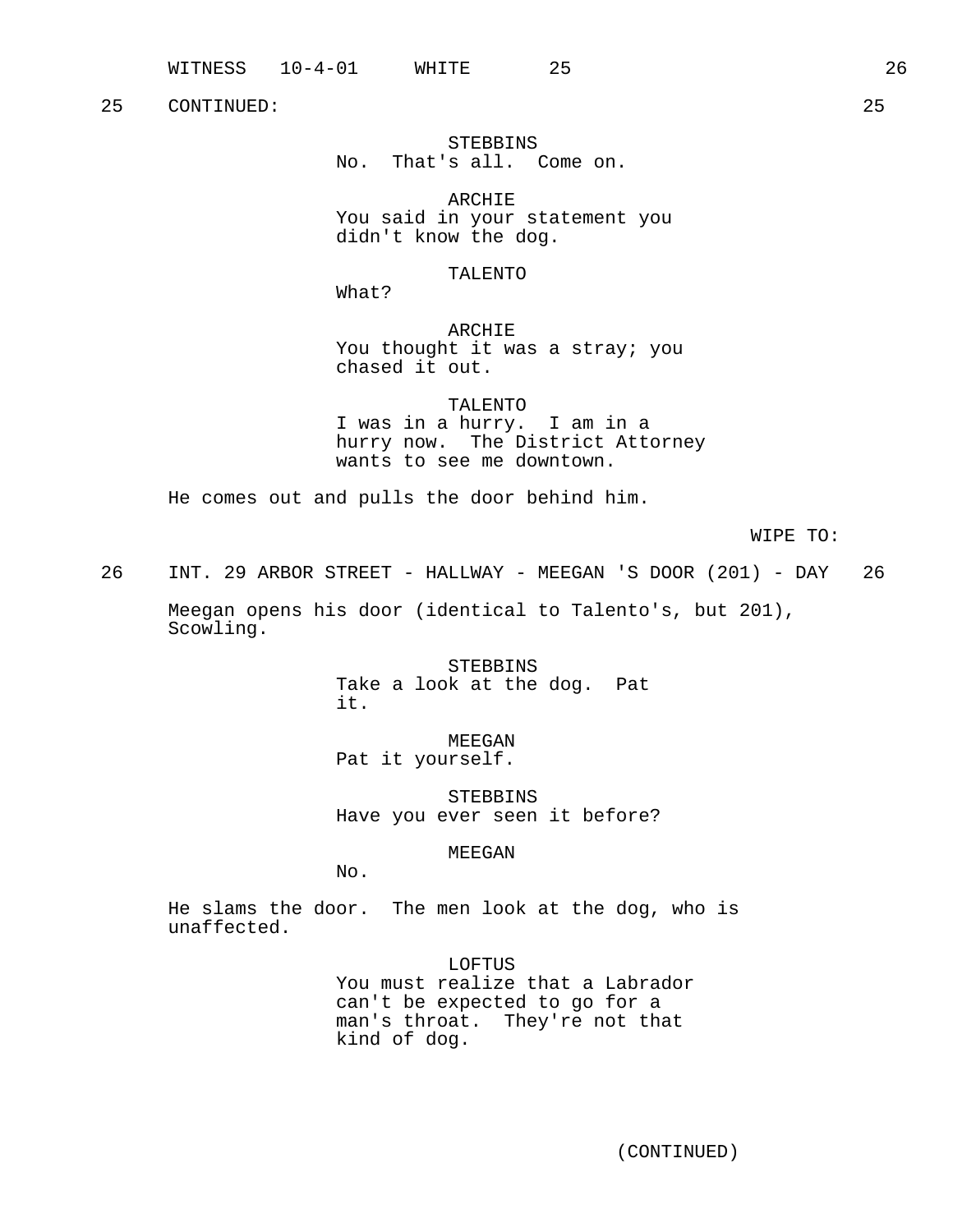WITNESS 10-15-01 PINK 26 27

26 CONTINUED: 26

# STEBBINS Thanks. I'll remember that.

WIPE TO:

26A INT. 29 ARBOR STREET - HALLWAY - ALAND'S DOOR (301) 26A

Stebbins elbows his way past Loftus and pounds on Aland's door (301). (Identical to Talento's and Meegan's)

> STEBBINS Come on, Aland!

ALAND (O.S.) The dog don't like me.

STEBBINS The dog's on a leash.

The door opens a crack. Stebbins pushes it open. Jet sees Aland and immediately growls.

> ALAND Once at a party at Phil Kampf's, I...I didn't mean to hurt it, but it thought I did. (Jet growls) What are you trying to do? Frame me?

STEBBINS We're making the rounds, Mr. Aland. We didn't want to leave you out.

Aland slams the door. Jet barks indignantly.

WIPE TO:

27 INT. 29 ARBOR STREET - HALLWAY -ROSS CHAFFEE'S DOOR(401)-DAY 27

As he sweeps the door open. He's very handsome and wears an artist's smock covered in paint. Outside his door things are decorated with two of his paintings, extra furniture. He stares at Jet.

# STEBBINS Okay. Pat him then.

He bends to Jet gracefully. He scratches his ears.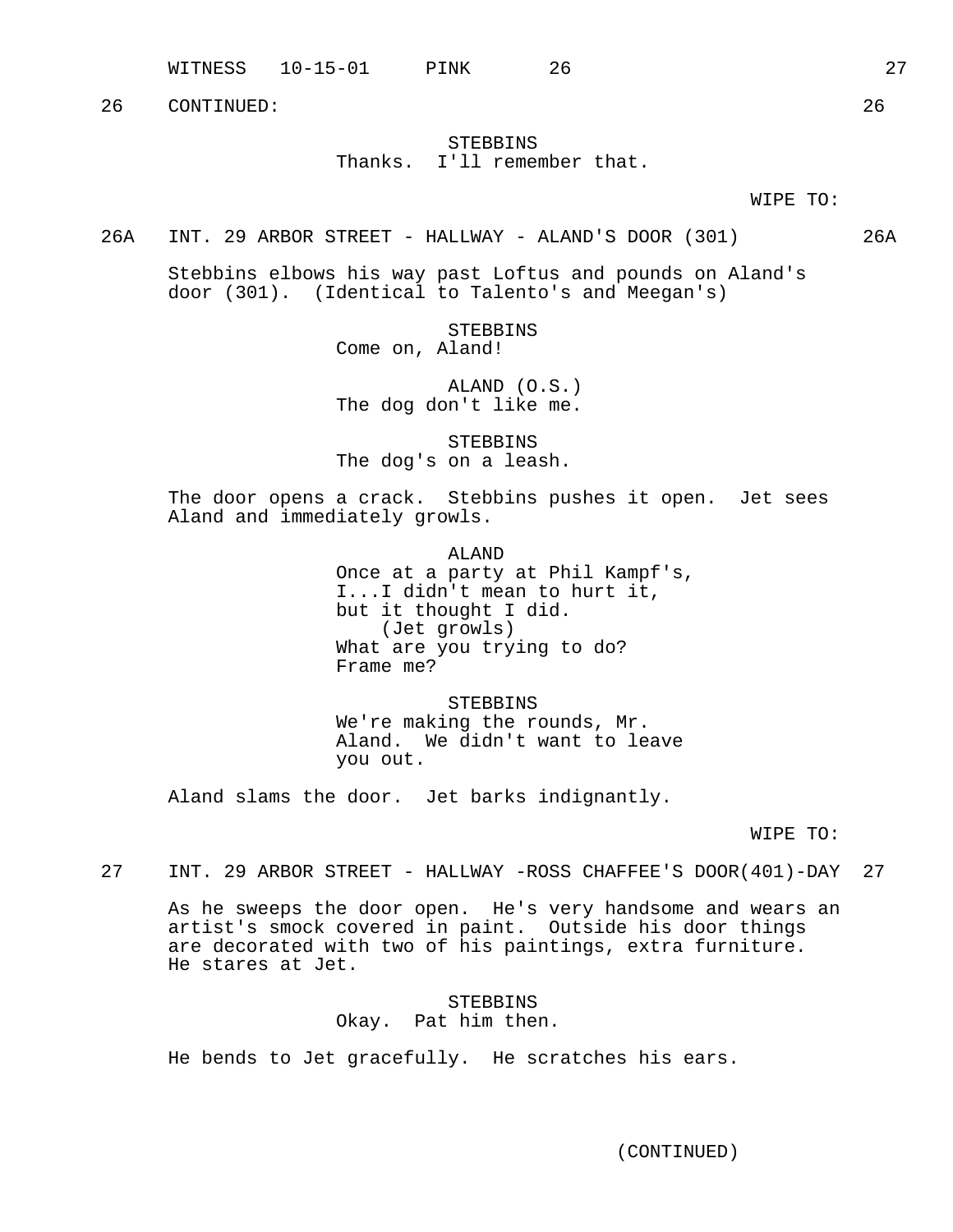CHAFFEE Hey beautiful. Do you know your master's gone? Gone for good? (he stands) Anything else? I'm working and I like the morning light.

STEBBINS That's all thanks.

28 EXT. 29 ARBOR STREET - DAY 28

The three men and the dog emerge to the daylight.

# STEBBINS Loftus. Give him the dog.

ARCHIE

I am willing to give you a detailed analysis of the dog's conduct. It will take about a week.

**STEBBINS** Go to hell, and take that dumb  $*$ dog with you.

Archie moseys off with Jet. He stops to let Jet sniff around and checks behind him as he sees the police cruiser pull out. Then he looks around and sees a cab and hails it.

THE CAB

pulls up to the curb and Archie leans in. He pulls out a five and hands it to the CABBIE.

> CABBIE Gee, thanks. For what? Down payment on my cab?

ARCHIE You'll earn it, brother.

He opens the back door and invites Jet in.

CABBIE

Hey!

(CONTINUED)

CUT TO: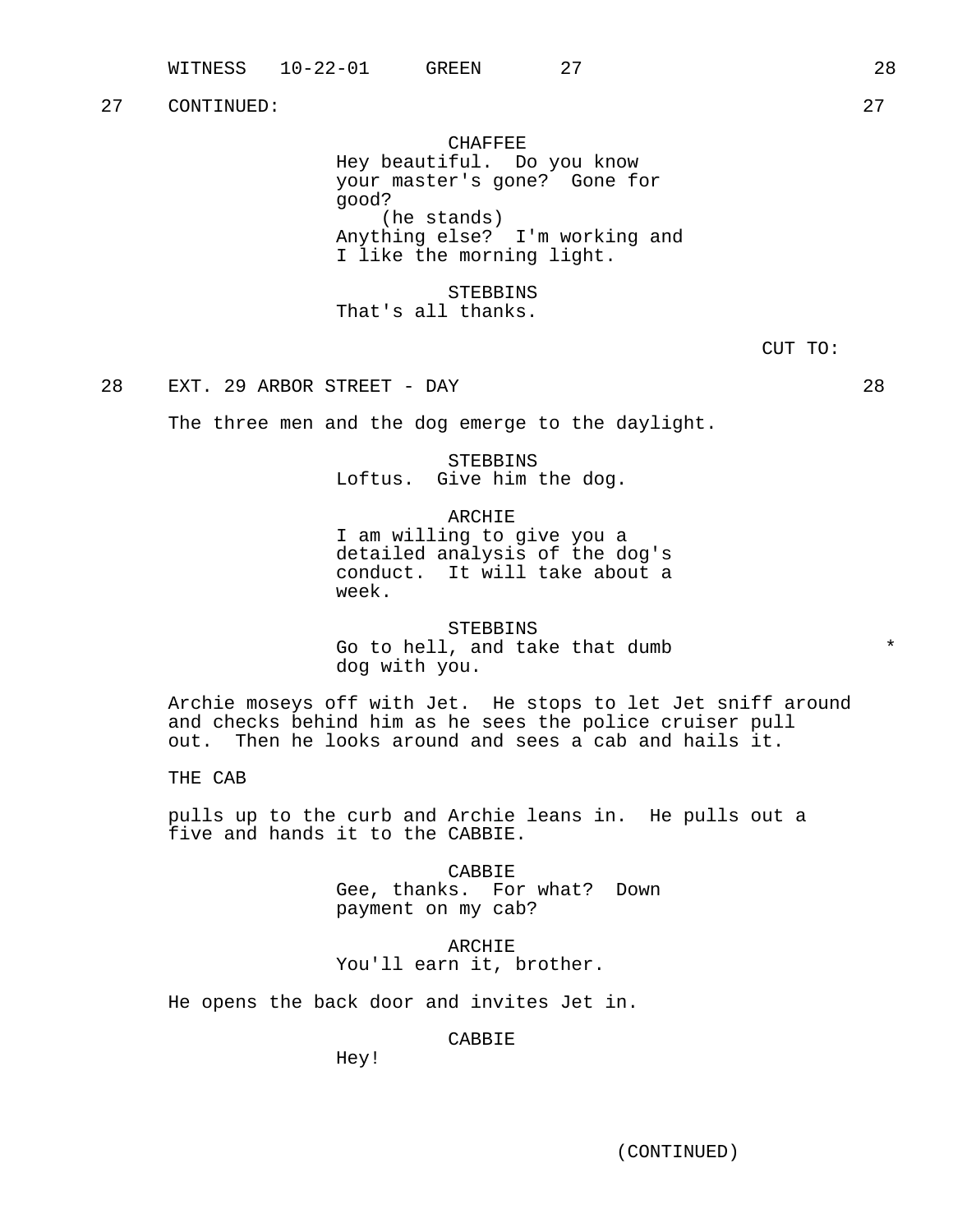ARCHIE He's a nice dog. Take care of him and when I return, I'll be reasonable. (to Jet) I'll be back when you see me coming down the street.

29 EXT. 29 ARBOR STREET - DAY 29

Archie gets next to the list of names and pushes all the buttons and keeps his hand on the doorknob. There is a click and he opens the door.

> ARCHIE (V.O.) Getting information was going to be tricky. My plan was to let the tenants assume - after seeing me with the dog and Purley Stebbins - that I worked with the Homicide division, but that meant I couldn't bring up Jewel Jones because the cops might not have got around to her yet.

30 INT. 29 ARBOR STREET - HALLWAY ALAND'S DOOR - DAY 30

Archie knocks on the door. Aland opens it.

ALAND Look, I need my sleep. I work nights.

ARCHIE We just need to recheck some points, Mr. Aland. How long did you say Richard Meegan has occupied the apartment downstairs?

ALAND Nine days. Nine days. I'll spell it for you. He took it a week ago Tuesday. I've told you a dozen times.

ARCHIE Who was the previous tenant? Just before him.

ALAND I've told you: a girl had it. (MORE)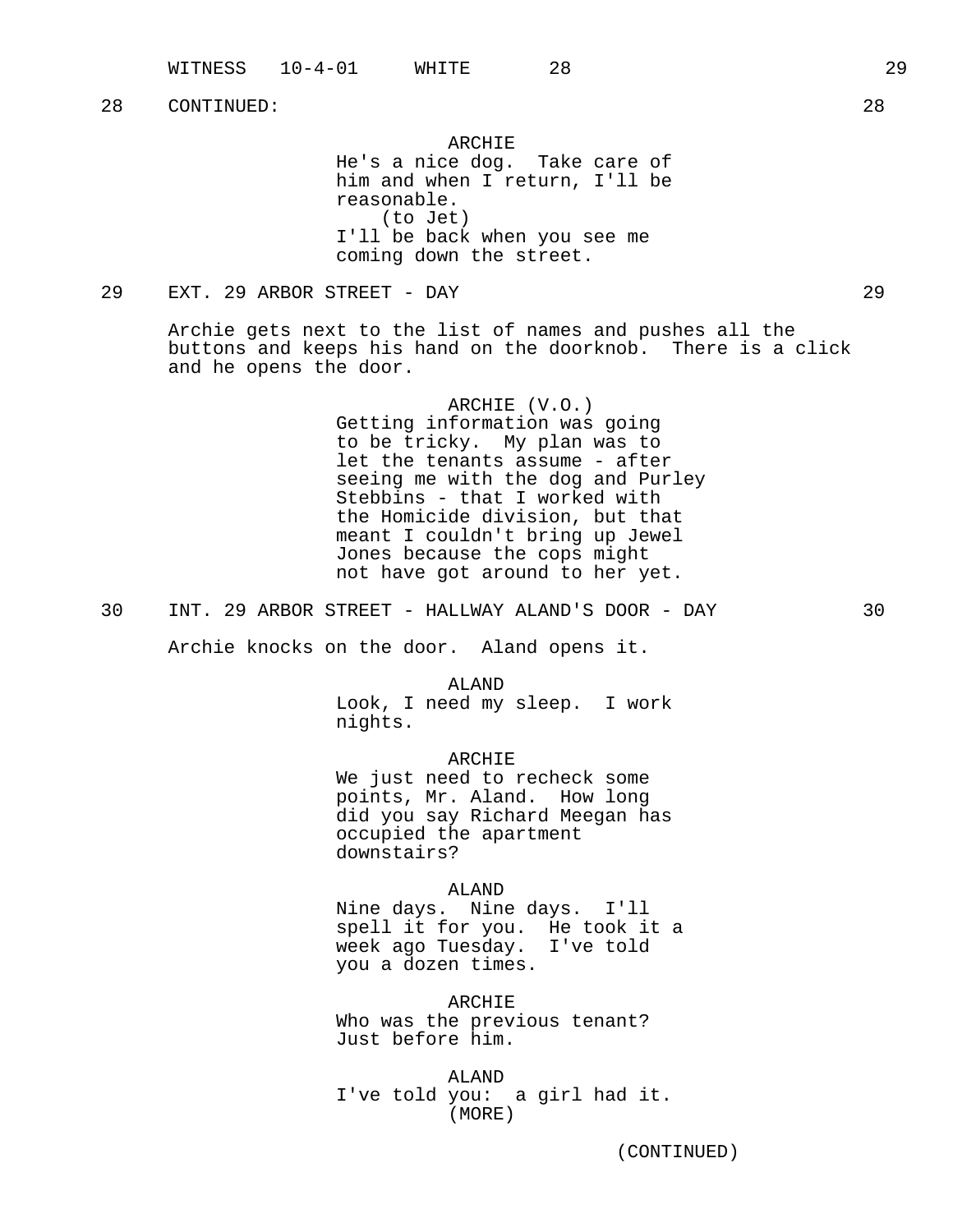ALAND (CONT'D) I've told you she's a fine artist and I've told you she got me my job at the night club where I work. (raking his hair) Die like a dog. That's what poor Phil did. He died like a dog.

ARCHIE Did she know Philip Kampf?

ALAND Who? Jewel? I guess so. Sure she did. Poor Phil died like a dog. Like a dog, I tell you.

He shuts the door. Archie starts to head upstairs.

WIPE TO:

31 INT. 29 ARBOR STREET - HALLWAY - MEEGAN'S DOOR - DAY 31

Meegan stares suspiciously out a half opened door at Archie.

ARCHIE We just want to re-check...

MEEGAN

Haven't I seen you before? Yeah. When I was in Nero Wolfe's office. Yeah.

ARCHIE That's right. I'm often there on business. Now I'm here on business. (opens notebook) How did you come to take this apartment?

MEEGAN

Oh my god.

ARCHIE You could have omitted something important, Mr. Meegan.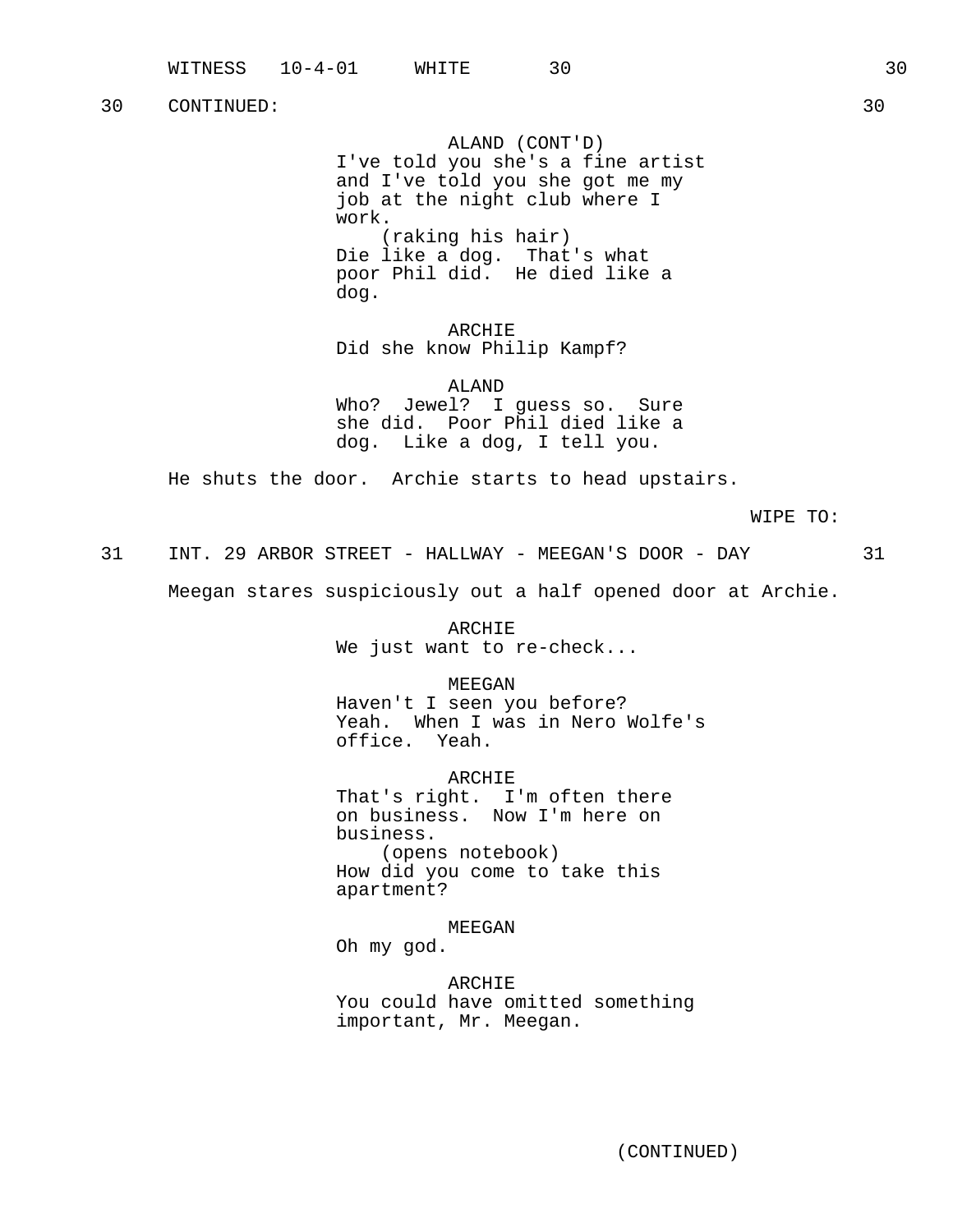# MEEGAN

(rattling it off) I'm a commercial photographer. In Pittsburgh. Two years ago, I married a girl. Margaret Ryan. Seven months later she left me. She left Pittsburgh, too, anyway I couldn't find her and her family didn't hear from her.

ARCHIE Did you go to the police?

MEEGAN

No. I didn't want to. You want a better reason, but that's mine.

ARCHIE I'll skip that. Go ahead.

### MEEGAN

Three weeks ago I go to a show at the Art Institute. There was an oil, a big one: "Three Mares in a Pasture". It was three women in it, eating apples. One of them was my wife. I knew the minute I saw her.

ARCHIE

What did you do?

MEEGAN

The artist's signature was Ross Chaffee. The catalogue said he lived in New York. And so I came here.

32 INT. 29 ARBOR STREET - HALLWAY - CHAFFEE'S DOOR - DAY 32 (FLASHBACK)

Chaffee greets Meegan. Meegan talks but Chaffee keeps shaking his head. Meegan gets aggressive.

> MEEGAN (V.O.) He fed me this line - he used so many different models for his pictures, that it was impossible to remember which (MORE)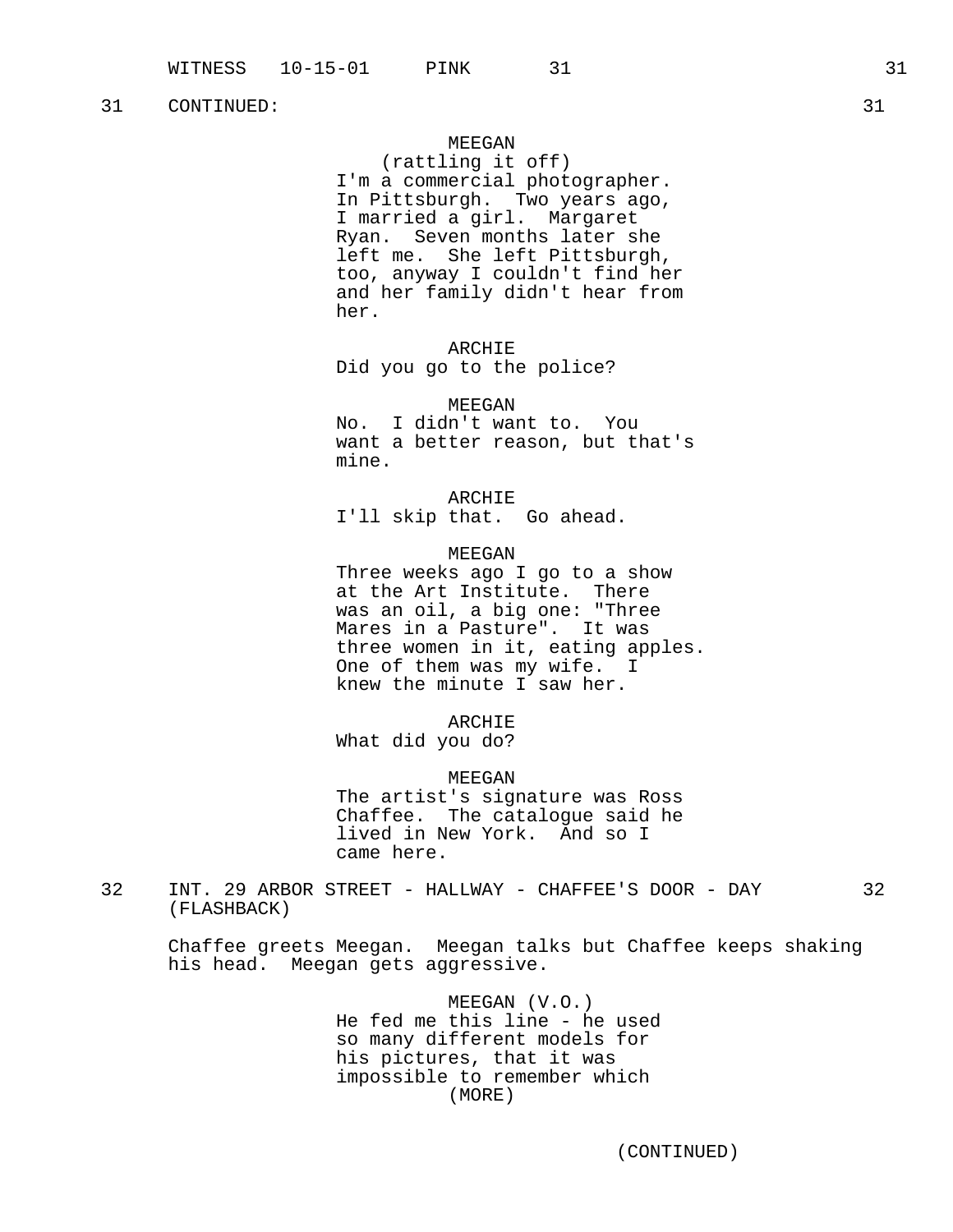MEEGAN (V.O.) (CONT'D) was which. It was so phony I got a little tactless with him.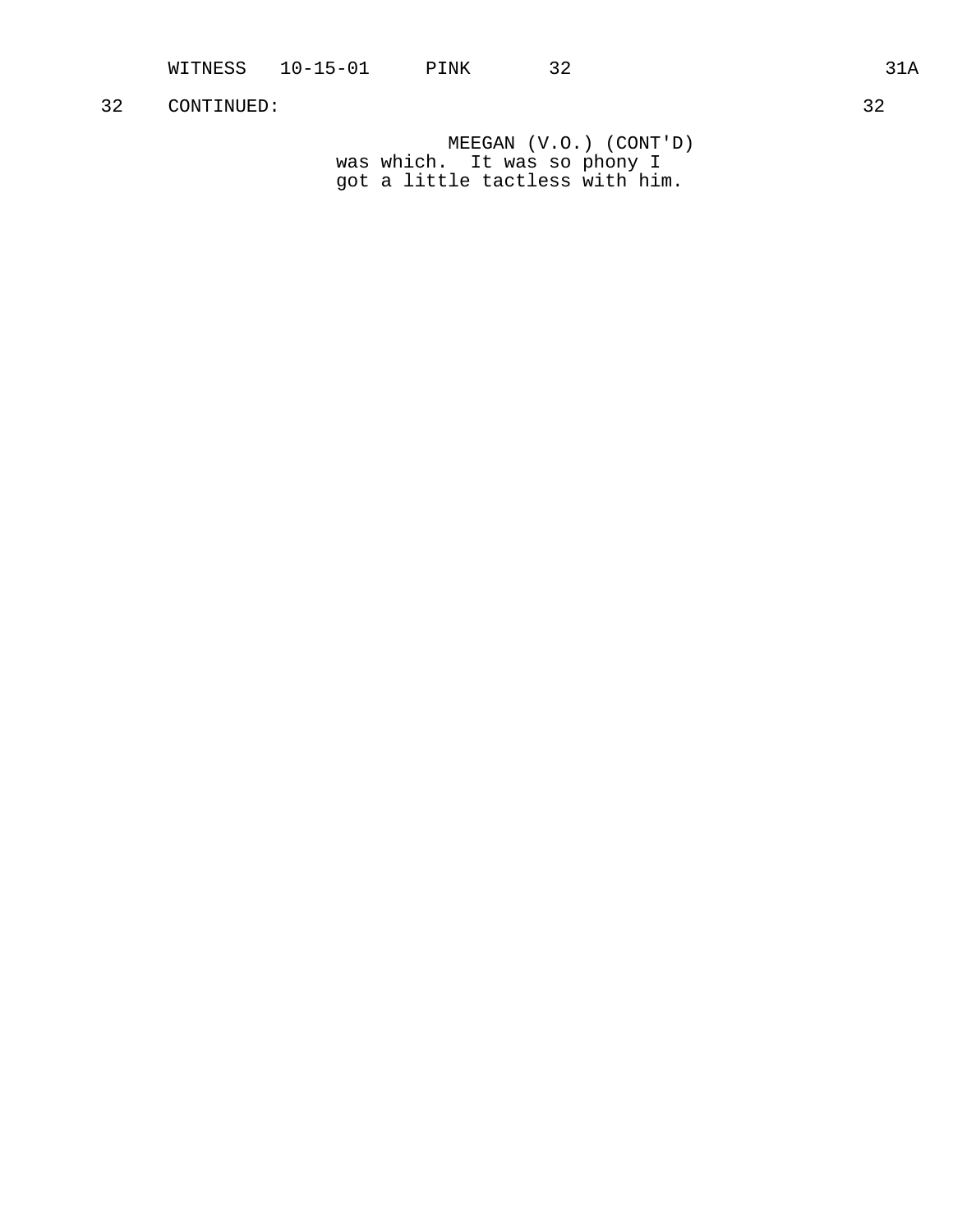Archie is taking notes.

MEEGAN I'm a photographer. I might forget a model I see for a day, but this dolly sat for him for a month at least. So he was a phony.

34 EXT. 29 ARBOR STREET - DAY (FLASHBACK) 34

Meegan talks with Olsen, holding a "TO LET" sign. Talento comes out and eyeballs him. Meegan looks truculent. TWO MODELS accompany MR. BRAUNSTEIN on their way up to Chaffee's.

> MEEGAN (V.O.) Coming in the house, I'd seen a sign that there was an apartment to let and so I rented it. I wanted to be as close as I could to Chaffee and the people who came to see him. There were models, of course, And Aland and Talento. And a man who Chaffee said buys his stuff. His name was Braunstein.

> > WIPE TO:

35 INT. 29 ARBOR STREET - HALLWAY - MEEGAN'S DOOR - DAY 35

ARCHIE Uhuh. And what did you learn from Philip Kampf?

MEEGAN

Nothing. I told you I never saw him or heard of him. I told you twice.

ARCHIE What would you say if I said you were seen with him.

MEEGAN I'd say you were a dirty liar!

He slams the door. ON ARCHIE'S REACTION WIPE TO: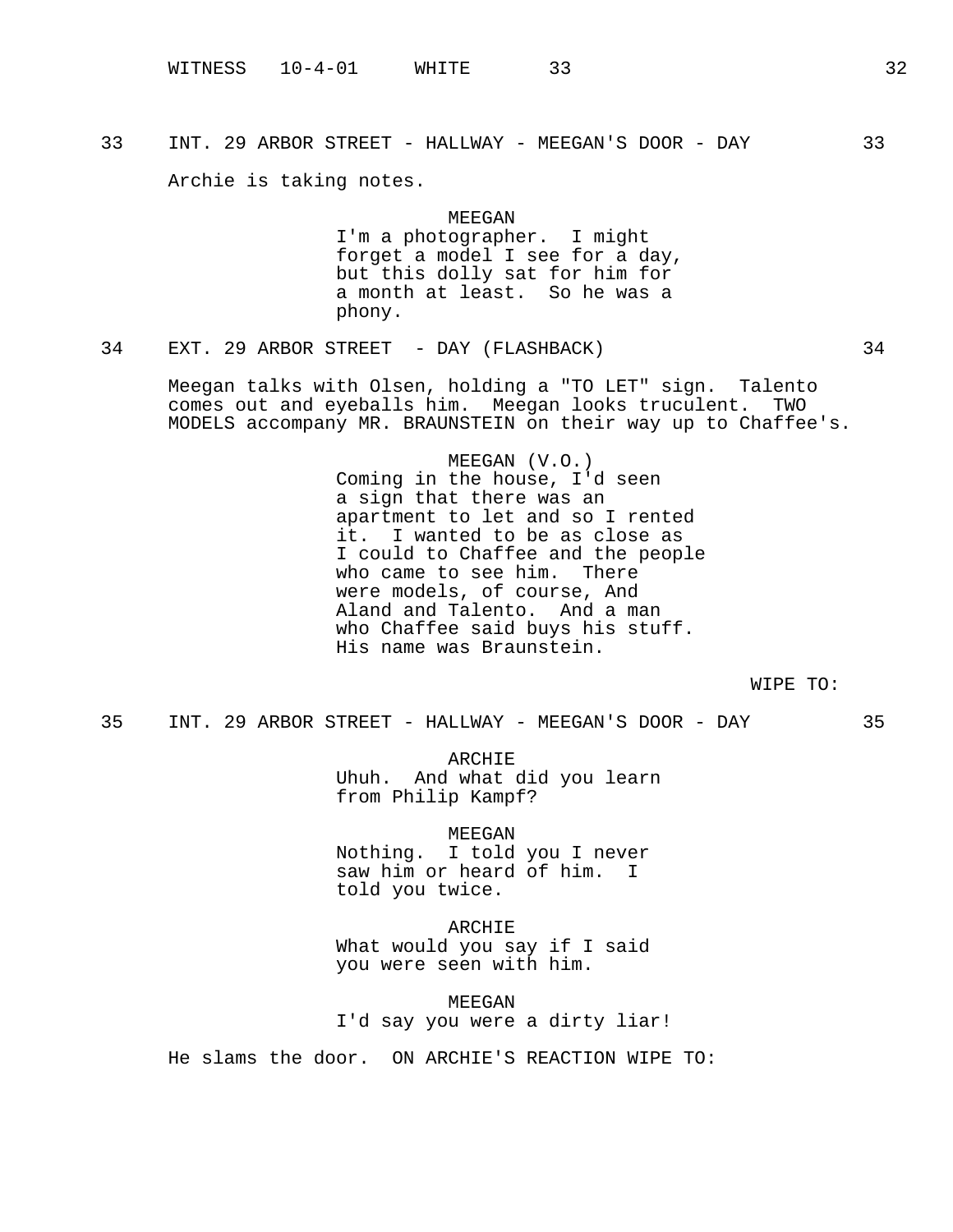Chaffee lounges at the door. He holds two fat paint brushes which he idly uses to decorate the door of his apartment as he talks.

### CHAFFEE

My dear sir. Do you mean to say you think I'm lying?

ARCHIE

There are those who find it hard to believe, Mr. Chaffee, that you couldn't remember who modeled for such an important painting.

CHAFFEE To what end? What deep design am I cherishing?

ARCHIE Look, Mr. Chaffee. I don't expect a man like you to pass out dirt just for the hell of it, but any dirt that's connected with this murder is coming out, and if you are keeping some to yourself you're a bigger fool than you look.

CHAFFEE Quite a speech.

ARCHIE Thanks. You make one.

### **CHAFFEE**

You have my opinion of Kampf, whom I knew quite well; he was in some respects admirable but he had his full share of faults.

#### ARCHIE

I gather, despite his inheritance, he was not free with a buck.

### **CHAFFEE**

Yes, that. And he had a peculiar, a cruel sense of humor.  $*$ (MORE)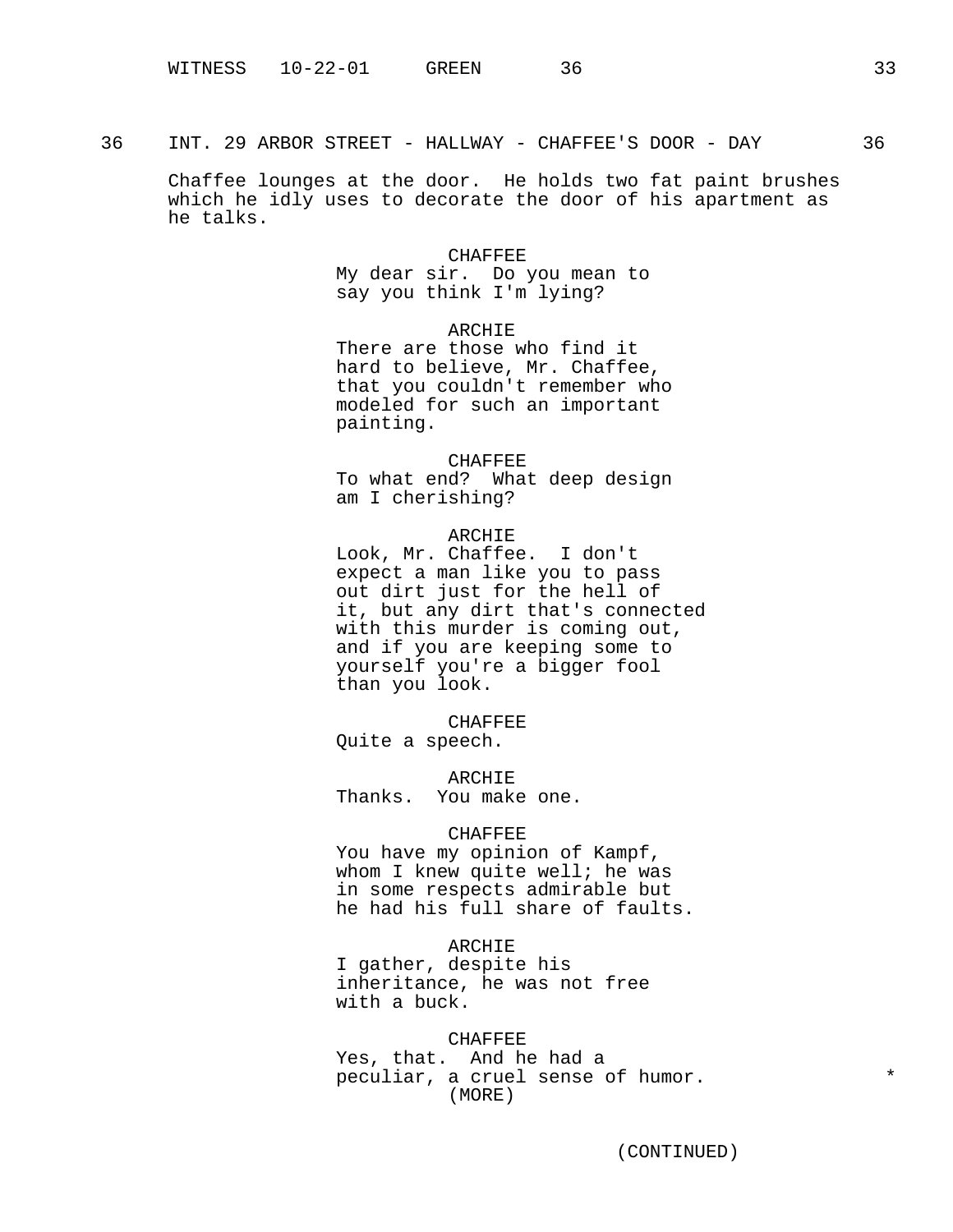|                               | CHAFFEE (CONT'D) |         |
|-------------------------------|------------------|---------|
| But that's hardly a reason to |                  |         |
| be killedLook, I'm losing     |                  | $\star$ |
| the light.                    |                  | $\star$ |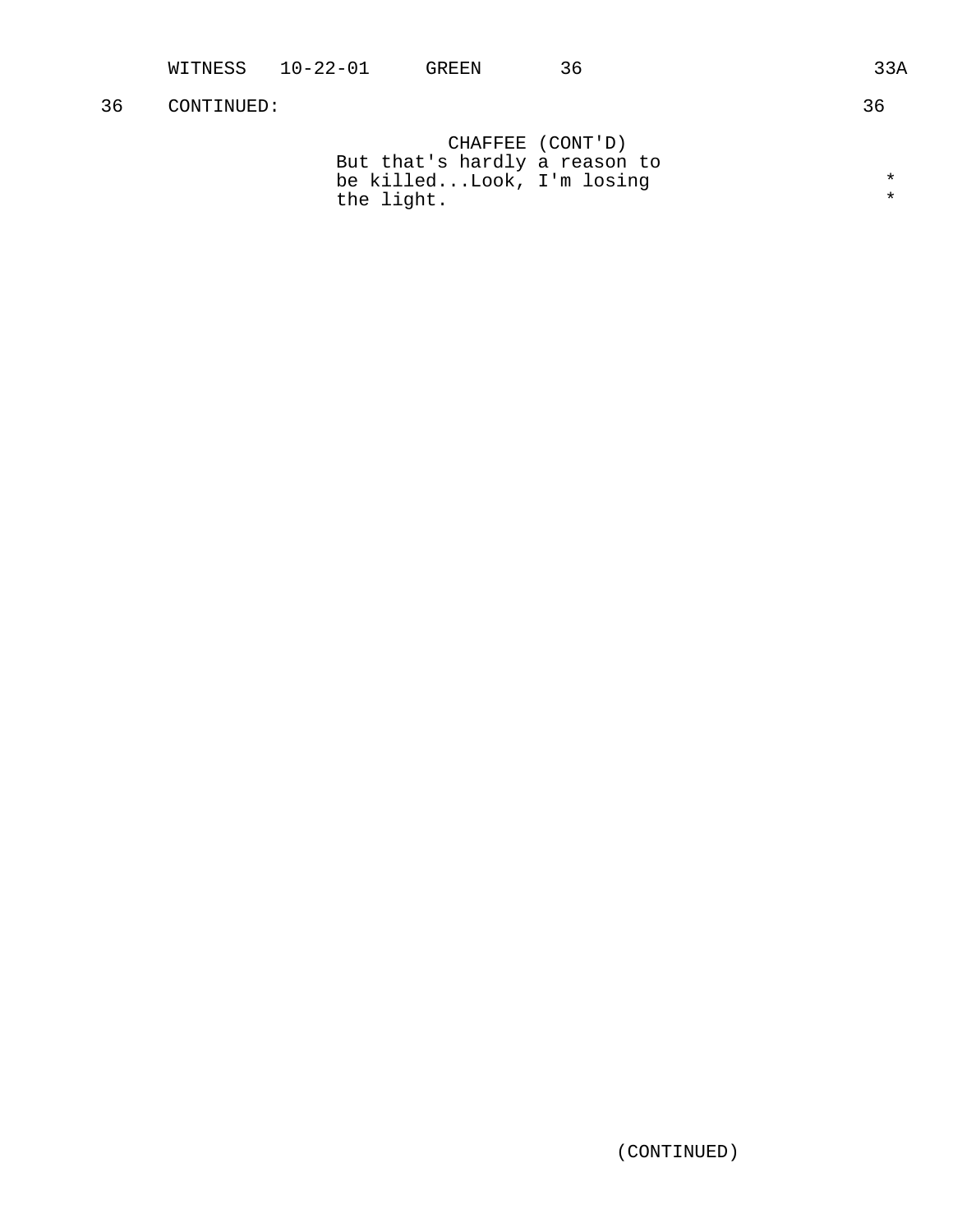WITNESS 10-4-01 WHITE 36 34

36 CONTINUED: (2) 36

Archie gestures: go on.

DISSOLVE TO:

37 INT. BROWNSTONE - OFFICE - DAY 37

Archie is finishing a phone call, Jet at his feet, when Wolfe parades in carrying his morning orchid. Jet immediately gets up and goes to sit at Wolfe's feet, on the prayer rug. Wolfe pats him before he sits. They exchange looks - Wolfe is defensive; Archie smug.

> WOLFE Well? Proceed.

He leans back, closes his eyes. Archie starts to report.

ARCHIE (V.O.) I reported. When I came to the end, he asked no questions. Instead, he opened his eyes, and started giving orders.

WOLFE

Call the..

### ARCHIE

I'm way ahead of you. I called the Art Institute of Pittsburgh. The show seen by Mr. Meegan ended a week yesterday. The picture was lent by a Mr. Herman Braunstein of New York, also seen by Meegan at 29 Arbor Street. It was shipped back to him by express four days ago.

### WOLFE

Get him.

### ARCHIE

No. I don't think so. He may be a poop. Why don't I go to the residence without phoning? It's probably there, and if I can't get in you can fire me. I'm thinking of resigning anyhow.

Archie gets up and goes out.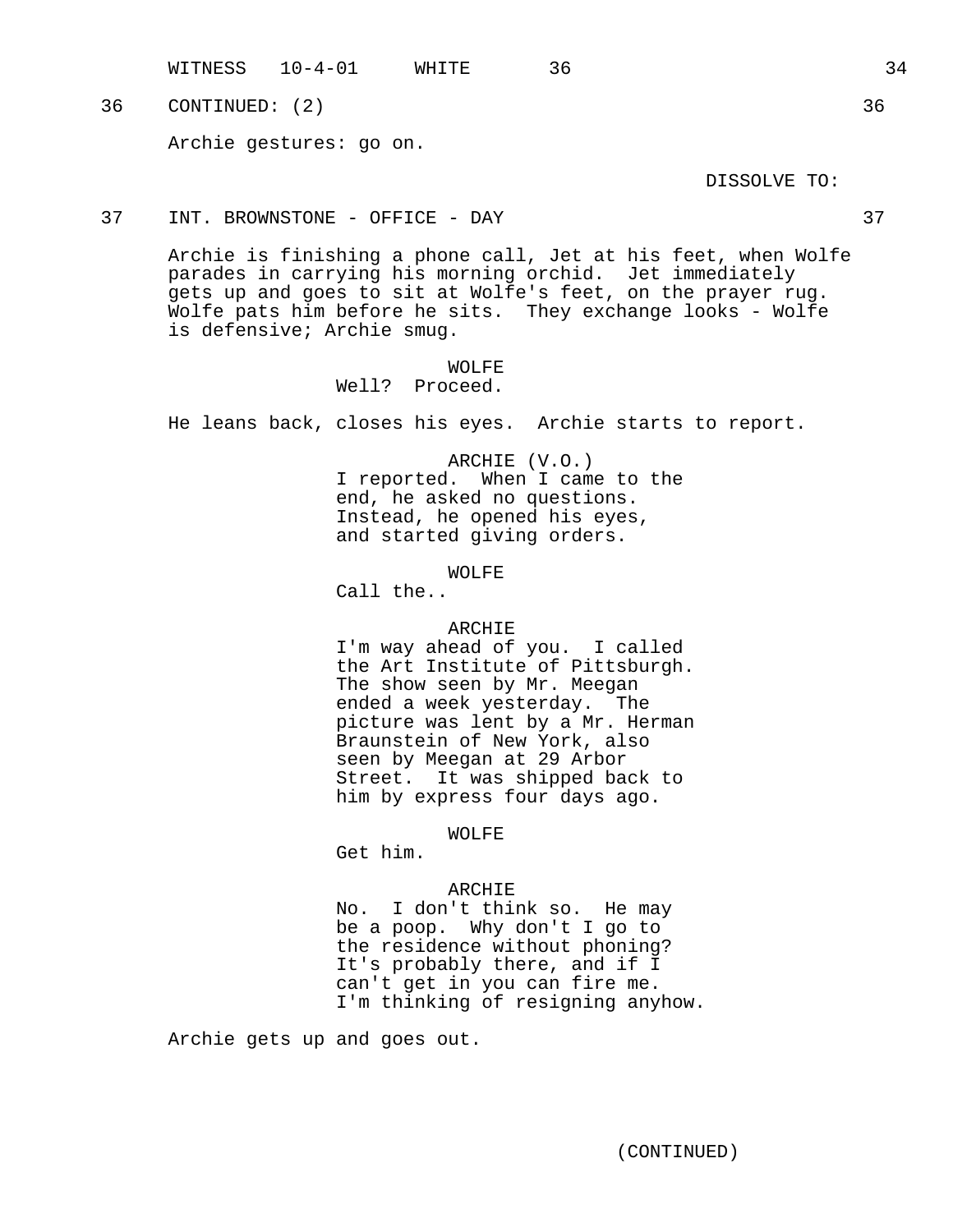WITNESS 10-4-01 WHITE 37 35

37 CONTINUED: 37

ARCHIE (V.O.) (CONT'D) Since it was my idea, he had his doubts, but he bought it.

38 INT. BRAUNSTEIN APARTMENT - DAY 38

Archie cases the joint which would comfortably house airplanes. He is wearing two cameras and carries a portable light. MRS. BRAUNSTEIN, a tall, dignified dame, appears.

> ARCHIE (V.O.) I explained to Mrs. Braunstein that a client of mine wanted to photograph "Three Mares in a Pasture" for his collection. When I had invented all the identification she required, she led me through the arch into a room not quite as big as Madison Square Garden.

Mrs. Braunstein leads Archie to the living room and points. Archie raises his camera and starts photographing the painting. He focuses on one particular portion of the three women eating apples and starts taking close-ups.

39 MULTIPLE INSERTS OF THREE MARES IN A PASTURE: 39

And we get closer and closer to Jewel Jones's smiling face.

CUT TO:

 ${A@E: END ACT THEN}$ 

40 INT. BROWNSTONE - WOLFE'S OFFICE - DAY 40

The phone rings. Wolfe reluctantly puts down his book and picks up the phone.

> WOLFE Whom do you want?

> > INTERCUT WITH:

41 INT. BRAUNSTEIN APARTMENT - DAY 41

Archie has borrowed Mrs. B's phone.

ARCHIE That's a hell of a way to answer the phone.

(CONTINUED)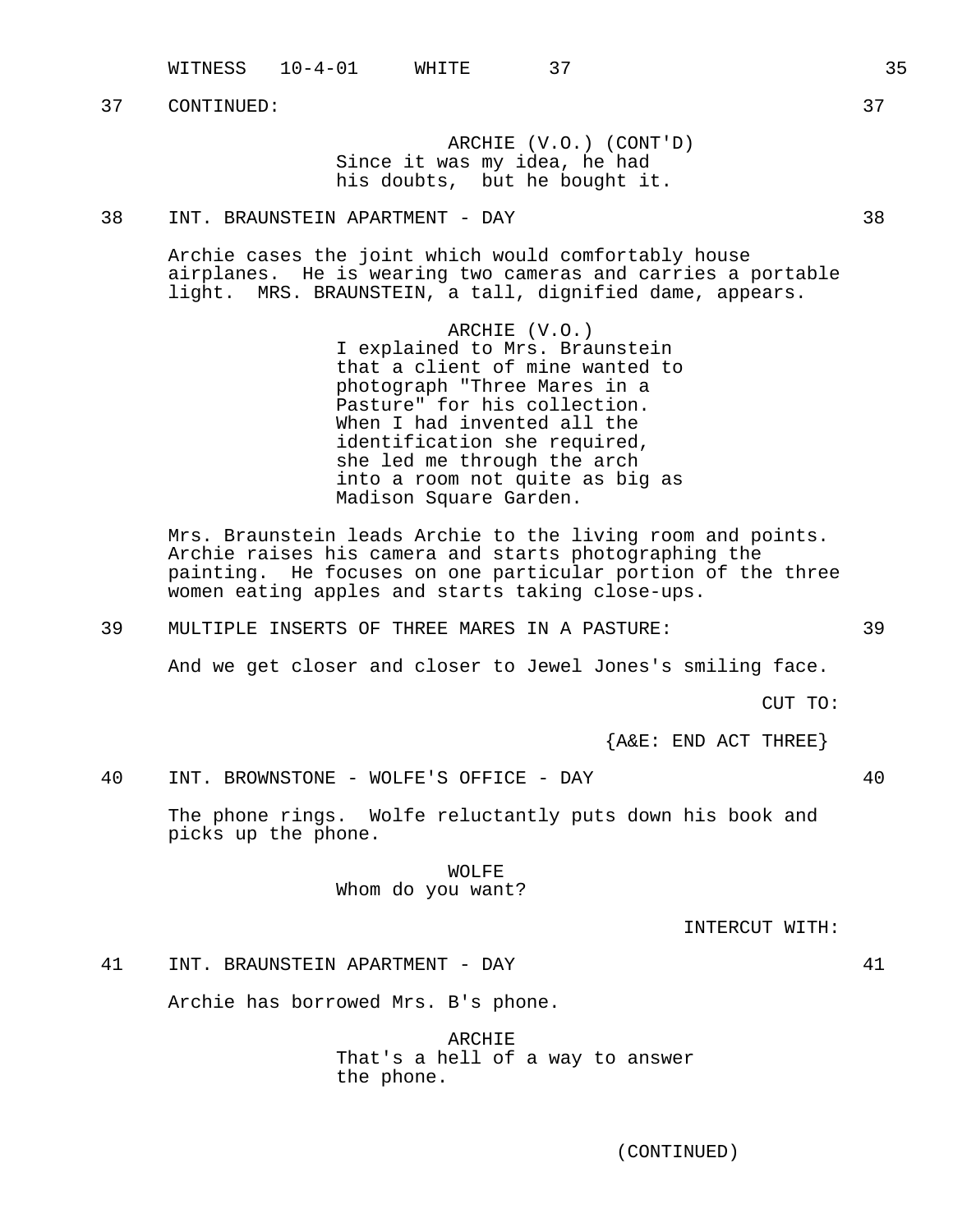# WOLFE

Yes or no?

# ARCHIE

I've seen the picture, and I wouldn't have thought the stallion had it in him. It glows with color and life and the blood seems to pulsate under the warm skin...

WOLFE

Shut up! Yes or No?

ARCHIE Yes. You have met Mrs. Meegan. Would you like to meet her again?

# WOLFE

I would.

WIPE TO:

42 INT. JONES APARTMENT - HALLWAY - DAY 42

The door opens to reveal Jewel Jones posing in a very nice blue negligee. Archie keeps his distance.

JEWEL

Oh, Archie. I wasn't sure I should see you, but I couldn't resist...

ARCHIE

Cut it, doll. I've just come from Harold Braunstein's apartment where I've seen the most interesting picture.

She's shocked, but she recovers nicely.

JEWEL

What? Come in and tell...

She steps forward and puts a hand on his arm. He removes it.

> ARCHIE Sorry. But I'm afraid of young mares. One kicked me once. So I'll wait here while you change. (MORE)

(CONTINUED)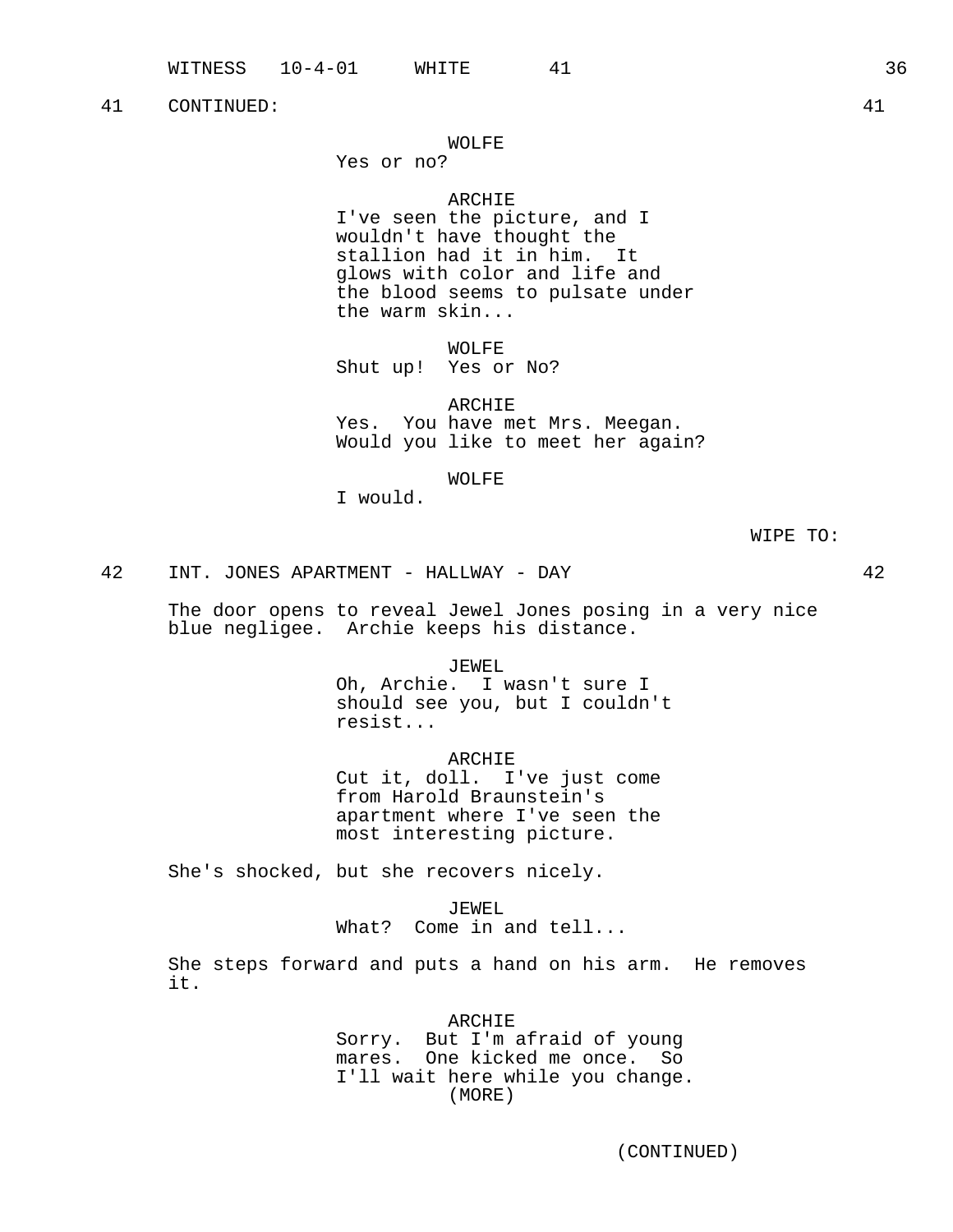ARCHIE (CONT'D) Don't put on anything red. Mr. Wolfe dislikes red. He likes yellow. Go on.

### JEWEL

But...

ARCHIE Go on. Or I'll go get Richard Meegan.

She gasps and does not recover.

WIPE TO:

43 INT. BROWNSTONE - WOLFE'S OFFICE - DAY 43

JEWEL

Don't call me Mrs. Meegan!

WOLFE

I was only stressing the fact that your identity is not a matter for discussion. Legally, you are Mrs. Richard Meegan. Sit down please.

JEWEL

All right!

Jewel flounces to a chair, pull a handkerchief from her purse and dabs at her eye make up.

> ARCHIE (V.O.) Wolfe was in as bad a humor as she was. He had been compelled to tell Fritz to postpone lunch.

> > WOLFE

You are a competent liar, madam. Your offhand denial of knowing Mr. Meegan last night was better than competent. When did Mr. Chaffee tell you that your husband was in town looking for you?

JEWEL I didn't say he had.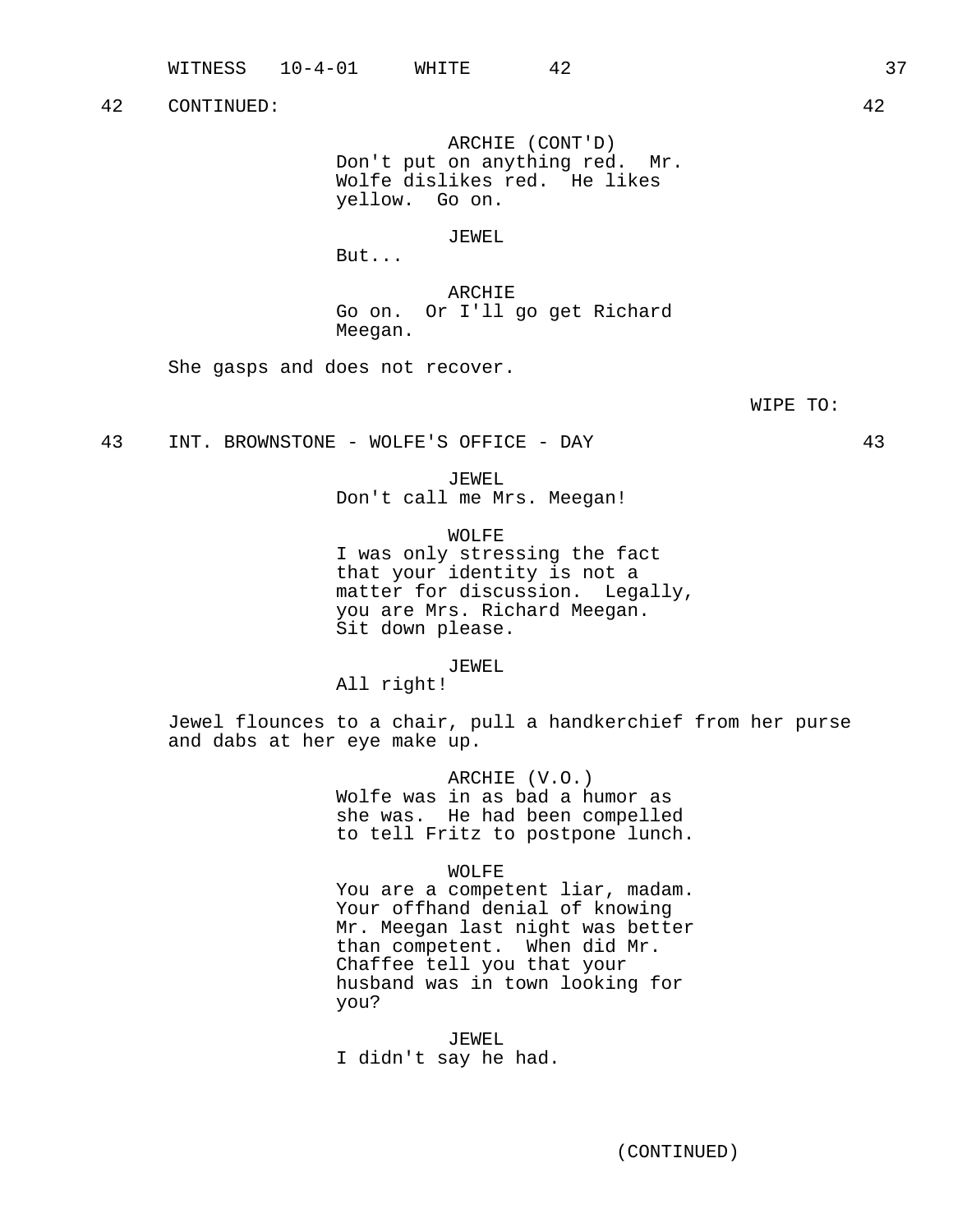### WOLFE

Don't be preposterous. When the police learn it was you...

### JEWEL

They don't have to learn about me, do they?

### WOLFE

Pfui.

# JEWEL

Wait. Why I didn't think of it before? You're a detective, you help people in trouble and I'm in trouble. I'll pay you to help me.

### WOLFE

Not now; not ever, Miss Jones. When did Mr. Chaffee tell you that your husband was here looking for you?

JEWEL You won't even listen to me.

WOLFE Talk sense and I will.

# JEWEL

My husband was jealous about me before we got married and then after, he got worse. It got bad. Really bad. Finally, it got so bad I left. I came to New York, found a job and made friends. I modeled for Ross and Phil Kampf found me a job singing. I thought I was safe. Then all of a sudden Ross phoned me that my husband was here. I begged him not to tell.

WOLFE

An idiotic strategy.

### JEWEL

The only reason he wants to find me is so he can kill me.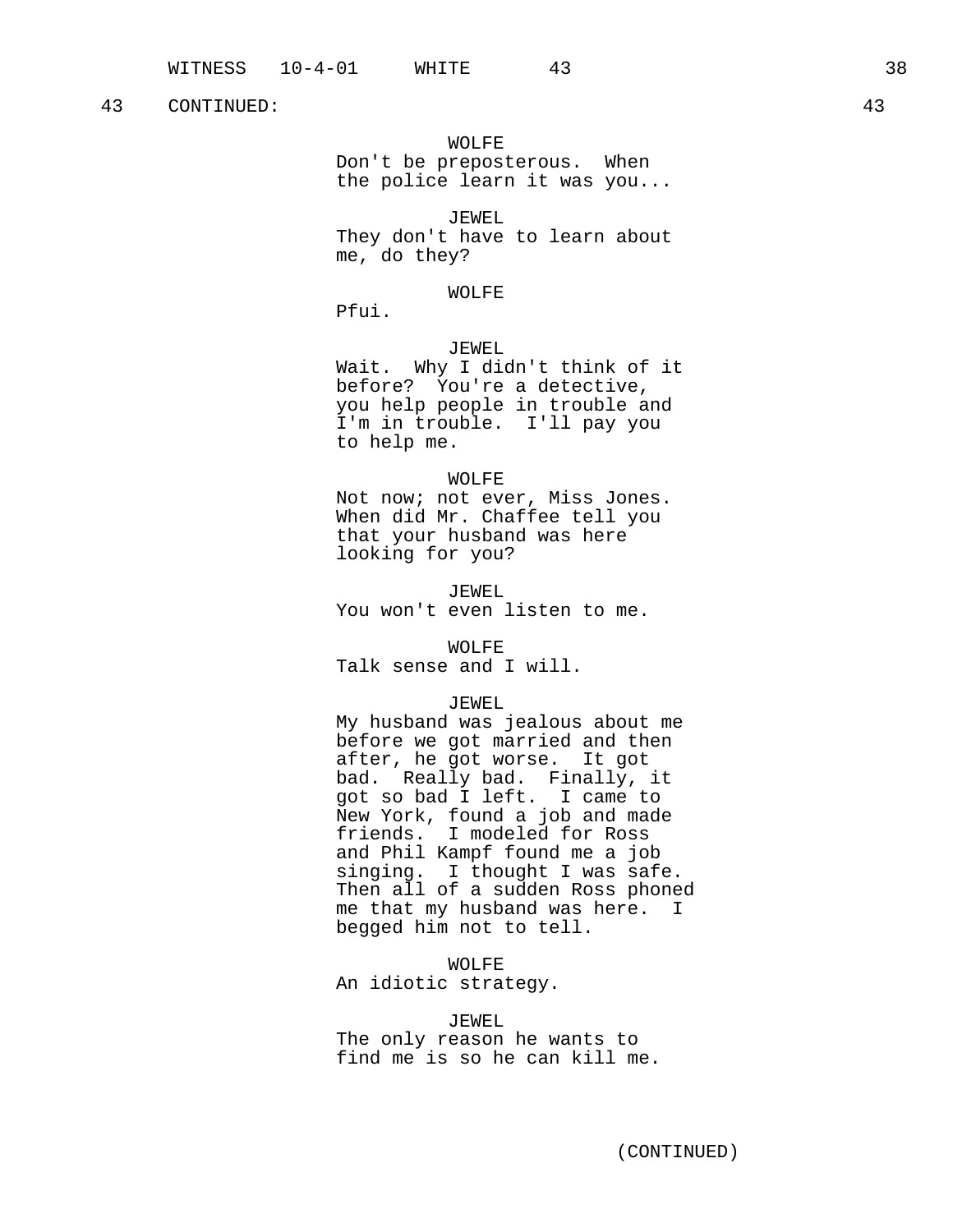43 CONTINUED: (2) 43

# WOLFE Has he ever killed anyone?

JEWEL I didn't say anyone. I said me. I don't know what it is. Men just go for me.

WOLFE Did Mr. Aland and Mr. Talento?

JEWEL They're good friends of mine. They said they wouldn't tell and they didn't. (opening her purse) I can pay you forty dollars to start with. To start. I'm not just in trouble, I'm in danger of my life, really I am. You're not listening!

He's not. He's watching his forefinger make little circles on his desk blotter. Jewel and Jet look at him, concerned. Jewel looks at Archie, who closes his eyes and does the same thing. Then, Wolfe speaks to Archie.

> WOLFE Get Mr. Chaffee.

Archie gets Chaffee on the phone.

JEWEL No! I don't want him to know...

WOLFE Nonsense. Everyone will have to know everything.

She whimpers and remonstrates.

ARCHIE (into phone) Mr. Chaffee? Nero Wolfe wants to speak with you.

WOLFE Mr. Chaffee. I need to speak with you and the other tenants of 29 Arbor Street. Of course it's important.

(MORE)

(CONTINUED)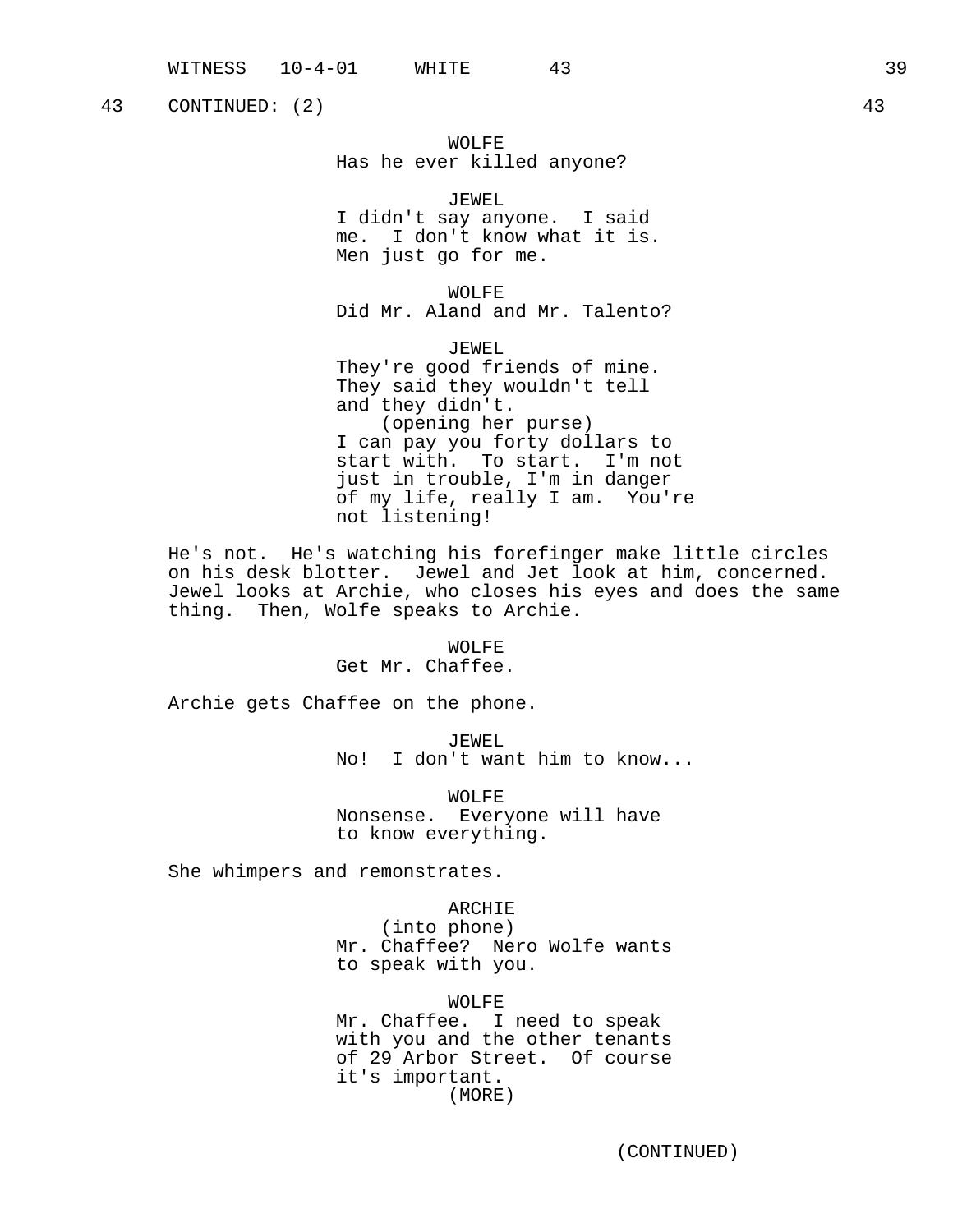43 CONTINUED: (3) 43

WOLFE (CONT'D)

Well, if you want it to take less time, then you should bring the other tenants with you. Of course, all of you. How should I know how you will do it? I could suggest that if Mr. Meegan is balky, you might as well tell him that his wife is here....

Jewel leaps from her chair across the desk at Wolfe, who backs away. Jet leaps at her as does Archie

> JEWEL No! Don't tell him, Ross! Don't bring him. Don't...

At this point, Archie grabs her shoulders and yanks her back so that he lands in the red leather chair with her on his lap. She is by no means through, so he wraps his arms around her, pinning her arms to her sides, whereupon she starts kicking his shins. Finally she goes limp. Archie and Wolfe exchange looks.

> WOLFE Truly, an affecting sight.

> > WIPE TO:

44 INT. BROWNSTONE - HALLWAY - DAY 44

Fritz lets the three men in - Chaffee, Aland and Talento. Then Meegan comes in after. The others look at him like a pariah. Archie comes down the hall.

### ARCHIE

Greetings. (on their reactions) Before you ask, I will be happy to discuss my split personality as a homicide dick and a private eye with you after you've talked to Mr. Wolfe.

TALENTO You double crosser! You used me as an opportunity to drag Jewel Jones into...

The others chime in with their complaints.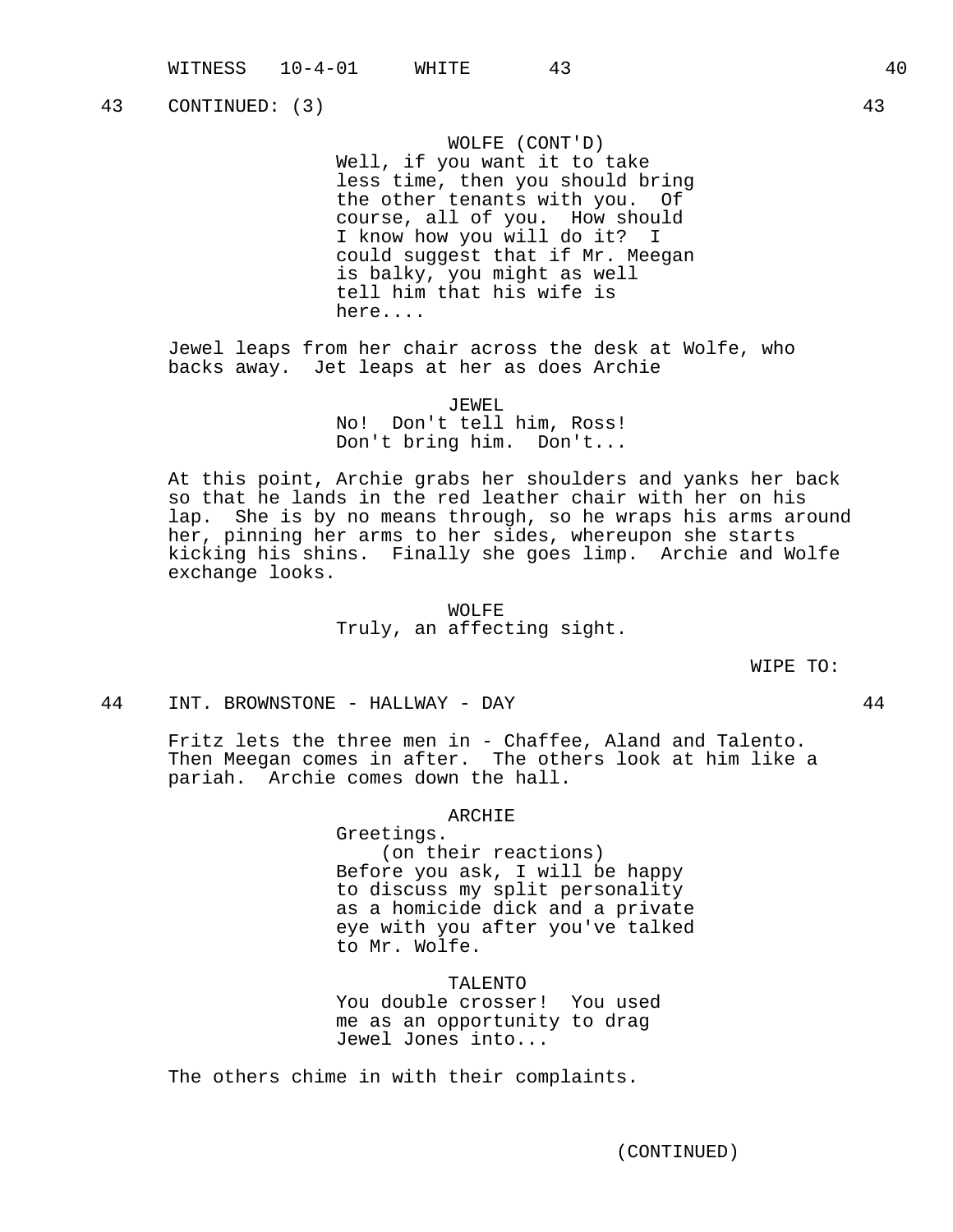WITNESS 10-15-01 PINK 44 41 41 41

44 CONTINUED: 44

# ARCHIE Aah, go climb a rope.

Archie pulls out his gun from his shoulder holster. This stops all of them dead.

> ARCHIE (CONT'D) What with Miss Jones's theory that her husband might kill her on sight and the fact that one of you did kill Poor Phil, I have taken a precaution.

He smiles. Shrugs. Puts it back.

ARCHIE (CONT'D) It's just a precaution. But it's loaded.

He pats them down from shoulders to ankles. Not unkindly. He shows them to the office. As he passes the door of the front room, he notices that it opens a crack.

> ARCHIE (V.O.) (CONT'D) I kept Miss Jones in the front room until I had them seated in the office.

> > WIPE TO:

45 INT. BROWNSTONE - OFFICE - DAY 45

Archie finishes seating the men in chairs facing Wolfe. Jet lies on his carpet. Wolfe looks at the door to the front room. Archie goes to the door and opens it to reveal Jewel. Meegan jumps up and starts for them.

MEEGAN

You little whore...

Jewel ducks behind Archie with a shriek. Talento and Aland jump to their feet.

> TALENTO See what you've done, Goodwin!

> ALAND Don't you call her...you don't owe him anything, Jewel. Nothing.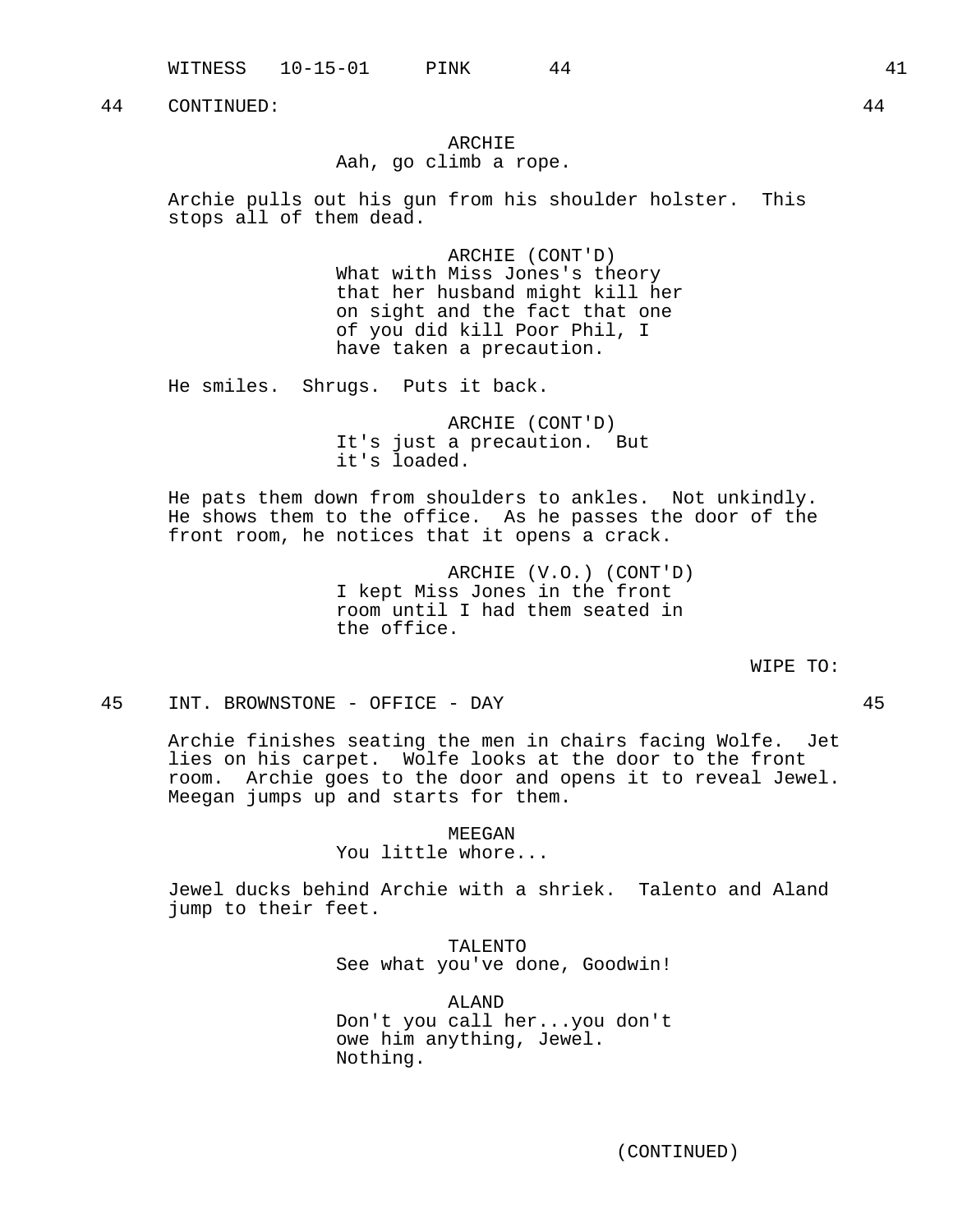WITNESS 10-15-01 PINK 45 41A

# 45 CONTINUED: 45

Archie stiff arms Meegan and backs him towards his seat. Talento and Aland step to either side.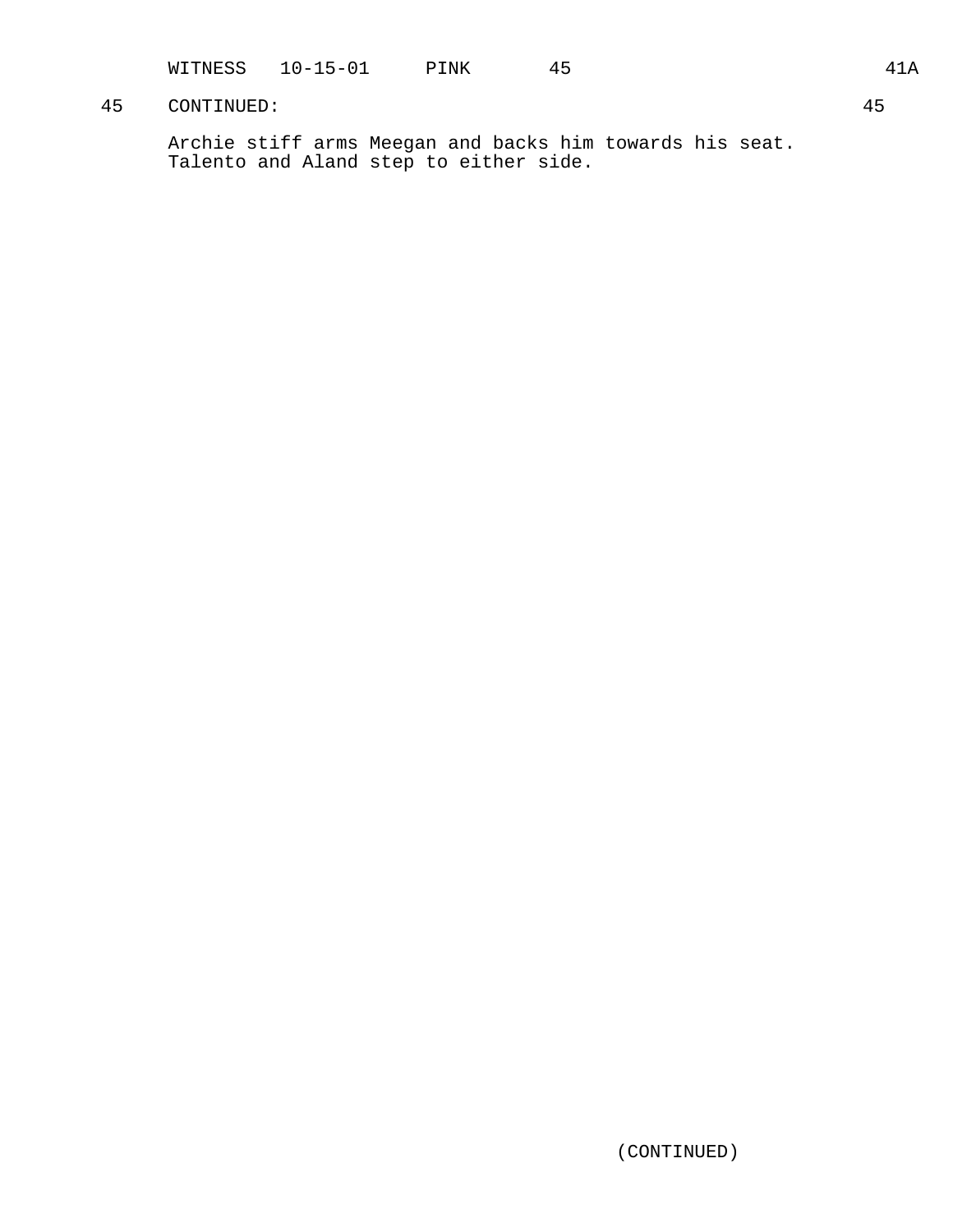45 CONTINUED: (2) 45

Archie puts Jewel in a chair next to his. Meegan stares straight at her. She can't pull her eyes off the ground.

### ARCHIE (V.O.)

She had the damsel in distress bit down to a science. On the other hand, I had begun to believe that she had a reason.

WOLFF.

When this hubbub is over, I'll proceed. I have not been hired to work on this case; (The SOUND of the doorbell and Fritz answering it.) The only client I have is a dog...and he came to my office by inadvertence.

He stops. He looks at Archie.

ARCHIE I put the chain bolt on.

Fritz appears.

# FRITZ Inspector Cramer, sir.

WOLFE I suppose it was to be expected.

WIPE TO:

Cramer and Stebbins appear in the office door.

WOLFE (CONT'D) Luckily, Mr. Cramer, your usual chair is unoccupied. (Cramer hovers, undecided as to whether he should submit) You know the gentlemen, of course, but not the lady. Her current name is Miss Jewel Jones. Her legal name is Mrs. Richard Meegan.

CRAMER Meegan. Meegan's wife? The one in the picture? Where did you get her?

(CONTINUED)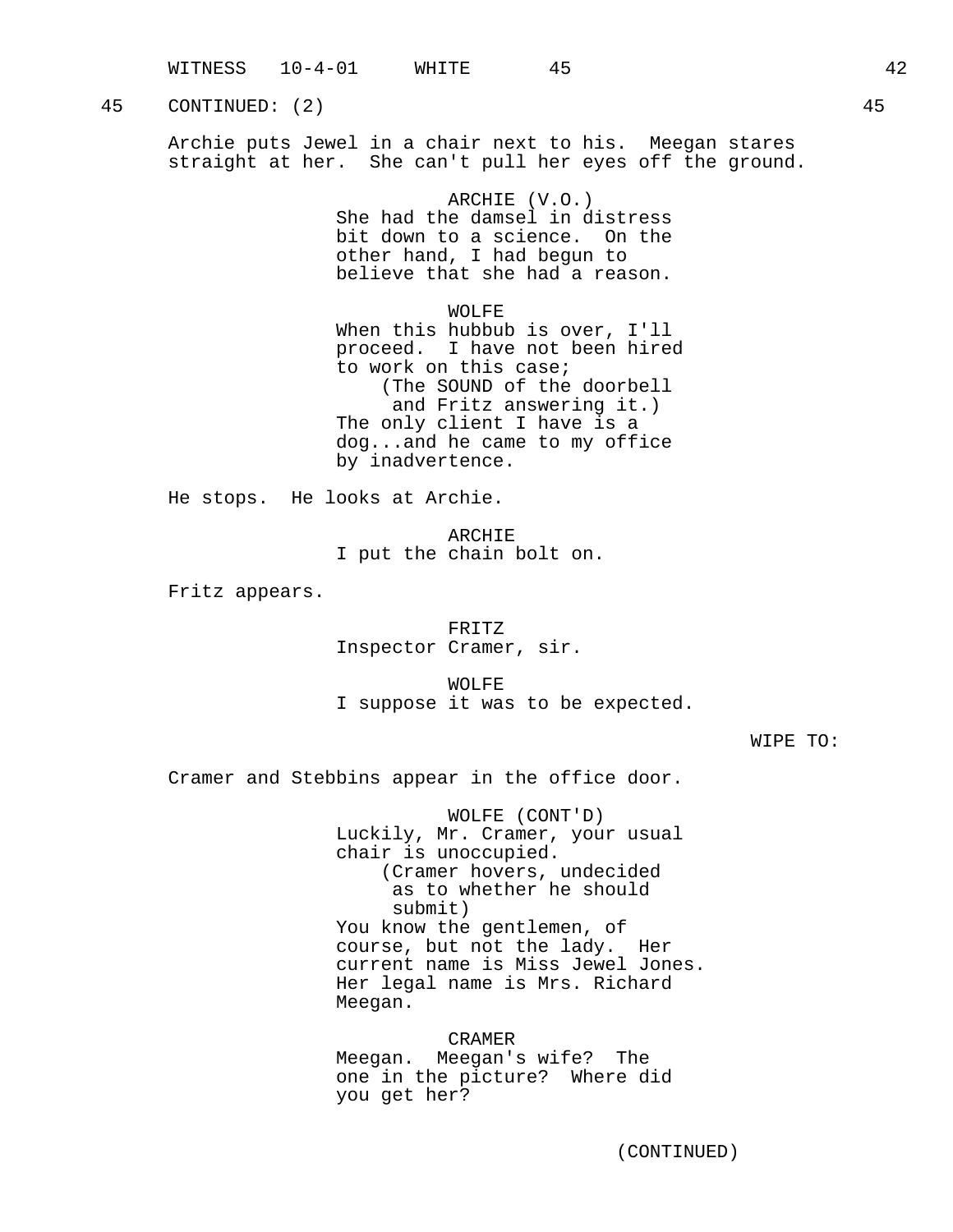45 CONTINUED: (3) 45

# WOLFE

That can wait. No interruptions. No demands for thirty minutes.

### CRAMER

I don't have to...

# WOLFE

If you interrupt again, by heaven, you can take them all down to your quarters and stew it out yourself. You know everything there is to know. (Cramer sighs. Sits. Wolfe turns to the three

men.)

But before I come to that, one point: I offer no comment on your guile with Mr. Meegan. I will even concede that there was a flavor of gallantry in it, but what you could not know was that Mr. Meegan had been to see me that morning.

### CHAFFEE

What? Meegan hired you?

### TALENTO

I knew something wasn't right.

### WOLFE

I refused the job and he stormed out in a temper, taking Mr. Goodwin's raincoat instead of his own.

### CRAMER

We know all that. What I wanna know is...

### WOLFE

Hackneyed and dull. Mr. Meegan. Some two hours ago, I learned that you maintain that you never met Phil Kampf. I would like to hear it straight from you. Did you ever meet Philip Kampf alive?

# MEEGAN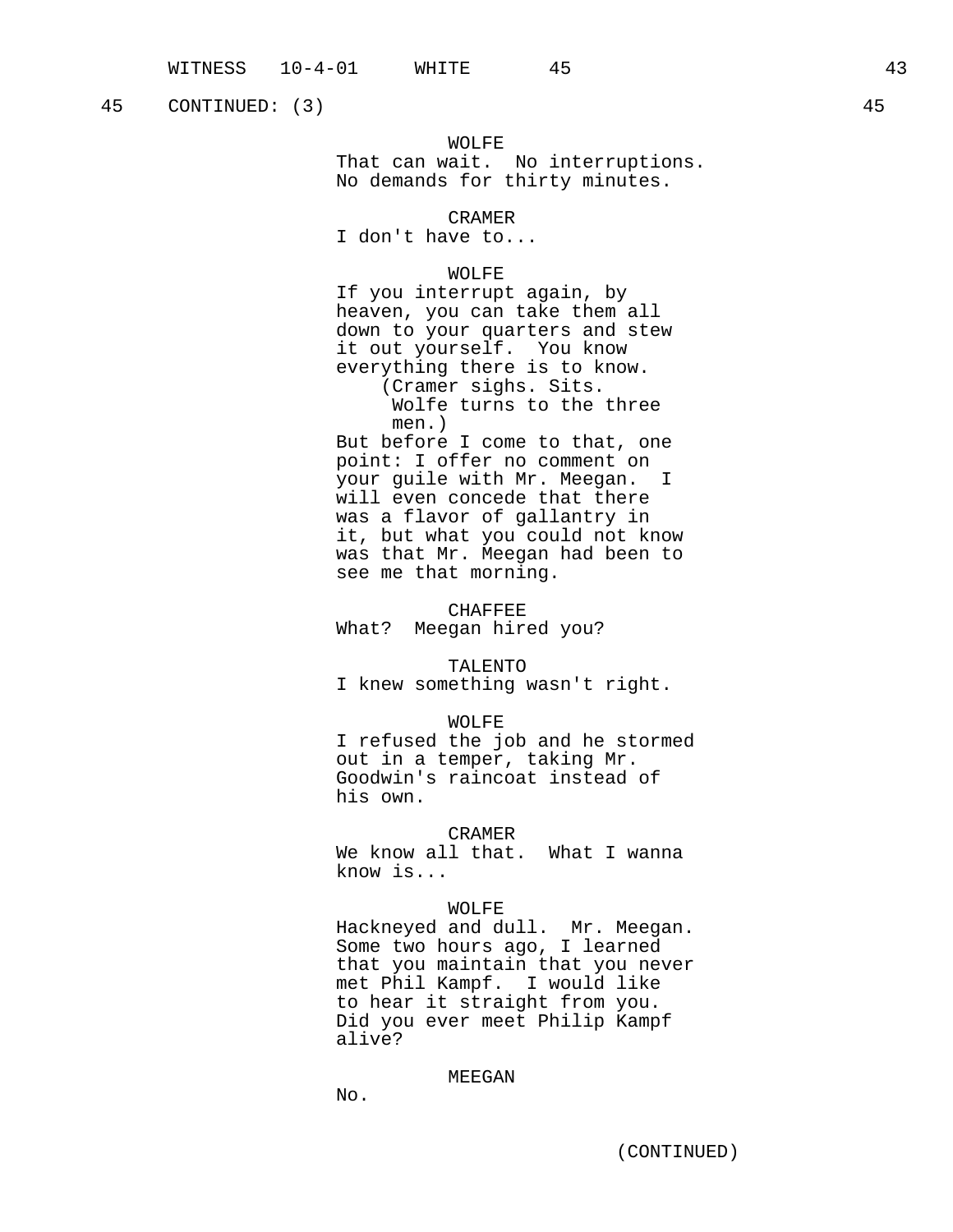45 CONTINUED: (4) 45

WOLFE You don't wish to qualify that?

### MEEGAN

No.

WOLFE Then whose raincoat hangs on the rack in the hallway?

MEEGAN What are you talking about?

WOLFE The raincoat you brought into this house is in the hall now. There on the rack.

MEEGAN

I heard of your tricks, Wolfe. You planted something there.

# WOLFE

I will now ask the question that no one has had the wit to ask in this whole investigation: Why did the dog follow Mr. Goodwin through the turmoil of the city? Mr. Goodwin is willing to believe, as many men are, that he is irresistible both to dogs and women and doubtless his vanity impeded his intellect or he would have reached the same conclusion that I did. The dog did not follow him; he followed the coat.

### CRAMER

That smells. How can you account for Kampf's dog following Meegan's coat?

### WOLFE

I couldn't. I can't. However, it was unquestionably Mr. Kampf's dog, therefore it couldn't have been Mr. Meegan's coat. It is better than a conjecture that it was Mr. Kampf's coat.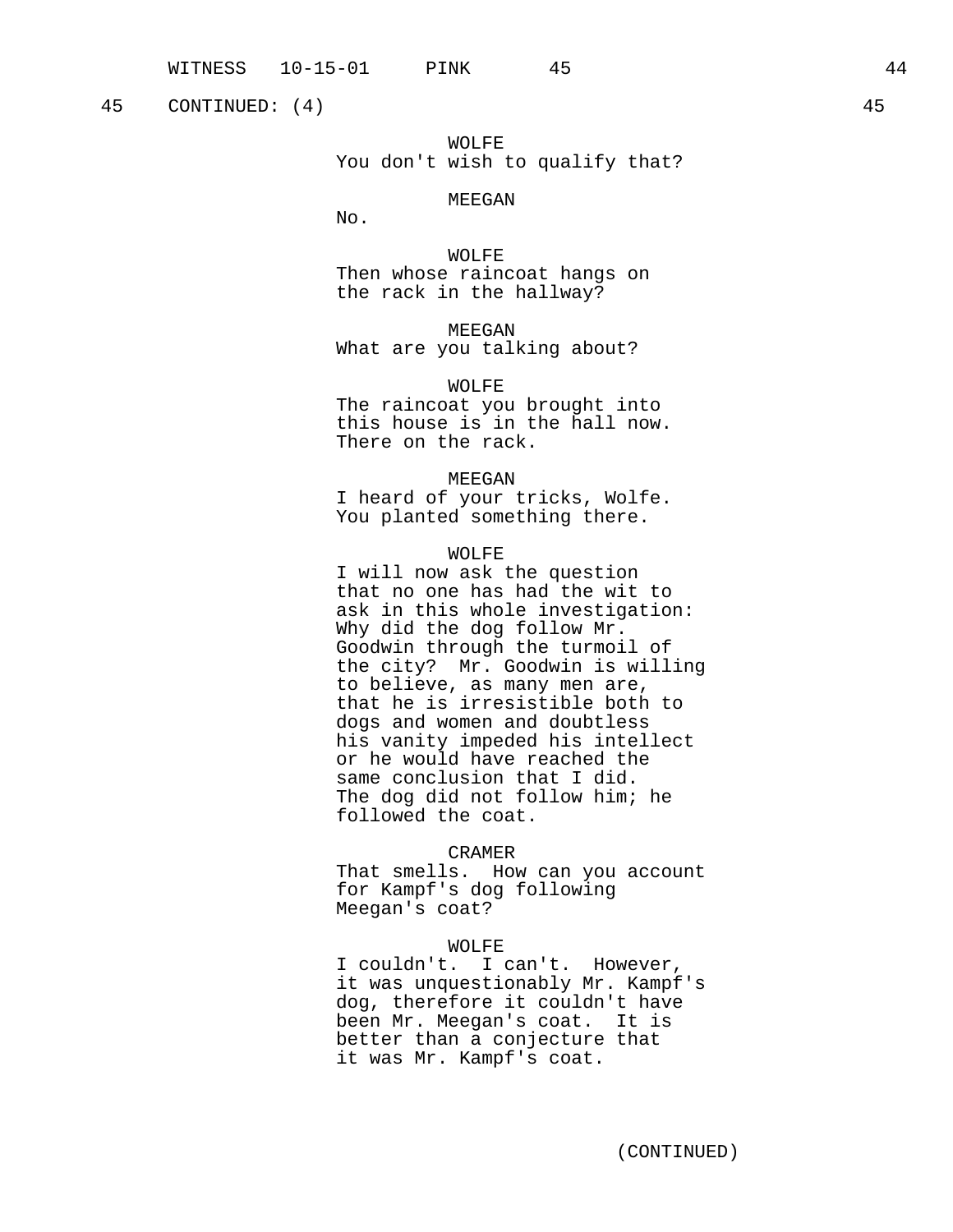MEEGAN What are you talking about?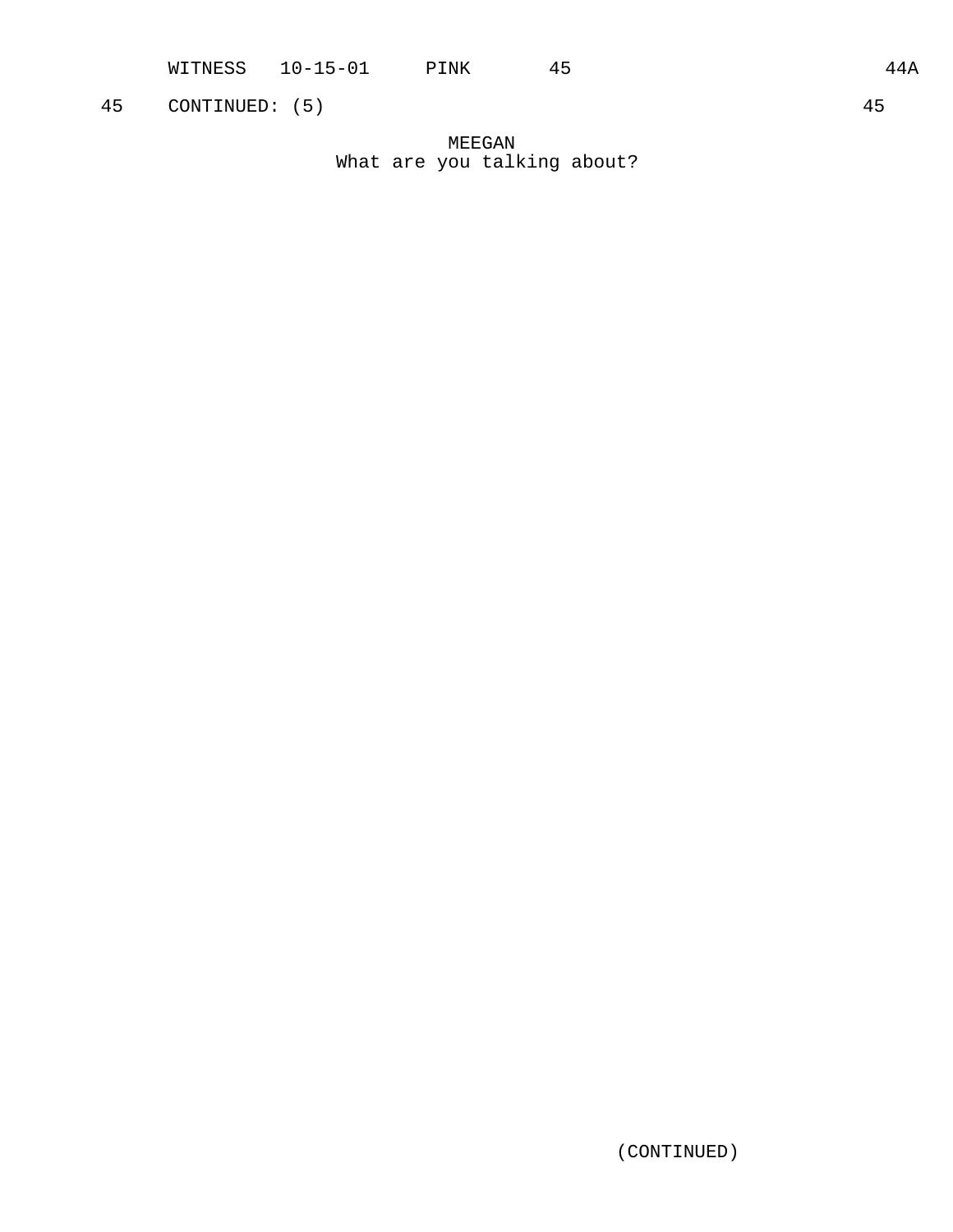45 CONTINUED: (6) 45

WOLFE Where did you get it, Mr. Meegan?

MEEGAN This is a dirty frame.

# WOLFE

That it is Mr. Kampf's can be readily established by examining it.

MEEGAN You can't prove that's the coat I left here.

WOLFE I warn you. You are in deadly peril.

MEEGAN She fixed you against me!

WOLFE Have you any explanation of how Mr. Kampf's coat came into your possession?

MEEGAN No. And I don't need any, you big blob!

### WOLFE

Then you are done for, sir. For your own coat must be somewhere and I think I know where: in the police laboratory. If you won't explain how you got Mr. Kampf's coat, then explain how he came to wearing yours.

### JEWEL

I knew it. I knew it! He wanted to kill me! So he killed Phil.

Meegan springs up, so does Jet, barking and keeping him in his chair. Stebbins grabs him and sits him back down. On a look from Wolfe, Jet subsides and reseats himself.

> WOLFE How do you know that, madam?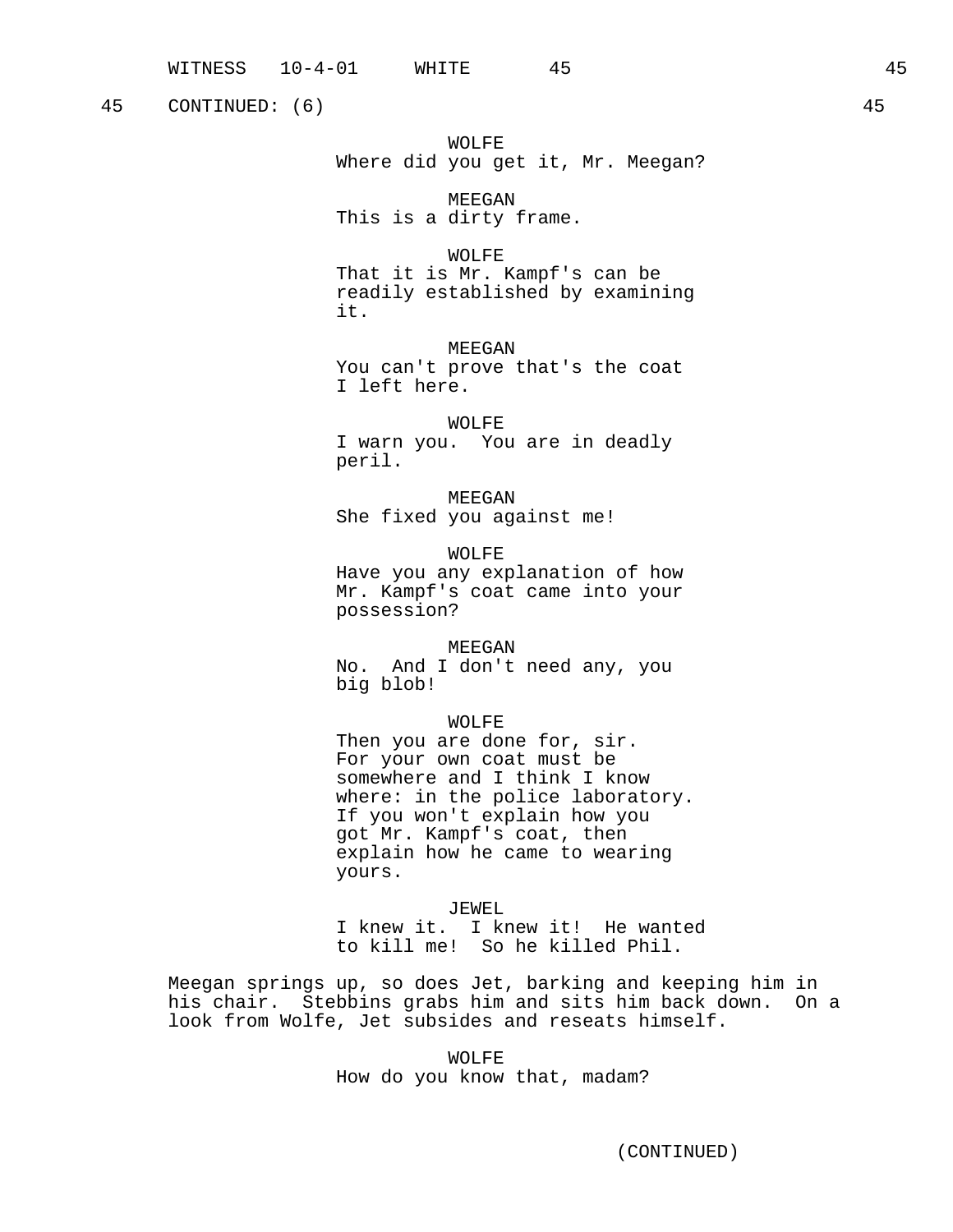45 CONTINUED: (7) 45

# JEWEL

Because Phil told me. He wanted me to come back to him. wouldn't. So he told Dick he knew the girl who posed for that picture. Then he comes and tells me that if I don't come back and be with him, he'll Dick how to find me. So I promised I would. And he laughed. He said he had to go see Dick again anyway because Dick had gone off with his raincoat. Phil thought it was funny that Dick had his raincoat and he had Dick's wife. (to Meegan) And I'll bet that's just what he told you, huh? I bet he told you I was coming back to him and he thought that was a good trade - a raincoat for a wife!

She giggles. But the giggles becomes sobbing very quickly. Archie stands to go help but the three men are already there - Chaffee, Aland and Talento. Her sobs increase. Stebbins starts to cuff Meegan. Wolfe takes it for one second and then skedaddles.

> CRAMER All right. Everybody's going down to the station. Including you, Wolfe. Hey, where are you going?

Wolfe ignores him and goes out, slamming the door behind him.

> ARCHIE (V.O.) If there's one thing on earth Nero Wolfe will not be in the room with, it's a woman in eruption.

Cramer has to help Stebbins get Meegan into handcuffs and it isn't easy. He keeps up a stream of invective directed at Jewel, whose sobs get more lavish as Chaffee folds her into his arms. Cramer and Stebbins try to get everyone to shut up. Suddenly the door flies open again. Nero Wolfe fills the doorway. Everyone pauses, compelled by his presence.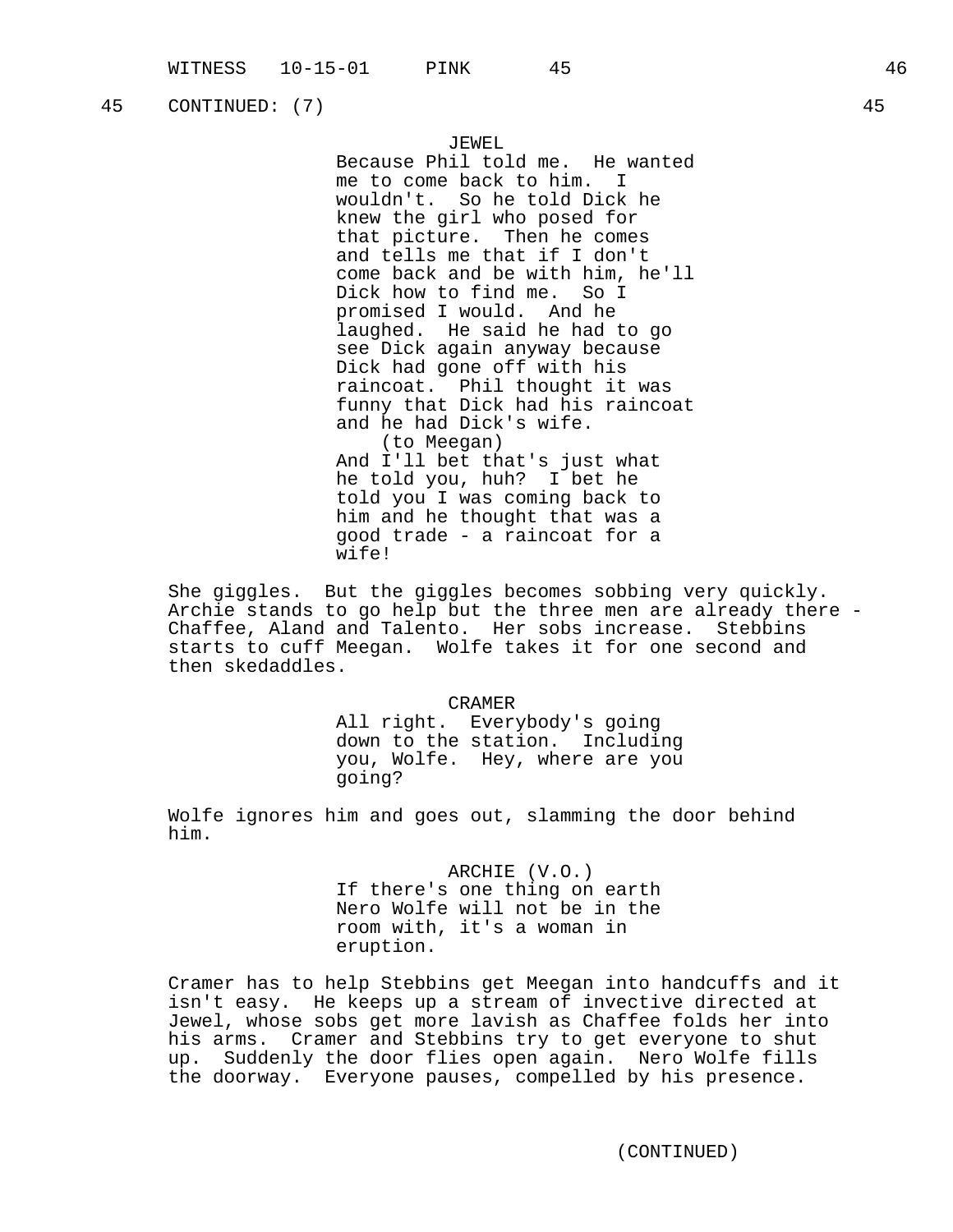45 CONTINUED: (8) 45

WOLFE

Jet.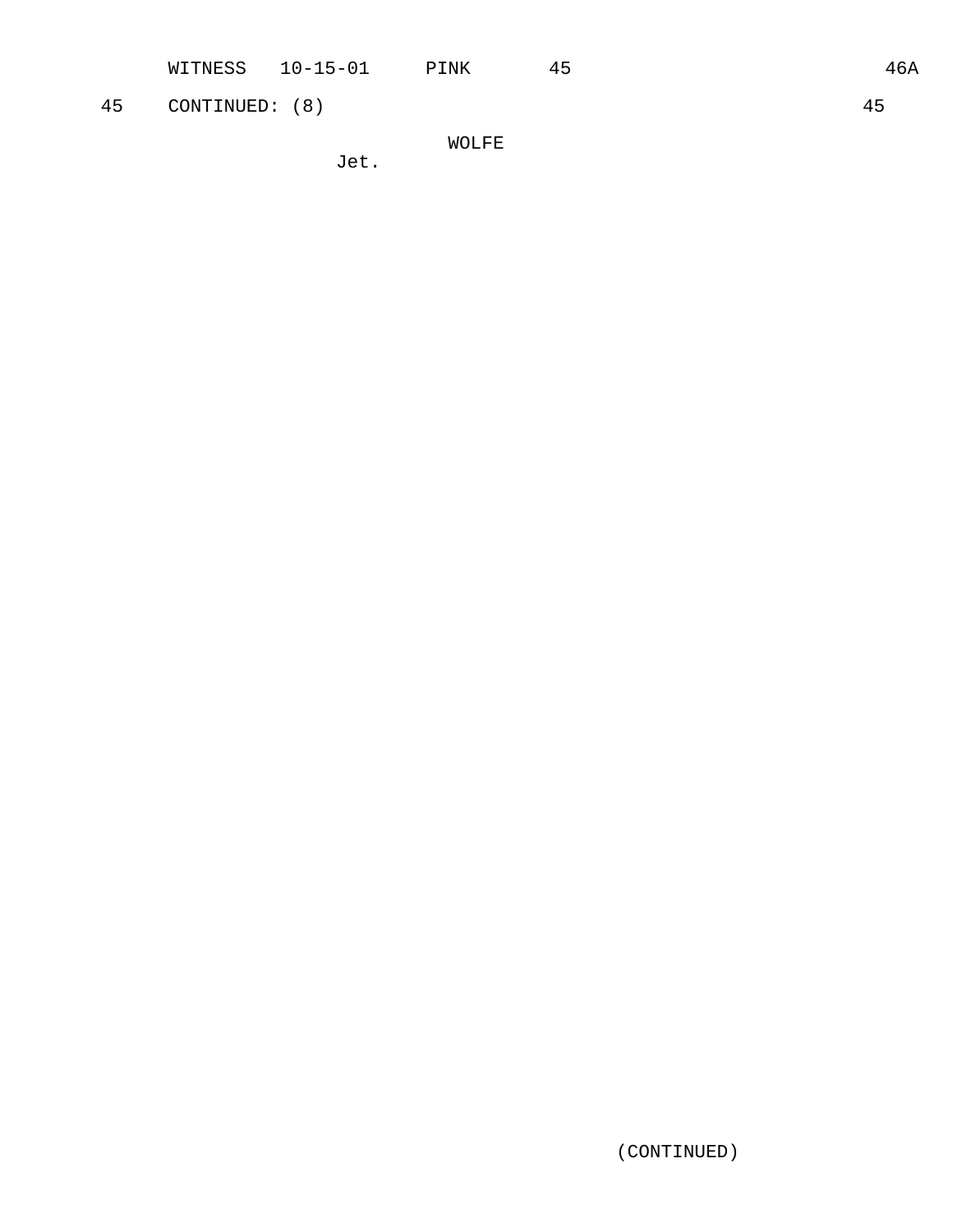WITNESS 10-15-01 PINK 45 47

45 CONTINUED: (9) 45

He gestures. Jet taps obediently out the door to him. Wolfe closes the door. Stebbins looks at Cramer. Cramer looks at Stebbins. They both look at Archie, who shrugs. Then the noise ensues again.

 ${A@E: END HOUR}$ 

# 46 INT. MANHATTAN COURTROOM - DAY THREE 46

The prosecuting attorney, MANDLEBAUM, struts before the jury making his opening statement in his patented style. The courtroom is packed, the press box is full. The Judge doesn't appear to be paying attention, but he is. He has patented a country style to win the affection of juries.

> MANDLEBAUM` The People will show that Leonard Ashe engaged Marie Willis to spy on his wife from her vantage point as an operator at the Bagby Answers Telephone Messaging service. And we will prove, beyond the shadow of a doubt, that when poor Marie told him that she could not go on and had decided to tell his wife of his espionage, he murdered her in cold blood.

He paces, getting more intense.

MANDLEBAUM` (CONT'D) We will demonstrate that Leonard Ashe was mad with jealousy of his wife. Obsessed. It would be easy to portray this murder as an act of passion. But he did not kill Marie Willis when she told him, "No." He didn't raise his hand in anger. He waited until she was all alone at her job, her back to him at the switchboard, probably answering a call. He came up behind her. She never knew what was coming, poor kid. And now this rich sophisticated man sits before you, wealthy enough to buy a battery of lawyers, arrogantly confident that you won't convict him because he is (MORE)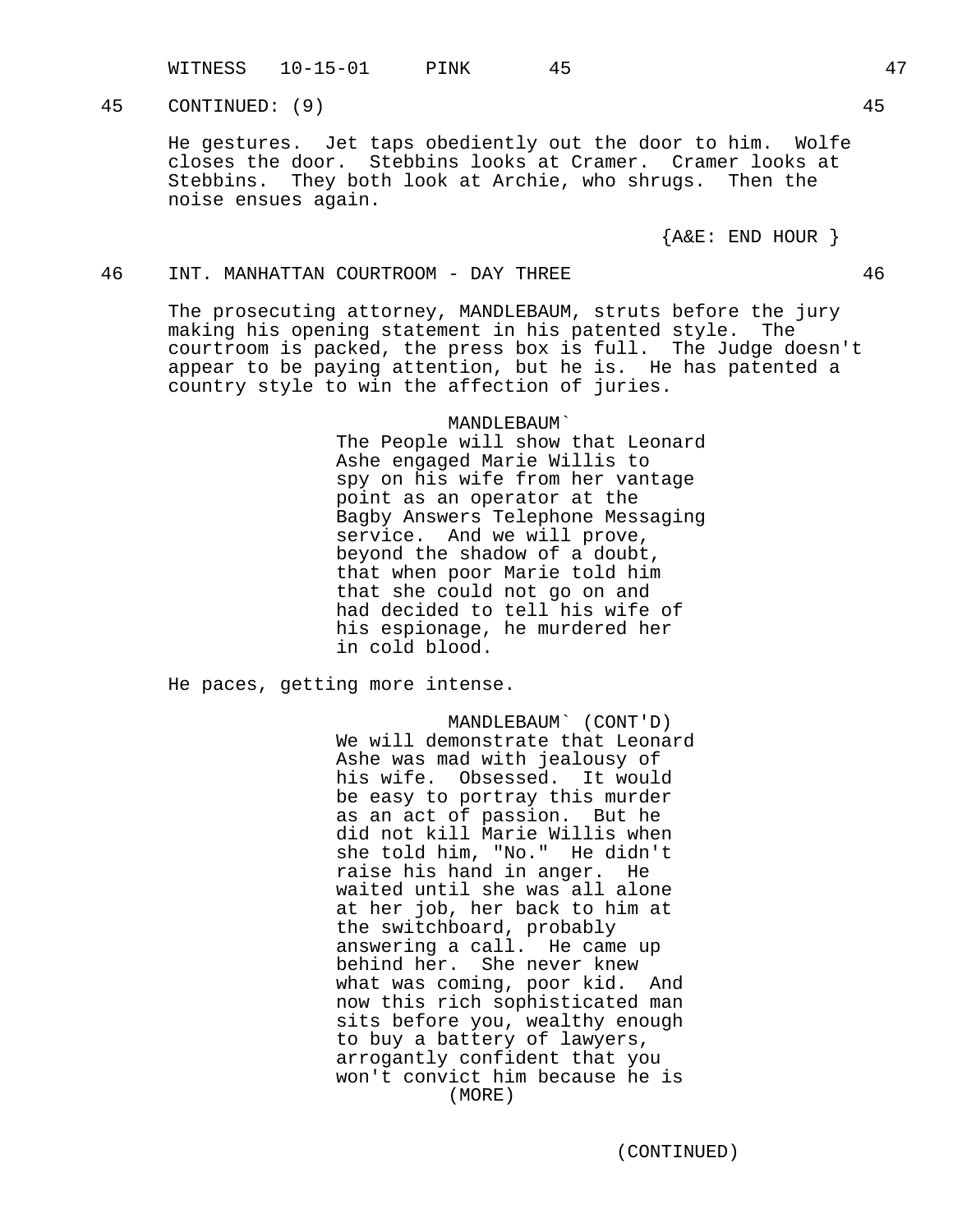MANDLEBAUM` (CONT'D) a respectable man, married to a famous woman. Don't let him get away with it.

WIPE TO:

### DONOVAN

Ladies and Gentlemen. The State has brought you this case out of sheer laziness. Is it plausible that my client killed a woman because she refused to spy on his wife? No. Is it plausible that a grown man would kill to avoid embarrassment? No. Is it plausible that in a fit of rage, a respected theatrical producer killed an aspiring actress because she threatened to undermine his marriage? Possibly. My client's wife is a beautiful famous woman. Leonard Ashe would be a fool not to be madly in love with her. Even so, it's only a theory. A possible explanation. I can come up with a hundred of them. The fact is that the state has not one shred of physical evidence which indicates that my client ever touched Marie Willis, much less grabbed her and choked her to death. In fact on finding her body, he called the police. Is this the behavior of a cold blooded killer?

Mandlebaum interviews witness, THE CORONER. He shows him a glossy photo of the body of MARIE WILLIS

> MANDLEBAUM Is this a picture of the deceased?

> > CORONER

Yes.

(CONTINUED)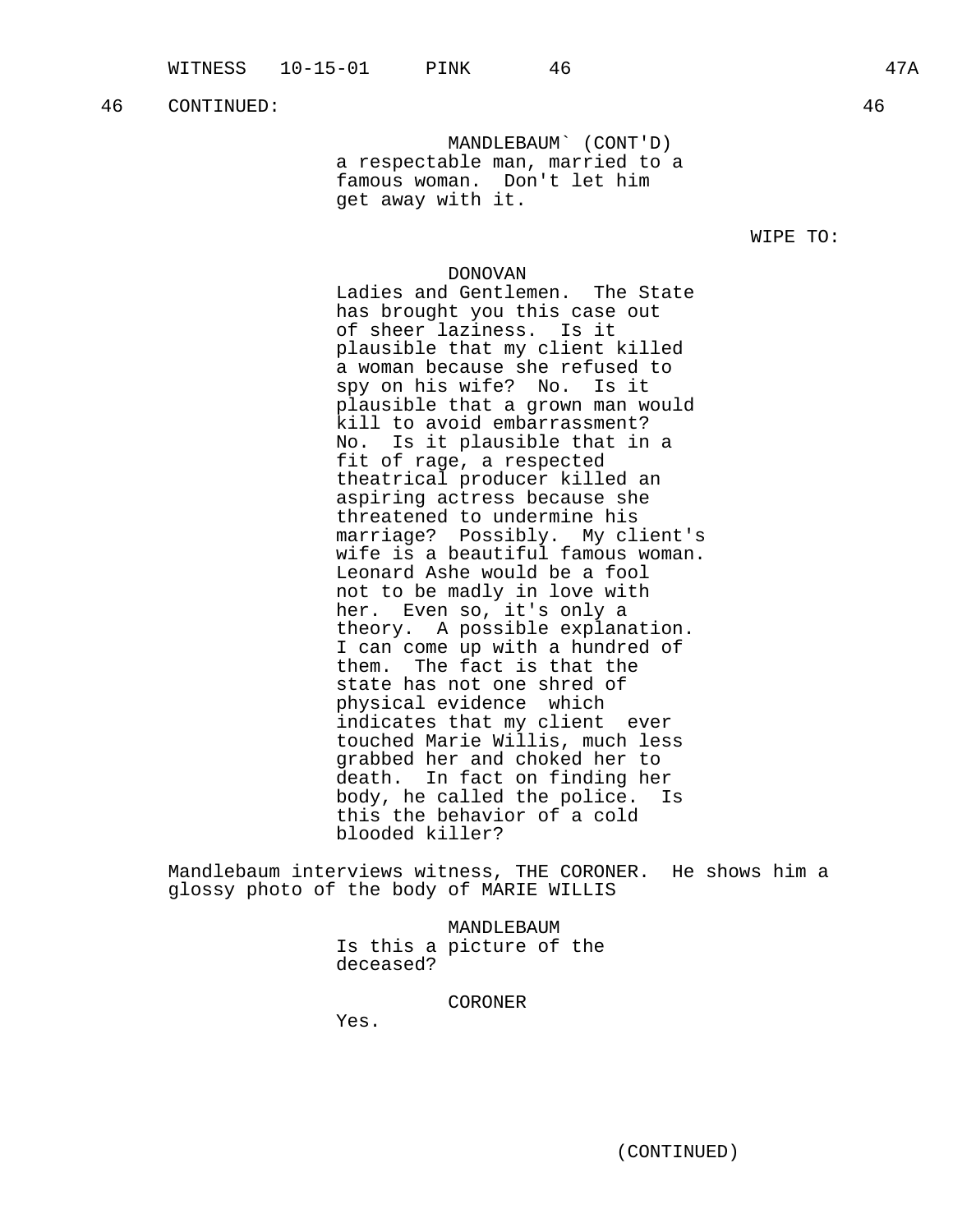WITNESS 10-15-01 PINK 46 47B

46 CONTINUED: (2) 46

MANDLEBAUM What was your analysis of the cause of death.

Mandlebaum shows a BLACK AND WHITE GLOSSY 8 x 10 to the jury.

INSERT: 8X10 GLOSSY - MARIE WILLIS STRANGLED AT HER SWITCHBOARD STILL SITTING IN HER CHAIR.

47 INT. BAGBY ANSWERS INC - FRONT ROOM - NIGHT (FLASHBACK) 47

FLASHCUT: MARIE WILLIS reaches to plug in a call, from behind her, hands rip off her headset, wrap the cord around her neck twice and pull. Marie's tries to scream and can't.

47A INT. COURTROOM - DAY 47A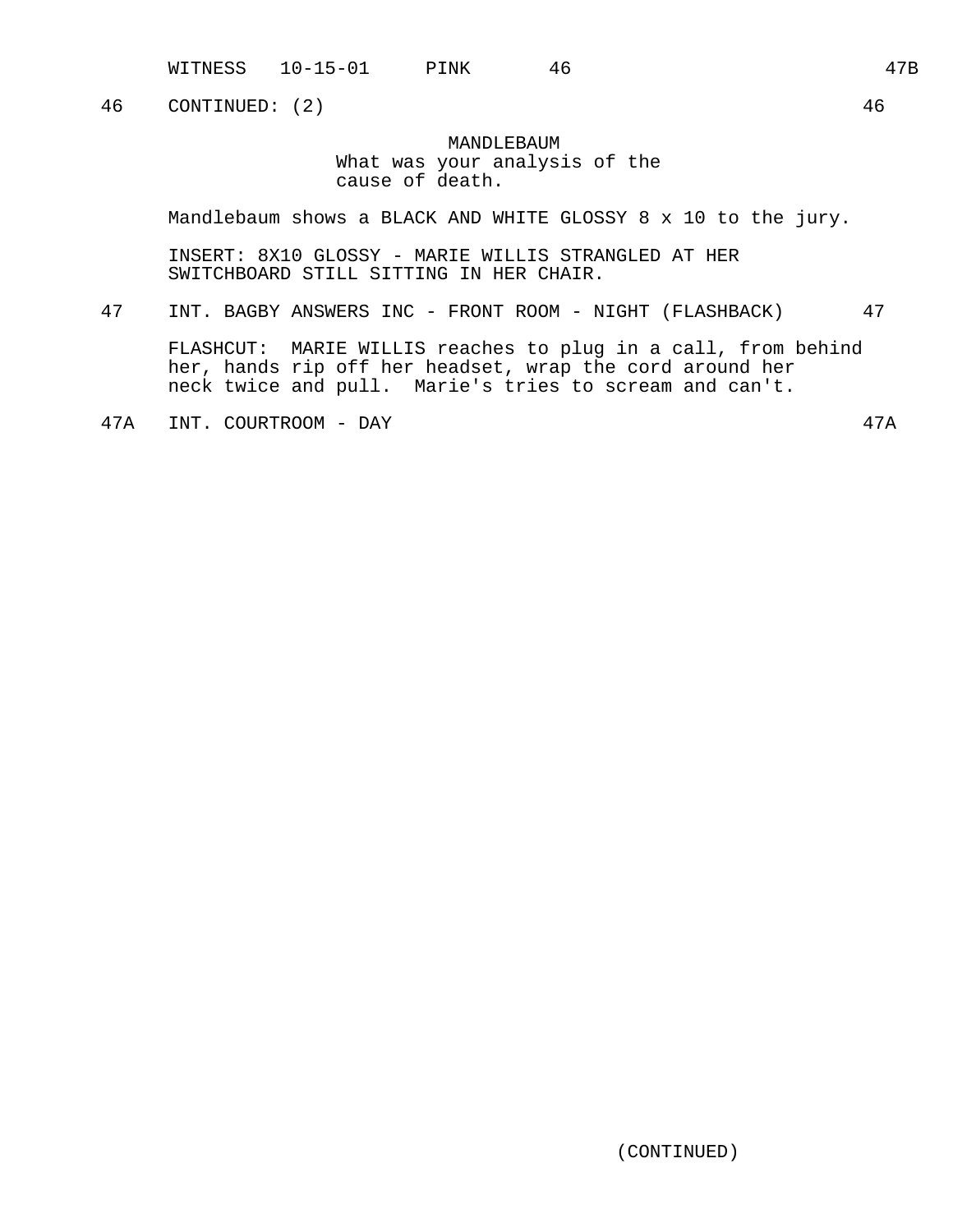### 47A CONTINUED: 47A

CORONER (V.O.)

Strangulation. The victim's windpipe was crushed by an electrical wire which was yanked back and held taut around her neck, tight enough to slice into the flesh of her neck.

MANDELBAUM (V.O.) How long did the murderer have to hold it.

CORONER (V.O.) Three to five minutes.

MEMBERS OF THE JURY look at the picture and then at LEONARD ASHE. Behind him, ROBINA KEANE puts her hand on his shoulder.

> MANDELBAUM The killer had to hold her, dying, choking, for that long?

> > DONOVAN

Your honor...

CORONER

Yes.

MANDELBAUM Your witness, Mr. Donovan.

JIMMIE DONOVAN stands. He looks at Ashe.

DONOVAN Were there any fingerprints on the cord?

CORONER

Of course not.

DONOVAN Or any bruise patterns, skin under her fingernails?

CORONER

No.

DONOVAN Any physical evidence of any kind to connect my client to the body of the victim.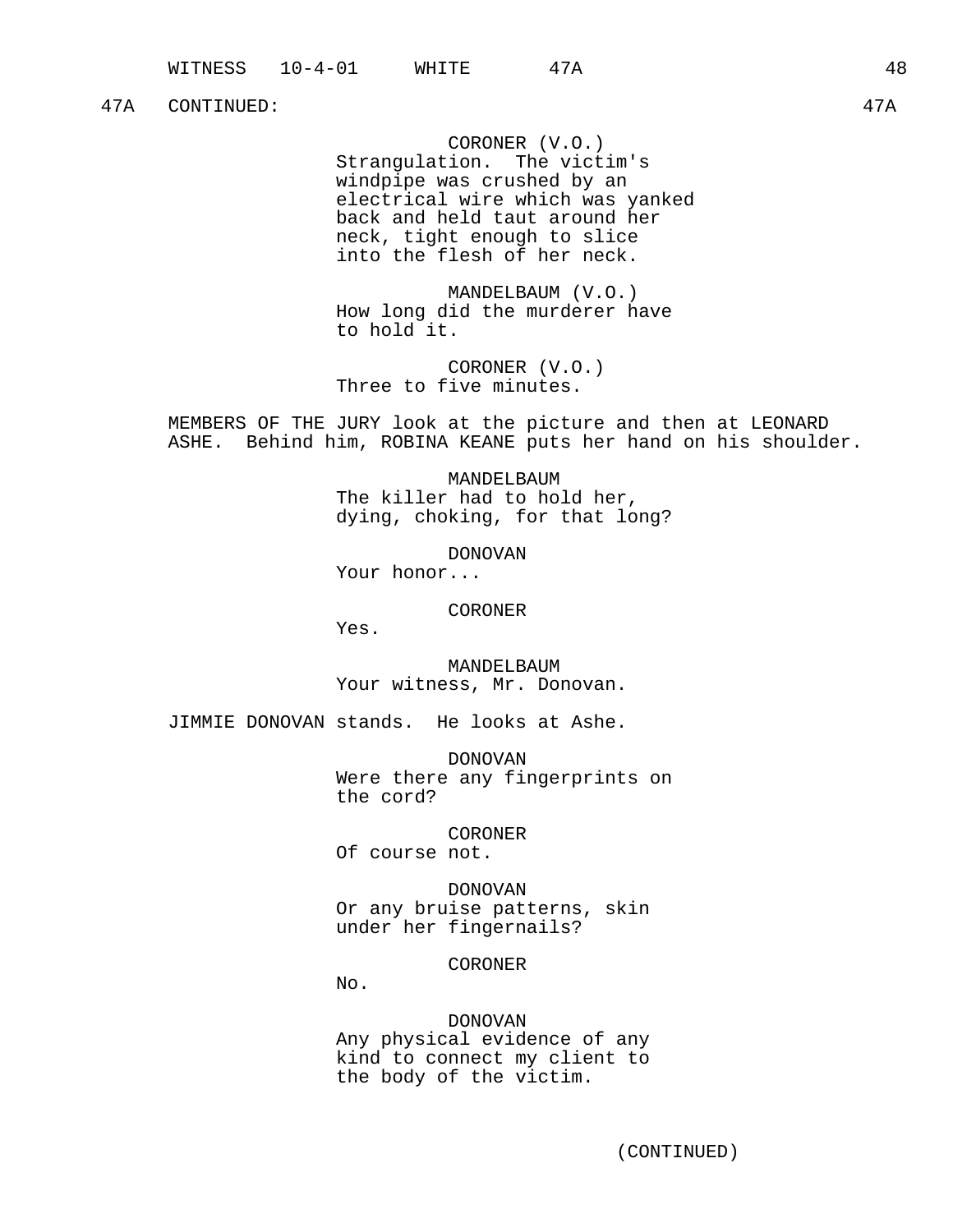47A CONTINUED: (2) 47A

# CORONER

Not in my report.

### DONOVAN

Thank you. Your honor, we would like to move for dismissal The State has not met the evidentiary burden of proof in a capital crime.

MANDELBAUM

(jumping up) We can establish a clear motive, your honor. By his own admission, he was there - This man was insanely jealous of his wife and this girl threatened to...

The doors of the courtroom open and NERO WOLFE strides in. His floppy pirate hat, his coat, his gold-capped cane. ARCHIE GOODWIN is right behind him. The whole courtroom stops and stares at his magnificent figure. WHISPERS can be heard: "Wolfe. It's Nero Wolfe. Nero Wolfe." AN ENTERPRISING PHOTOGRAPHER takes his picture.

Wolfe looks around. There are only two spaces left: on a bench, between two women. One of them is gorgeous and one of them is THE SMELLY WOMAN. Wolfe considers his options neither one pleases him. He goes to sit next to the Smelly Woman. She looks at him in moist surprise. Archie sits next to the Gorgeous Woman. The JUDGE raps for order.

> JUDGE Mr. Wolfe. I am so happy you could join us today for the trial.

WOLFE I am here only because I was subpoenaed, sir.

### JUDGE

Yes, and I believe the subpoena stated that you should arrive at 8 a.m. You are two hours late, but I suppose we should be grateful for small favors. In this day and age, even the highest court in the land must bow before the idiosyncrasies (MORE)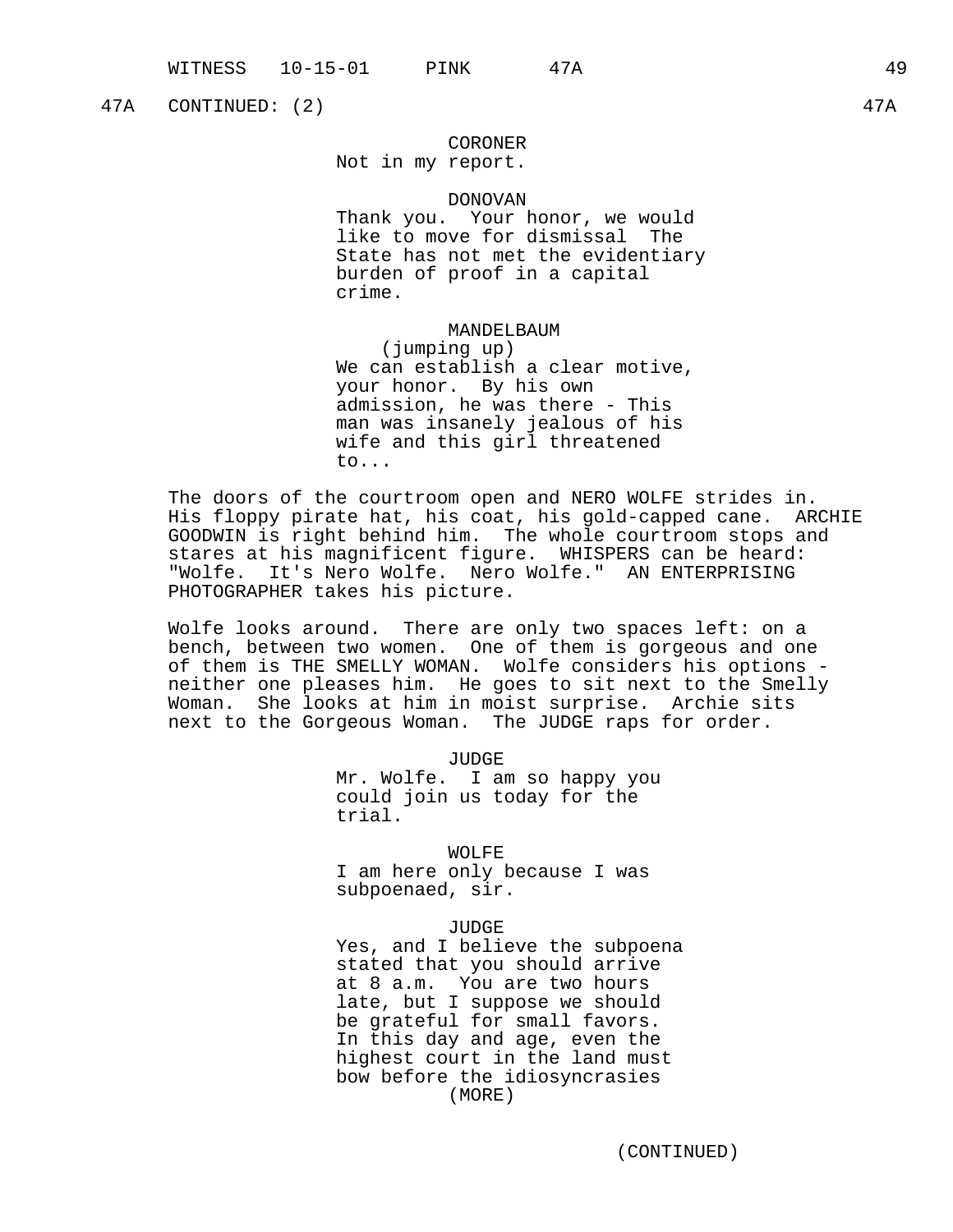# 47A CONTINUED: (3) 47A

JUDGE (CONT'D) of the famous. And you, of course, are very famous. I trust our accommodations suit you? Are you quite comfortable? Would you care for us to repeat the testimony which has been given?

### WOLFE

That is unnecessary, your honor. I am sure we will be able to follow the course of the trial.

JUDGE Is it all right with you if we go on, Mr. Wolfe.

### WOLFE

I assure you, Judge, that I wish these proceedings to be concluded with as much dispatch as justice will allow.

JUDGE

Well, that's reassuring, Mr. Wolfe. (to Donovan) I'm denying your motion. Continue Mr. Mandlebaum.

MANDELBAUM The State calls Clyde Bagby.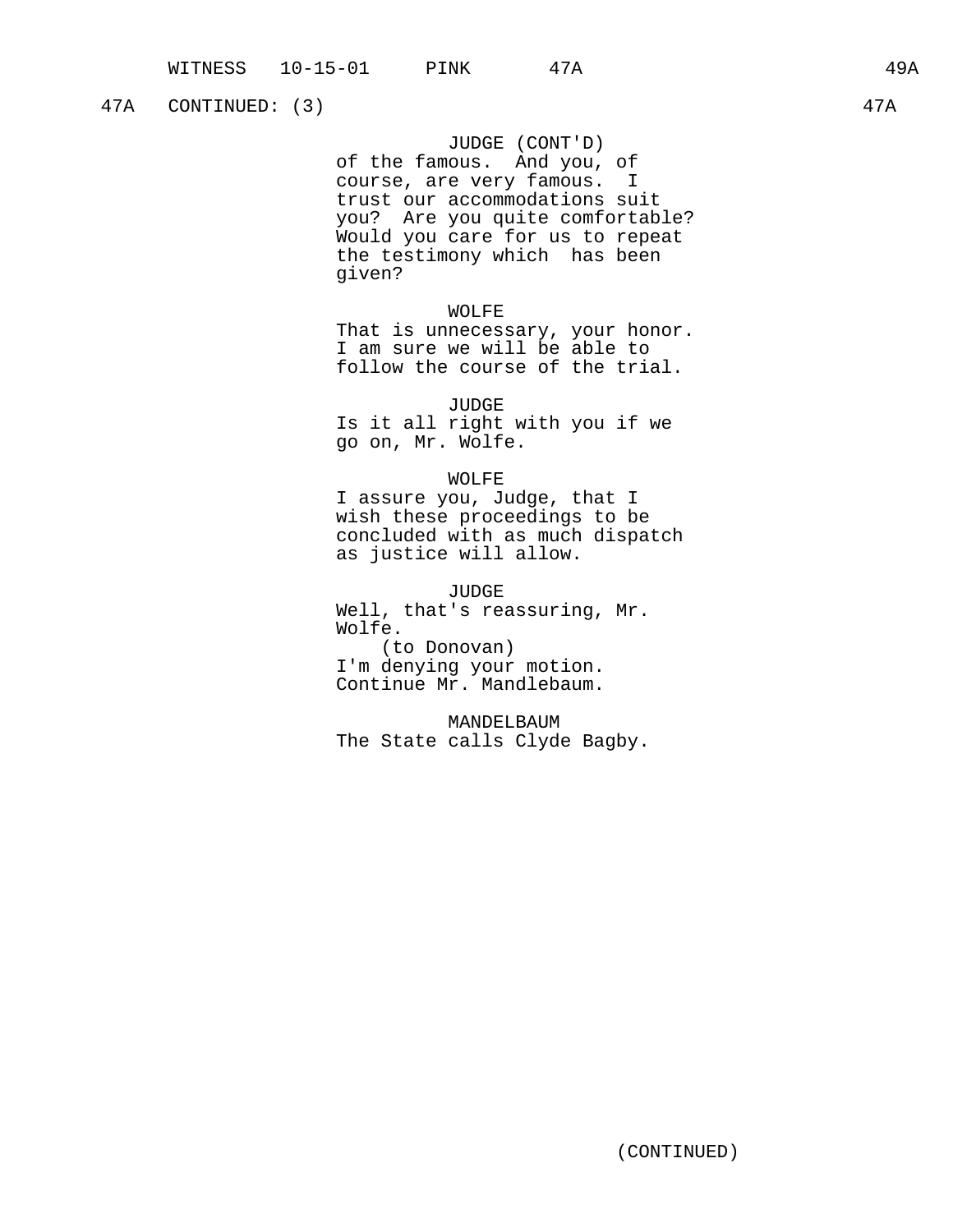# 47A CONTINUED: (4) 47A

Archie settles in, as CLYDE BAGBY waddles up to the stand.

WOLFE Why must I submit to this?

### ARCHIE

Because a summons to testify is an occupational hazard if you hope to collect fees from clients.

WOLFE I had no client.

ARCHIE

Only because you turned Leonard Ashe down when he asked you for help.

WOLFE

Confound it.

ARCHIE (V.O.) Nero Wolfe had been called to testify as a key witness in the murder trial of a girl he'd never met. Leonard Ashe had come to the office to try to hire him to get Marie Willie to spy on his wife. And Wolfe, who gets hives at the idea of being involved in marital difficulties, refused. So Leonard went and found Marie himself. Two days later, she'd been found dead at her post, and Ashe had been fingered for the job. Wolfe was the only one in the city, besides the victim and of course, me, who could testify to the extent of his jealousy.

### MANDLEBAUM

Mr. Bagby, you are the owner of Bagby Answers, Ink.

BAGBY I am. The Ink stands for incorporated.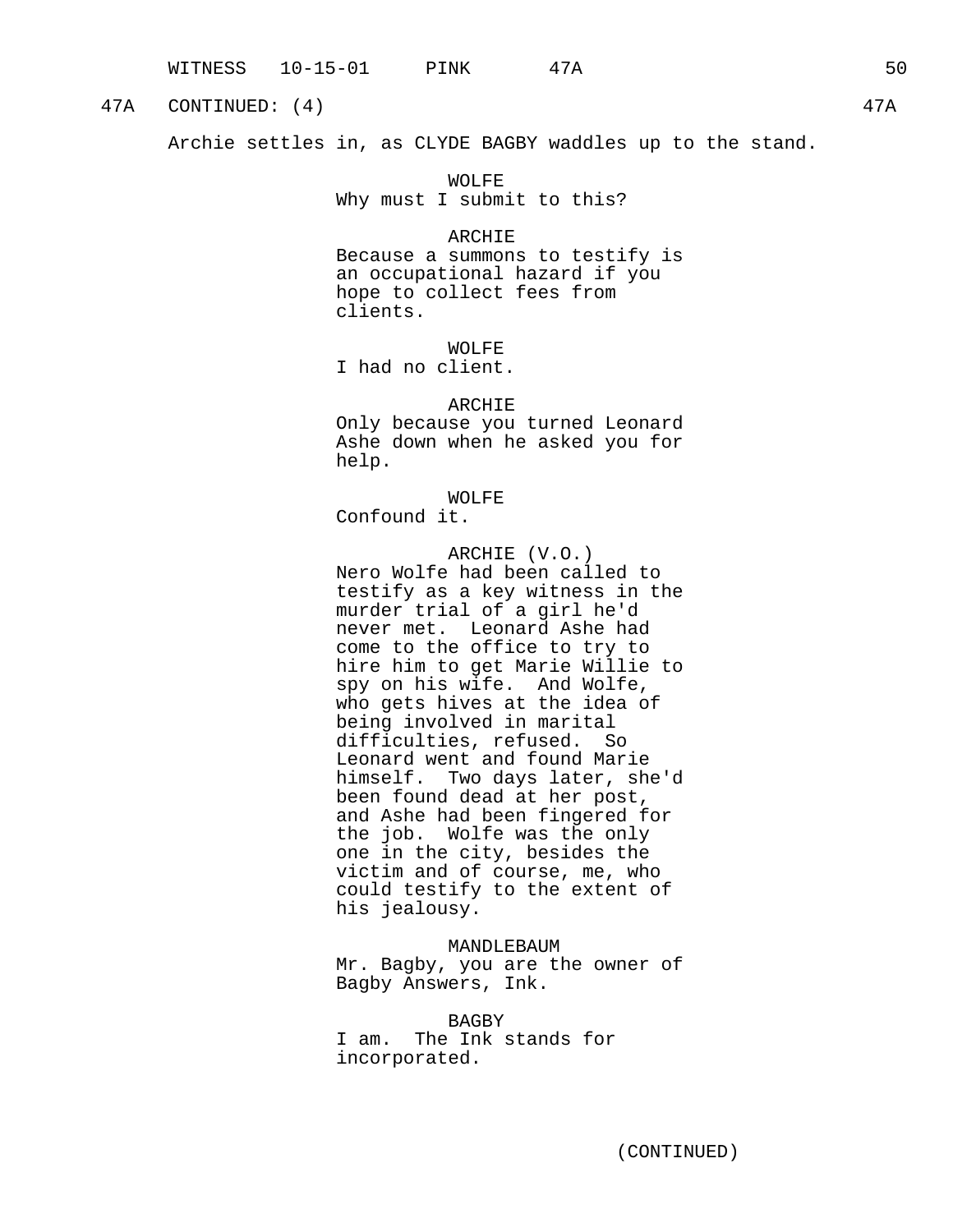47A CONTINUED: (5) 47A

# MANDELBAUM Could you describe it, please.

### BAGBY

Well, it's a telephone answering service. When you're a person or a firm and you have a phone, you're not only always there to answer it. So you get a phone answering service. I've got four different exchange districts - Gramercy, Plaza, Trafalgar, and Rhinelander. I specialize in private homes instead of firms. When somebody dials a client's number, his light goes on on the switchboard and a buzz synchronizes with the ringing of the client's phone. How many buzzes the girl counts before she plugs in depends on who the client is. We got some want her to plug in after three buzzes, some want her to wait longer. I got one client, he has the girl count fifteen buzzes. That's the kind of specialized service I give my clients. The big outfits, the ones with tens of thousands of clients, they won't do that.

### MANDELBAUM

And the way the office on 69th street is set up is unusual, is it not?

### BAGBY

Yes. It's an apartment. See on account of the labor law, you can't have women working in an office building after 2 am. And I have to give all night service. So on 69th Street I've got 4 girls working and living right there in the apartment.

### WOLFE

tries to get comfortable on the bench. THE SMELLY WOMAN, wears a wide feathered hat and has a large purse at her side.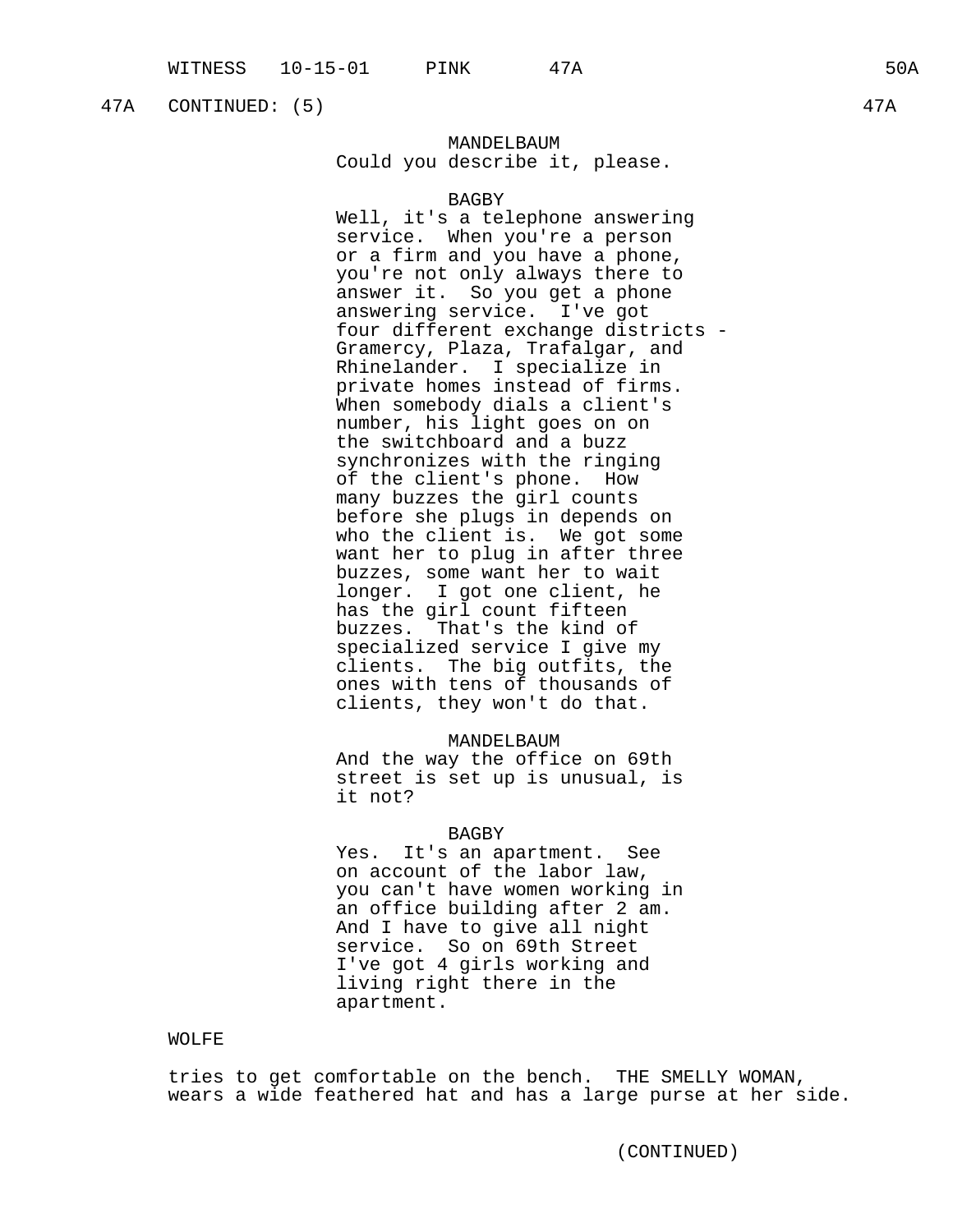WITNESS 10-15-01 PINK 47A 50B

# 47A CONTINUED: (6) 47A

She smiles at him diffidently, but she does not make room for him or seem aware that her feathers are in Wolfe's air space.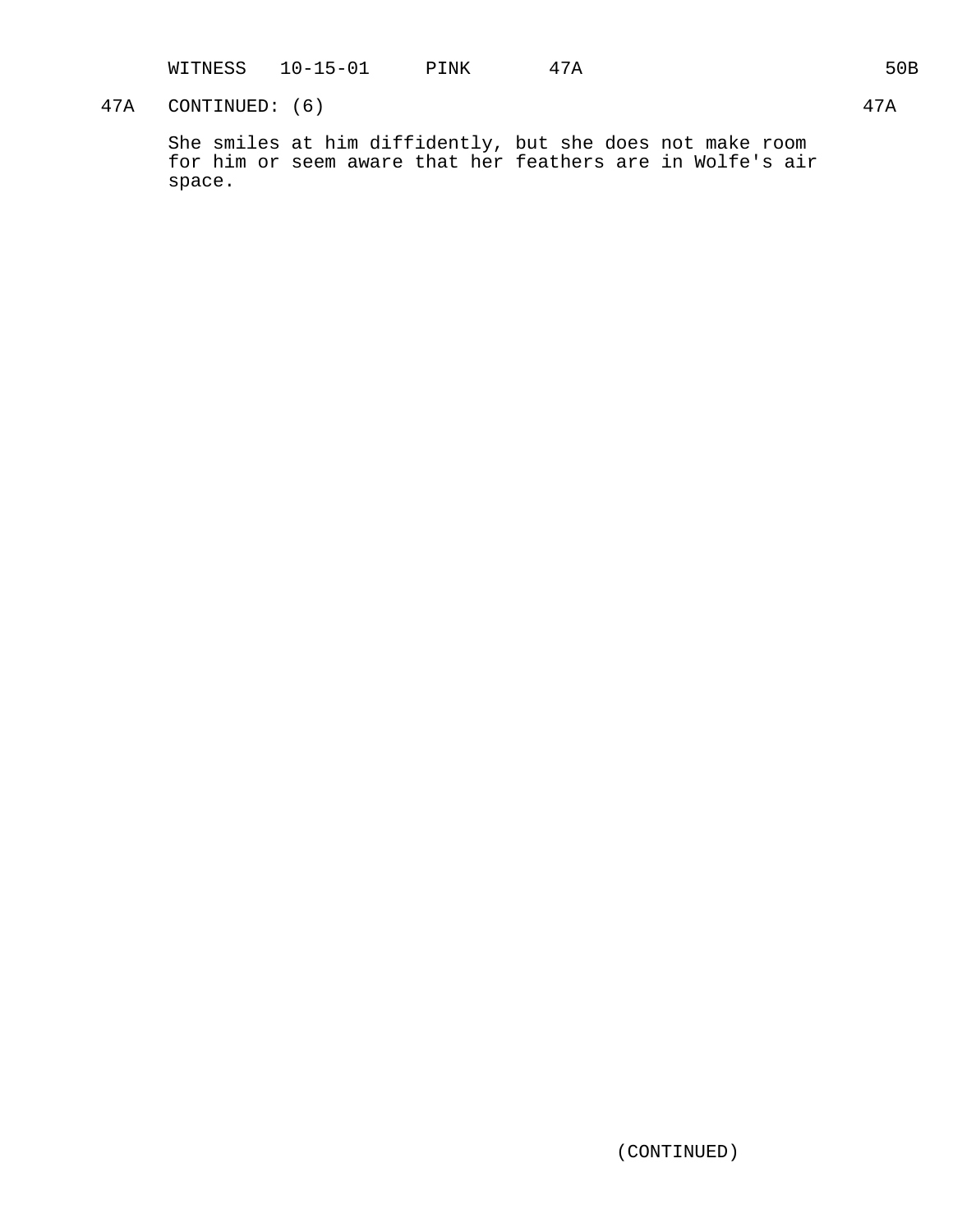47A CONTINUED: (7) 47A

# ARCHIE (V.O.)

Wolfe's mood was to be expected. At this hour of the morning, he should have been sniffing his celebrated collection of orchids.

### BAGBY

We give specialized services.

# MANDLEBAUM

Now, Mr. Bagby, please look at the gentlemen in the dark blue suit sitting next to the officer. Do you know him?

He indicates Leonard Ashe.

# BAGBY

Sure, that's Leonard Ashe. He arranged for 24 hour service on his home phone, paid a month in advance.

# MANDELBAUM

Then two days later he made contact with Marie Willis and offered her fifteen hundred dollars to do what?

### DONOVAN

Your Honor, the Assistant District Attorney is testifying.

JUDGE

So he is. Let your witness do his own testimony, Mr. Mandelbaum.

### MANDELBAUM

Of course. We'll go the long way if that's what Mr. Donovan prefers. Was Leonard Ashe's number on Marie Willis's board?

# BAGBY

Yes, sir.

MANDELBAUM Did he contact Miss Willis?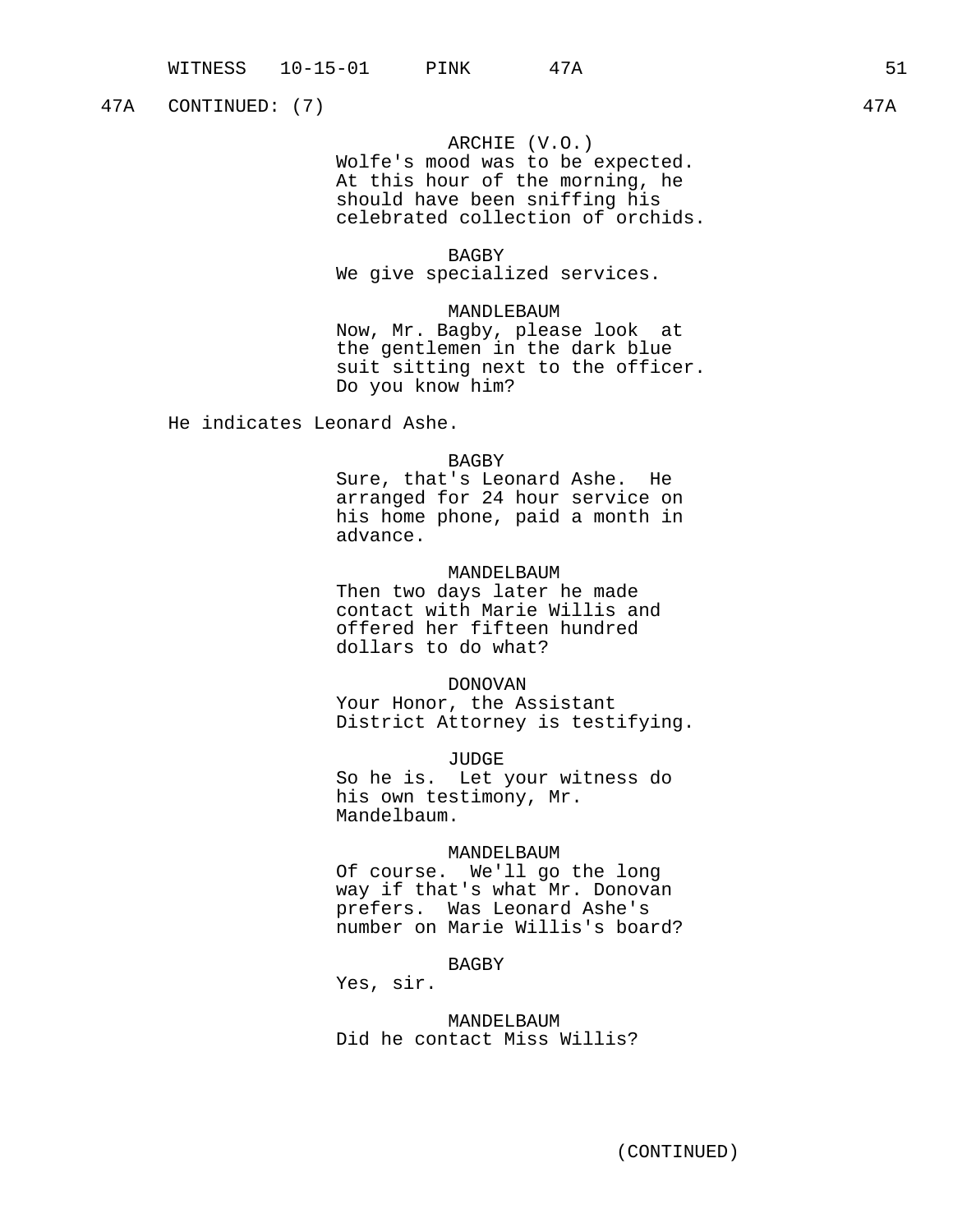47A CONTINUED: (8) 47A

# BAGBY

Yes sir. He asked to meet with her Well, he was a theatrical producer and she wanted to be an actress, so she asked my permission to meet with him. I said, sure. Ashe asked her...

# DONOVAN

If your Honor pleases, the witness can't testify as to what Miss Willis and Mr. Ashe said to each other. He was not present.

### MANDELBAUM

Of course not. He is reporting what Miss Willis told him had been said.

### JUDGE

That should be kept clear. Do you understand that, Mr. Bagby. Only what she told you.

### BAGBY

Yes sir. Ashe said...she told me Ashe asked her to listen in on any phone calls to his apartment during the day. And then every night, she was supposed to phone him and report. He gave her five hundred dollars and promised her a thousand more if she went along.

### MANDELBAUM

Mr. Bagby, did Marie tell you what kind of information she was supposed to report.

# BAGBY

She told me Ashe wanted her to report on any extramarital activity on the part of his wife.

# MANDELBAUM

And did she.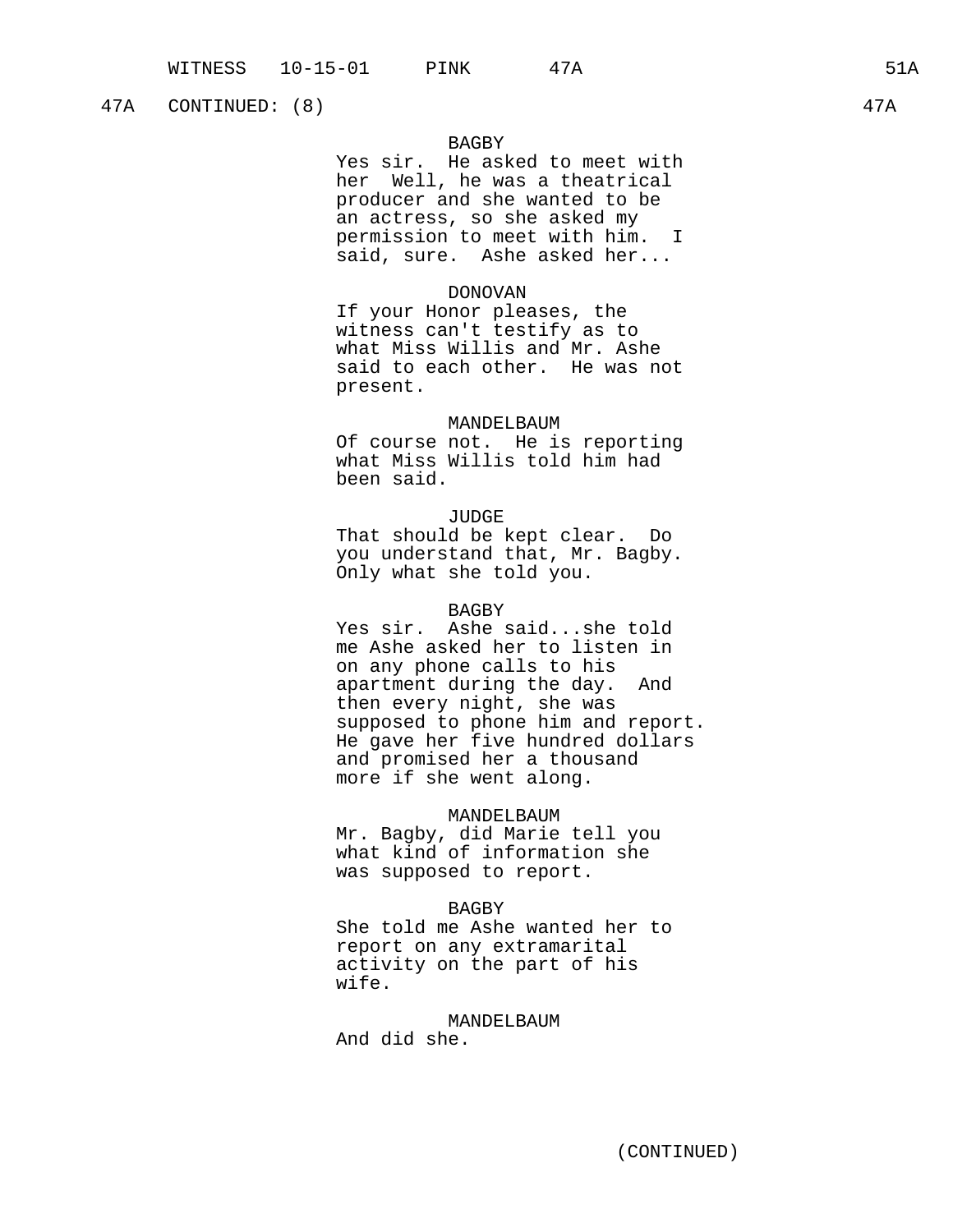47A CONTINUED: (9) 47A

# BAGBY

She told him she wanted to sleep on it and came to see me. She said she knew she should have turned him down but she didn't want to make him sore.

### MANDELBAUM

Miss Willis initially agreed, then?

# BAGBY

Oh yeah. Until she found out his wife was her idol, Robina Keane. Marie studied acting very seriously.

# MANDELBAUM

In any case, can you confirm that the night of her death, Miss Willis had an appointment to meet with Mr. Ashe?

BAGBY I tried to talk her out of it. (MORE)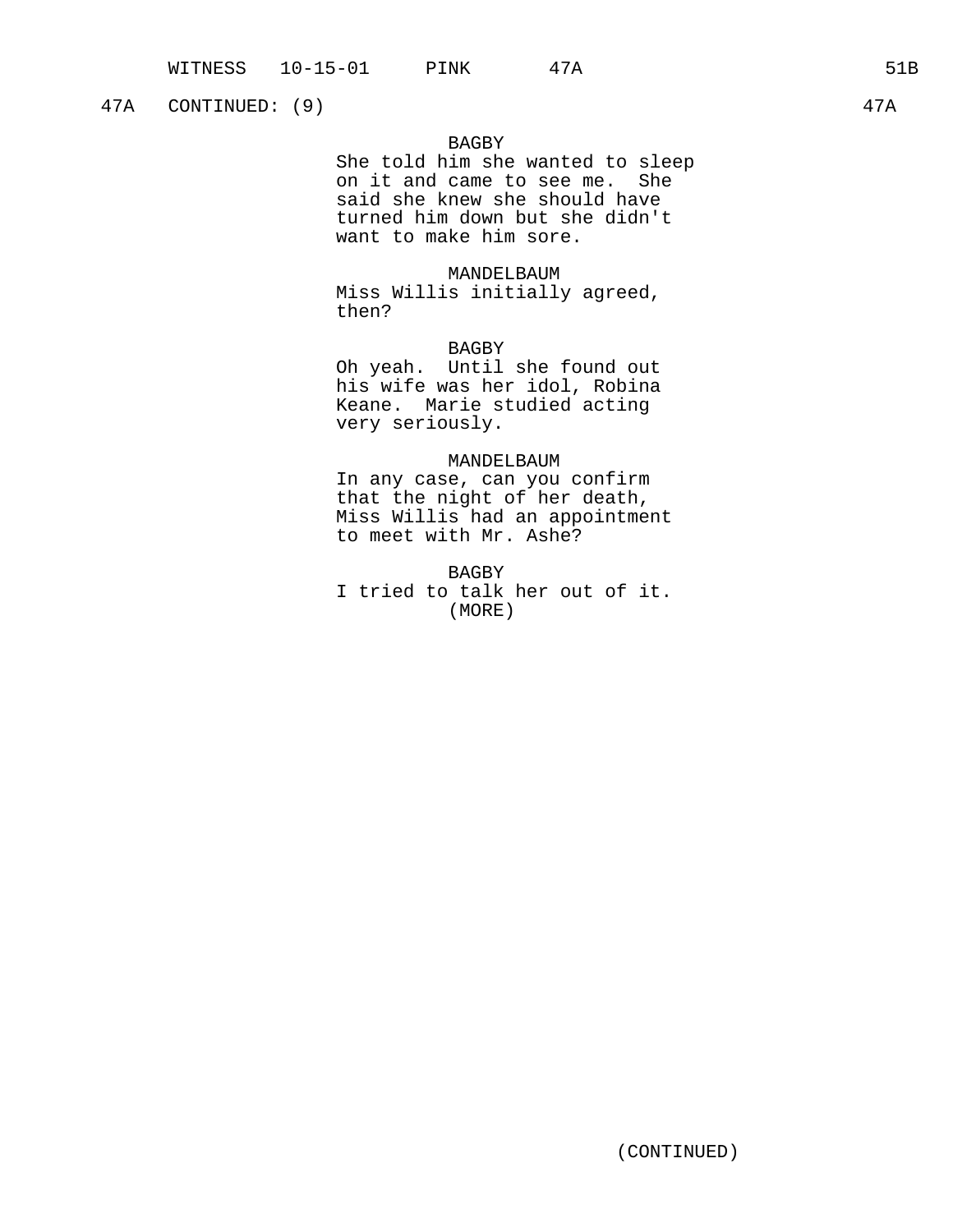# 47A CONTINUED: (10) 47A

BAGBY (CONT'D) I rode with her in the taxi to Ashe's office. I couldn't budge her. She had given her promise to Ashe and wanted to withdraw it. She wanted him to know that she was going to tell his wife.

The very beautiful ROBINA KEANE who sits on the front row exchanges a loving glance with her husband, who looks haggard.

> ARCHIE (V.O.) I had never worshipped Robina Keane as my idol, but I had liked her fine in a couple of shows and she was giving a good performance in her first and only courtroom appearance either being steadfastly loyal to her husband, or putting on an act, but good in any case. How she and her husband stood with each other was anybody's guess and everybody was guessing. Some said her husband was her whole world and some that she had only quit the stage to have more time for certain promiscuous activities. I wasn't ready to vote.

In the meantime, Wolfe is having his war with the Smelly Lady. Unconscious of his discomfort, she rummages in her purse and comes up with a lace trimmed hanky and damps the perspiration on her face. It's almost too much for Wolfe.

> MANDLEBAUM (O.S.) So you didn't go up to Ashe's office with Miss Willis?

BAGBY (O.S.) No sir.

MANDLEBAUM (O.S.) What did you do that evening, after you saw Marie Willis enter that elevator to go up to Ashe's office.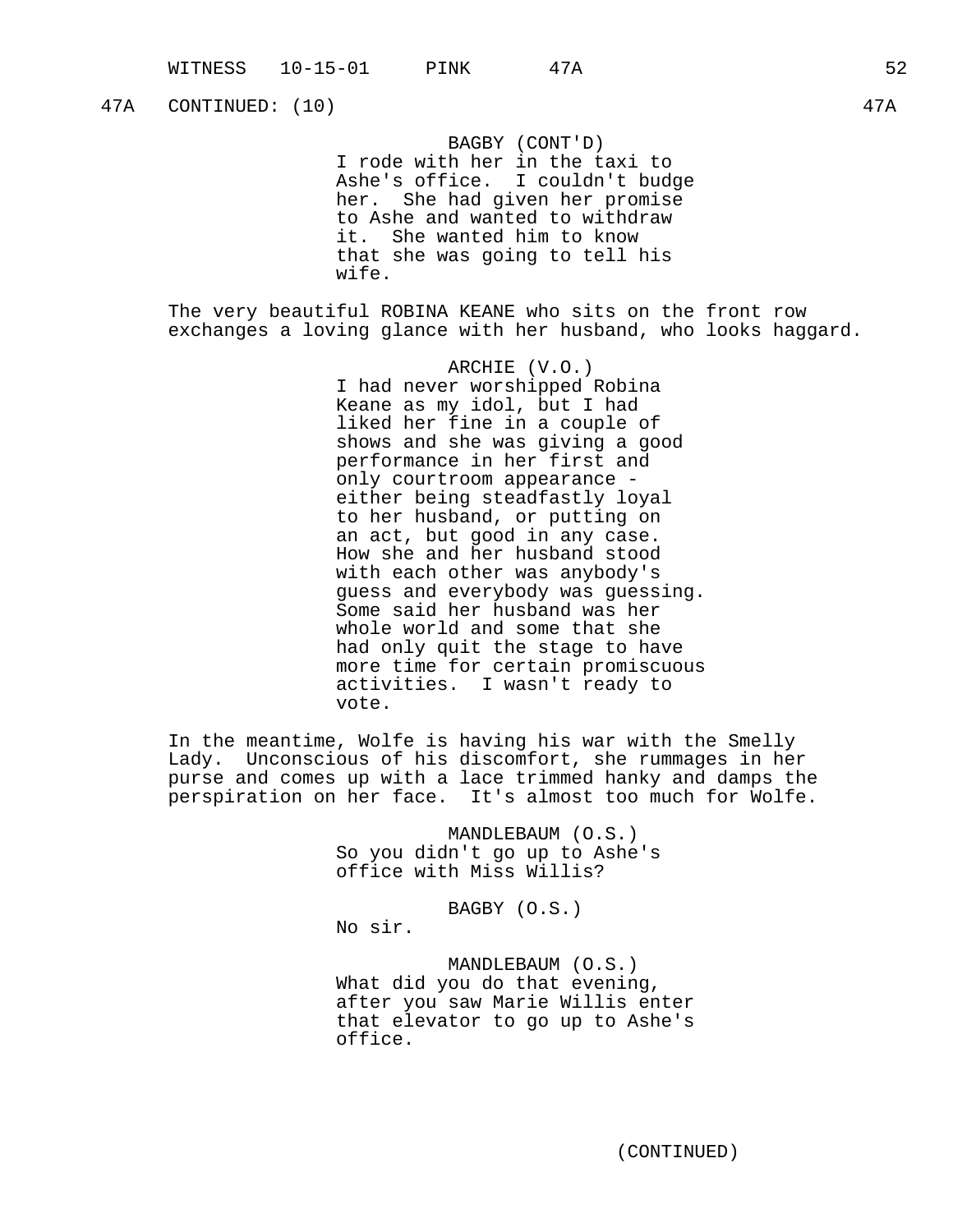47A CONTINUED: (11) 47A

# BAGBY

I had to keep a dinner date with a friend at a restaurant on 52nd Street. Not long after I got home, the police called to say Miss Willis had been found murdered at 69th street.

# DISSOLVE TO:

# 48 INT. BAGBY ANSWERS, INC. - NIGHT (FLASHBACK) 48

The office is now a crime scene, as Bagby identifies Marie. Leonard Ashe is there being questioned by PURLEY STEBBINS.

> BAGBY (V.O.) They wanted me to identify the body. Leonard Ashe was already there. He said a man phoned him - a voice he didn't recognize and said if Ashe would meet him at the office maybe they could (MORE)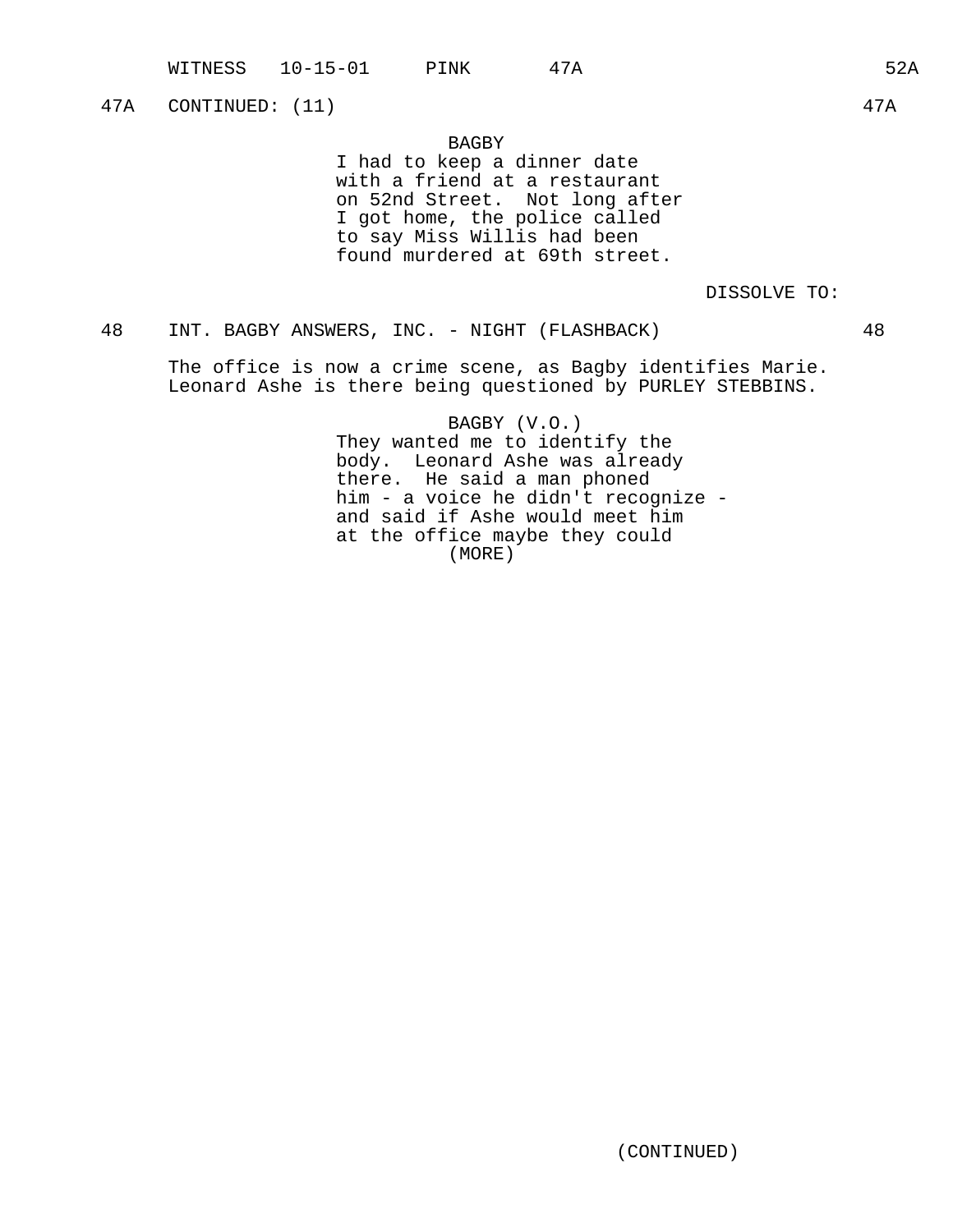BAGBY (V.O.) (CONT'D) talk sense into Marie. Ashe said he found the door to the office just standing open.

49 INT. COURTROOM - DAY 49

BAGBY When he saw her, he leaned out a window and yelled for the police.

Wolfe processes this comment. He turns to Archie.

DONAVAN \* Your honor, how does the witness \* know this?

MANDELBAUM \* These facts are established by  $*$ <br>the police report Mr. Bagby  $*$ the police report. Mr. Bagby \* was there when it was taken.

JUDGE \* Gentlemen. Come forward.

### WOLFE

We're leaving.

Archie watches as Wolfe sidles past knees and heads for the door. He follows.

> ARCHIE (V.O.) I assumed some vital need was motivating him such as phoning Fritz to discuss the state of the shad roe we were to have for lunch.

50 OMITTED 50

51 EXT. COURTHOUSE - ALLEY - DAY 51

Wolfe opens a side door, checks down the alley. He comes out; Archie follows.

> WOLFE Which way is Centre Street? We want a taxi and then I want a word with you.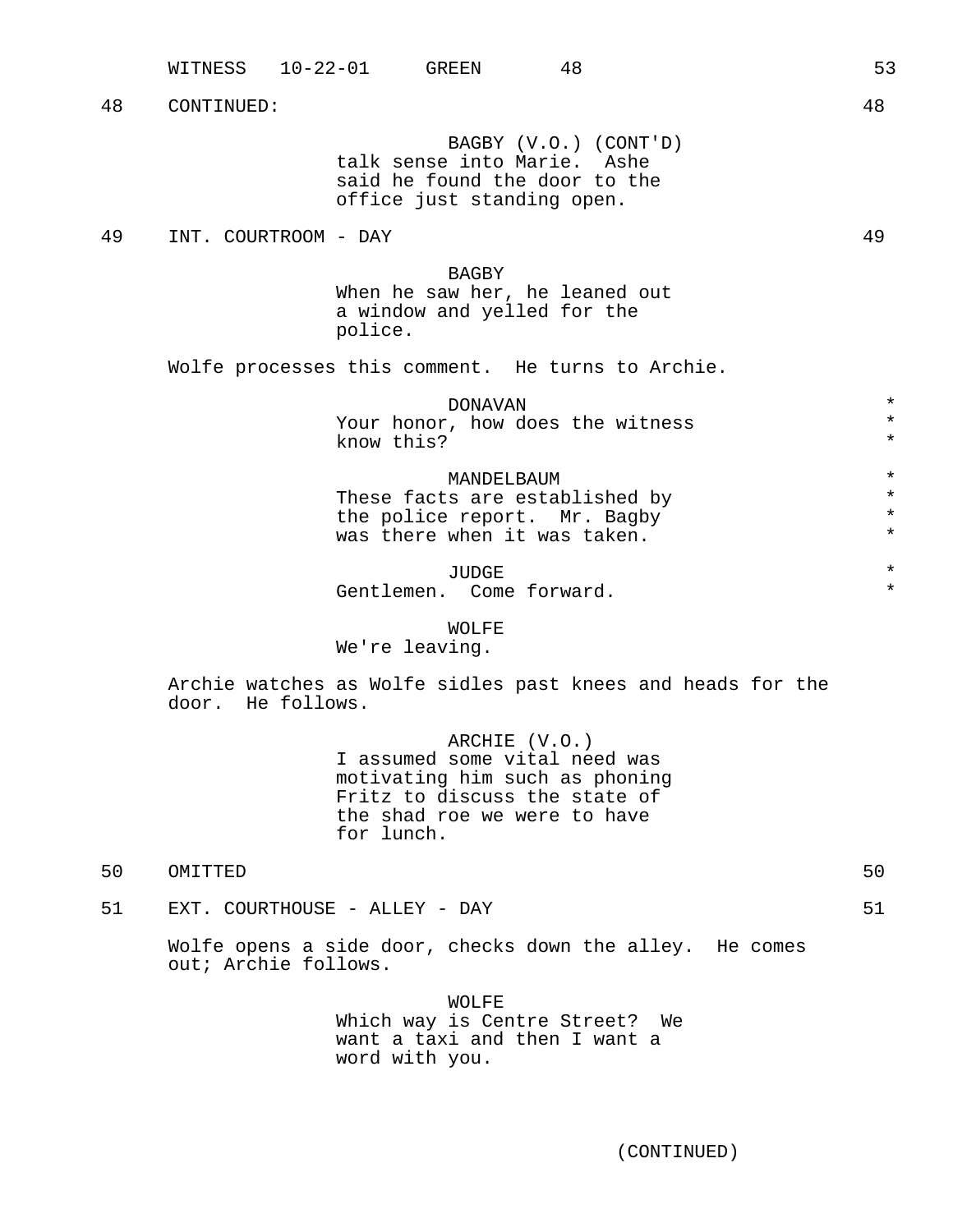# ARCHIE

No, sir. First a word from me. You were told you would follow Bagby to the stand. If you want a taxi, of course, you're going home and that will put you in contempt of court.

WOLFE I'm not going home.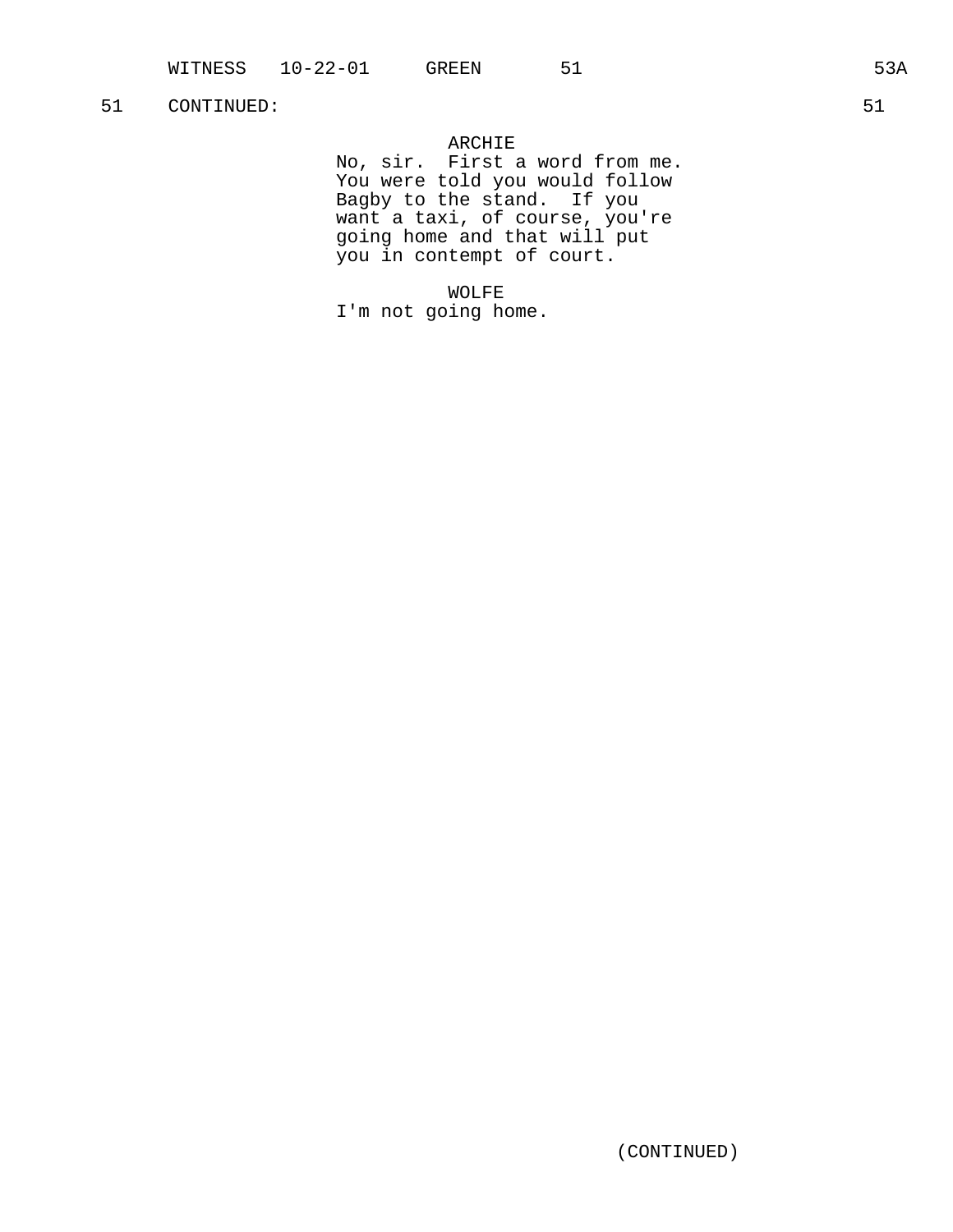51 CONTINUED: (2) 51

ARCHIE Right. Where are you going?

WOLFE To six-eighteen 69th Street. I'll explain it on the way.

ARCHIE I'm going back to the courtroom.

WOLFE No. I'll need you.

ARCHIE Very touching. This had better be very good.

WOLFE It's preposterous.

ARCHIE Yeah, it is. Let's go back inside.

# WOLFE

I mean Mr. Mandelbaum's thesis. I concede Mr. Ashe might have murdered that girl. I concede his state of mind about his wife approached mania. But his solution was to hire someone to spy on his wife. A man reluctant to undertake such a chore for himself, would be unlikely to strangle a woman and then open a window and yell for the police.

ARCHIE

Maybe Ashe didn't go there to kill her. But then he got mad.

WOLFE

Pfui. My testimony will support the thesis Mr. Mandelbaum is presenting. If Ashe is convicted, it will be a judicial transgression, and I will not be a party to it.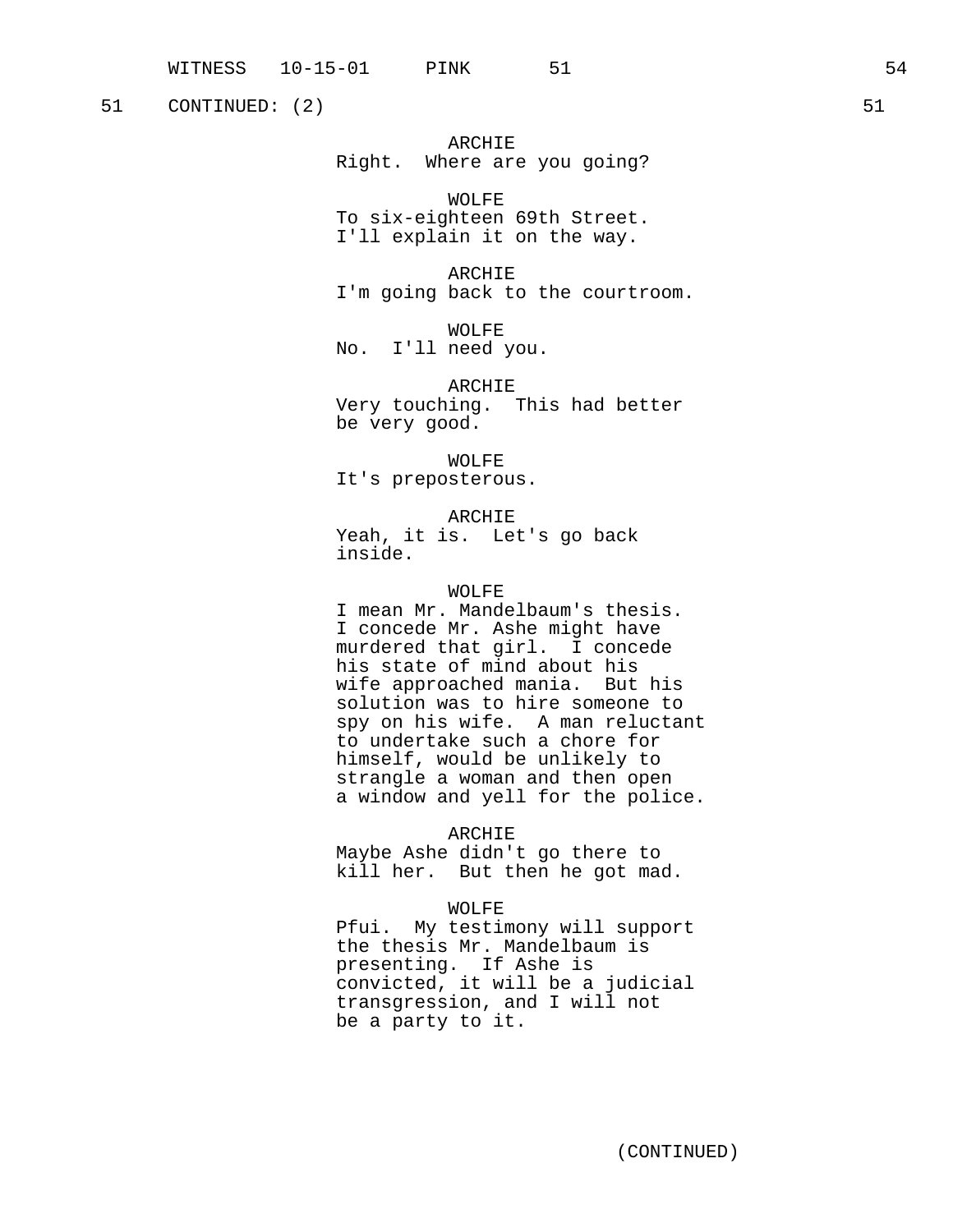51 CONTINUED: (3) 51

# ARCHIE

You doubt Ashe's guilt and you think your testimony will help tag him, so you're scooting.

WOLFE

That's close enough.

# ARCHIE

Not for me. And don't try to guff me that your finely honed sense of justice is putting you to work.

### WOLFE

I can't go home. If I go home they will come and drag me back to the witness box.

# ARCHIE

So why make the sacrifice? For who? For Ashe? Go back inside.

WOLFE No. It's not what I like, it's what I don't like.

### ARCHIE

What?

# WOLFE

Being called as a witness is one thing, being used to corroborate a theory I can't support is another, but being forced to sit there on that confounded bench with a smelly woman pressed up against me...

### ARCHIE

Oh. So that's how it stands. Well, it's a fine day, the bank account could use a shot in the arm and there's always a chance that Ashe will be grateful.

Wolfe starts up the alley.

# ARCHIE (CONT'D) I admit that woman was smelly. (MORE)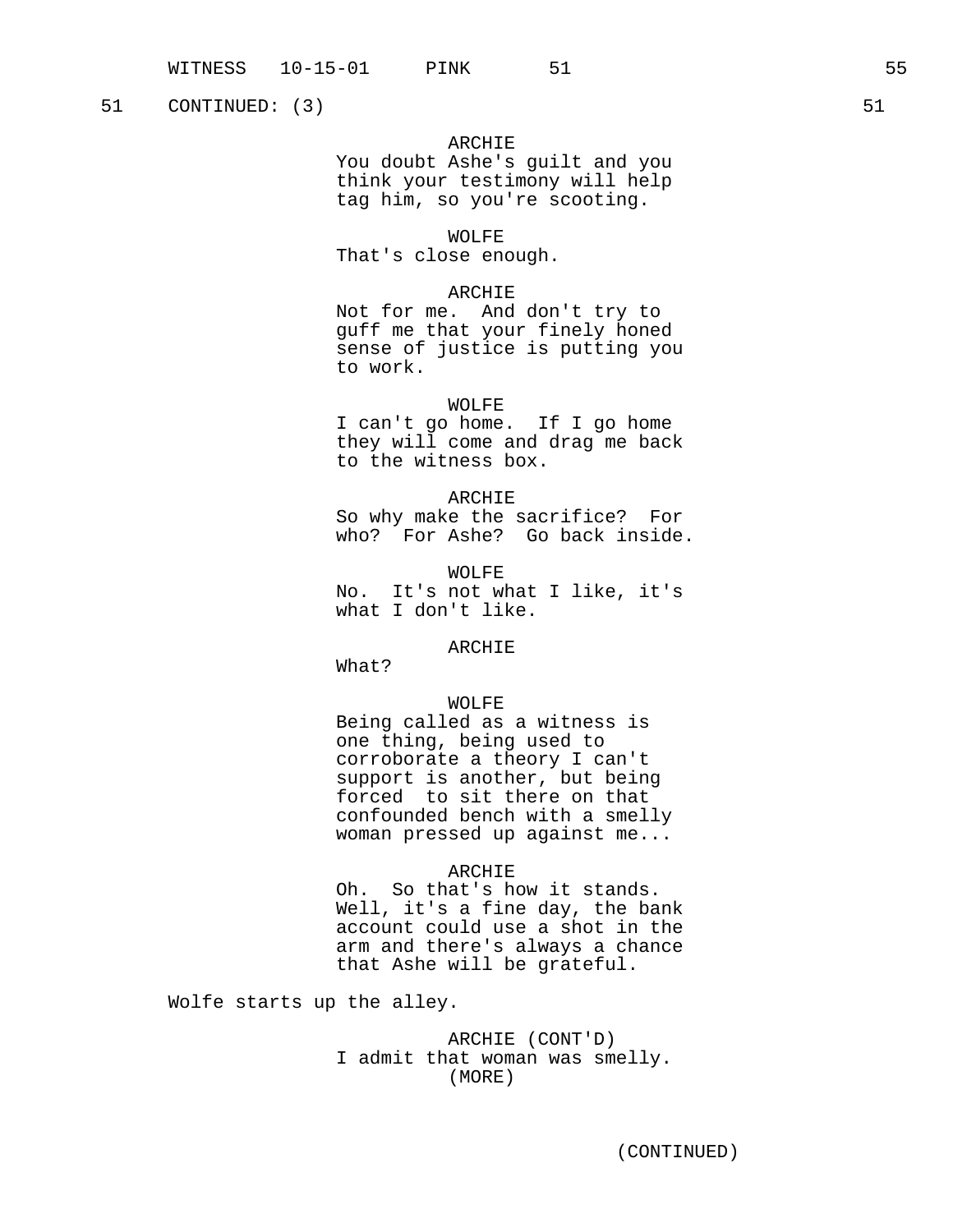51 CONTINUED: (4) 51

ARCHIE (CONT'D) But I have a good nose and it was Tissot's Passion Flower, which costs eighty bucks an ounce.

WOLFE

It was smelly.

ARCHIE What are you going to do at 69th Street?

WOLFE

I don't know.

### ARCHIE

Good.

 ${A&E: END ACT ONE}$ 

CUT TO:

52 EXT. BAGBY ANSWERS, INC - DAY 52

Archie pays the cabbie and then opens the door for Wolfe.

ARCHIE (V.O.) The apartment building that was the home of Bagby Answers, Ink, had last been painted about the time I started working for Nero Wolfe.

Wolfe emerges and arranges himself, recovering from the horror of the cab ride. He looks about magisterially and then faces the steps. Archie looks with him. It's a dump. They look at each other and start in for the door.

> ARCHIE (V.O.) (CONT'D) Wolfe and I were in a peculiar position. Normally he thinks up a batch of errands for me and sends me out to do them using my intelligence guided by experience, while he sits home in his favorite chair reading whatever book strikes his fancy and drinking beer provided by Fritz.

(MORE)

(CONTINUED)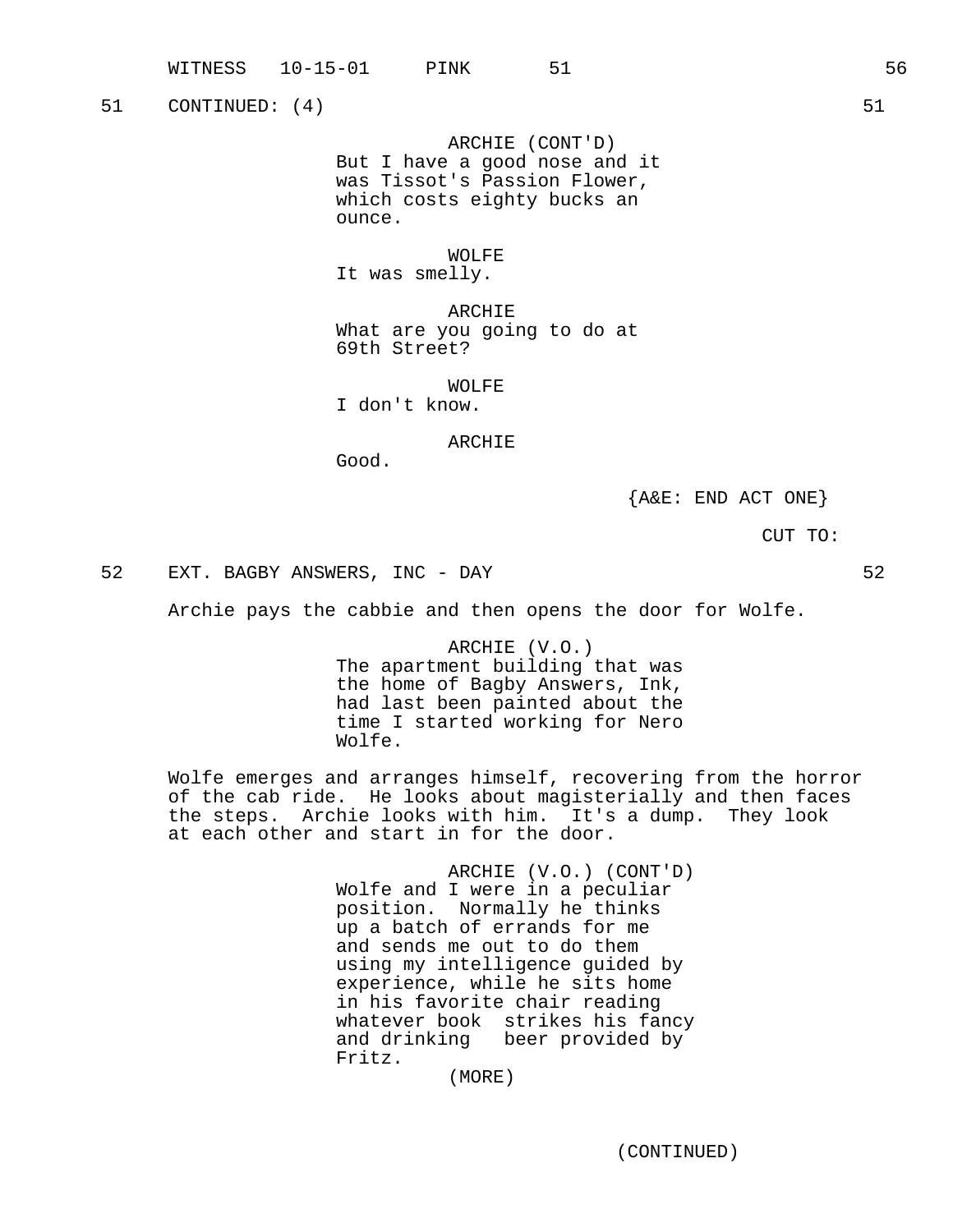ARCHIE (V.O.) (CONT'D) But that arrangement was out because if he went home now, the court would surely come get him. Therefore, we had to do errands together. I decided to tackle the delicate question of who was in charge. (out loud) Since this is your first time running the kind of errands you usually send me on, why don't you take the lead? Are we going to be brush peddlers or plumbers?

WOLFE Don't be ridiculous.

They go inside.

53 INT. BAGBY ANSWERS, INC. - FRONT ROOM - DAY 53

Wolfe enters the living room of the apartment, followed by Archie. He glares at PEARL who works a board and is a receptionist. The other two women, MISS HART and MISS VELARDI work their boards.

> WOLFE I am Mr. Wolfe and this is my assistant, Mr. Goodwin. We've just come from the courthouse where Leonard Ashe is being tried.

(MORE)

(CONTINUED)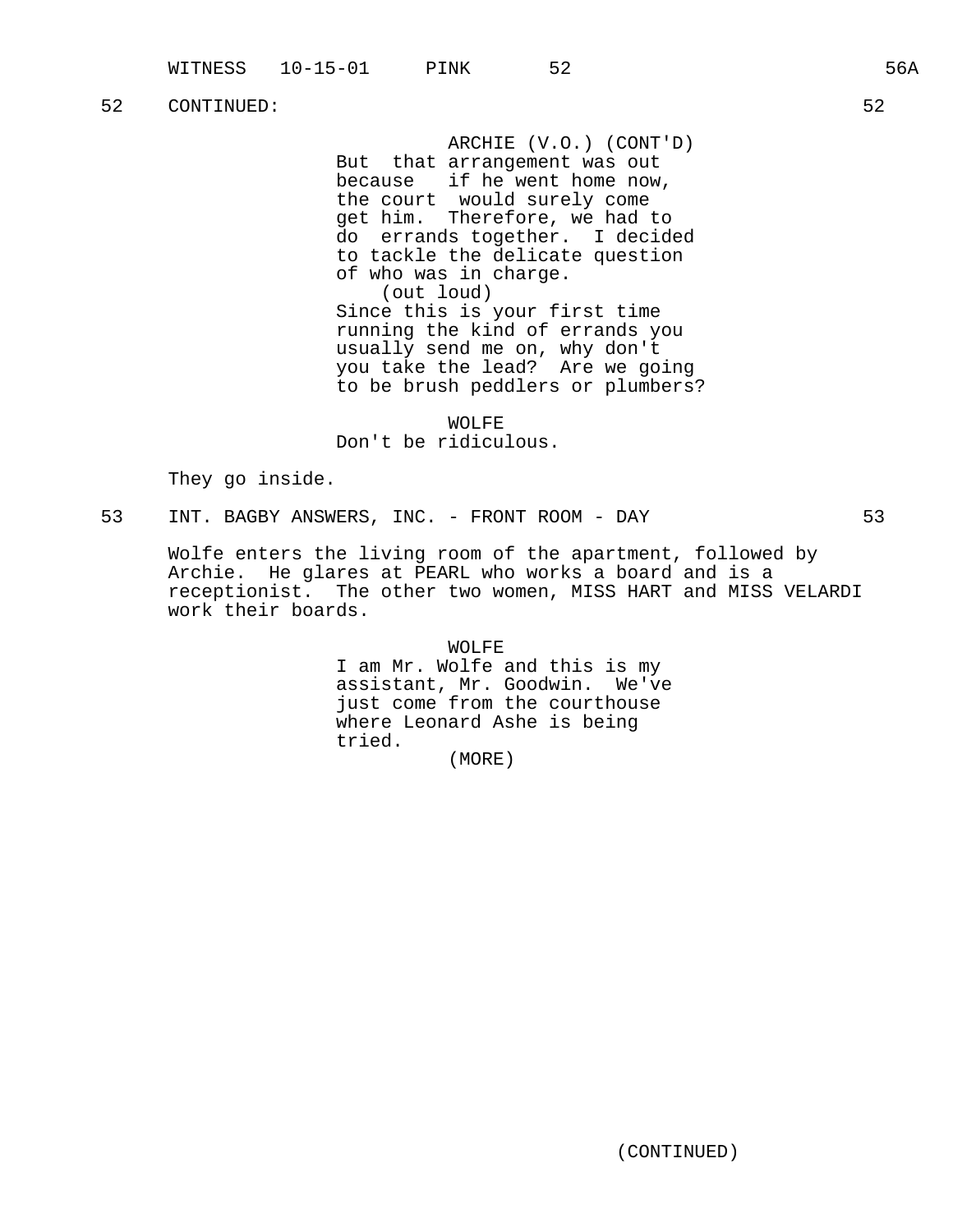WOLFE (CONT'D) (on a look from Archie) We've been sent to check on subpoenas that have been served on witnesses. Have you been served?

PEARL

Umm...I...no.

WOLFE Where are Miss Hart, Miss Velardi and Miss Weltz? They were all present on July 15th.

On hearing her name, ALICE HART takes off her headphone and comes forward. MISS VELARDI does not turn around but sits staring at her board.

> ARCHIE (V.O.) It had been weeks since those names had appeared in the papers, but Wolfe's skull had a filing system even better than Saul Panzer's.

Hart gets into Wolfe's personal space.

ALICE Aren't you Nero Wolfe, the detective?

WOLFE Yes. You are Alice Hart?

ALICE (stepping closer) Yes. What do you want?

WOLFE (stepping back) I want information.

ALICE (stepping closer) We have no information. Who sent you here?

WOLFE Autokinesis. (MORE)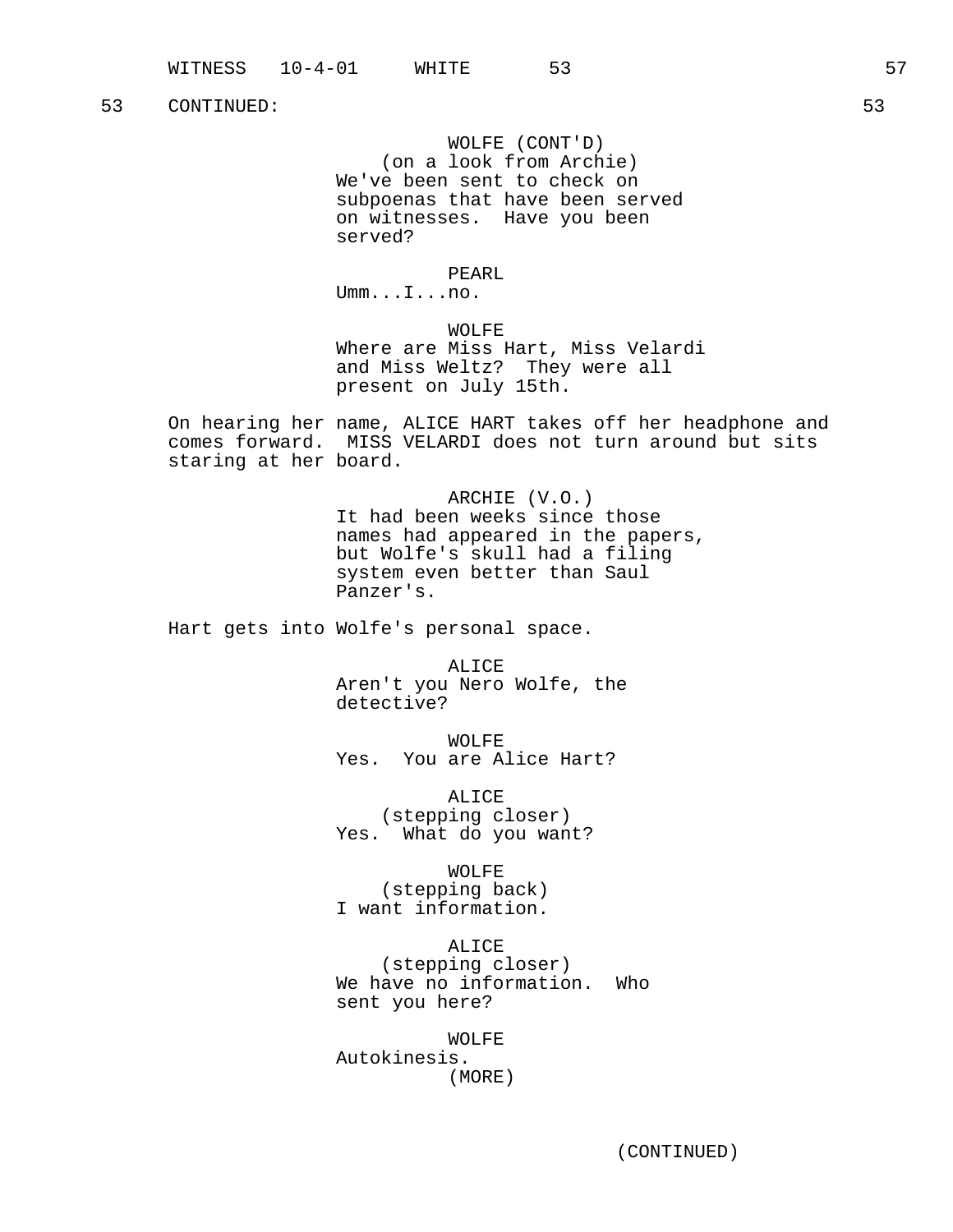WOLFE (CONT'D) There's a cardinal flaw in the assumption that Leonard Ashe killed Marie Willis. It has made me curious and when I'm curious there is only one cure the whole truth, and I intend to find it.

Alice Hart starts to tell Wolfe off, then changes her mind.

ALICE

Take my board, will you, Pearl? Miss Weltz has the day off, but Miss Velardi and I can see you. We'll go to my room.

### WOLFE

One moment, Miss Hart. A point not covered in the newspaper accounts.

(pointing at board) Marie Willis was found slumped over her switchboard. Presumably she was seated at the switchboard when the murderer arrived. But you live here, you and the others. If the murderer was Mr. Ashe, how did he know she was alone on the premises.

#### ALICE

I don't know. Perhaps she told him she would be. Is that the flaw?

#### WOLFE

No. But I would prefer someone with surer knowledge that she was alone. Since she was small and slight, even you are not excluded, or these others. Not that I am now prepared to charge you with murder.

# ALICE

# I hope not.

She leads them to a door at the end of the room, into a hallway. Wolfe and Archie exchange a look and follow.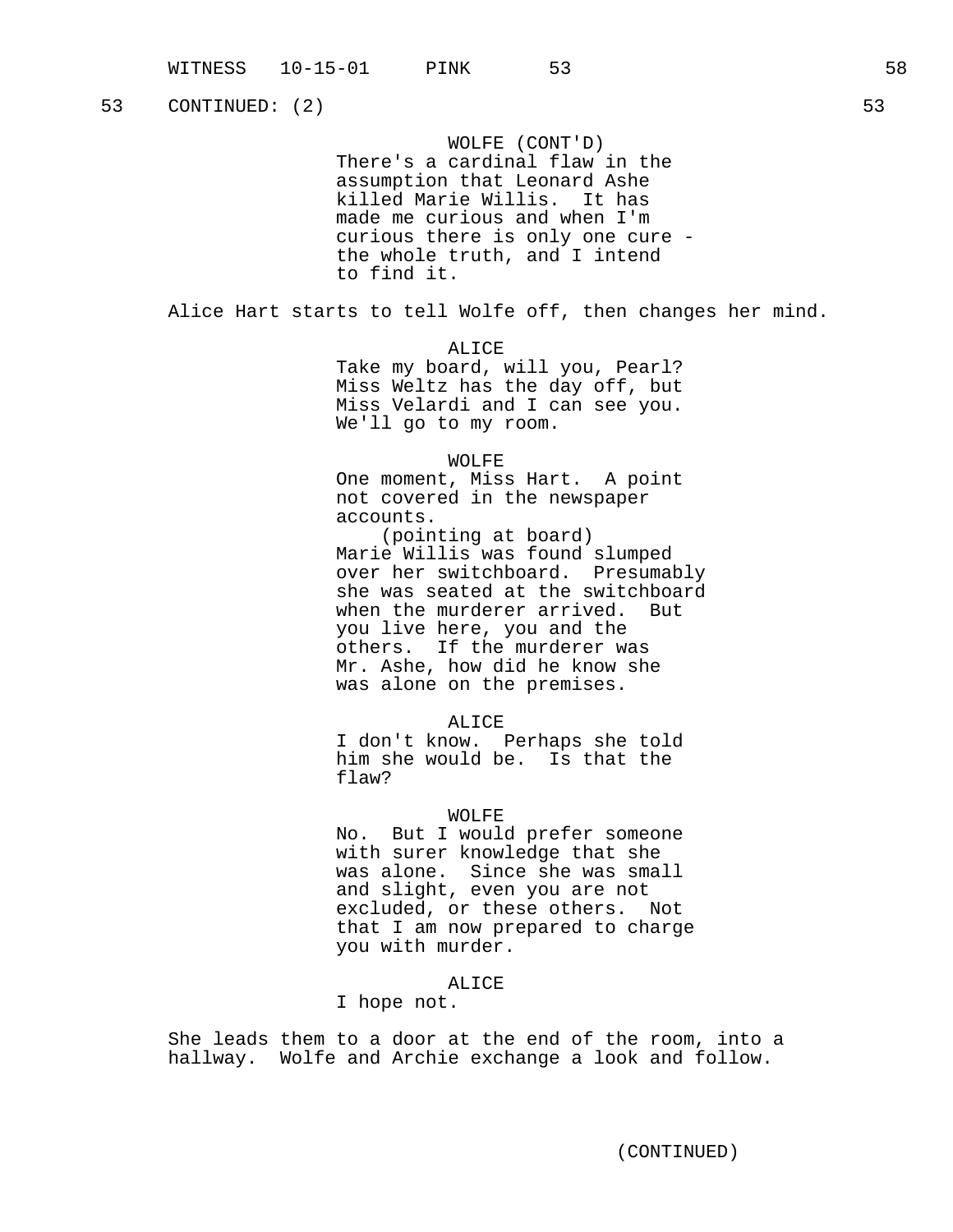WITNESS 10-15-01 PINK 53 58A

53 CONTINUED: (3) 53

Archie glances back at the room. Bella and Pearl are not looking after them but sit hunched over their boards, staring straight ahead.

> ARCHIE (V.O.) As I followed Wolfe, I was thinking that the reaction we were getting was a little exaggerated. It would have been natural under the circumstances for Miss Velardi and the other girl to turn in their seats for a good look at us, but they didn't. They sat rigid, staring at their boards.

54 INT. BAGBY ANSWERS - ALICE'S BEDROOM - DAY 54

The room is a surprise. There's a chair almost big enough for Wolfe. The furniture is comfortable and over the mantle...

> ARCHIE I may not be an art critic, but isn't that a Van Gogh over your fireplace?

ALICE What's the flaw?

WOLFE I'm the inquisitor, Miss Hart, not you. Where did you get that piece?

ALICE That's none of your business.

WOLFE It certainly isn't. But there will be no limit to my impertinence with you. If you refuse to say where you got it, I'll put a man on it, a competent man and he'll find out. (MORE)

(CONTINUED)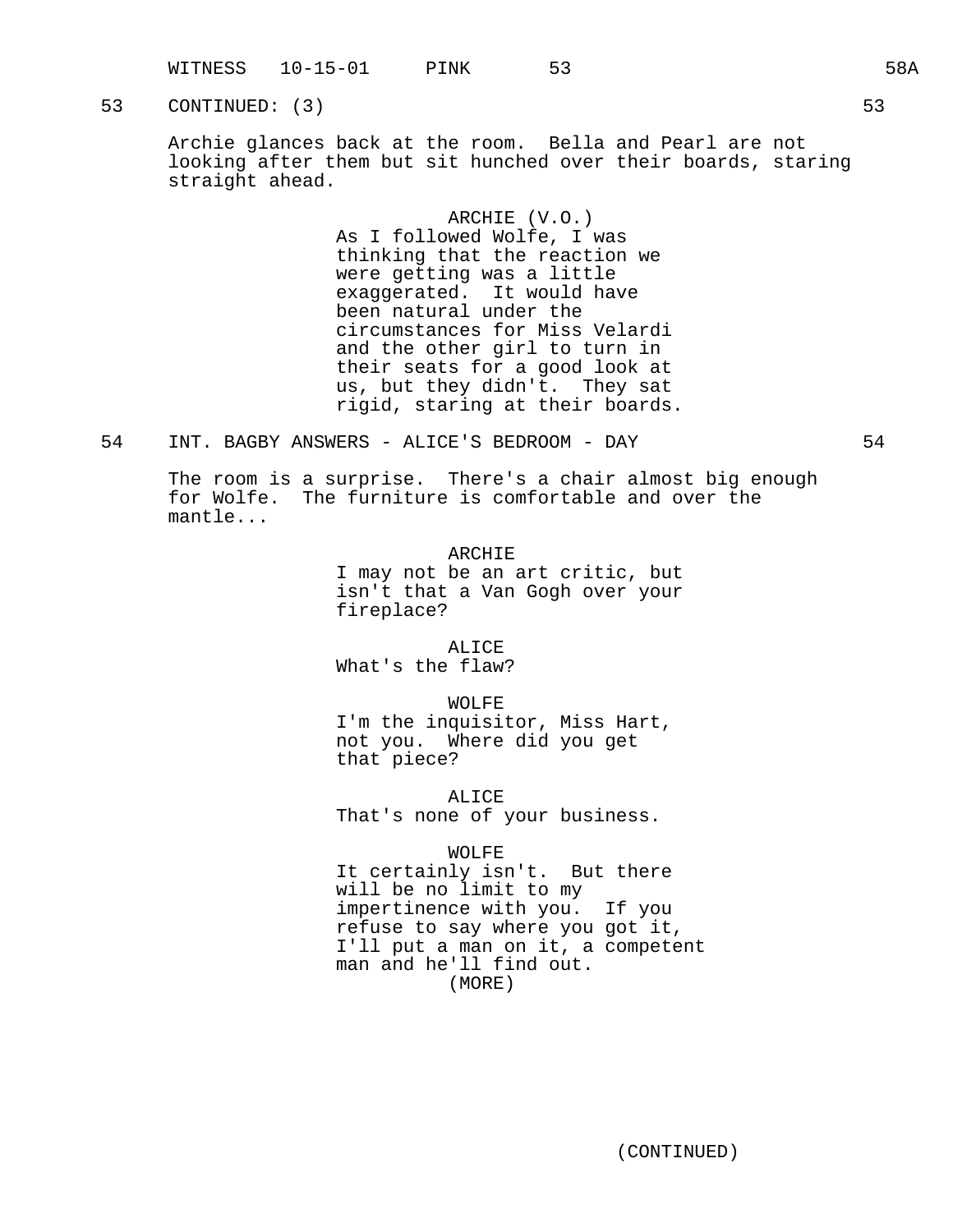# WOLFE (CONT'D)

You can't escape being badgered, madam; the question is whether you will suffer it from me, or face a prolonged inquiry among your friends by meddlesome men.

#### ALICE

What does it matter where I got the picture?

WOLFE Probably nothing about you matters. But the picture is a treasure and this is an odd address for it. Do you own it?

# ALICE

Yes.

WOLFE What is your salary?

ALICE (tightly) Eighty dollars a week.

#### WOLFE

Not enough for your extravagance. An inheritance? Alimony?

### ALICE

I have never married. I had some savings, and I wanted it. I wanted it. If you save for fifteen years, you have a right to something.

### WOLFE

You have indeed. Where were you the evening that Miss Willis was killed?

#### ALICE

Out in Jersey. In a car, with Bella Velardi. To get cooled off - it was a hot night. We got back after midnight.

#### WOLFE

In your car.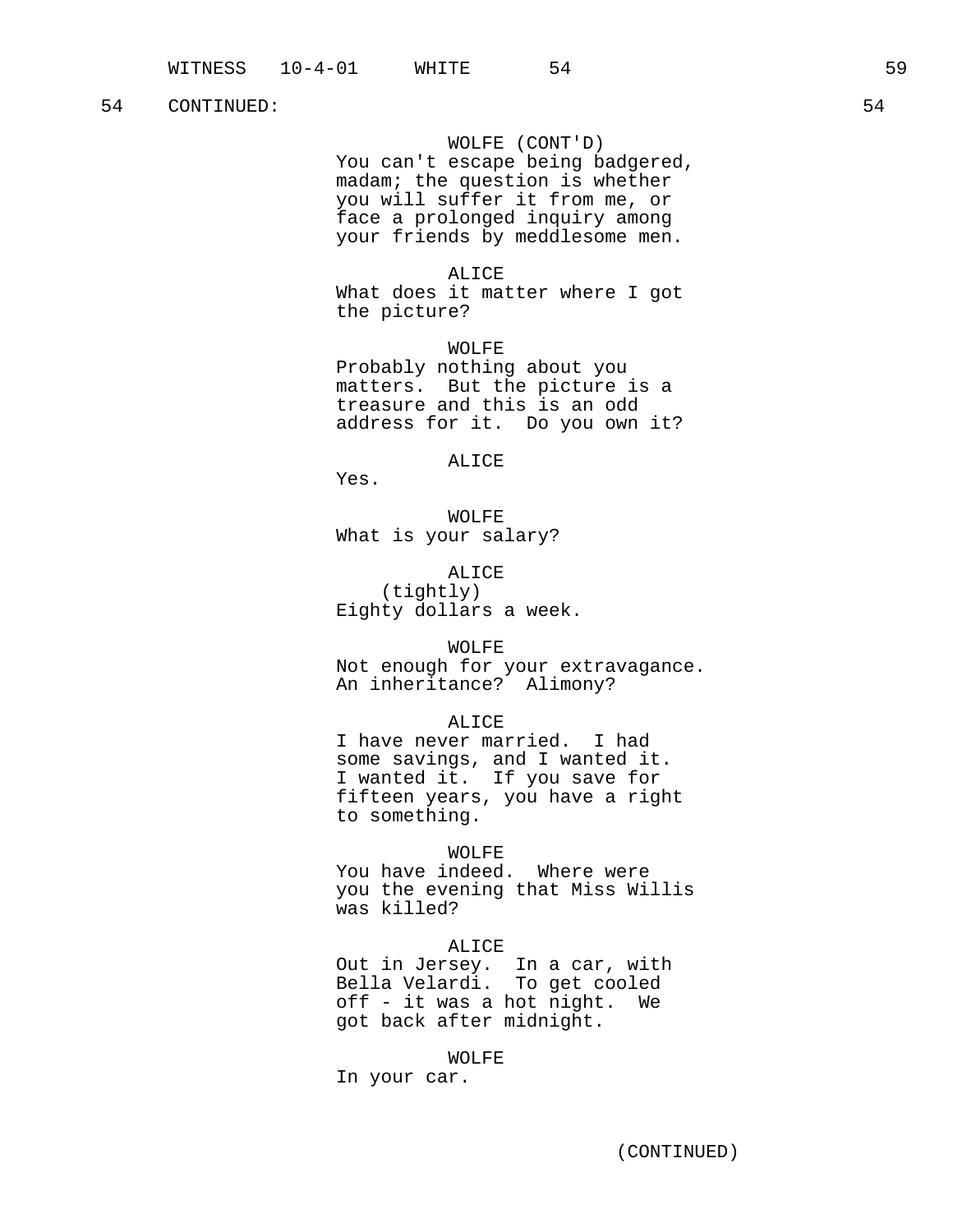ALICE No, Helen Weltz let us take hers. She has a Jaguar.

Archie whistles. To Wolfe.

# ARCHIE

A Jaguar is quite a pricey machine. Counting taxes and extras, four thousand bucks isn't enough. You couldn't squeeze into one.

WOLFE Has any client ever asked you listen in on calls to his number.

ALICE Certainly not.

WOLFE Did you know of Miss Willis's regard for Robina Keane?

ALICE We all knew. Marie did imitations of her.

WOLFE

When did she tell you of her decision to tell Robina Keane that her husband meant to spy on her.

ALICE I didn't say she had.

WOLFE Did you know the boyfriend? (on her look) Marie Willis's boyfriend, Guy Unger?

ALICE Not very well.

They continue talking. Archie watches.

ARCHIE (V.O.) Wolfe was playing a game I had often watched him at, tossing (MORE)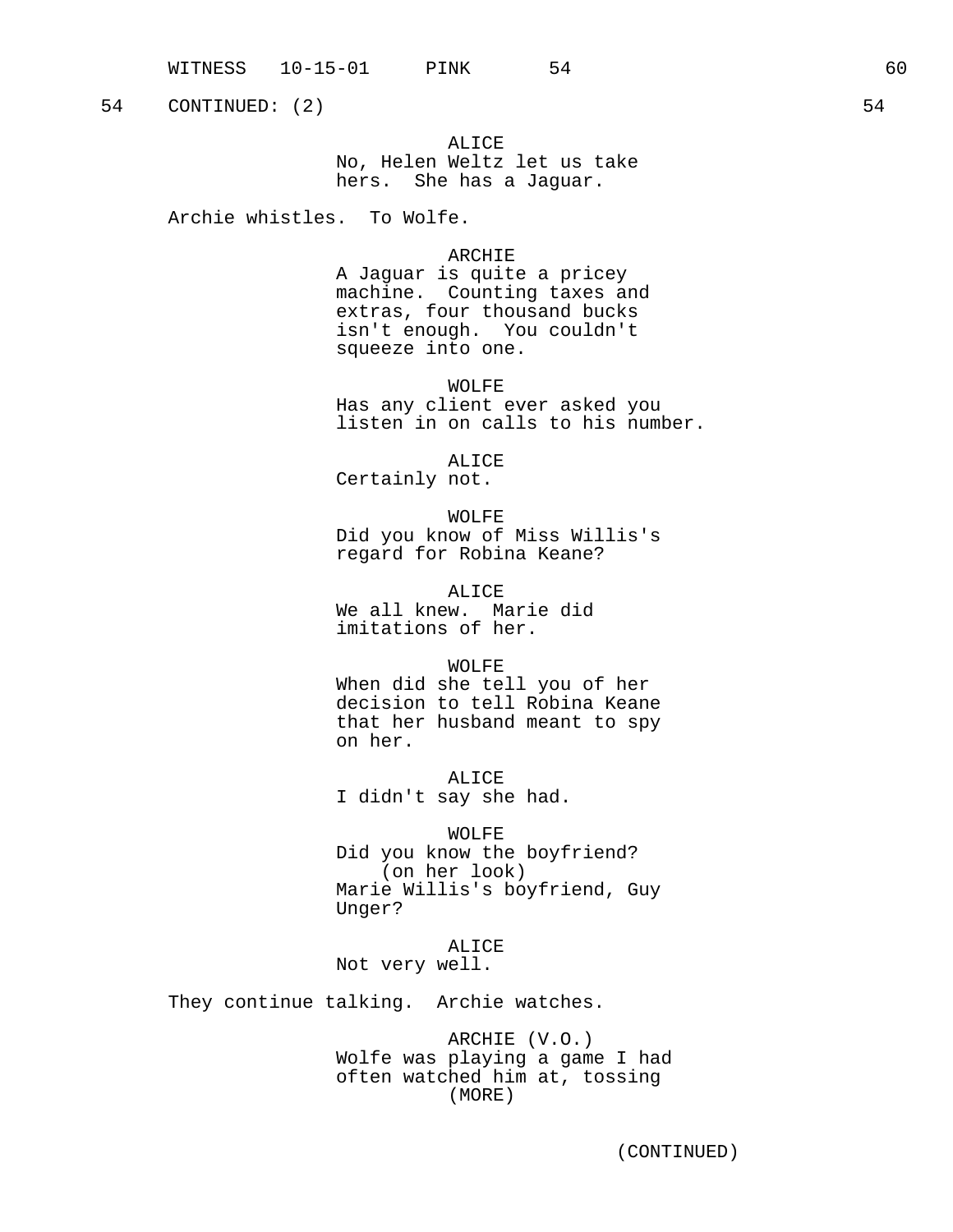ARCHIE (V.O.) (CONT'D) balls at random to see how they bounced. It's a good way to find a lead if you haven't got one, but it may take all day and he didn't have it. If one of the females in the front room took a notion to call the cops or the DA's office, we might have visitors any minute. As for Guy Unger, Miss Hart gave the opinion that he and Marie Willis had enjoyed each other's company but that's all. She knew nothing of a crisis that might have made Unger want to end the friendship with a plug cord.

Wolfe abruptly rises.

WOLFE That's all. For now. Send in Miss Velardi.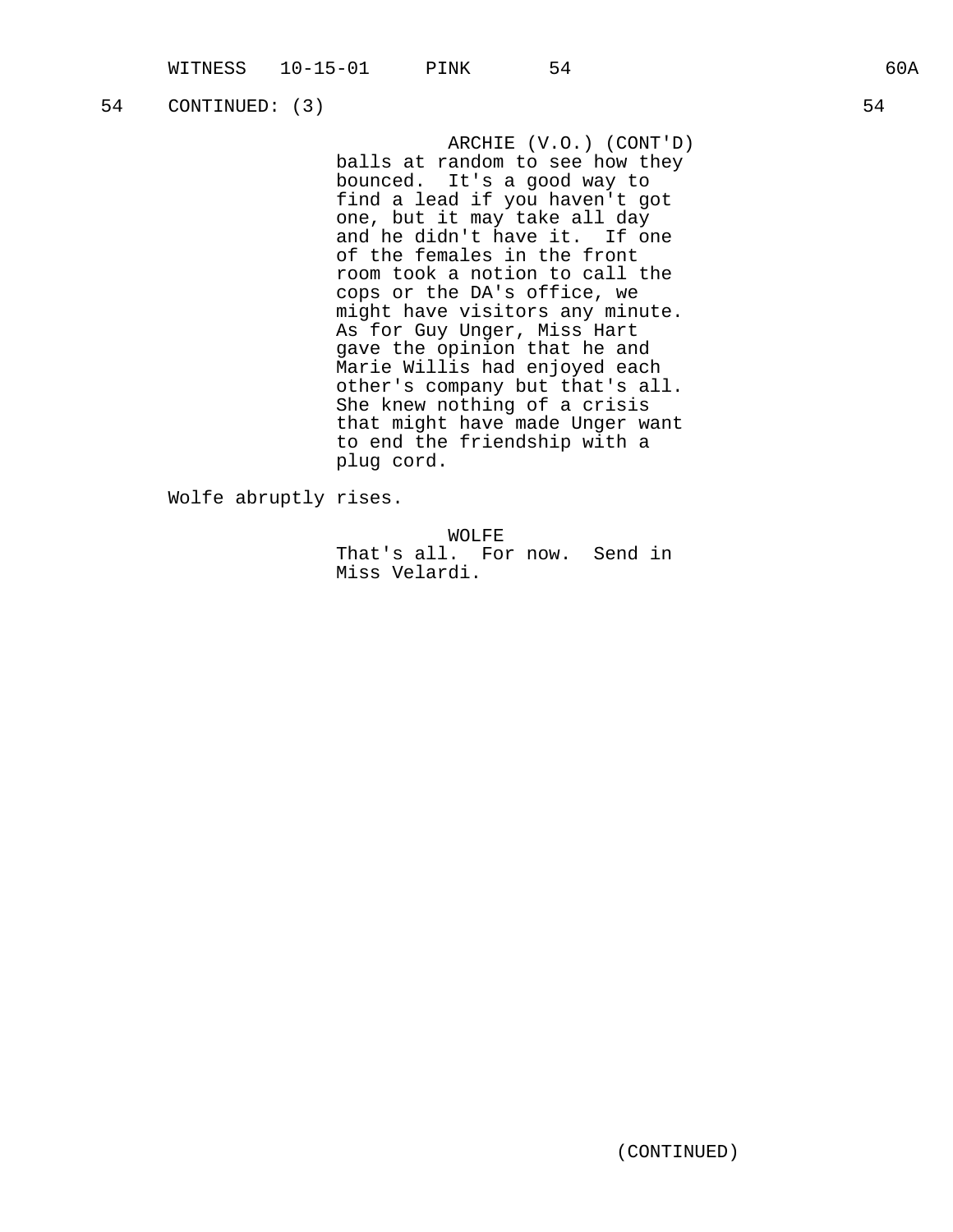WITNESS 10-4-01 WHITE 54 54 54 54

54 CONTINUED: (4) 54

# ALICE

Her room is next door. This way.

She's out the door eagerly, but she waits for them.

ARCHIE Obviously she doesn't want to leave us alone with Van Gogh.

WIPE TO:

55 INT. BAGBY ANSWERS - MISS VELARDI'S ROOM - DAY 55

It's a mess. Dainties on the chair backs and an unmade bed. None of the drawers or doors are exactly closed. Alice shows them in and disappears. Wolfe hates the mess and sits himself down in a chair that is too small for him.

> ARCHIE (V.O.) Bella Velardi's closet door and drawers were open to cracks of various widths. One of the reasons I am still shy a wife, is the risk of getting a crack lover.

#### WOLFE

Look around.

Archie goes to work. He pulls the closet door open. A jungle of duds bulges out. He closes it. He moves on to a stack of paperbacks on a little table. He picks up the one on top:

ARCHIE

The library. One Mistake Too Many featuring a double breasted floozy shrinking from a muscle bound baboon. Ahah.

He picks up The Racing Form and Track Dope.

ARCHIE (CONT'D) She's philanthropist. She donates dough to the cause of equine genetics.

#### WOLFE

Meaning.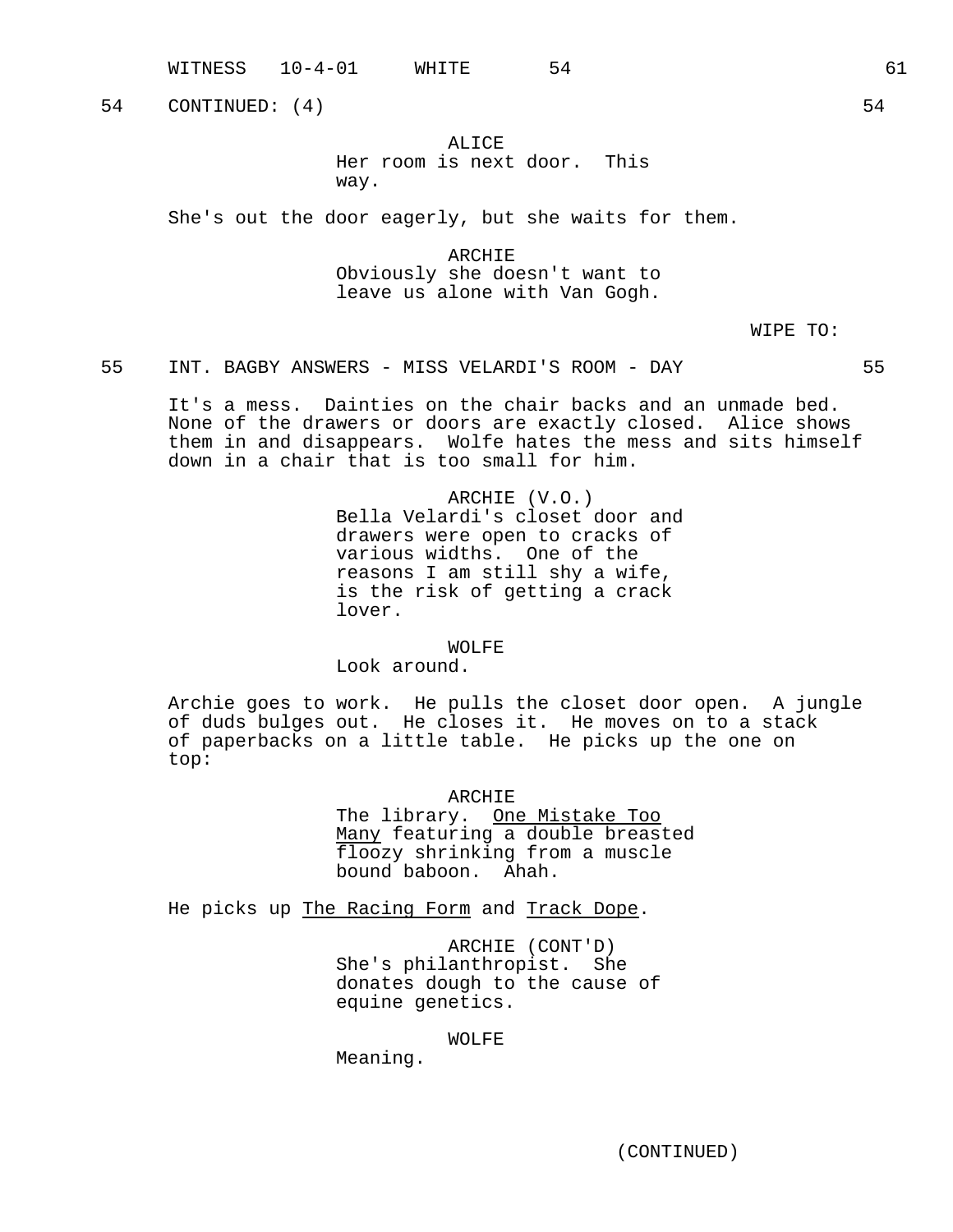ARCHIE She bets on horse races.

WOLFE Does she lose much?

ARCHIE She loses. Probably tidy sums since she takes two house journals.

WOLFE Open drawers. Have one open when she comes in. I want to see how much impudence these creatures will tolerate.

Archie goes to the smaller chest. In the second drawer he opens, he finds photographs, and he flips through them. He shows Wolfe one. Wolfe holds it up.

INSERT: A SNAP SHOT

BELLA and HELEN WELTZ with GUY UNGER in bathing suits on a boat.

> WOLFE (CONT'D) Guy Unger. (pockets it) Find more of him.

At the SOUND of Bella approaching, Archie opens another drawer of the small chest and inspects its contents. As Bella enters, he shuts it in no hurry and turns. She sees it, and he lets her see it, but she doesn't react.

She starts tidying up in a half-hearted way.

ARCHIE (V.O.) I was ready to meet a yelp of indignation, but didn't have to. With her sassy face and sassier eyes, Bella Velardi looked perfectly capable of indignation, but her nerves were too busy with something else. She decided to pretend she hadn't caught me with her drawer open and that was plain screwy. It was a cinch these phone operators had something on their minds.

(CONTINUED)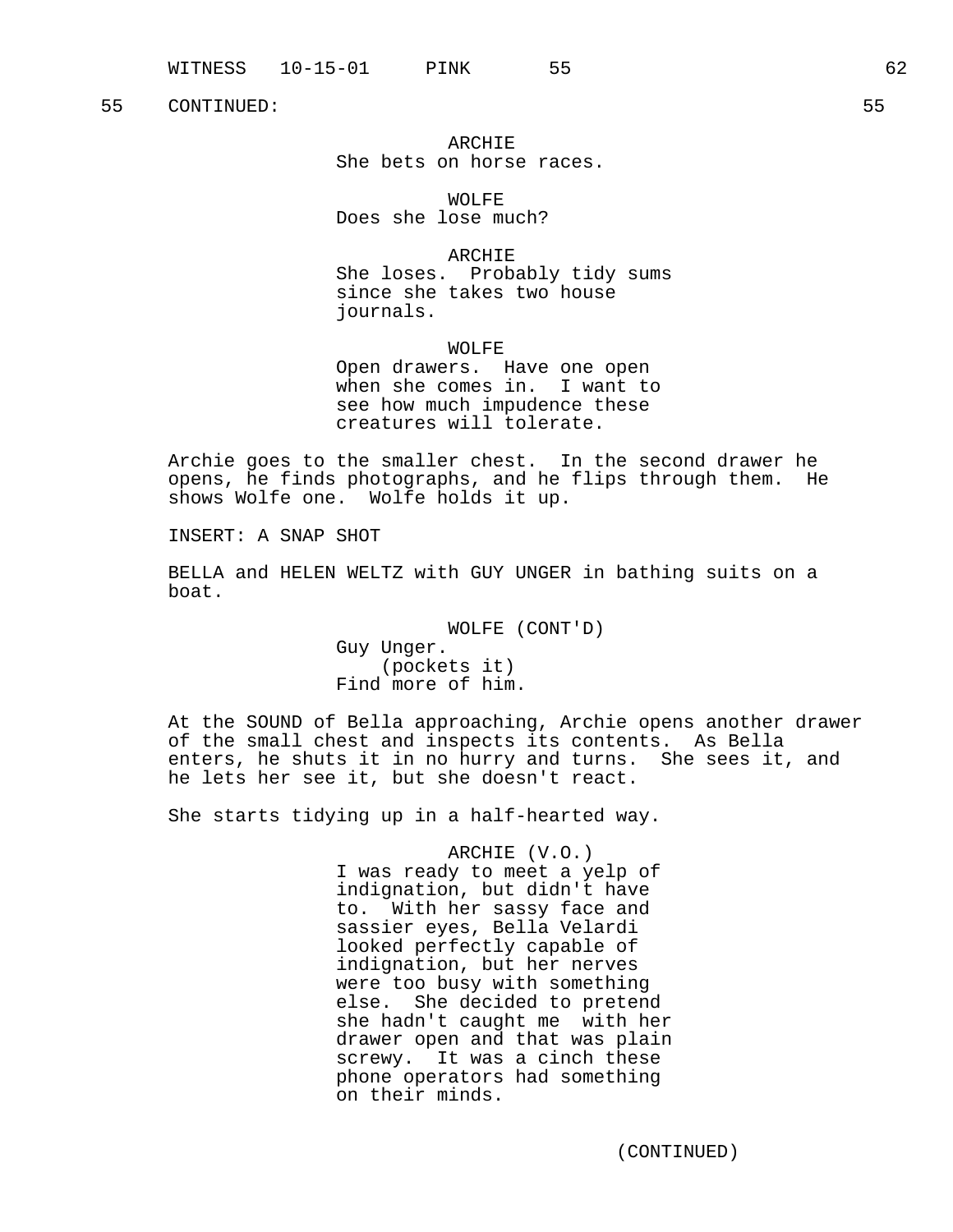BELLA

Miss Hart says you want to ask me something.

### WOLFE

Yes. If I put three investigators on the job of finding out how much you lost last year betting on horses, how long do you think it would take them?

BELLA Why, I...I don't know.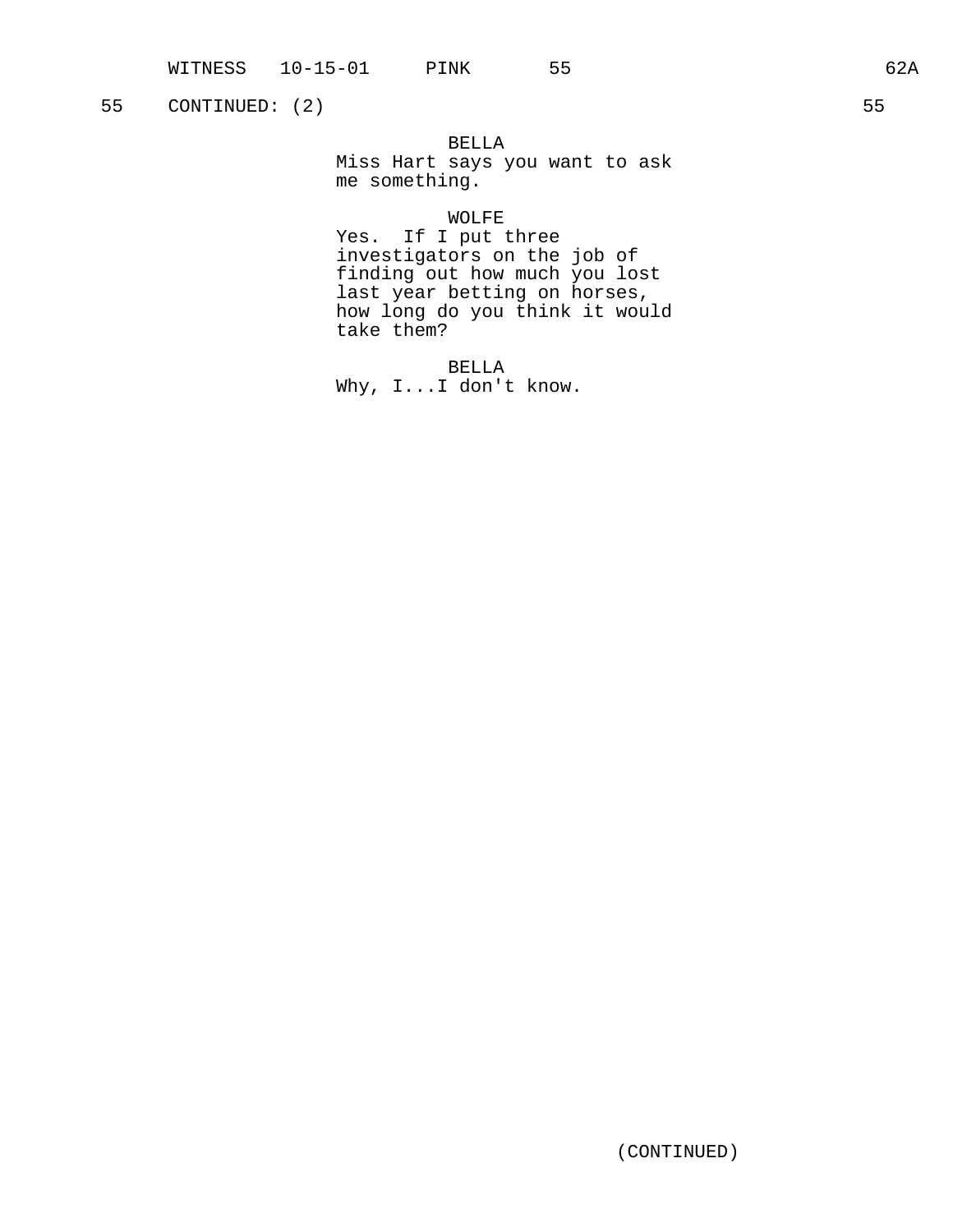# WOLFE

With luck, five hours. Without it, five days. It would be simpler for you just to tell me. How much have you lost?

BELLA

How do you know I've lost anything?

WOLFE

Archie. Resume your search. There's fair chance that she keeps a record of gains and losses.

### BELLA

Look, Mr. Wolfe. There's no secret about my liking to bet, but the amounts - that's different. I have friends who well they don't want people to know, so they give me money to bet for them. So it's about a hundred dollars a week, sometimes two hundred. I mean, I only make \$65 dollars a week.

Wolfe doesn't even dignify the lie with a comment.

WOLFE

In summer weather, when one of you is on duty there at night, are the windows open? The shades up?

BELLA When it's hot, yes.

WOLFE It was hot July fifteenth. Were the windows up that night?

#### BELLA

I don't know, I was out in Jersey. In a car with Alice Hart. To get cooled off. We got back after midnight.

ARCHIE Well, that settles that. (MORE)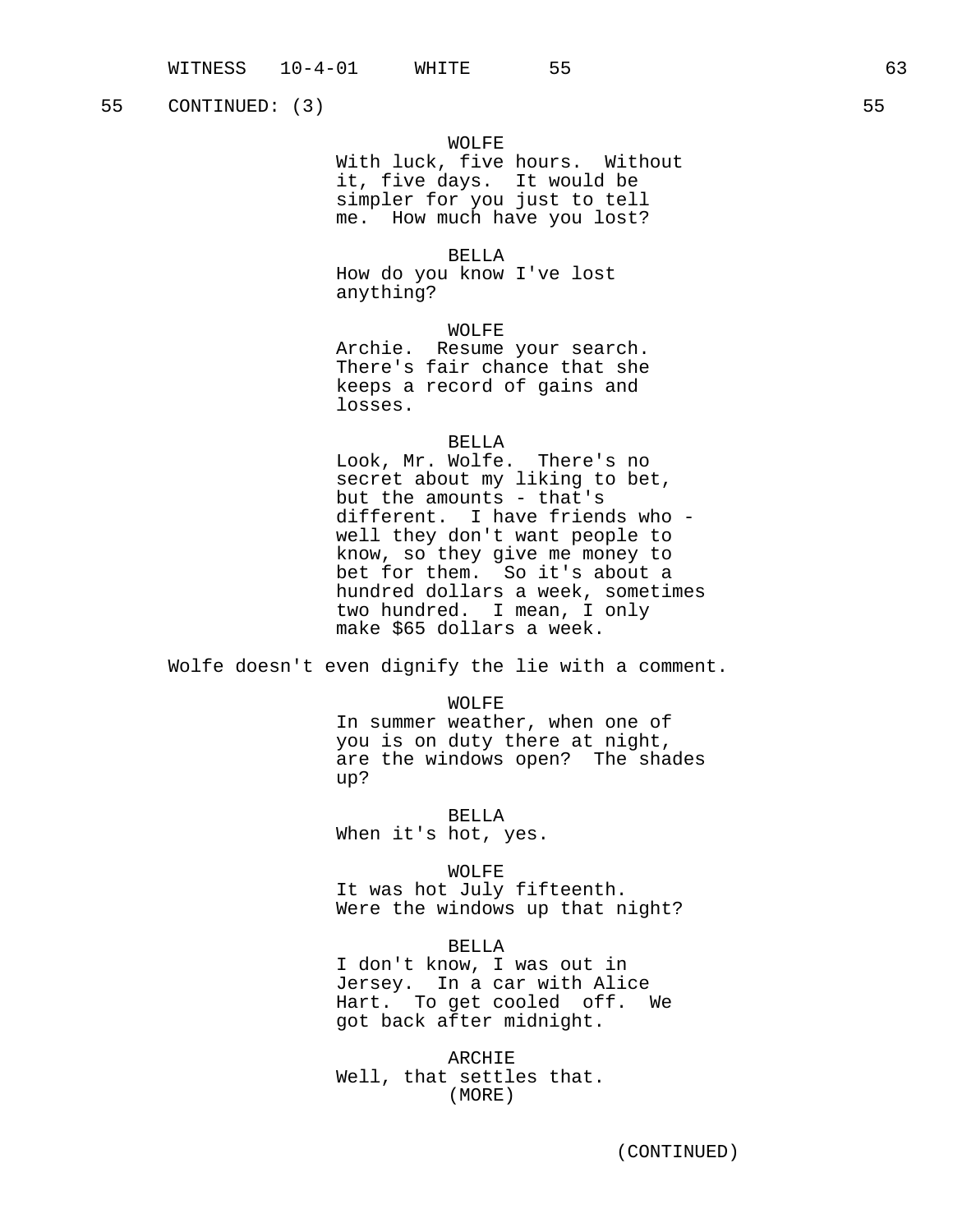ARCHIE (CONT'D)

One woman might conceivably lie, but surely not two, especially in the same words.

### WOLFE

If the windows were open and the shades up, would anyone in her senses have killed Marie Willis so exposed to view? What do you think?

#### BELLA

Why, no. That would have been...no, I don't think so.

### WOLFE

Then she - or he - must have drawn the shades before proceeding. How could Leonard Ashe have managed that without startling Miss Willis?

BELLA I don't know. He might have - No. I don't know.

WOLFE (producing snapshot) When was this taken?

Bella jumps up, grabs it. Wolfe holds on. Finally she explodes.

> BELLA You took that from my drawer! What else did you take? Get out of here and stay out!

Wolfe returns the snap to his pocket. Rises.

WOLFE Come, Archie. There seems to be a limit after all.

56 INT. BAGBY ANSWERS, INC. - FRONT ROOM - DAY 56

They go out. Alice Hart is waiting next to Pearl. Bella grabs Wolfe's arm.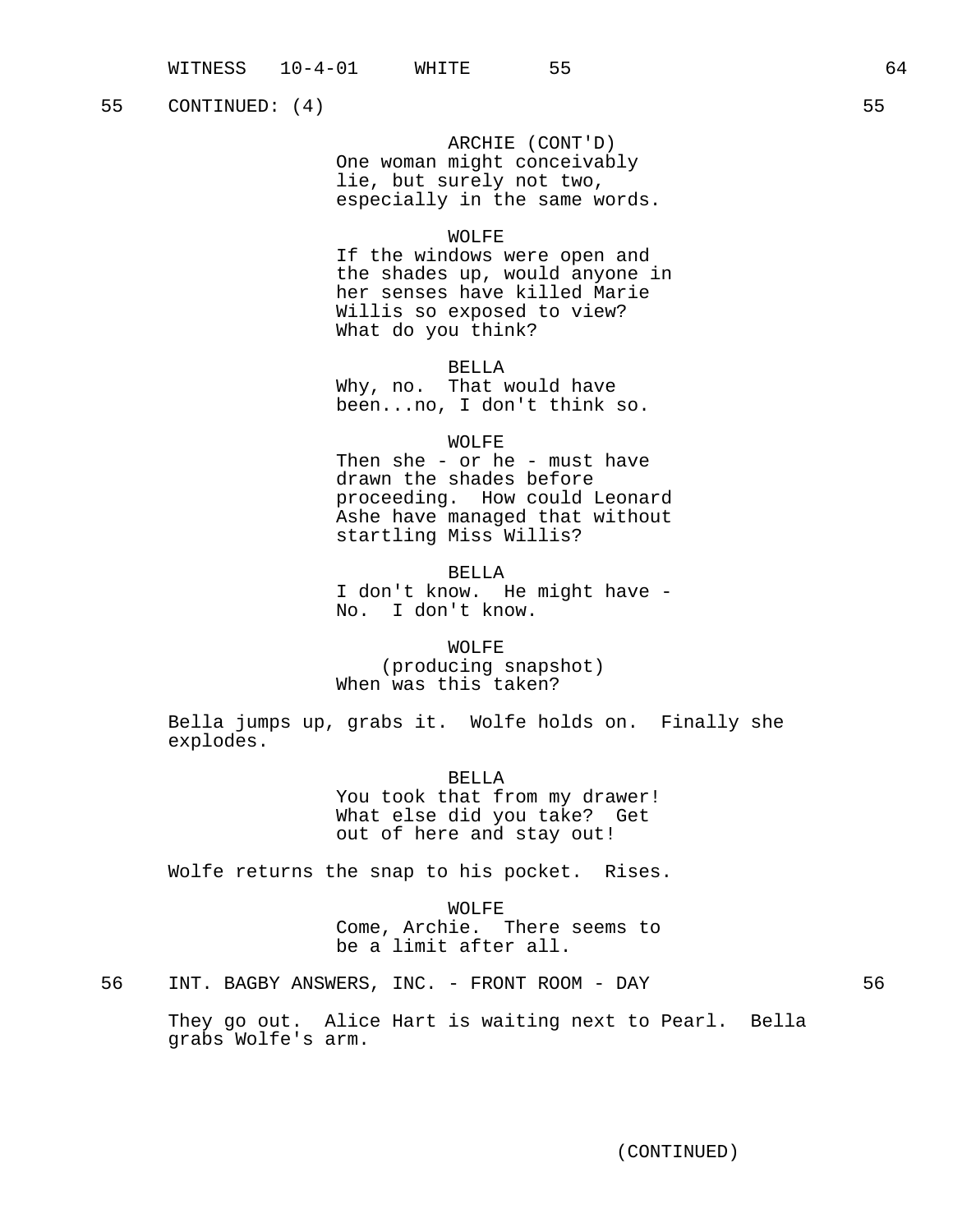# BELLA

Wait. I didn't mean to flare up like that.

WOLFE

When was the picture taken.

### BELLA

About two weeks ago. Two weeks ago Sunday. The other woman is Helen Weltz and the man is Guy Unger. We were having a day on his boat, that's all. Guy and Helen and Ralph and me. Ralph is my boyfriend. And Guy. Well, since Marie died, he's kinda taken an interest in Marie. (on a look from Alice) Look, I told Marie she was asking for trouble going to Mr. Ashe like that. I told her she was asking for it and she might get

it. But she was so daddled on Robina Keane. Well, you couldn't talk to her.

#### WOLFE

Where is Miss Weltz?

# ALICE

This is her day off.

# WOLFE

I know. Where can I find her?

# PEARL

She's probably at the place she rented up in Westchester, near Katonah. Do you want me to phone and find out?

WOLFE

# Yes, if you would.

Pearl places the call.

ARCHIE Are we going to Katonah in a taxi?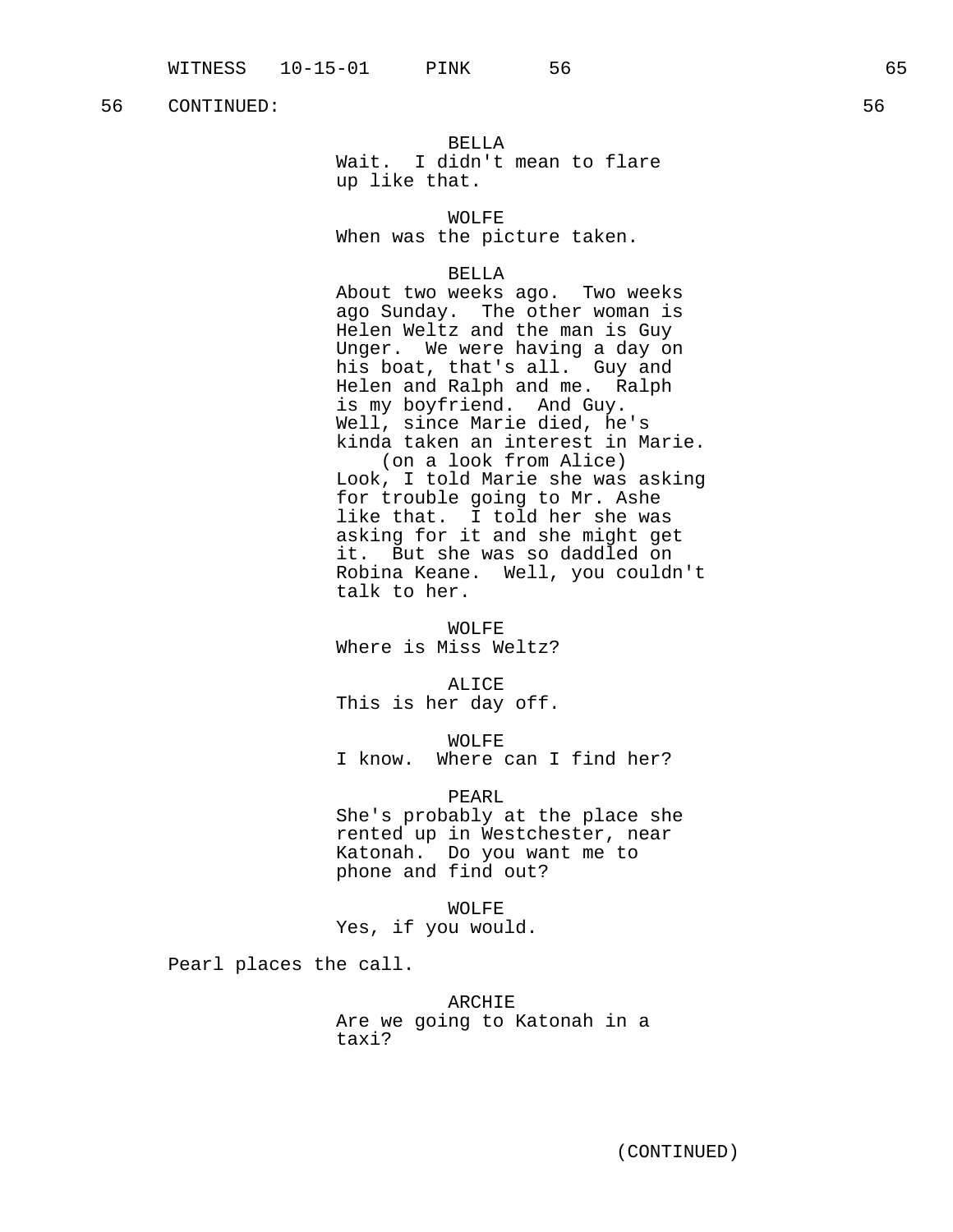WITNESS 10-16-01 BLUE 56 65A

56 CONTINUED: (2) 56

WOLFE No. We are going to Pete's garage for the car.

### WIPE TO:

# 57 EXT. PETE'S GARAGE - DAY 57

Wolfe and Archie stand waiting for PETE to bring the car down. A UNIFORM COP passes them and gives Wolfe the eye. Archie turns away; Wolfe, of course ignores it.

> ARCHIE (V.O.) For more years than I can remember, Inspector Cramer of Homicide has dreamed of locking Nero Wolfe up, at least over night. And now, with Wolfe in flight, his dream was close to coming true. I didn't think he'd be so excited he'd put out an all points bulletin in that regard, but seeing a cop give Wolfe a second glance made me pause. I told myself it was just nerves. Wolfe's size and carriage rated that much notice without any special stimulation.

WOLFE We could walk home from here in four minutes.

ARCHIE I was expecting this. Yes, sir. I knew it was coming it's your genius working. To go to Katonah, we have to drive. To drive we have to get the car. To get the car we have to go to the garage. (MORE)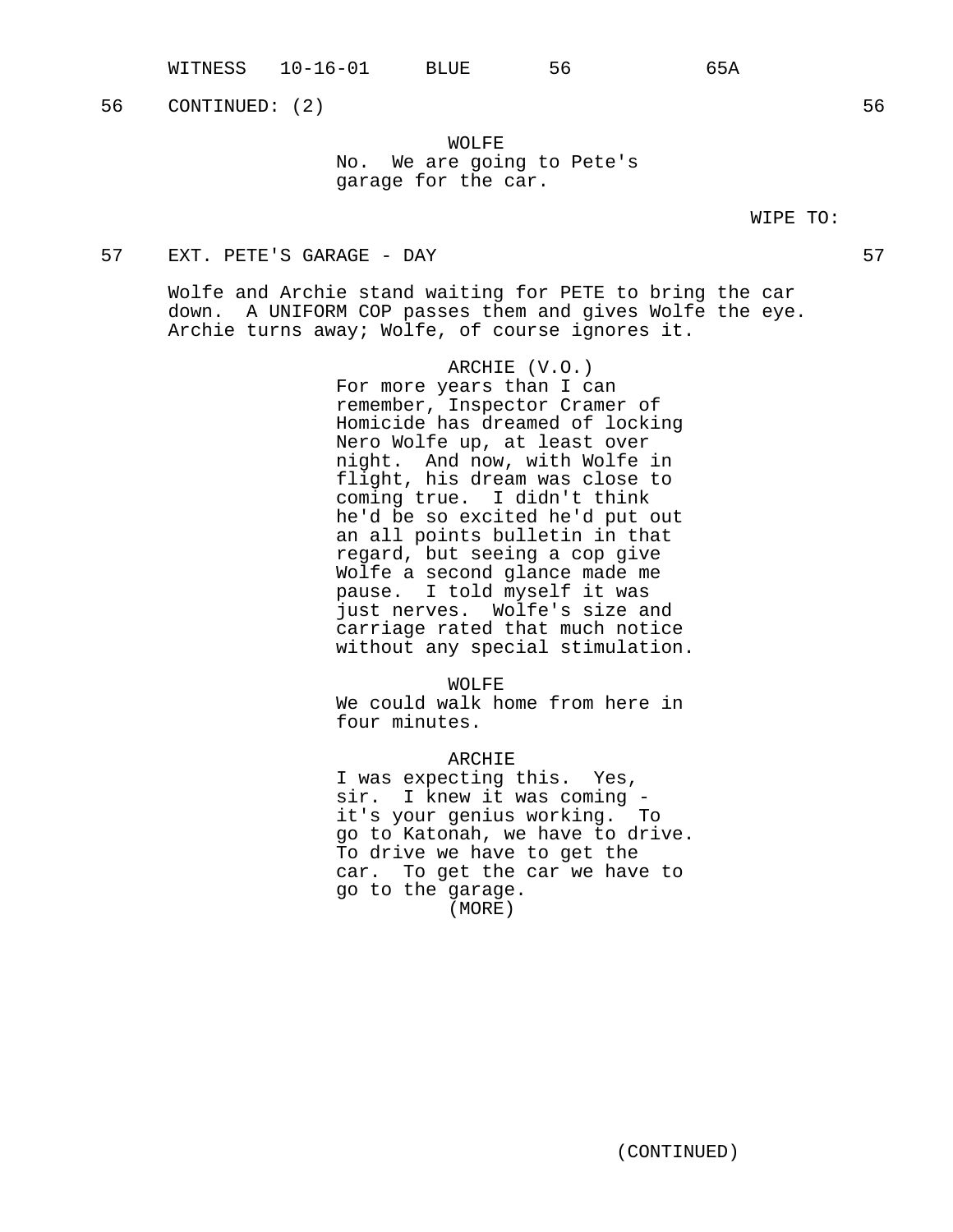ARCHIE (CONT'D)

And the garage is so close to home that we might as well go and have lunch first. Once in the house, with the door bolted, we could reconsider this insanity of driving to Westchester.

Wolfe goes to a phonebooth.

WOLFE I should call Fritz.

ARCHIE Yeah. What's he cooking for lunch, I wonder.

### WOLFE

Fritz? If there are any callers, tell them you have not heard from us. Ah. No. Not at all. I don't know about dinner. You cannot expect us until we arrive. (he hangs up, glaring) There have been four phone calls. One from an officer of the court, one from the District Attorney's office, and two from Inspector Cramer.

ARCHIE Ouch. Are you sure you don't want to go home?

#### WOLFE

Shut up.

#### ARCHIE

Yes, sir.

PETE drives up in the sedan and rolls up to a stop.

# 58 EXT. COUNTRY ROAD -- DAY 58

The car bumps towards Helen's country cottage.

ARCHIE (V.O.) In his own comfortable chair surrounded by his books, Wolfe can usually keep his genius under control, but faced with a perfumed

(MORE)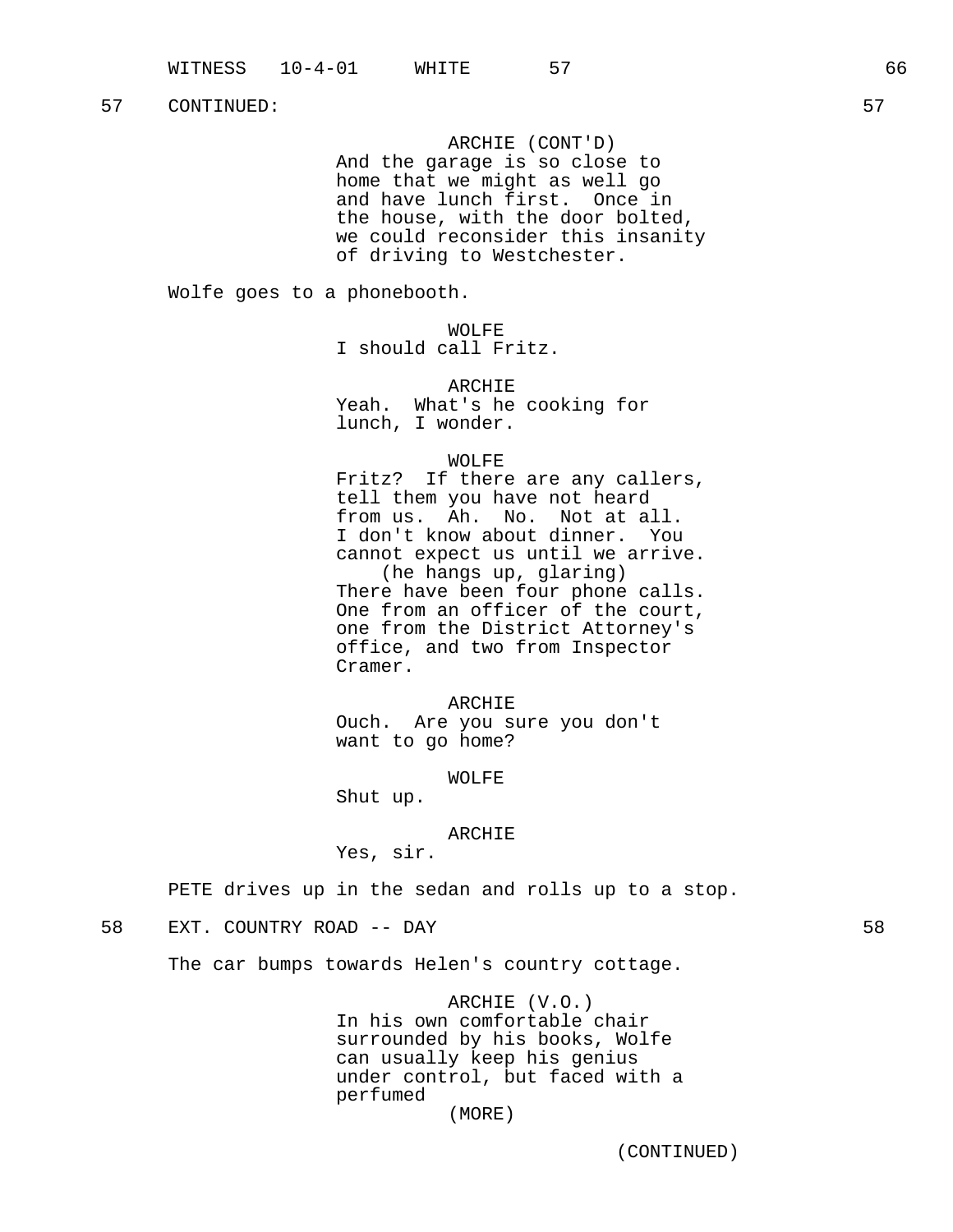ARCHIE (V.O.) (CONT'D) woman, he ran away and now he was stuck. He couldn't go back to court. He couldn't go home. So he was headed into the wilds of Westchester County to talk to a woman who might be as smelly as the one he had run from.

WOLFE (V.O.) Archie. Decrease the velocity of this deathtrap.

ARCHIE (V.O.) If this deathtrap goes any slower, we won't get there until next Tuesday.

They hit a bump.

WOLFE (V.O.) What was that? Was that the tire? Has it blown out? Stop the car immediately.

ARCHIE (V.O.) No sir. That was called a bump and it is unavoidable in Westchester County. As a matter of fact, we are headed into a whole nest of them, so hold on.

59 EXT. COUNTRY HOUSE - DAY 59

Archie pulls the car up next to a yellow Jaguar. Two people appear, drinks in hand, country clothes. Neither HELEN WELTZ or GUY UNGER are feeling any pain.

> ARCHIE (V.O.) The dash clock said 2:38 when I turned off a dirt road into a rutted driveway and stepped on the brake to avoid hitting into a bright yellow Jaguar. Two people immediately appeared. Helen Weltz looked bright and friendly and not like a murderer at all. I wish I could say Guy Unger did, but he just looked mean.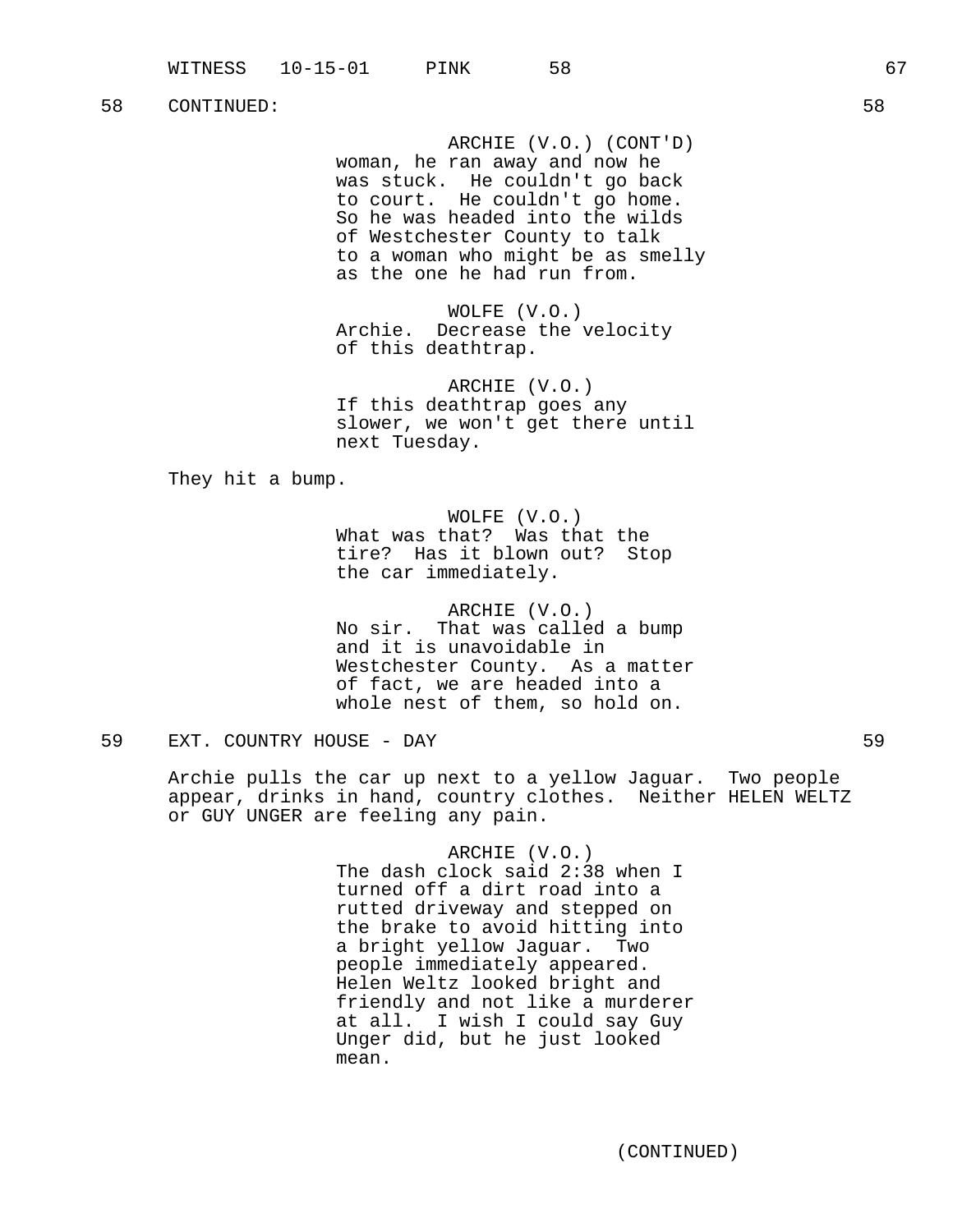# HELEN

You're Archie Goodwin? I'm Helen Weltz. Mr. Wolfe? It's really you. Such a pleasure. This is Guy Unger. Come come come this way. We're enjoying the last gasp of autumn color.

She leads them to the OLD TREE in the shade of which a full bar has been set up on a rustic table. Wolfe lowers himself into one of the little wooden slatted chairs which have been painted.

> HELEN (CONT'D) (gaily) What will you have? We have martinis and martinis and...martinis. Or if you're cold, I can fix you a hot toddy. (Wolfe gives a stiff silent shake of his head) Ohhh. You might as well. Otherwise you came all this way for nothing. I don't know anything. I was out on the Sound on a boat with Mr. Unger that day.

She pours herself another highball.

WOLFE When did Mr. Unger get here?

HELEN Why, he just...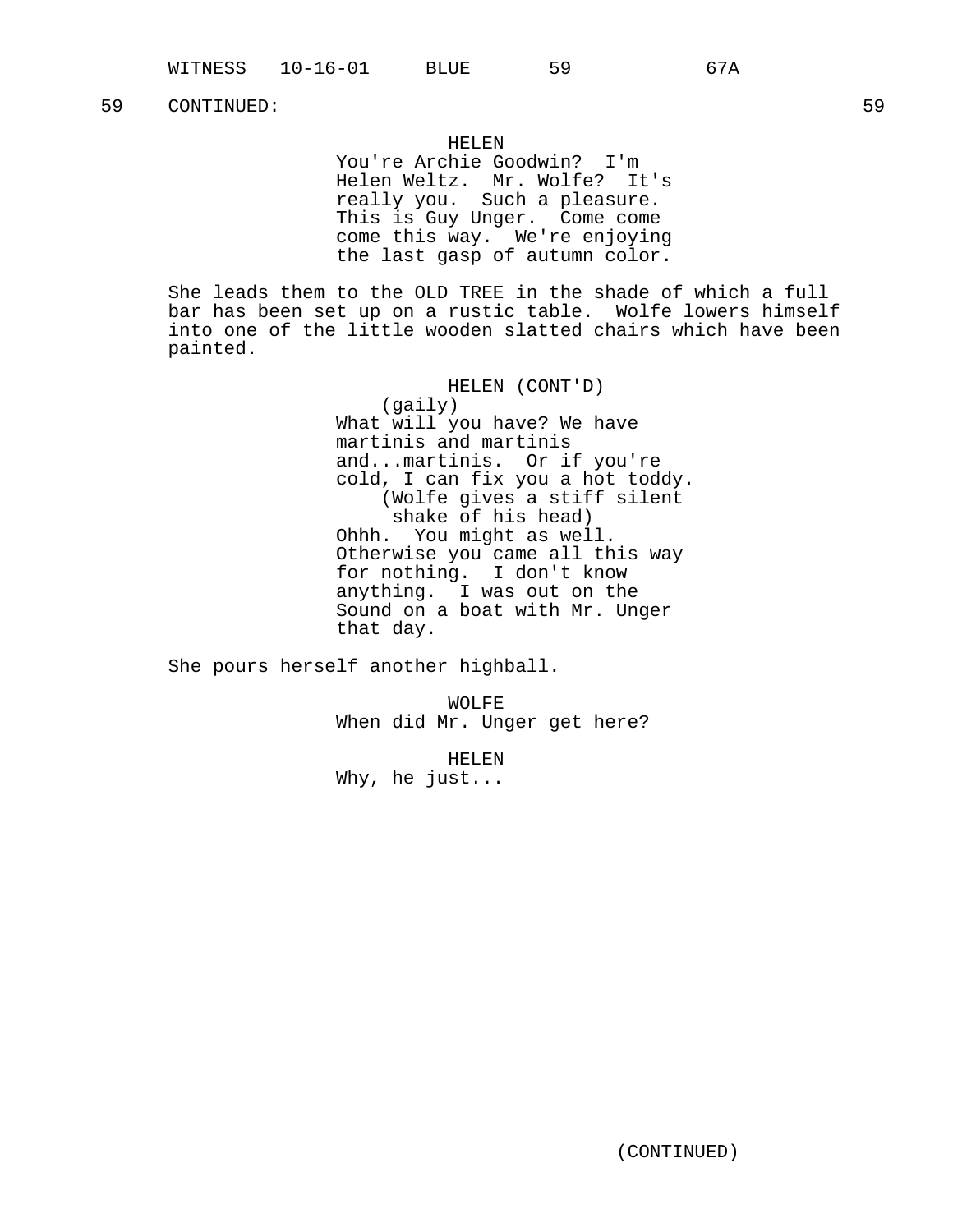# UNGER

I'm looking on, that's all. I'm not an impartial observer, because I'm partial to Miss Weltz, but...

# WOLFE

Let me explain more fully. When I spoke to Miss Hart and Miss Velardi I was insufferable, and they should have flouted me, but they were afraid to, and I assume that you know why. I also assume that, after I called, you phoned Mr. Unger, and he was concerned enough to get here before I arrived.

UNGER

Forget it. Miss Weltz invited me yesterday to come out this afternoon.

# HELEN

(laughing) Behave yourself, Guy. You know what he said when I told him Nero Wolfe was coming? He says, "Maybe he's famous for brains, but I'm going to make him prove it!", something like that. I don't pretend to have brains. I'm just scared.

WOLFE

Scared of what, Miss Weltz?

#### HELEN

Scared of you! Wouldn't anybody be scared if they knew you were coming to pump them?

#### WOLFE

You have the alternative of snubbing me, yet you suffer me. Why?

She pats Wolfe on the shoulder and then on top of the head.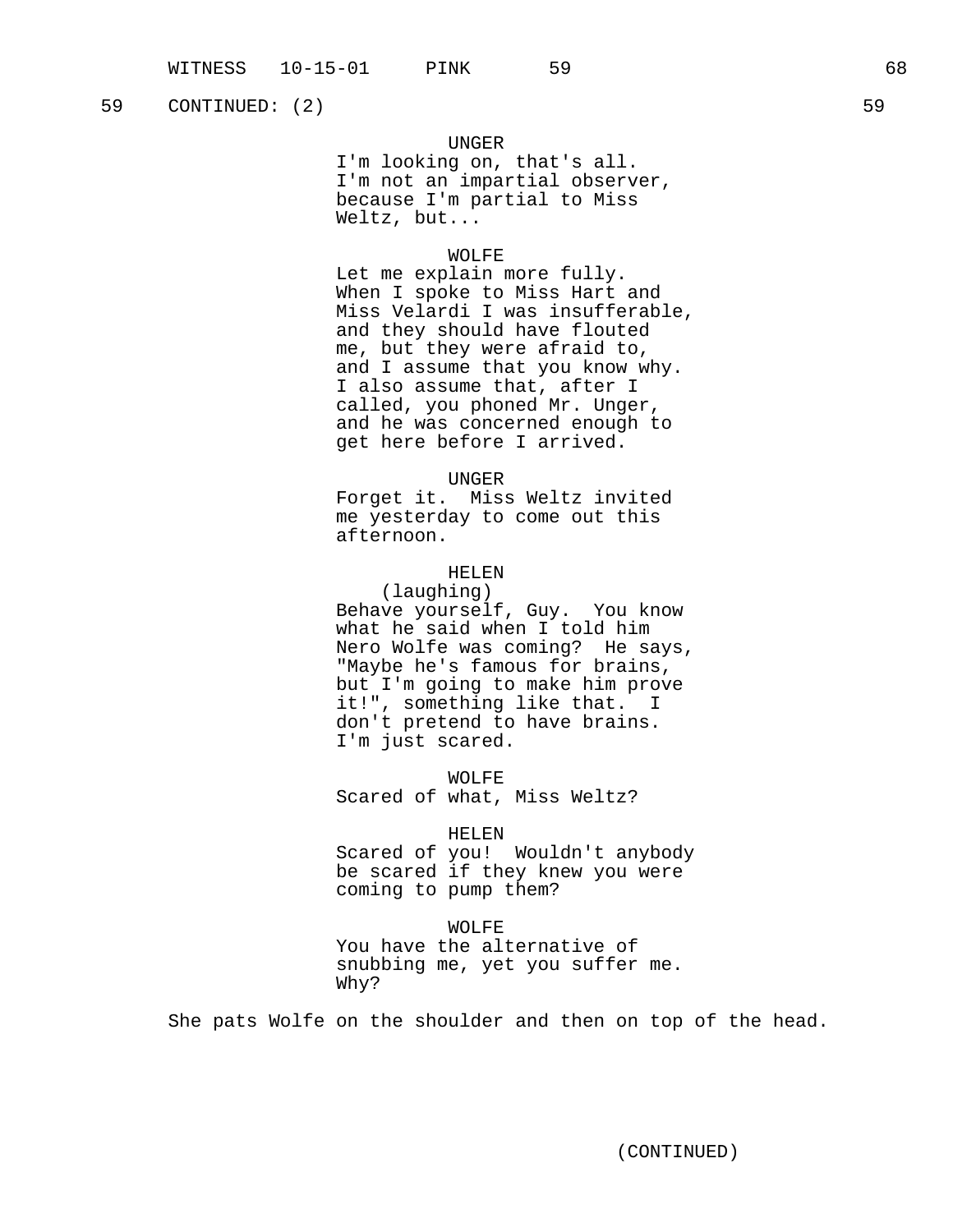HELEN I didn't want to miss a chance to touch the great Nero Wolfe, that's why!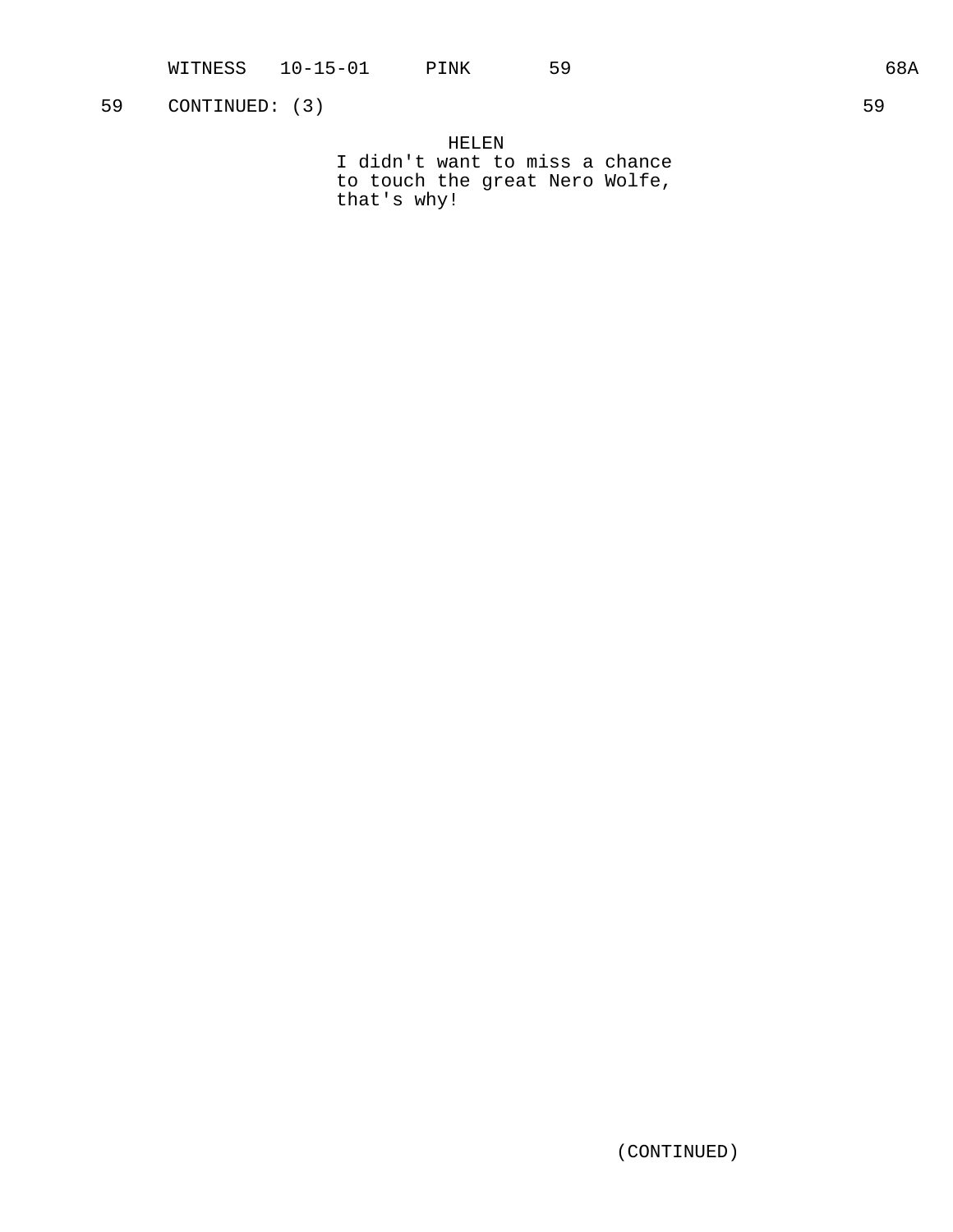She downs her bourbon and goes to pour some more.

HELEN (CONT'D)

Brrr.

### WOLFE

Now you have touched me, yet you still suffer me. I can't expect to prove Mr. Ashe innocent; the best I can hope for is to establish a reasonable doubt. Can you give it to me?

# HELEN

(giggling) Sorry, but you're funny. The way they kept after us and after us in the District Attorney's office and you come and expect to drag it out of me in twenty minutes.

She drinks again, controls her shudder, and goes back for more, but Unger beats her to the bottle.

> UNGER You've had enough, Helen. Take it easy.

She stares at him, drops her glass into his lap and sits back down.

WOLFE

The most I expect, Miss Weltz, is support for my belief that you people share knowledge of something that you don't want revealed, and you have given me that.

HELEN I didn't tell you anything.

WOLFE Nonsense. You are on the edge of hysteria.

#### HELEN

I am not!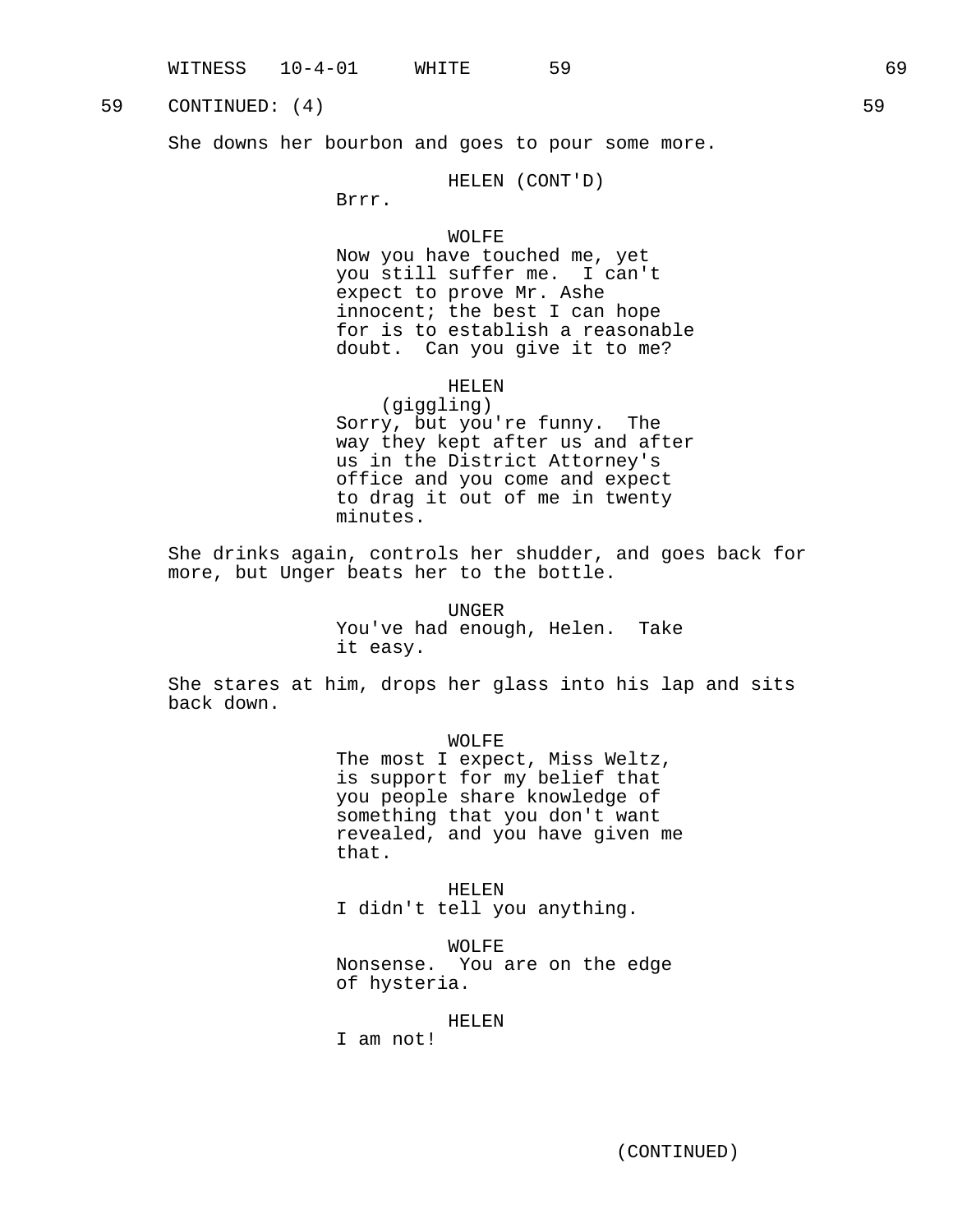59 CONTINUED: (5) 59 S

#### UNGER

Take it easy, Helen. Why do you doubt his guilt, Wolfe.

WOLFE

Divination. Contrariety.

UNGER

So you're shooting at it on spec. Do you regard me as a suspect?

### WOLFE

Yes.

#### UNGER

Look. Me and Marie weren't engaged or anything like that. We had fun. The week before the murder, we went up the Hudson, in my boat. But there was nothing in it.

WOLFE What do you do, Mr. Unger?

UNGER

Oh for God's sake.

WOLFE

The papers were vague. Broker, I believe. Have you handled any transactions for Bagby Answers, Incorporated?

UNGER

Why do you ask that? Just curious?

### WOLFE

Mr. Unger. Since apparently you've heard of me, you may know that I dislike riding in cars. Do you suppose I would have made this excursion to a place called Katonah completely at random?

#### UNGER

Let's take a little walk. I want to speak with you privately.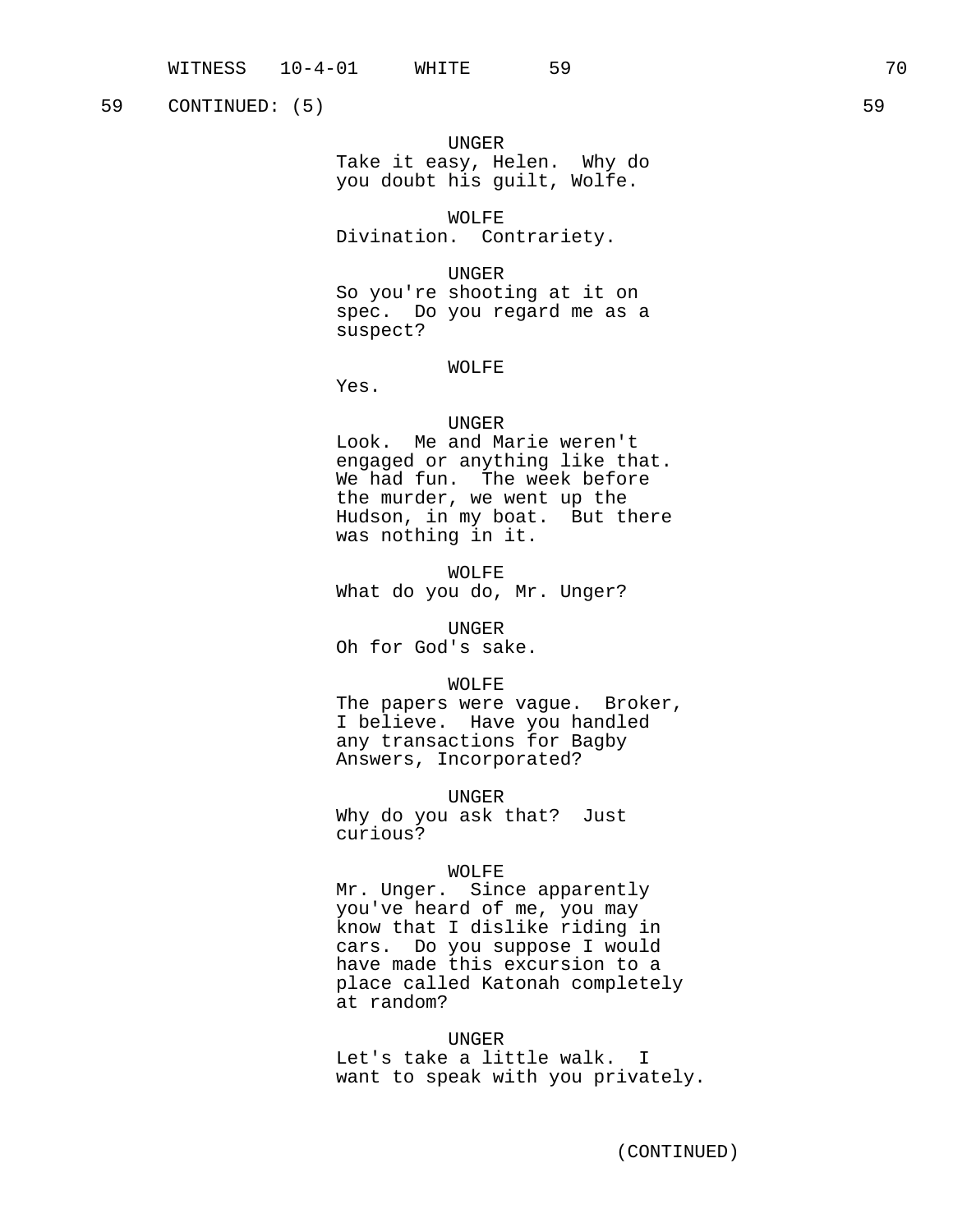WOLFE I don't like conversing on my feet. Archie?

Archie stands up.

ARCHIE Let's go rake some leaves, Miss \* Weltz.  $\star$ 

Helen Weltz looks back and forth between Unger and him. Unger doesn't give her a clue. Archie takes her to the stairs.

When they are gone, Wolfe and Unger contemplate each other.

WOLFE Well, sir. You wished to speak with me.

UNGER Yeah. Why'd you ask me if I did work for Bagby.

WOLFE

Idle curiosity.

UNGER

You're lying. Why'd you come here, why'd you go to the office if you haven't concocted some crazy idea about Bagby?

WOLFE

The most I expected out of my journey was support for my belief that you people have common knowledge of something you don't want revealed. And you have given me that. I will now go to work, although I am not too sanguine. It's quite possible that when I've squandered my time and the time of my assistants, I will find that what you people are nervous about has nothing at all to do with the death of Marie Willis. But I can't know that until I know what it is. And I will know, sir.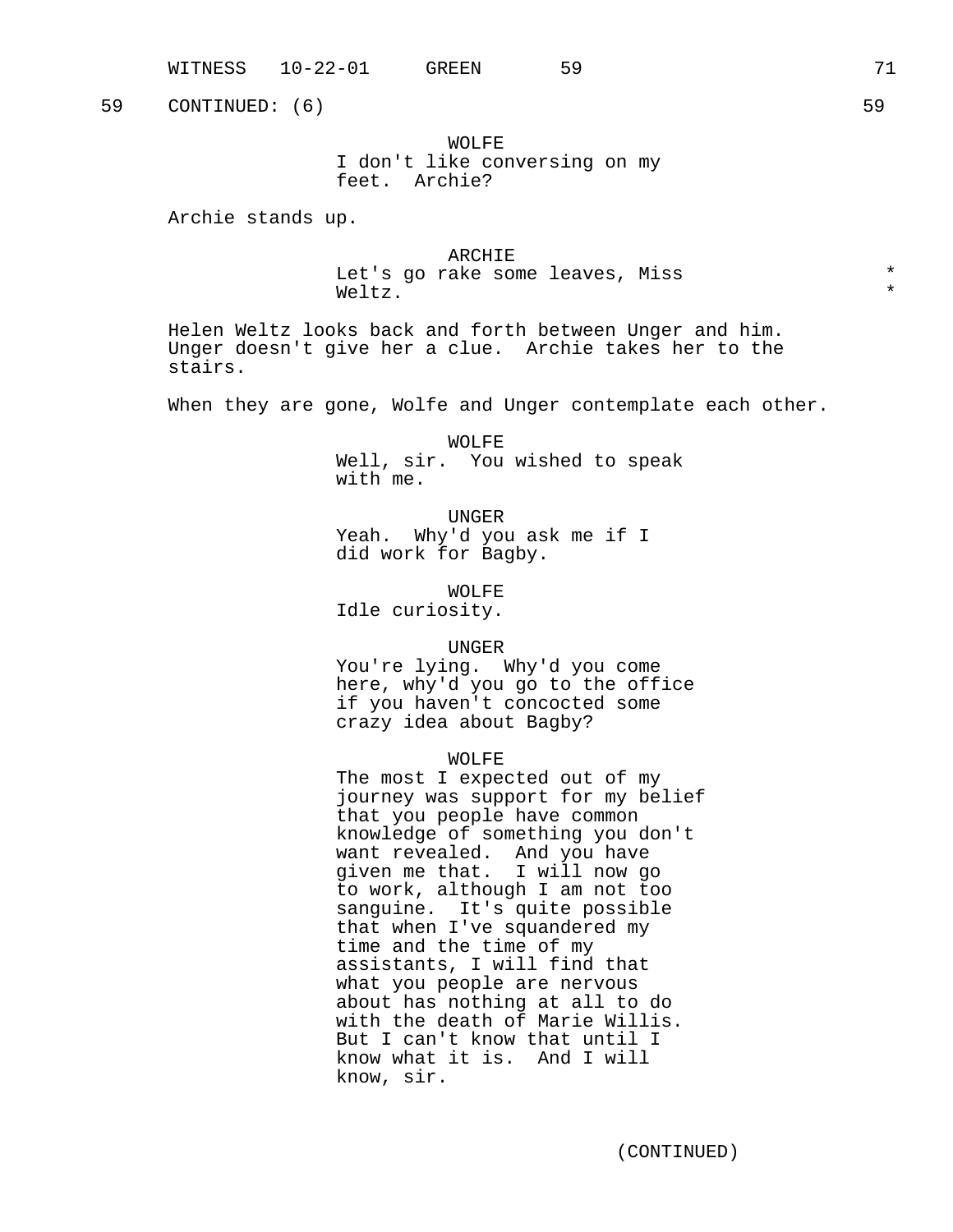# UNGER

Yeah, yeah. Well, guess what -I was playing dumb before. I do know something about you. You've come all this way in a car, and you hate cars. You're also shooting at this on spec and you never investigate anything for free. So suppose I offered you some cash? What if I offered you five thousand dollars.

### WOLFE

I like money and require a lot of it to live as I see fit. And five thousand dollars is a handsome sum. What would you expect in exchange.

UNGER

I have to spell it out for you?

WOLFE I never undertake a job unless the client can specify an objective.

#### UNGER

And they said you were smart.

#### WOLFE

I will repeat to you what I have said to others. I have seen a flaw in the case against Leonard Ashe, and it has made me curious. When I become curious there is only one cure. The truth. If I undertake an investigation on your behalf, I will still look for the truth whether it is to your benefit or not.

# UNGER

All I want you to do is to go back to the court and give your testimony. Stop stalling. That crumb deserves to get the chair after what he did to Marie.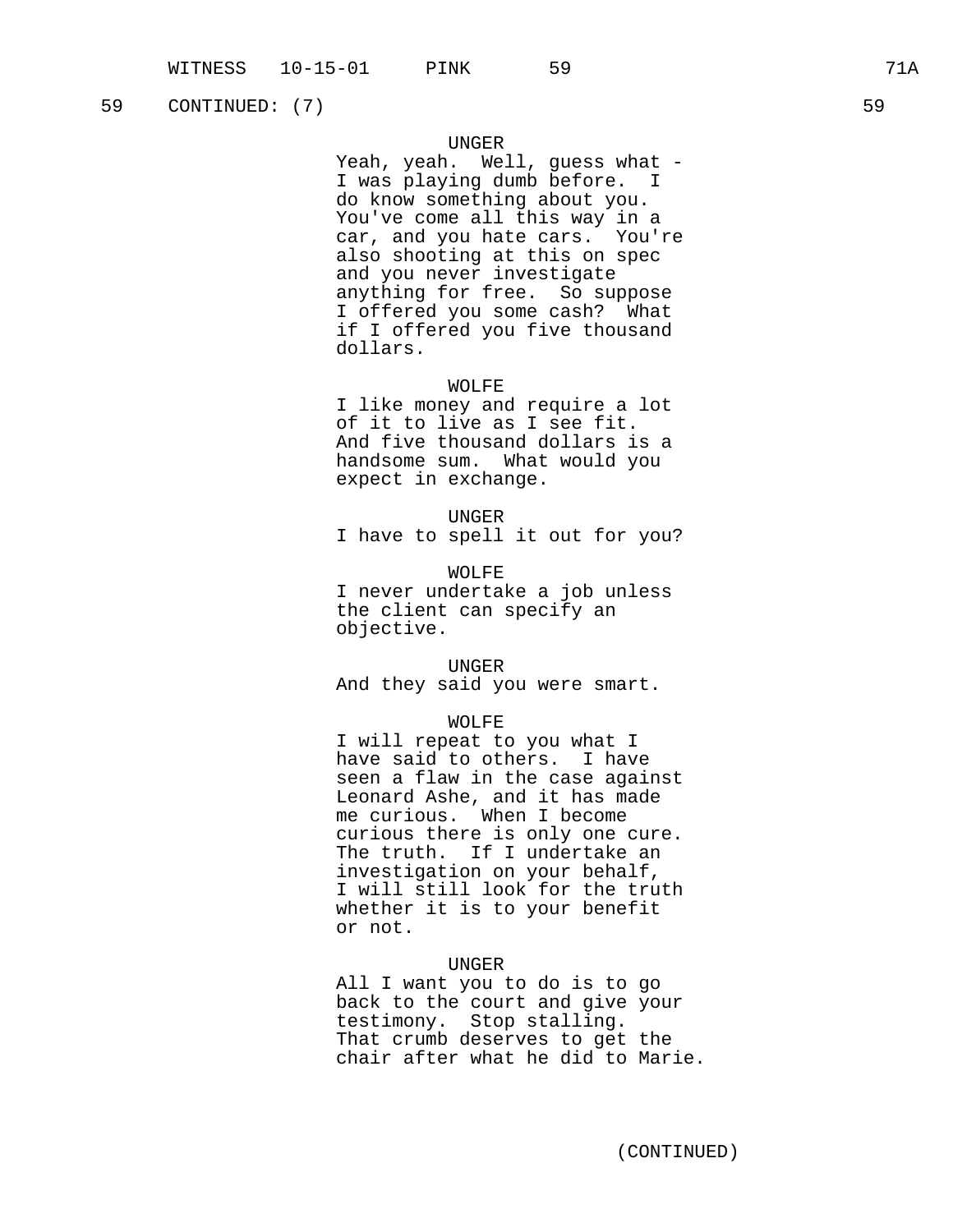### WOLFE

Then you had more feelings for her than you earlier referred to?

# UNGER

You didn't know her. She...it doesn't matter, she's gone.

### WOLFE

I am surprised that no one seems to think your relationship was more than casual.

# UNGER

You are stupid someways. You think I'm gonna tell the police that we were in love, that we were making plans? I'd be sitting in that dock. But I want her killer caught.

WOLFE You want revenge?

#### UNGER

Yes.

# WOLFE I am luckier man than you then. I only want the truth.

UNGER What if I raise the price. What about 10,000 dollars.

#### WOLFE

Pfui.

# UNGER

For 10,000 dollars a man should be able to do his duty.

### WOLFE

You interest me. What is your concept of duty? What theory of justice could compel me to help convict a man I am convinced is innocent?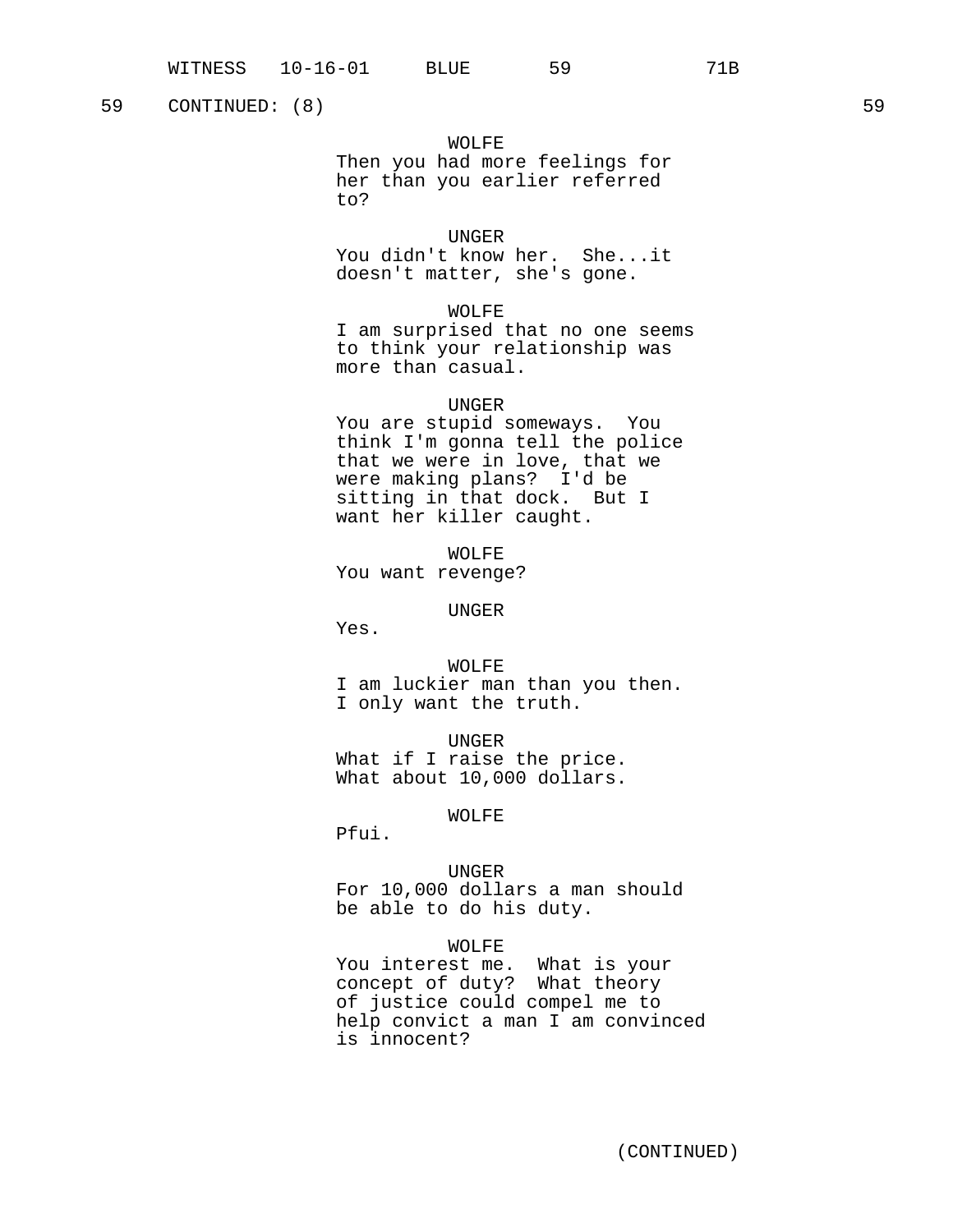UNGER

I don't know anything about theory. I only know I want you to go back to that courtroom. And I'll pay you 10,000 dollar to go.

60 EXT. FIELD - DAY 60

They pick their way across the meadow. Helen is ahead of Archie, rushing.

> ARCHIE You know, this is far enough unless he uses a megaphone. (no answer) Me, I've gotta stay in sight. I admit he'd be a maniac to jump Mr. Wolfe, but being involved in a murder makes people do strange things.

HELEN He's not involved in a murder!

ARCHIE He will be when Mr. Wolfe gets through with him.

She drops down in the grass, buries her face in her hands and starts to shake. But she doesn't cry, she just shakes. Archie squats and takes a firm grip on her.

> ARCHIE (CONT'D) That's no way to do it. Open a valve and let it out. If Unger thinks it's me and flies to the rescue that will give me an excuse to plug him.

> > HELEN

That's enough.

Archie loosens his grip; she looks up at him.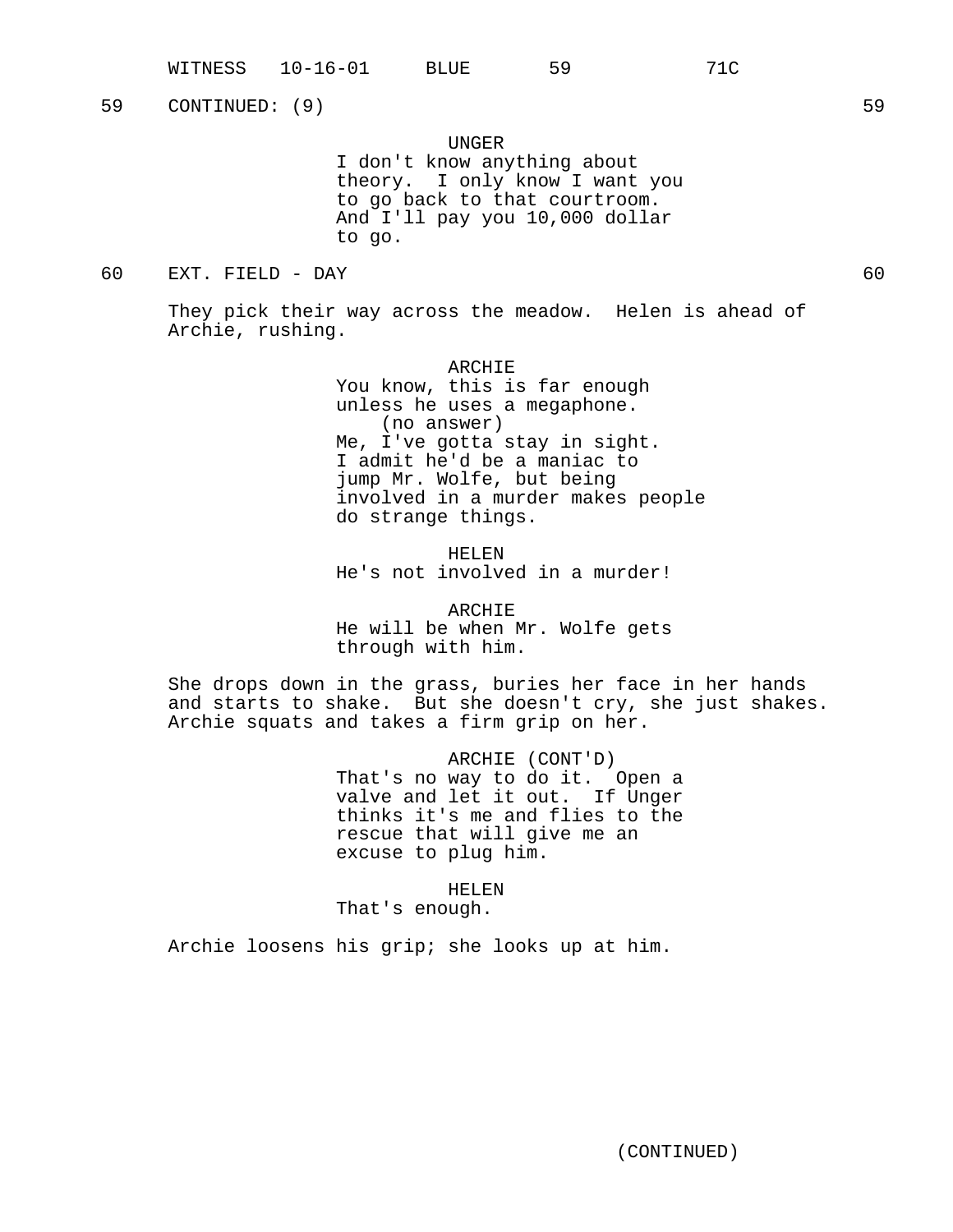HELEN (CONT'D) My God. It'd be wonderful if you put your arms around me and told me, 'It's all right my darling, I'll take care of everything, leave it to me.

Archie does so.

ARCHIE

It's all right. My darling, I'll take care of you. Leave it to me. Now what?

HELEN

Why didn't I get me a man? I could have had a dozen, but no, I had to do it all by myself. And now here I am, with a Jaguar and no man. How do you set fire to a car?

# ARCHIE

Pour gasoline all over it, toss a match and jump back fast. Be careful what you tell the insurance company or you'll end up in the can.

#### HELEN

Is it a bluff? Is he just trying to scare something out of us?

ARCHIE No, not just. If he scares something out of you, fine. If not, he'll get it the hard way. But he will get it. You may get hurt.

HELEN I'm already hurt.

ARCHIE Hurt worse.

HELEN I guess I can be.

She picks a flower - Queen Anne's lace - she twirls it.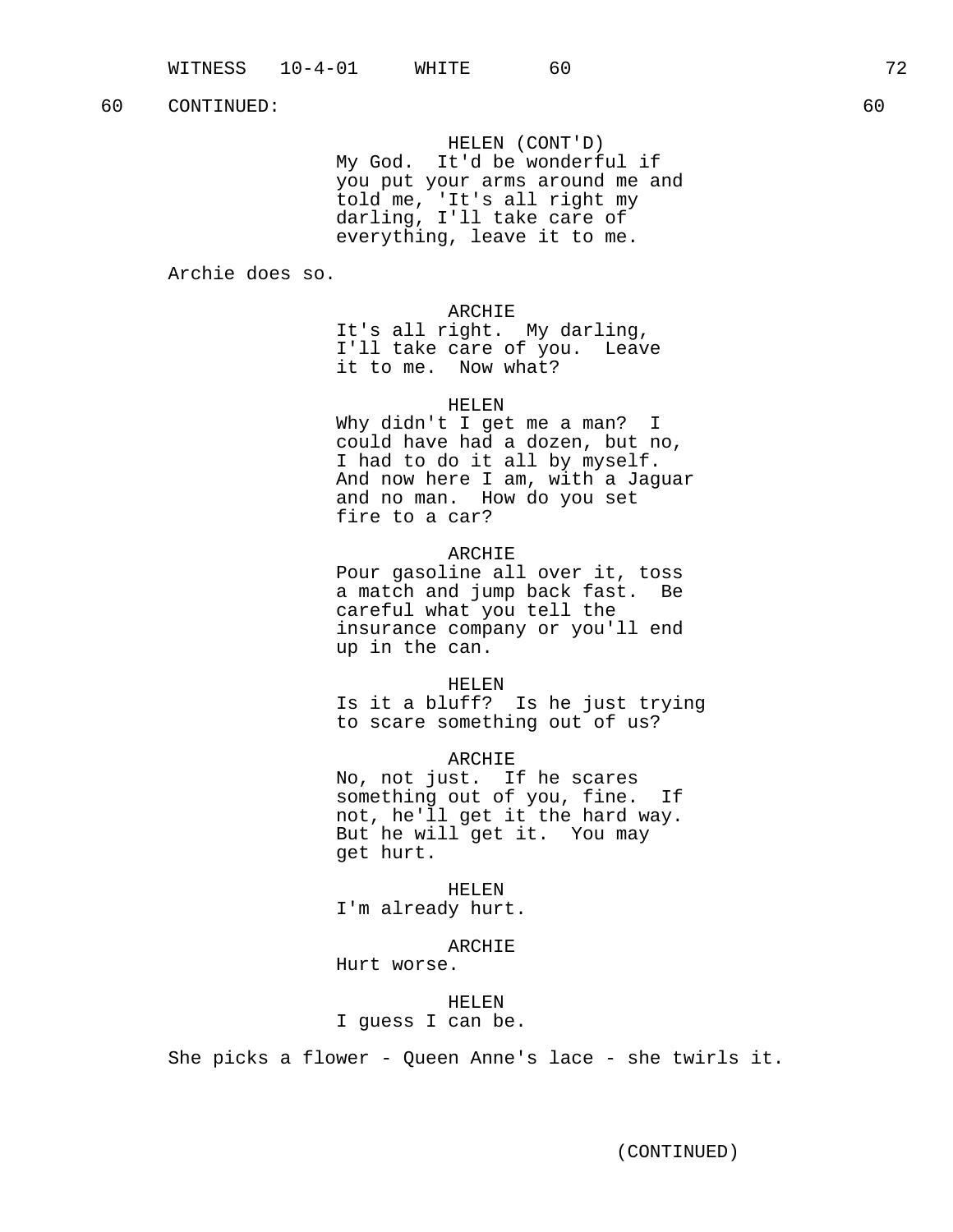HELEN (CONT'D) I used to feel delicate, just like one of these. (she crushes it) Where can I see Nero Wolfe around nine o'clock in town?

ARCHIE Come on and tell him now.

HELEN I can't. I don't dare.

ARCHIE On account of Unger.

HELEN

Yes.

ARCHIE We'll go and come back when he leaves.

HELEN He's not going to leave; he came to take me back to the city.

ARCHIE

Then tell me. I'm trained to be a tape recorder. Better than one. You can trust my memory, and I guarantee to repeat it to Wolfe word for word.

HELEN I don't dare. You don't understand. I'm not a hero.

ARCHIE Are you afraid for your life?

UNGER

Helen! Helen!

She scrambles up and Archie gives her a hand. They go towards Wolfe and Unger.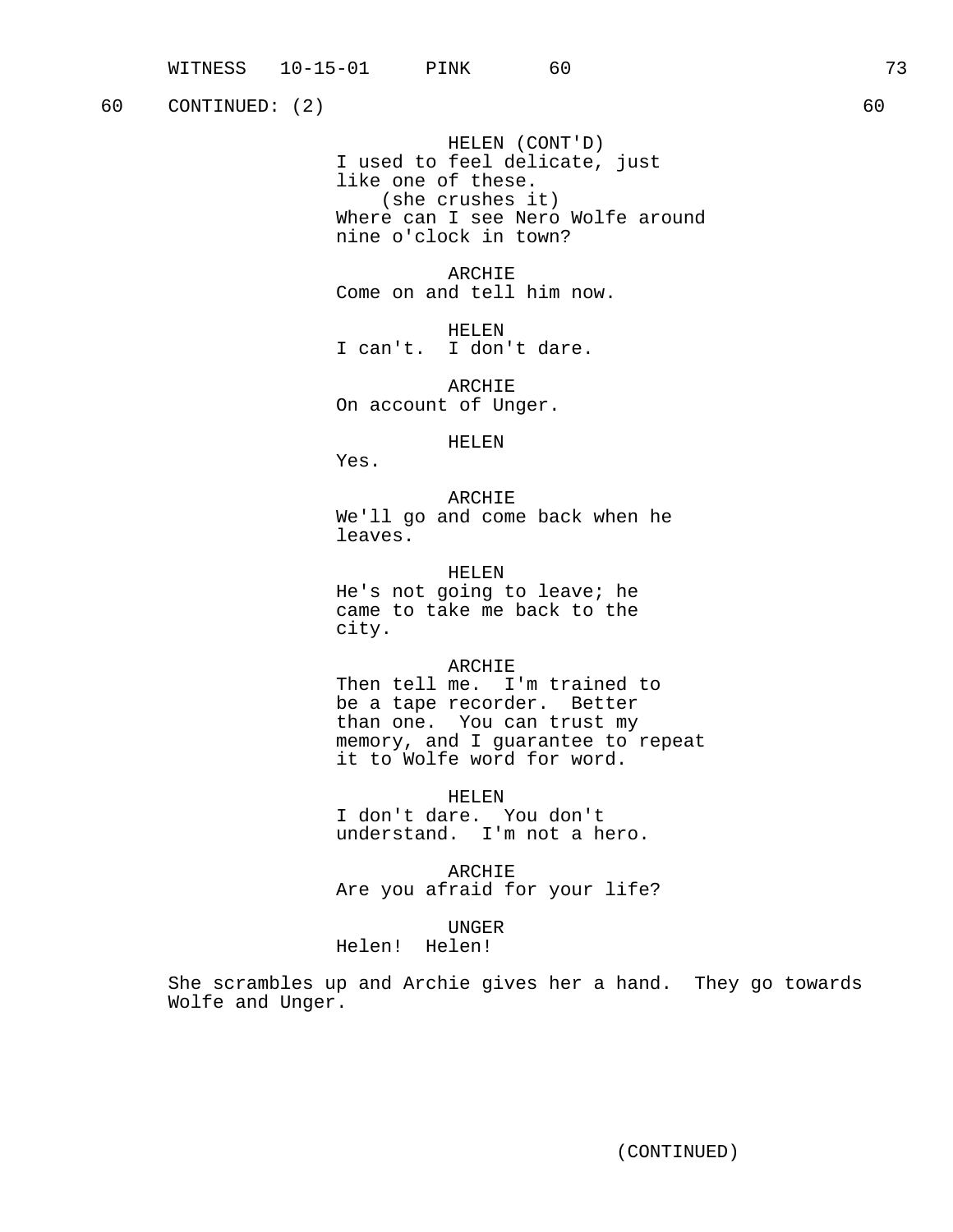# ARCHIE

(softly) Call Wolfe's house when you're ready. Past midnight, 3 AM. It doesn't matter.

HELEN Are you going to tell him?

ARCHIE A man named Fritz will answer. Tell him you're the Queen of Hearts. He'll know what to do.

HELEN If you tell him, I'll deny it.

ARCHIE You got that? The Queen of Hearts? (she nods) Now laugh.

She does. So does he. Merrily they approach the others. But Wolfe and Unger are in no laughing mood.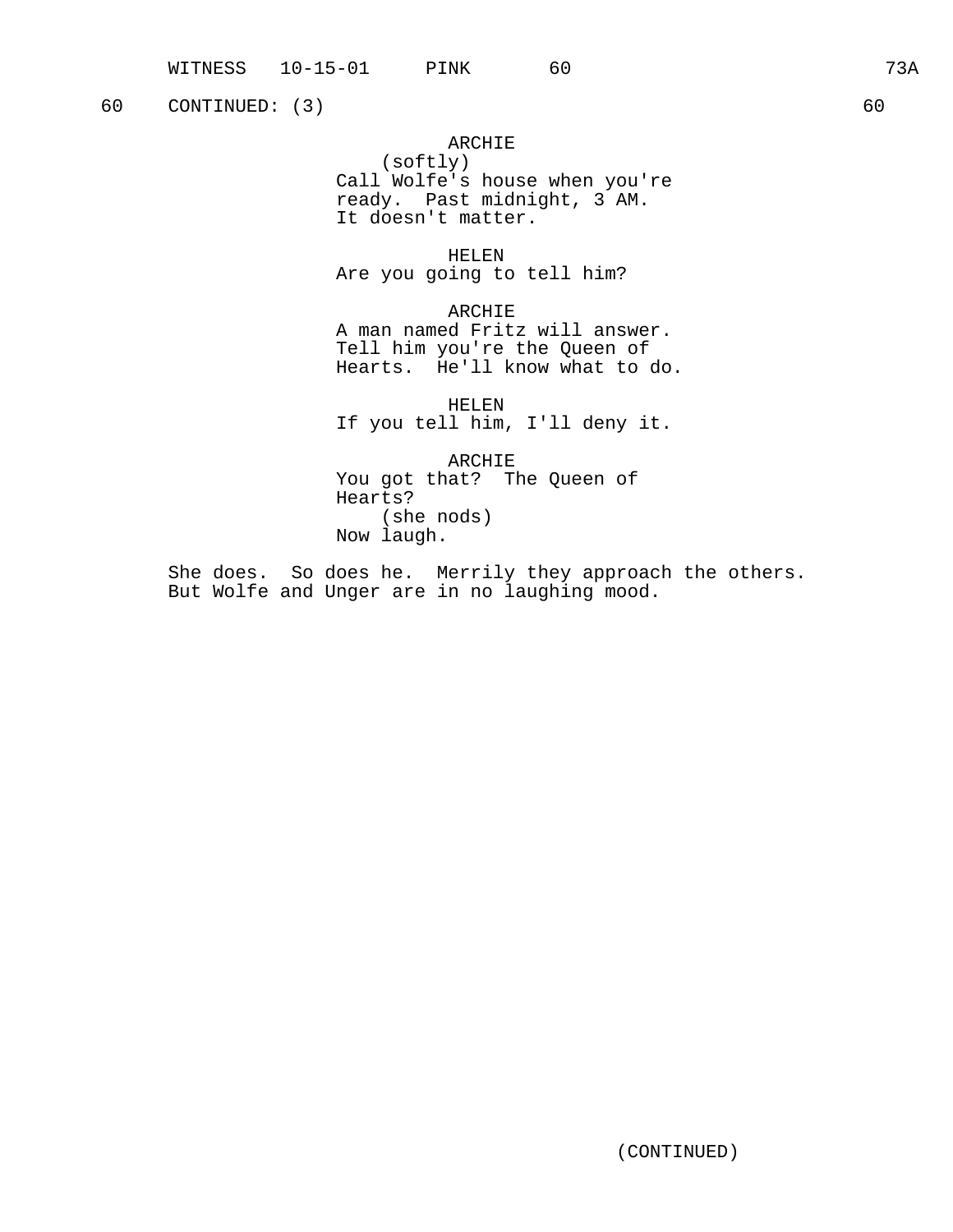WOLFE We're through here, Archie.

 ${A\&E: END ACT TWO}$ 

#### WIPE TO:

# 61 EXT. COUNTRY ROAD - DAY 61

The Sedan comes down the road. The car pulls over to the side, under a tree. Archie gets out of the car and leans against the car. Wolfe rolls down the window.

> ARCHIE We got a nibble from Helen Weltz.

> > WOLFE

You are the connoisseur of comely women. Is she a murderess in a funk, trying to wiggle out?

ARCHIE She's trying to wriggle all right, but out from what I would need six guesses. Is Unger wriggling too?

WOLFE

Yes. He's offered me money. First five thousand dollars, and then ten.

ARCHIE

I'll be damned. I've often thought that you ought to get out more. What did you tell him?

WOLFE

That I resented and scorned his attempt to suborn me.

# ARCHIE

He was in a panic and it'll wear off. Why not string him along?

WOLFE

Not enough time. I intend to appear in court tomorrow morning.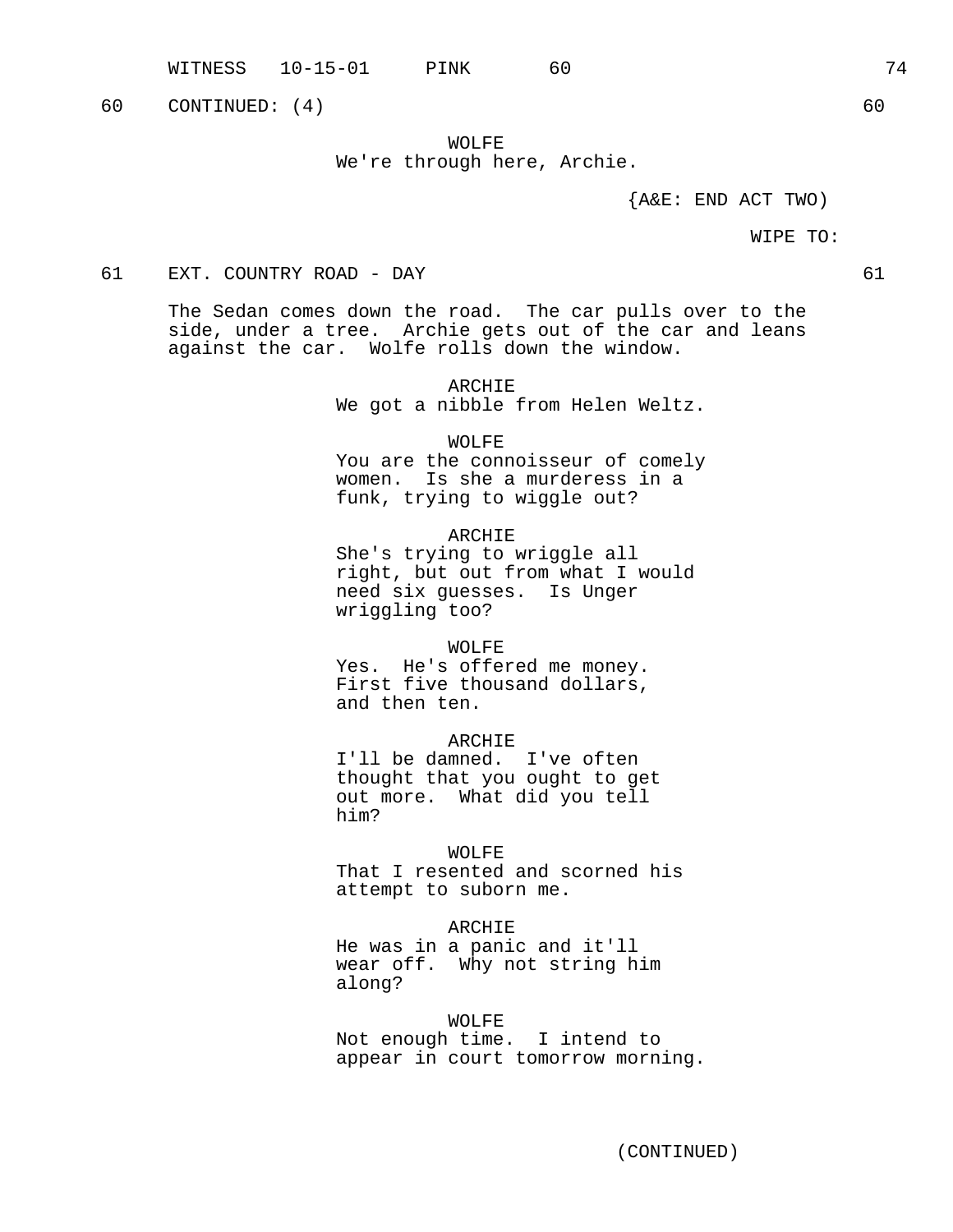| ARCHIE                          |  |  |  |  |  |  |
|---------------------------------|--|--|--|--|--|--|
| Tomorrow.  With what, for God's |  |  |  |  |  |  |
| sake?                           |  |  |  |  |  |  |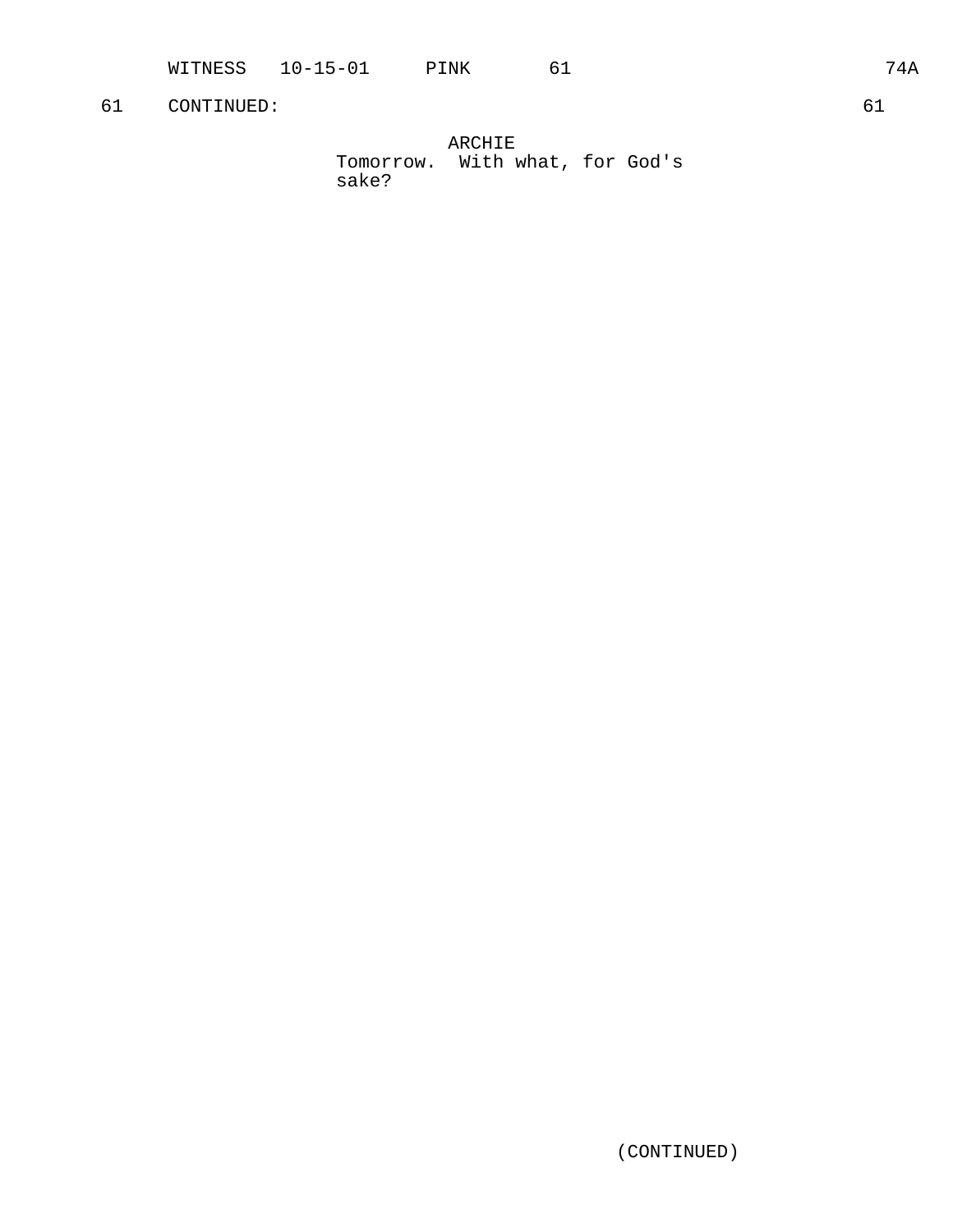# WOLFE

We can't go home. Mr. Cramer will have a man posted there. Is Saul Panzer's apartment conveniently located?

Archie gets back in.

# ARCHIE

Yes, but he's only got one bed. Lily Rowan has plenty of room in her penthouse, and we'd be welcome, especially you.

WOLFE We'll manage at Saul's. Let's  $*$ <br>stop at Divie's on the way into  $*$ stop at Dixie's on the way into \* town.  $\star$ 

ARCHIE (V.O.) He gripped the strap. I started the ignition.

62 INT. DIXIE'S JOINT - 170TH STREET - NIGHT 62

Wolfe devours chili on a stool and converses with DIXIE. In the background Archie makes phone calls at the phone at the bar.

> ARCHIE (V.O.) By eight o'clock, Wolfe had put away three orders of chili con carne at a little dump in Harlem where a guy named Dixie knew how to make it. I spent the time phoning Saul and Fritz, and invested an extra dime in Lon Cohen. When he heard my voice he said...

63 INTERCUT WITH LON COHEN AT GAZETTE 63

LON Are you calling from the slammer?

ARCHIE No. Has our absence been noticed?

LON The whole town's in an uproar.  $*$ (MORE)

(CONTINUED)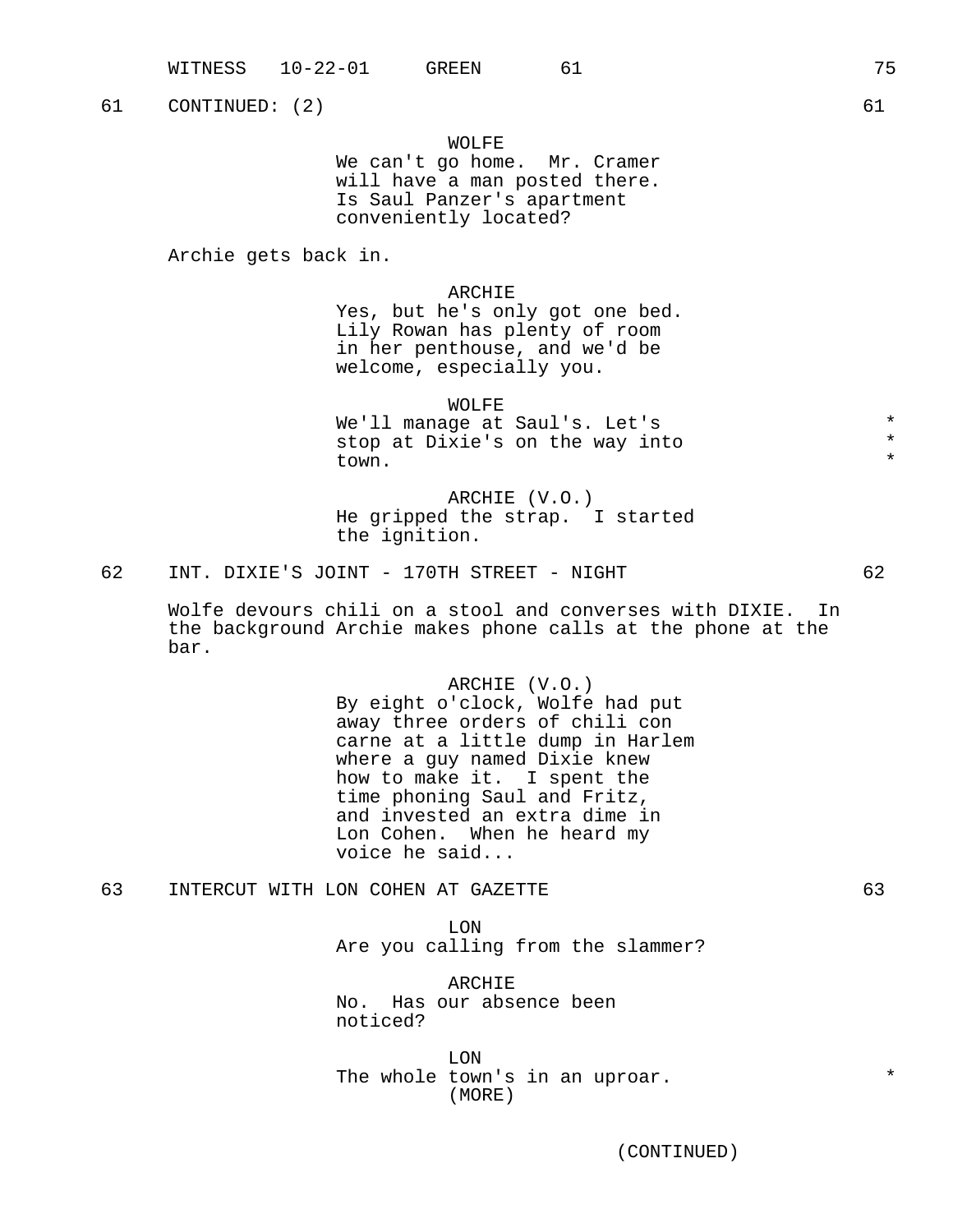LON (CONT'D) A raging mob has torn the courthouse down. (MORE)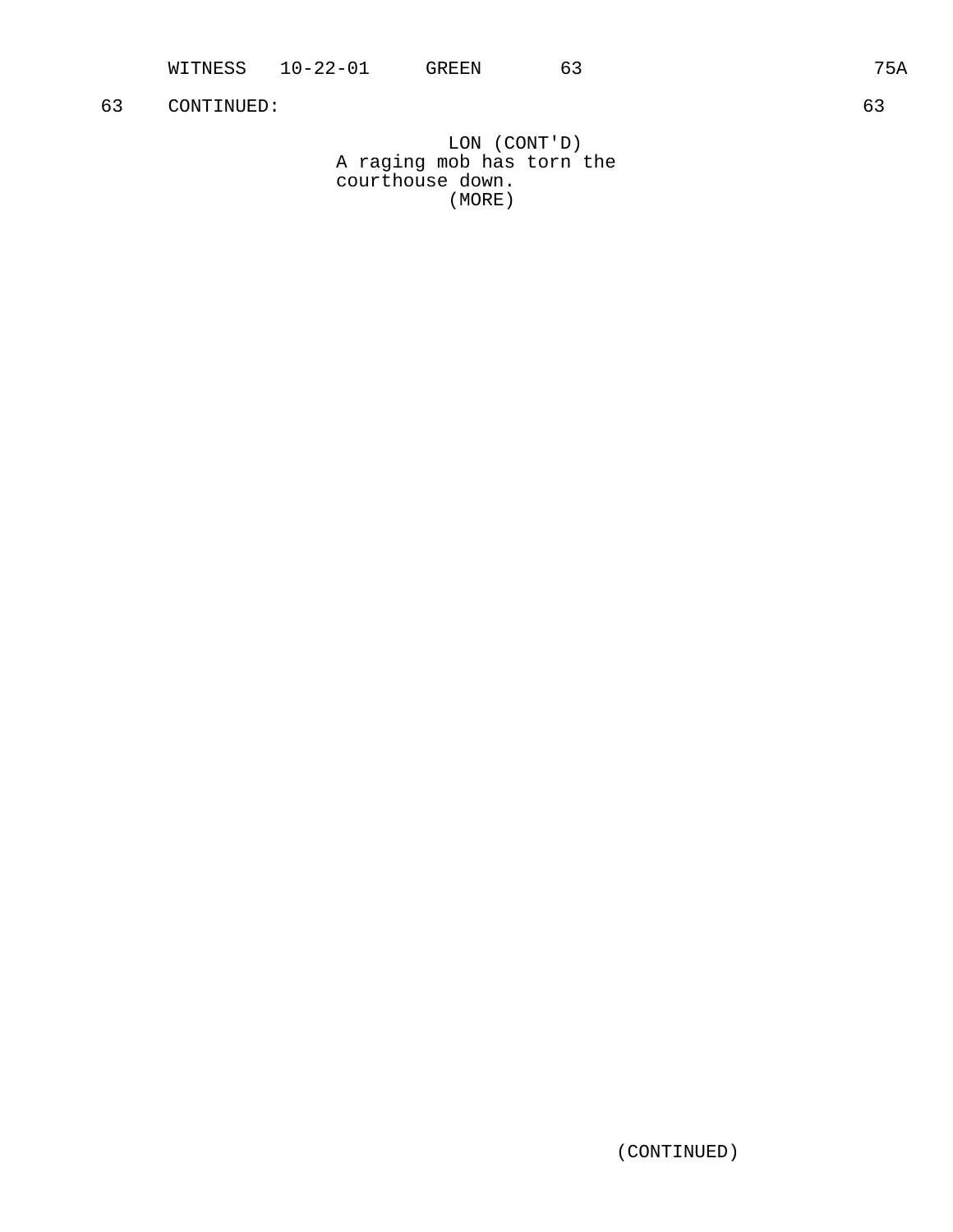LON (CONT'D)

We're running a fairly good picture of Wolfe, but we need a new one of you. Could you drop in at the studio, say in five minutes?

#### ARCHIE

Sure, glad to. But I'm calling to settle a bet. Is there a warrant out for us?

LON

You're damn right there is. Judge Corbett signed it, first thing after lunch. Look, Archie, let me send a man...

ARCHIE Much obliged, but if I told you where I am, you'd be an accomplice and have to take your own picture.

He hangs up and comes back to Wolfe, who is starting on another bowl.

### WOLFE

Chili is one of the great peasant foods, one of the few America has contributed to world cuisine. Eaten with cornbread, sweet onion and sour cream, it contains all five of the elements deemed essential by the sages of the Orient: sweet, sour, salty, pungent and bitter. Like the best of French cuisine, it begins with good meat, chopped not ground, but key to Dixie's success are the onions and tomatoes he owes to his grandmother, who grows them on the south side of the vacant lot behind his house in full sun. He begins his batch on Sundays. By Tuesday it is edible. By Thursday, it is unforgettable.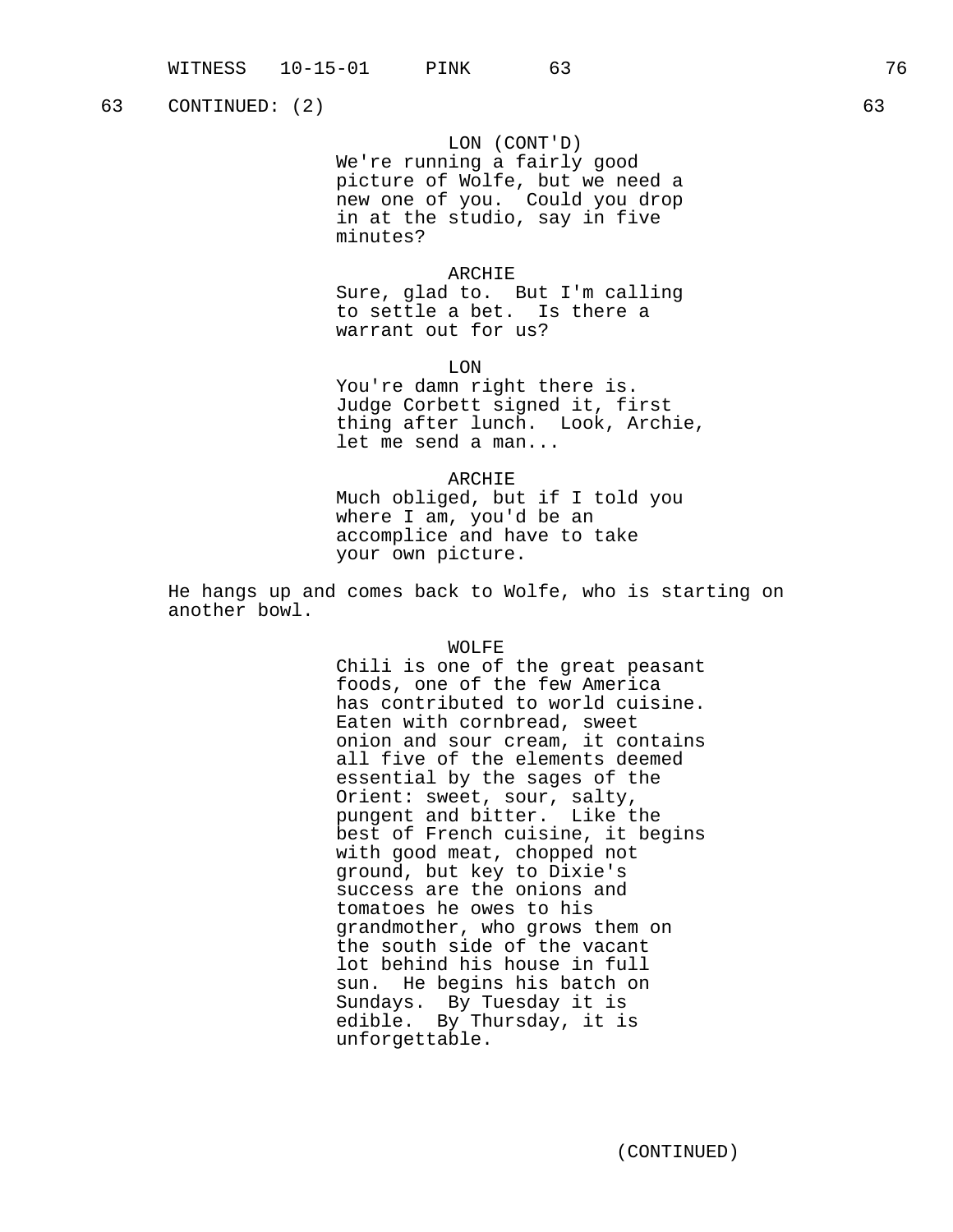# ARCHIE

Well, there is a warrant in case you're interested. And I didn't try to get Jimmy Donovan, Leonard Ashe's attorney.

# WOLFE

Why not?

# ARCHIE

What could I say? That Nero Wolfe had something urgent for him and leave a telephone number? He's a sworn officer of the court, and he'd have to serve the warrant on you. Not to mention the one on me.

WOLFE

You're enjoying this.

ARCHIE

I am like hell. I'm a fugitive from justice.

#### WOLFE

Phone Saul. Ask him if he's heard from Miss Weltz. Then call and arrange for us to see Mrs. Leonard Ashe.

#### ARCHIE

Oh yeah. I get the easy ones. She's probably sitting there right now hoping a couple of strange detectives will drop in. Are we pretending to be from the court again? Shall I  $*$ say we are Judge Wolfe and Judge Goodwin?

WOLFE

No. We are ourselves.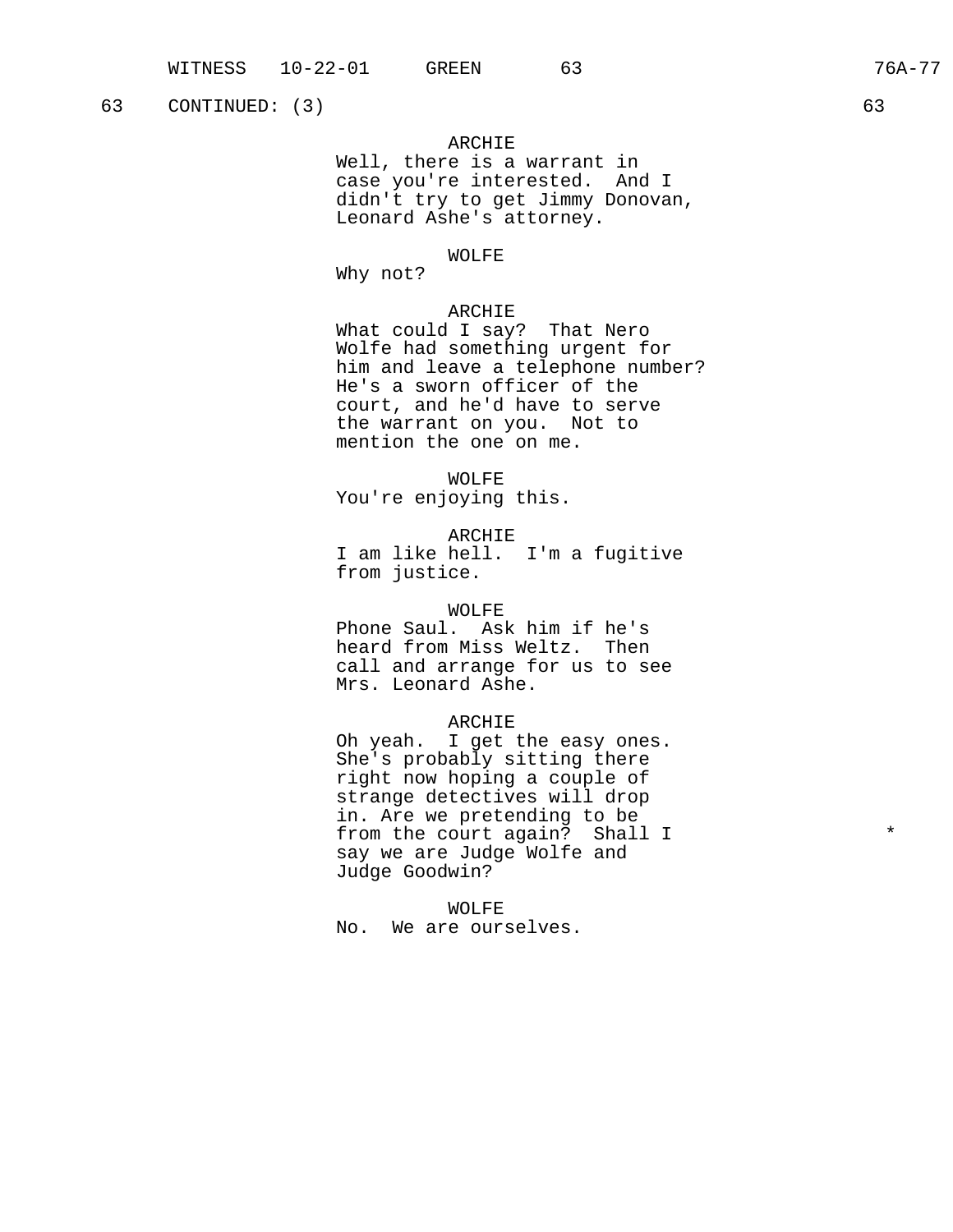|  | WITNESS | $10 - 16 - 01$ | BLUE | h | 77A-78 |
|--|---------|----------------|------|---|--------|
|--|---------|----------------|------|---|--------|

| 64<br><b>AND</b><br>65 | OMITTED | AND<br>oΞ |
|------------------------|---------|-----------|
|                        |         |           |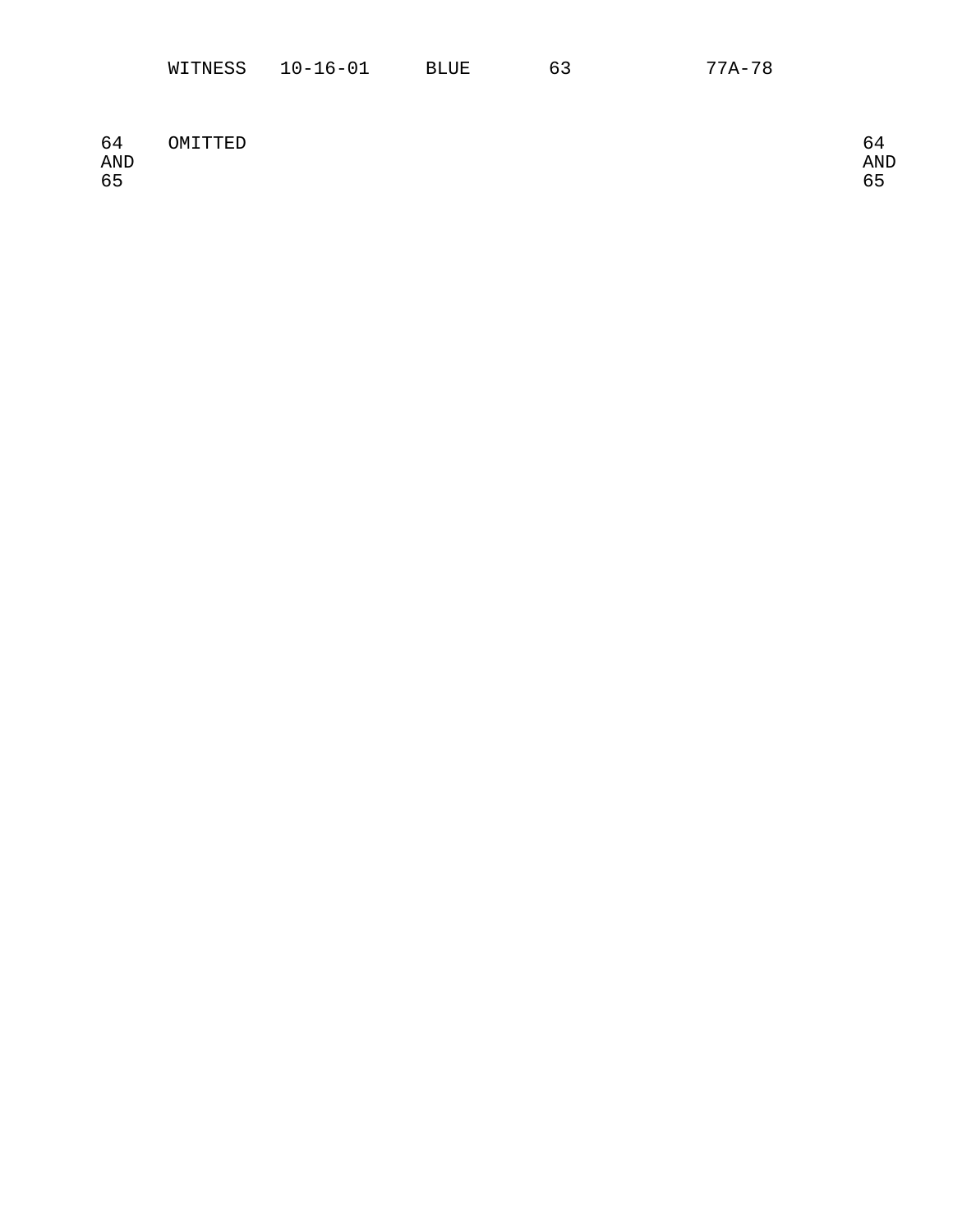66 INT. ASHE APARTMENT - NIGHT 66

Wolfe and Archie wait with a disapproving MAID while Robina makes her entrance.

> ARCHIE (V.O.) I hadn't managed to speak directly to Mrs. Ashe. A female voice told me she was resting and absolutely could not come to the phone. I asked the voice if it had ever heard of Nero Wolfe. It said it had. I told it to tell Mrs. Ashe that if she didn't see Nero Wolfe that she'd never stop regretting it. Not very clever, I admit, but I was pressed for time.

# ROBINA \*

I'm dead tired. I'm empty. Completely empty. Sit, won't you. Your man said on the phone that I would regret it the rest of my life if I didn't see you. Will I?

#### WOLFE

I'll be as brief as I can. I have information that may not exculpate your husband, but it should at least raise a reasonable doubt in the mind of the jury. However, it would take a prolonged investigation to get it in the form of admissible evidence.

# ROBINA

I hate to inform you of this but the trial's already started, Mr. Wolfe.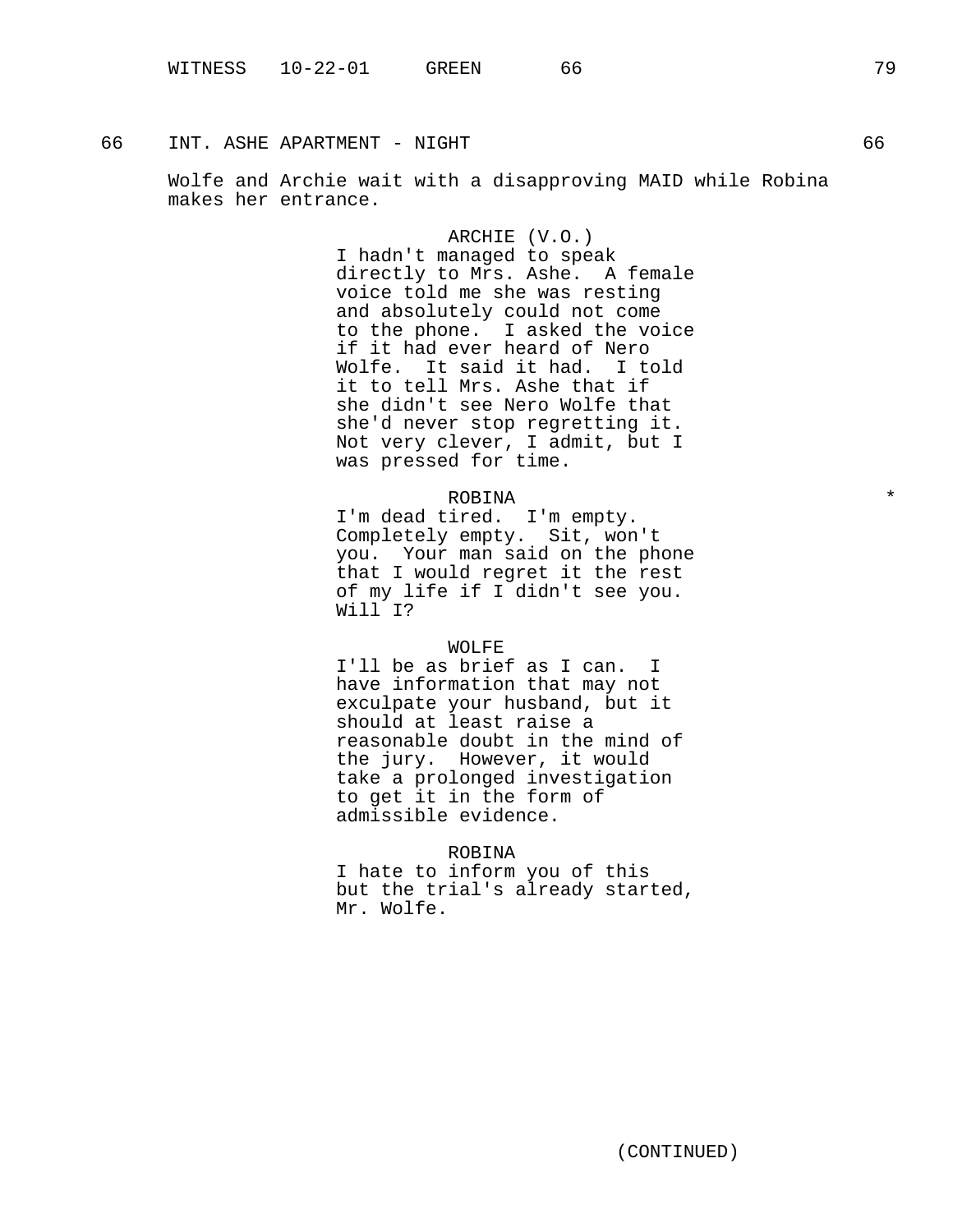## 66 CONTINUED: 66

## WOLFE

I have in mind a short cut. To take it I must have a talk with your husband.

## ROBINA

Ah. And how, pray tell, will  $*$ to manage to do that? \*

## WOLFE

You, Madam. You have a wide acquaintance and great personal charm. It would not be too difficult for you to get permission to talk with your husband tomorrow morning; and you can take me with you.

ROBINA

But what do you wish to say? Is it about me?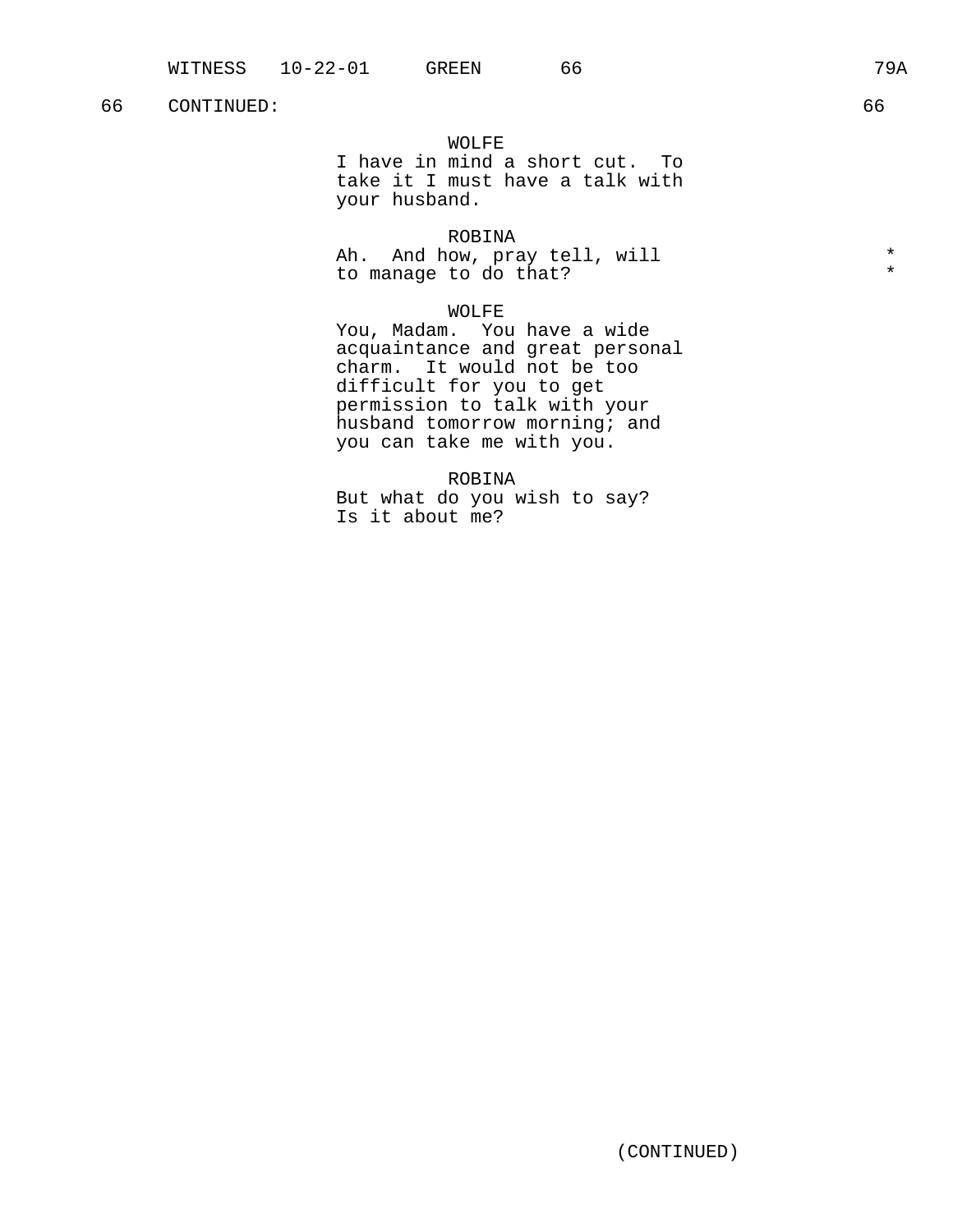66 CONTINUED: (2) 66

## WOLFE

I can tell you nothing without compromising my plan.

#### ROBINA

Well, I suppose I have nothing to lose. Nothing more to lose. But if I do this, should I not \* tell Mr. Donovan?

## WOLFE

You must not. Not only would he forbid it, he would prevent it. This is for you alone.

#### ROBINA

For me, alone. My God, it would be such a relief to do something.

## WOLFE

Of course, I have made the assumption that you don't want your husband convicted of murder.

## ROBINA

You didn't have to say that. My husband's not a fool, but he has acted like one. I love him very dearly. Where can I reach you?

### ARCHIE (V.O.)

I gave her Saul's number. She went with us to the foyer but she wasn't there. Her mind was so glad to have a job that it had left us entirely.

# 67 INT. SAUL'S APARTMENT - NIGHT 67

ARCHIE (V.O.)

After circling Saul's block three times, we decided that Cramer had not had enough genius to post a man there and went inside.

Saul opens the door cautiously and then greets Wolfe and Archie and brings them into his apartment. It is a good big room, with windows, one wall of books and another one taken up with a grand piano. There are interesting objects and pictures, such as elephant tusks and large chunks of minerals.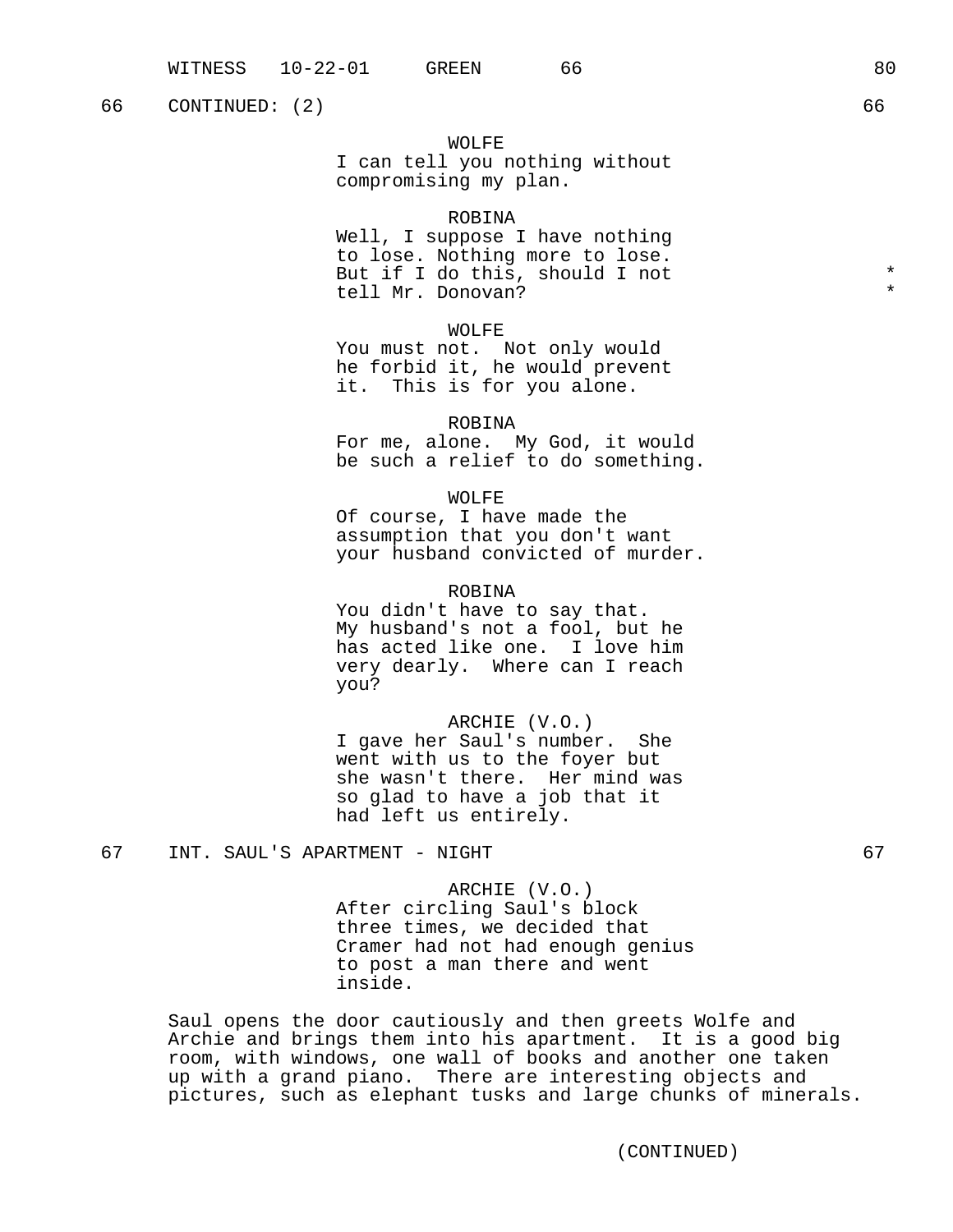| WITNESS | $16 - 01$ | BLUE | n | 80A |
|---------|-----------|------|---|-----|
|---------|-----------|------|---|-----|

# 67 CONTINUED: 67

The chairs are big enough for Wolfe and he takes one with pleasure.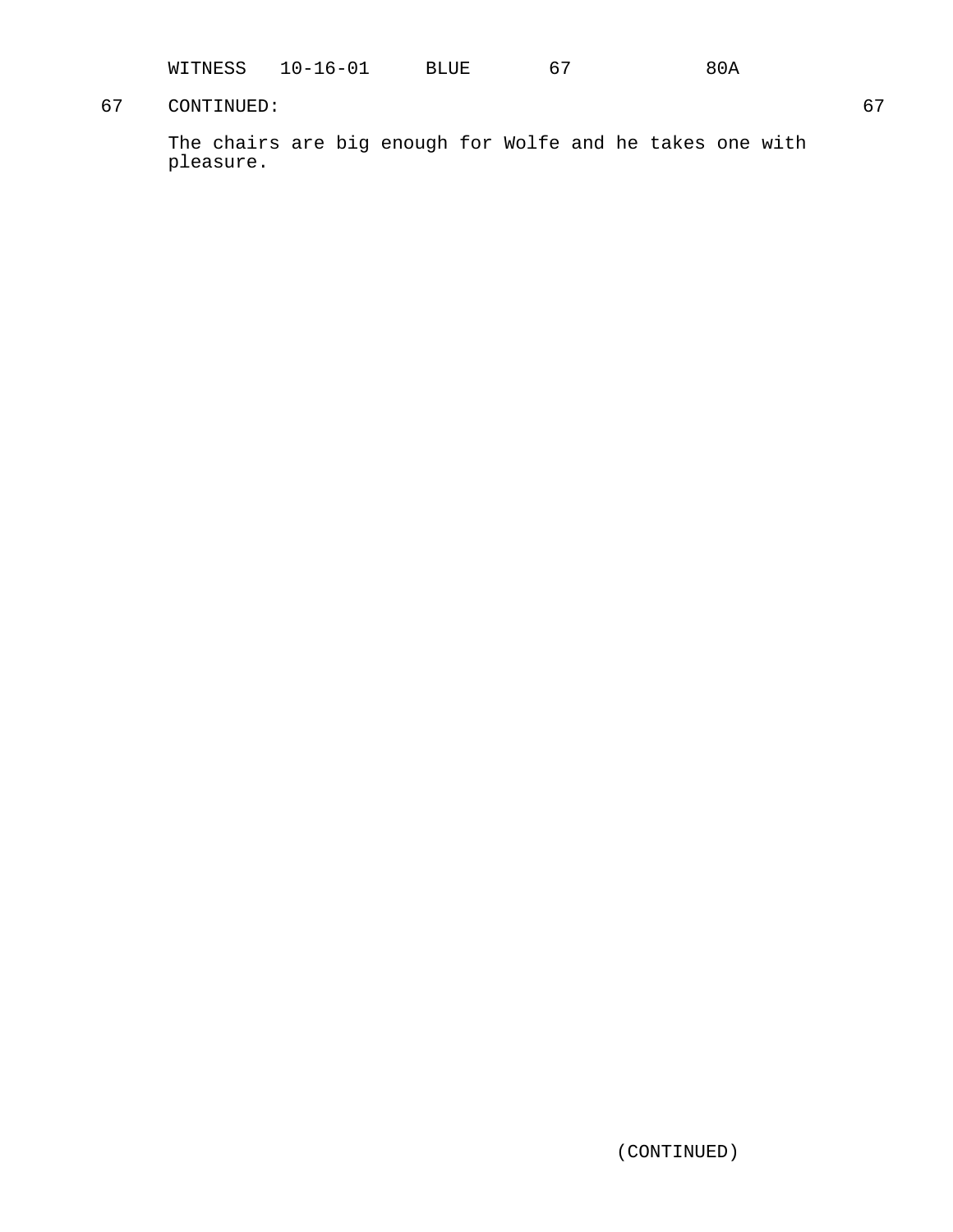67 CONTINUED: (2) 67

WOLFE A good room. Satisfactory. I congratulate you. Has Fritz phoned you with news of that woman?

SAUL The Queen of Hearts? No, sir. Will you have some beer?

Wolfe's pleasure shows. He needs this.

WOLFE I will indeed. If you please.

#### MONTAGE:

Saul serves Wolfe beer and then a bewildering array of liver pate, herring, sturgeon, pickled mushrooms, melon and three different kinds of cheese and seven bottles of imported beer. Wolfe is delighted and Archie's nose is out of joint.

> ARCHIE (V.O.) In the next three hours, Saul served Wolfe seven bottles of beer, sturgeon, pate, pickled mushrooms, Tunisian melon, and three different kinds of cheese.

Wolfe tries the cheese. There's cheddar, gorgonzola and very runny brie-like cheese.

> WOLFE Vermont cheddar, Piedmont gorgonzola and...Columierre?

SAUL Vacherin Mont D'or.

### WOLFE

Impossible. It is made from the milk of cows who have been fed the last cutting of grass before the first snow. It is available for weeks only in September.

SAUL Summer in the Alps stayed late this year. I have a friend who keeps an eye out for me.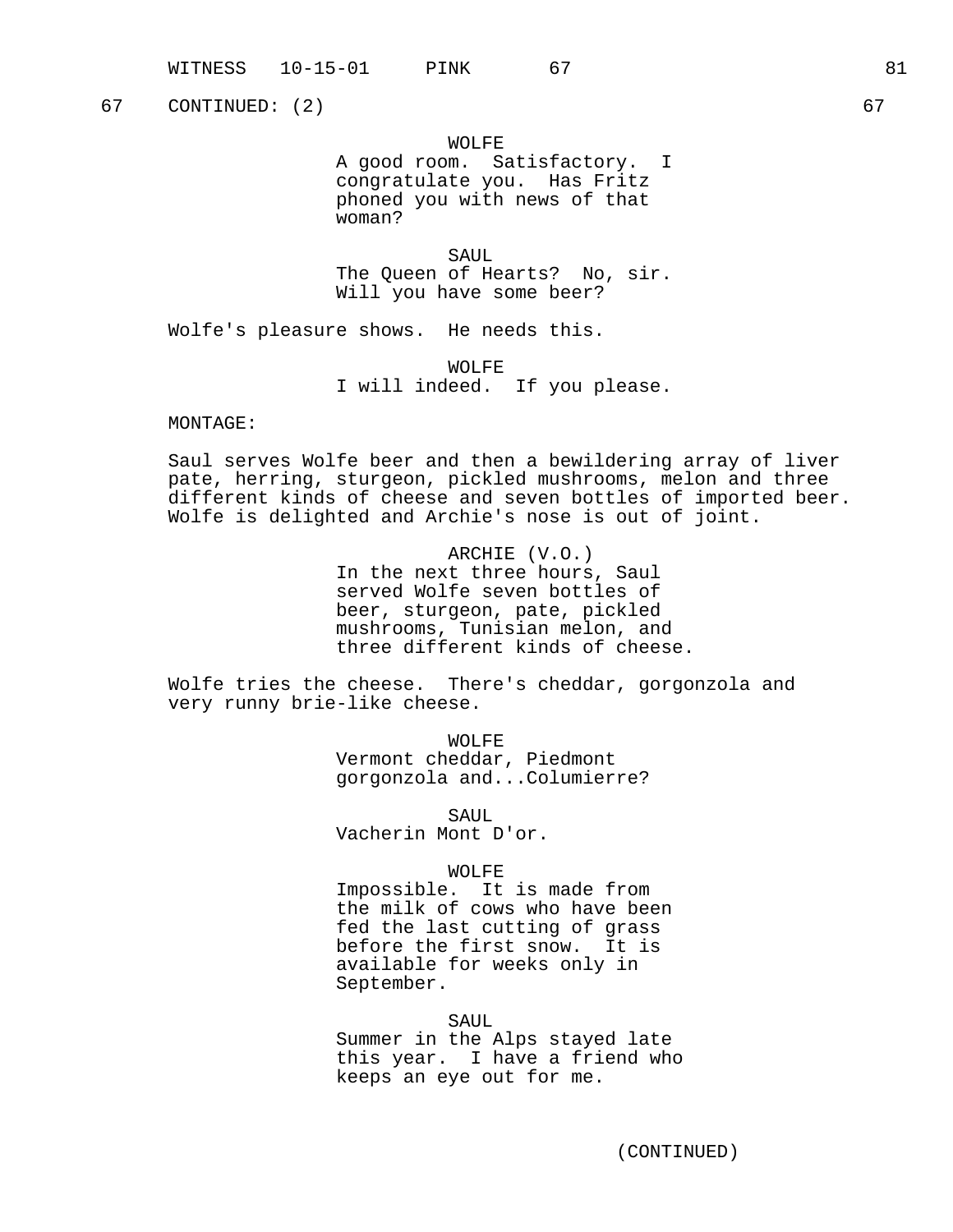67 CONTINUED: (3) 67

WOLFE Satisfactory. Next year have him keep an eye for me.

ARCHIE (V.O.) Naturally, the first time Wolfe ate under his roof, Saul wanted to give him good grub, okay, but the three kinds of cheese was piling it on.

WIPE TO:

The two men play checkers. Archie lounges and advises.

WOLFE I notice that you have the new translation of Aristotle's Analytics.

SAUL It's more colloquial. It provides a voice.

He jumps a man of Wolfe's.

WOLFF. What is your estimation of it's value?

SAUL No one sets out the problem of deducing a conclusion from a set of disparate facts so clearly.

WOLFE But is it of use? He never condescended to actual practice. King me.

SAUL Well...he's Aristotle.

WOLFE Indeed. He defined the terms for all of us.

ARCHIE Yeah, yeah. That's certainly true. (MORE)

(CONTINUED)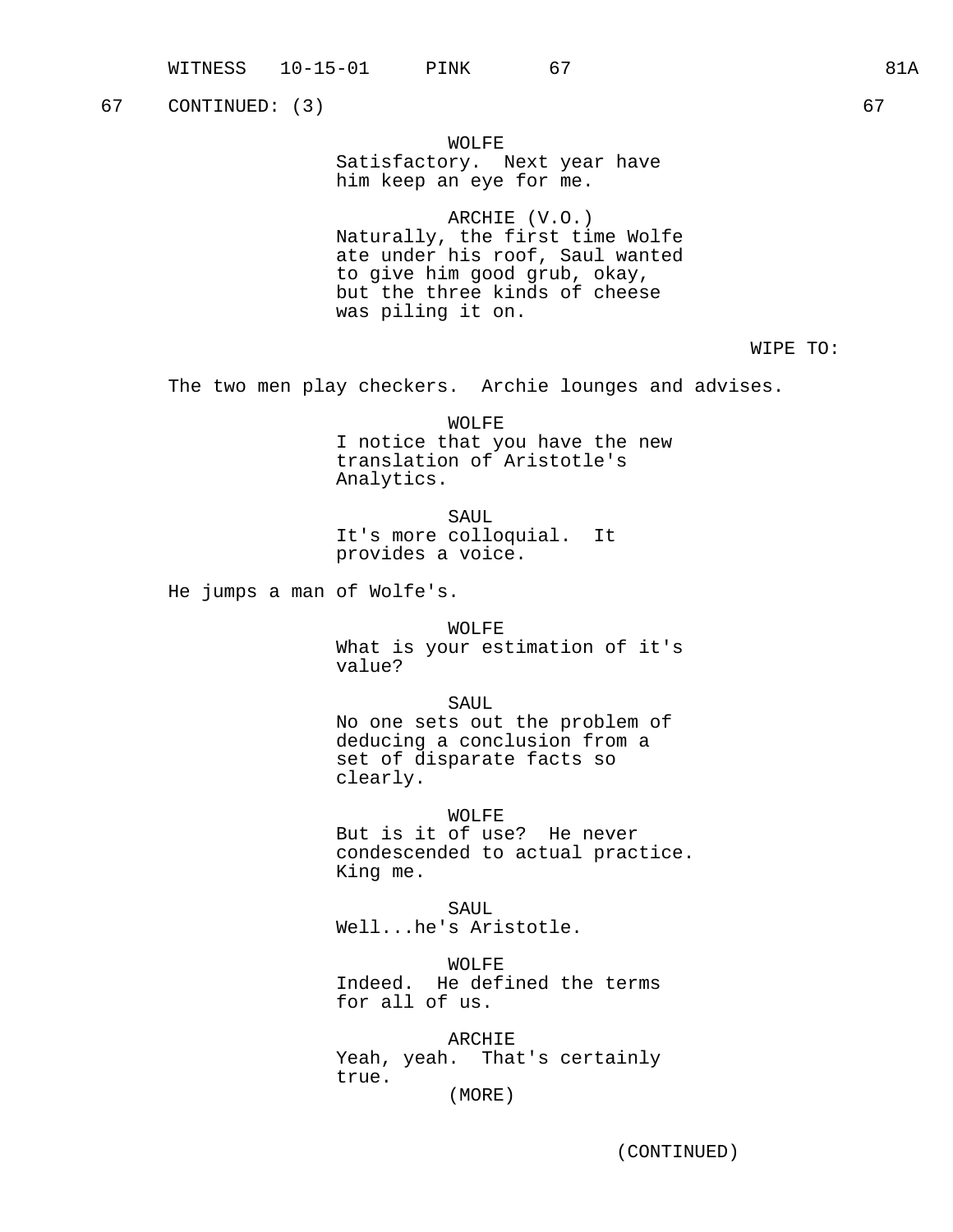67 CONTINUED: (4) 67

ARCHIE (CONT'D) I will always remember his fashion advice. Never mix togas and sandals on a windy day. It's ruled my life.

Saul and Wolfe react. Saul jumps three of Wolfe's men. Wolfe jumps two of his. They are each left with two kinged pieces.

> ARCHIE (V.O.) (CONT'D) Time didn't drag too heavily, what with three hot games of checkers between Wolfe and Saul, all draws. Just after midnight Robina Keane phoned and told Wolfe to meet her at 100 Centre Street at half past eight. But no word came from the Queen of Hearts. At quarter to one, Wolfe left his chair and announced.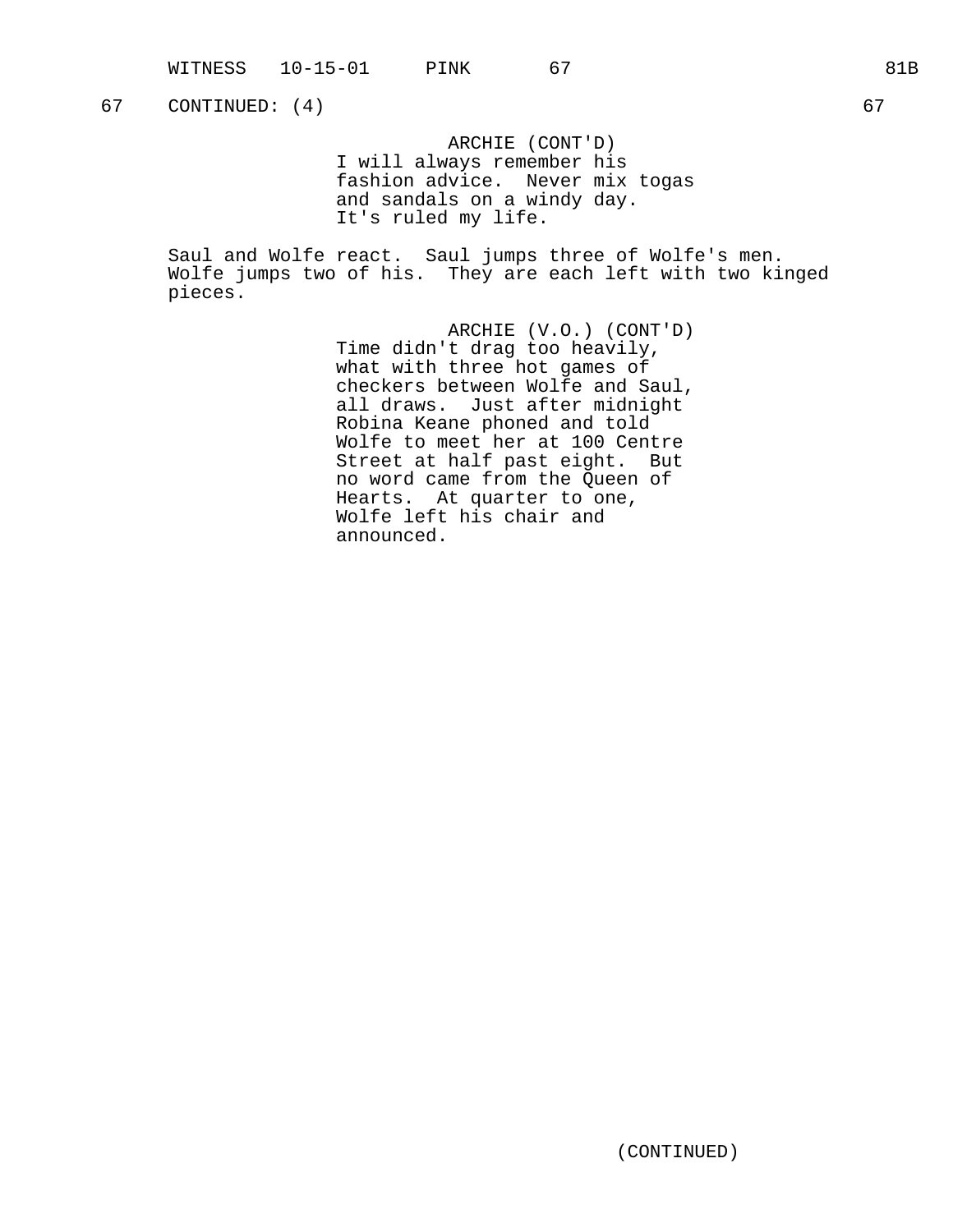67 CONTINUED: (5) 67

WOLFE Her panic wore off. I'm going to bed.

SAUL.

I'm afraid I have no pajamas that you could get into, but I do have a robe from the Sudan...

The phone RINGS. Archie grabs it.

ARCHIE This is Jackson 4-3-1-0-9.

HELEN (V.O.) I want...This is the Queen of Hearts.

ARCHIE I recognize the voice. Where are you?

HELEN (V.O.) In a booth at Grand Central. I couldn't get rid of him.

ARCHIE I'll meet you at the information booth, upper level, in five minutes. Will you be there?

HELEN (V.O.) Of course, I will. Hurry.

He hangs up.

## ARCHIE

If her panic wore off, it wore on again. Make some coffee, Saul. She'll need either that or bourbon. And maybe she likes cheese.

 ${A@E: END ACT THEN}$ 

WIPE TO:

It's dark. 3 am. Archie sleeps restlessly on Saul's couch. \* Saul is arrayed in a chair. Wolfe pads in from the bedroom, draped in a sheet like a Roman emperor. He stands above Archie.

(CONTINUED)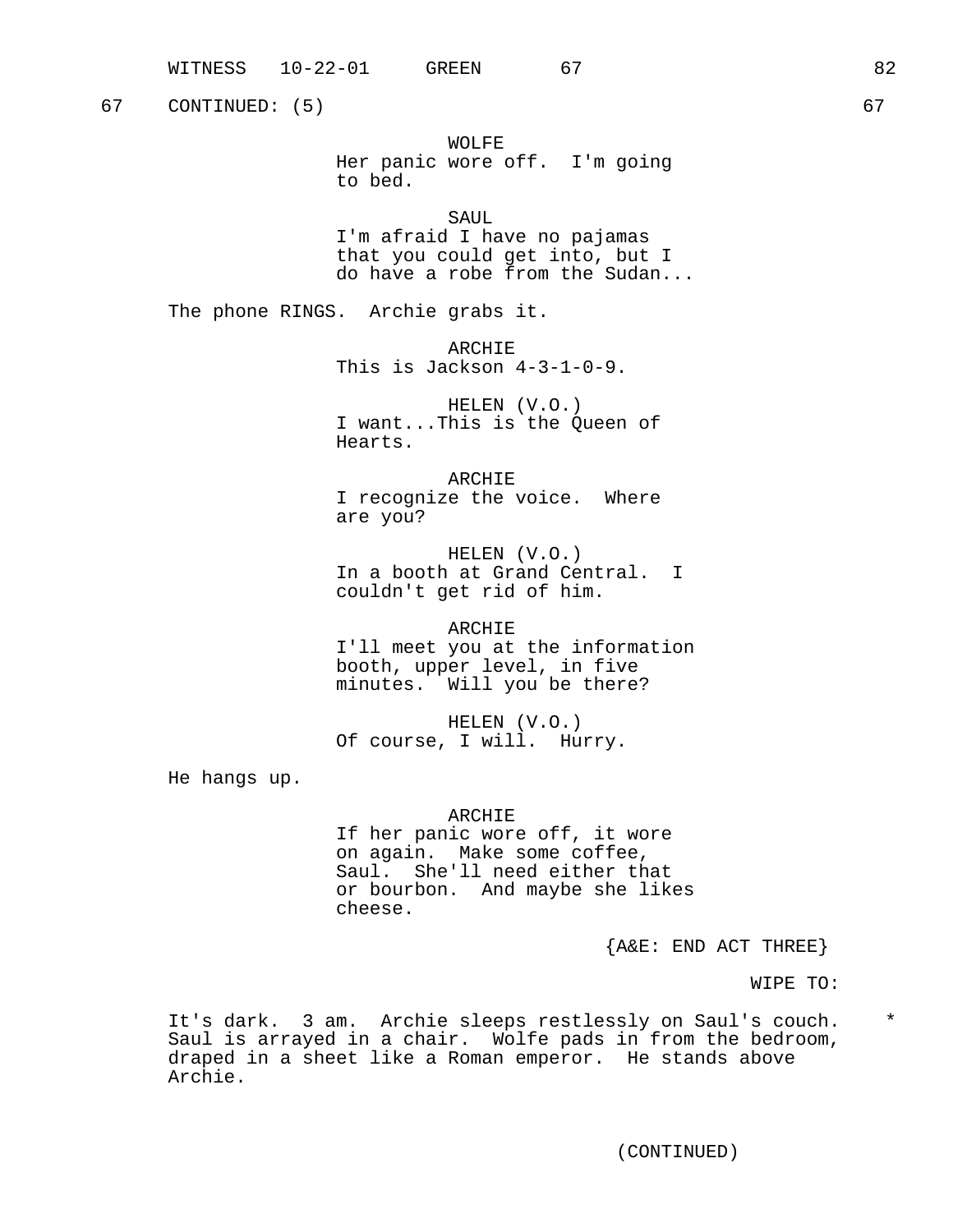67 CONTINUED: (6) 67

## WOLFE

Archie.

Archie reacts defensively and then sees who it is.

ARCHIE Has it been eight hours already?

WOLFE

Are you awake?

## ARCHIE

No. You wouldn't be either if you'd had to deliver Helen Weltz to her apartment after you interviewed her.

WOLFE

Have you finished yet?

#### ARCHIE

No. One more. I need my sleep in order to be alert enough to keep you from harm. When I don't get sleep you don't get your money's worth. Which, of course, is moot because you don't pay me enough. Okay. Now.

He sits up.

WOLFE

I ask you again. Is she a murderess trying to wriggle out?

ARCHIE

And I answer again. No.

WOLFE

Did she understand the implications of what she told us?

ARCHIE

Not completely. In her state, I don't think she was capable of deducing a conclusion from the assembly of facts.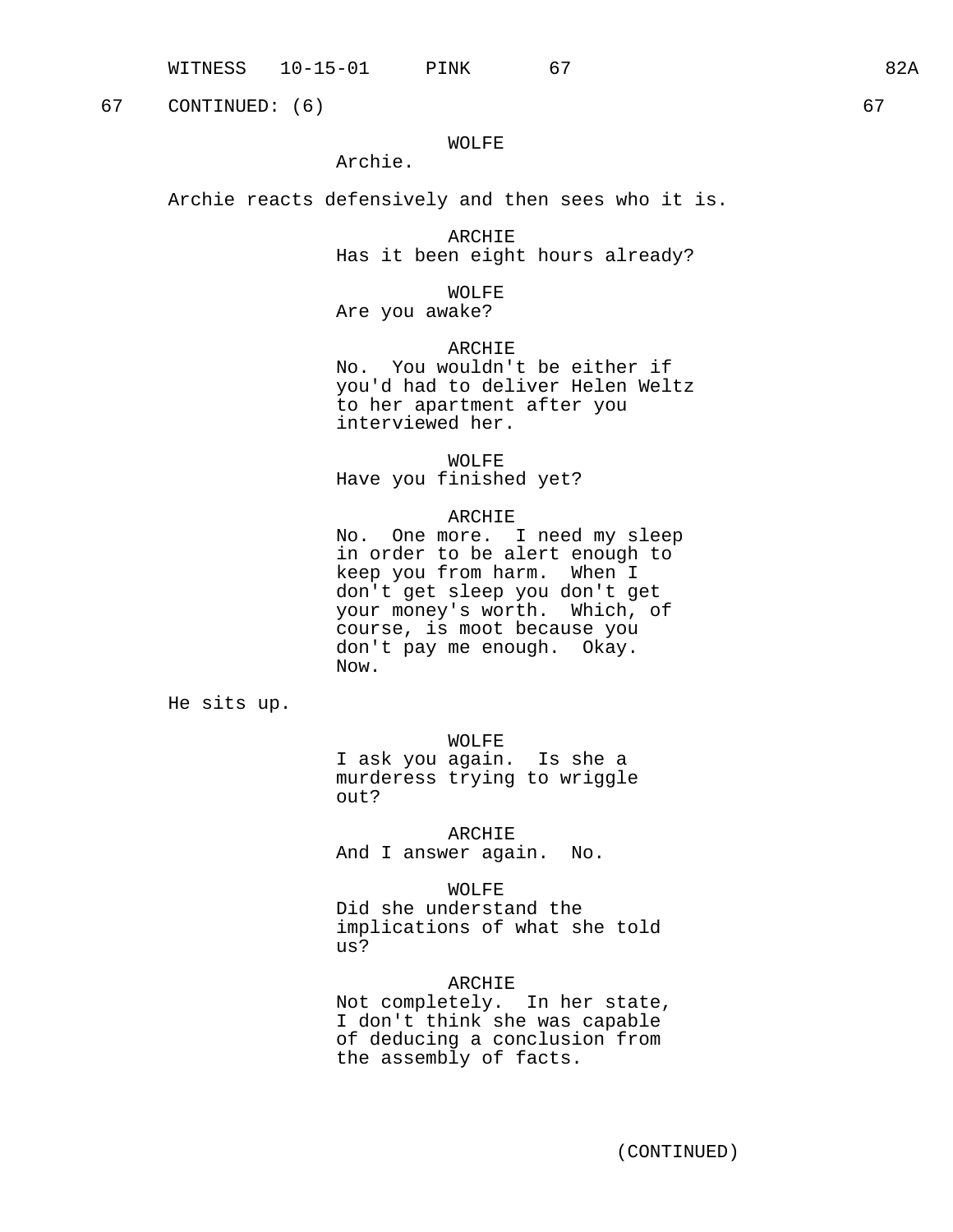(CONTINUED)

# 67 CONTINUED: (7) 67

# WOLFE

And you have?

# ARCHIE

Once you adjust the point of view, there aren't too many other conclusions to reach.

WOLFE

Indeed. What do you suppose Saul has planned for breakfast?

ARCHIE

Ask Aristotle.

CUT TO:

## 67A EXT. COURTHOUSE - ALLEY - DAY 67A

Archie appears at the end of the alley. He cautiously looks down and then signals Wolfe. Wolfe emerges from the street and they make their way to the door of the courthouse. It's locked. Archie starts to work the lock.

## ARCHIE

Tell me again why I am not going with you.

WOLFE

If you are present, the guard will surely alert the authorities. I will manage on my own. Will you make sure that you are ready with an efficacious route to the courtroom?

#### ARCHIE

I'll look that up later when I have time, but if you mean quick, yes.

WOLFE Good. Why is it taking so long?

ARCHIE Picking a lock is one of my skills, but I seldom get to practice it on the doors of our penal institutions. They are better made than most.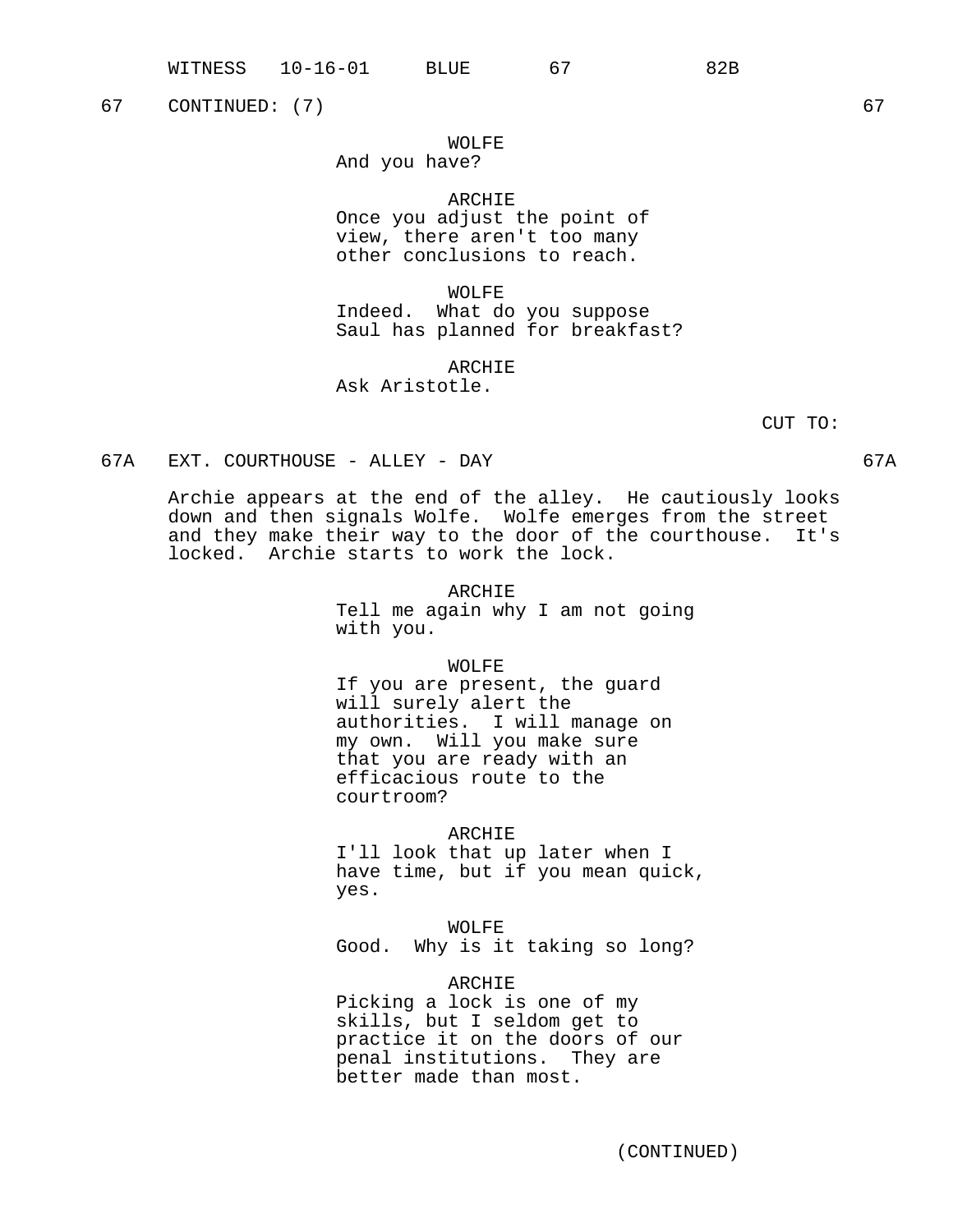WITNESS 10-15-01 PINK 68 82C

67A CONTINUED: 67A

He gets it. He holds the door and they slip inside.

68 INT. COURTHOUSE - VISITING ROOM - DAY (DAY FOUR) 68

Leonard Ashe waits miserably. A GUARD is near him. The door opens and Robina Keane comes in. They embrace. Robina turns and nods at the door.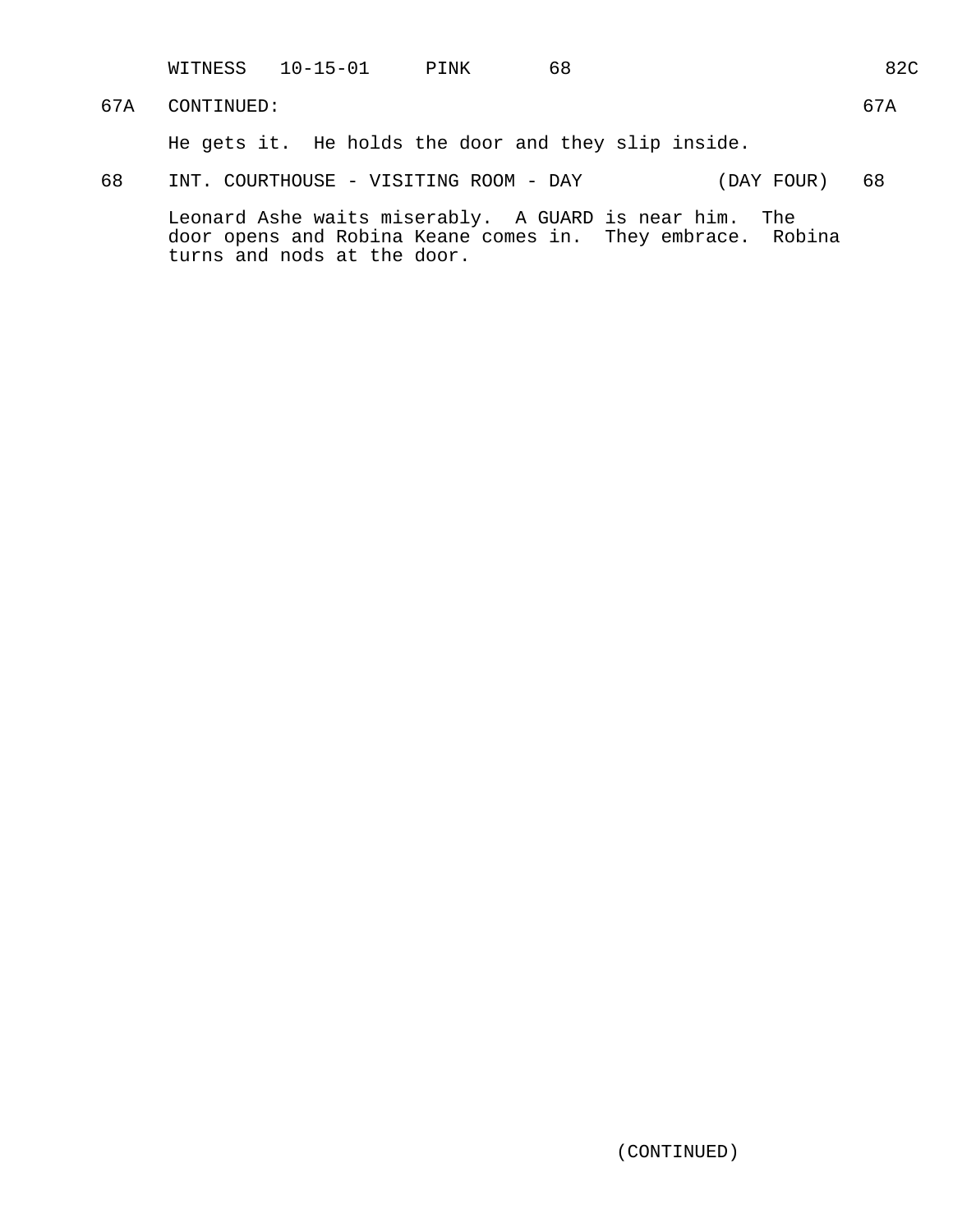68 CONTINUED: 68

ROBINA I've brought a visitor, darling.  $*$ 

ASHE I don't want to see anyone but you...

Nero Wolfe comes in the door.

ASHE (CONT'D) Mr. Wolfe!

WOLFE

Mr. Ashe. I need your attention.

ASHE

But isn't this irregular...

#### WOLFE

Please just pay attention. While listening to the proceedings yesterday, it occurred to me that a telephone answering service provides a singular opportunity for scoundrelism. Like doctors, servants and lawyers, they have access to privileged information.

ASHE

Well, of course. That's exactly why I thought of using them.

WOLFE It occurred to me further, that the opportunities to practice blackmail on their clients would be limitless.

ROBINA Blackmail? You mean an actual  $*$ criminal operation?

## WOLFE

Yes. And at the risk of incurring the penalty of contempt, I left the courtroom specifically to view the offices at 69th Street and concluded that it would be impossible for one operator to eavesdrop on (MORE)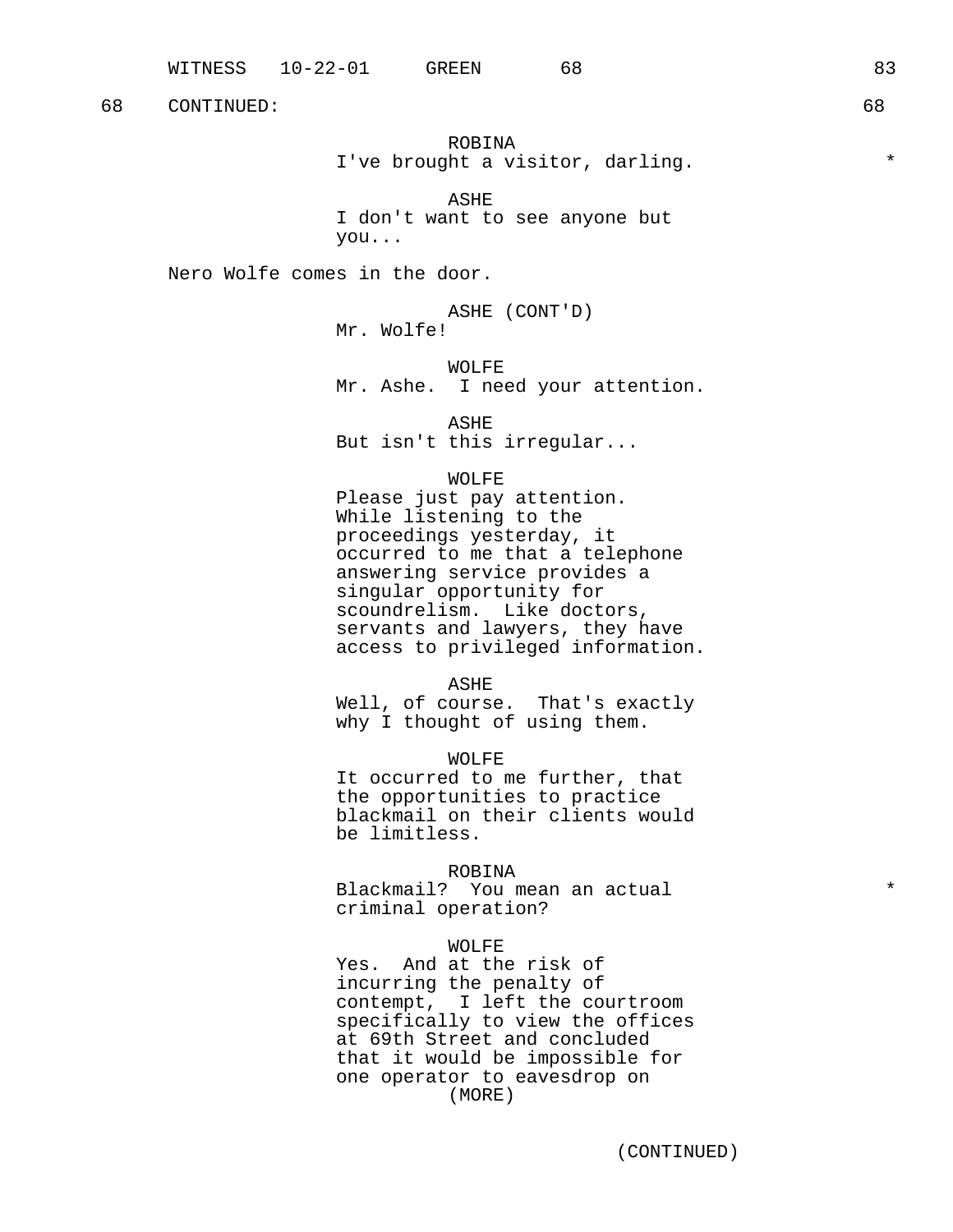WITNESS 10-15-01 PINK 68 83A

68 CONTINUED: (2) 68

WOLFE (CONT'D) her lines without the others becoming aware of it. (MORE)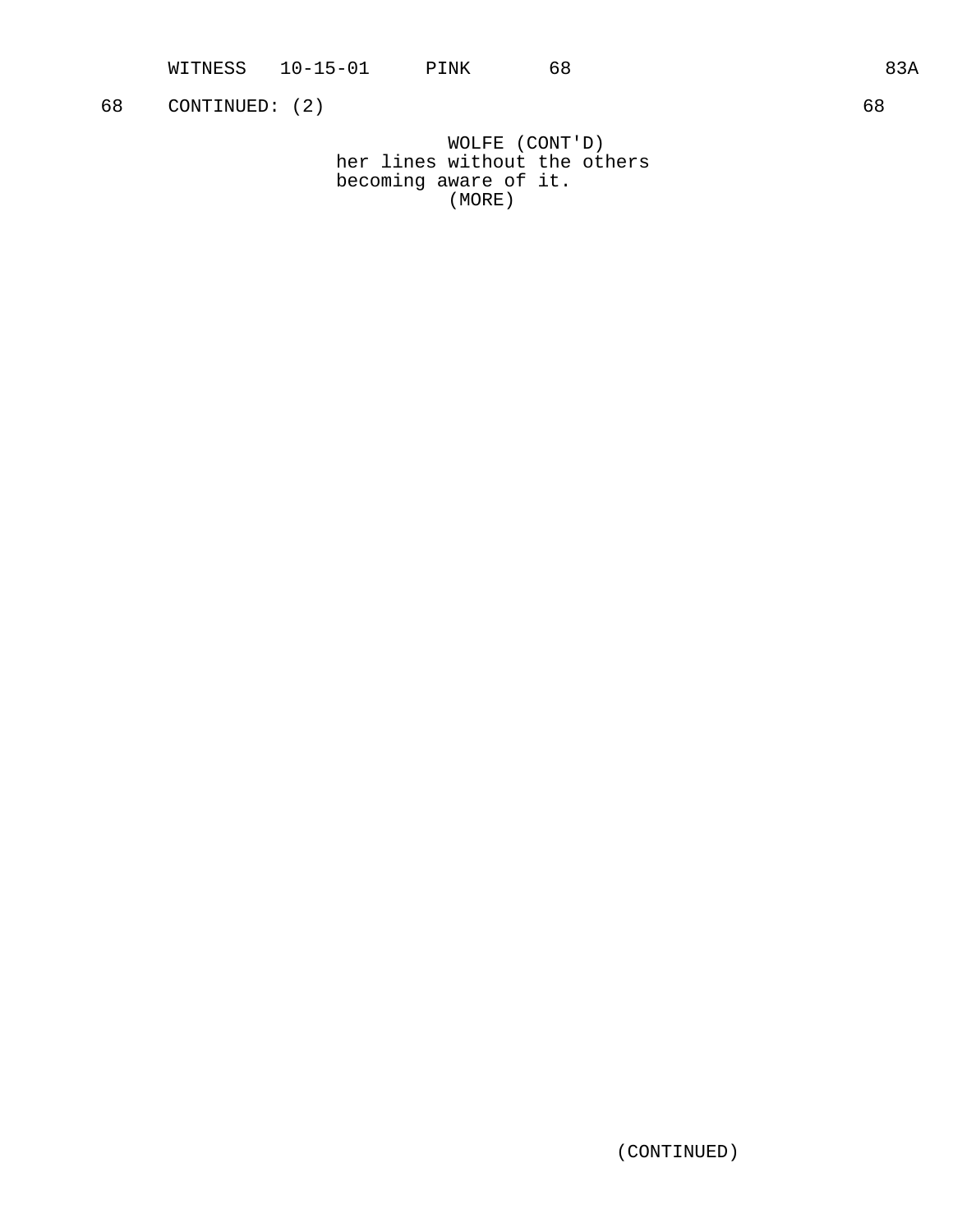68 CONTINUED: (3) 68

WOLFE (CONT'D) Therefore, if Bagby Answers, Ink were to engage in a blackmailing operation, it must be done collusively or not at all.

## ASHE

My Lord, that would explain why she didn't turn me down outright. But how does it affect my case?

ROBINA

I still don't understand how you mean to get it before the  $*$ jury.

LEONARD

Get it to the jury? Have you been consulting with Mr. Wolfe?

ROBINA No. Of course not, darling.  $*$ He came to me.

LEONARD When? How long has this been going on?

#### ROBINA

Last night. I was alone and he called, or his man called and said...

LEONARD

You were alone with...God. You  $*$ still don't know how this kills me! You...

WOLFE Madam! Sir!

ROBINA He's trying to help, Leonard.

WOLFE Don't interrupt again. I have much to say and must say it all it before court convenes.

WIPE TO: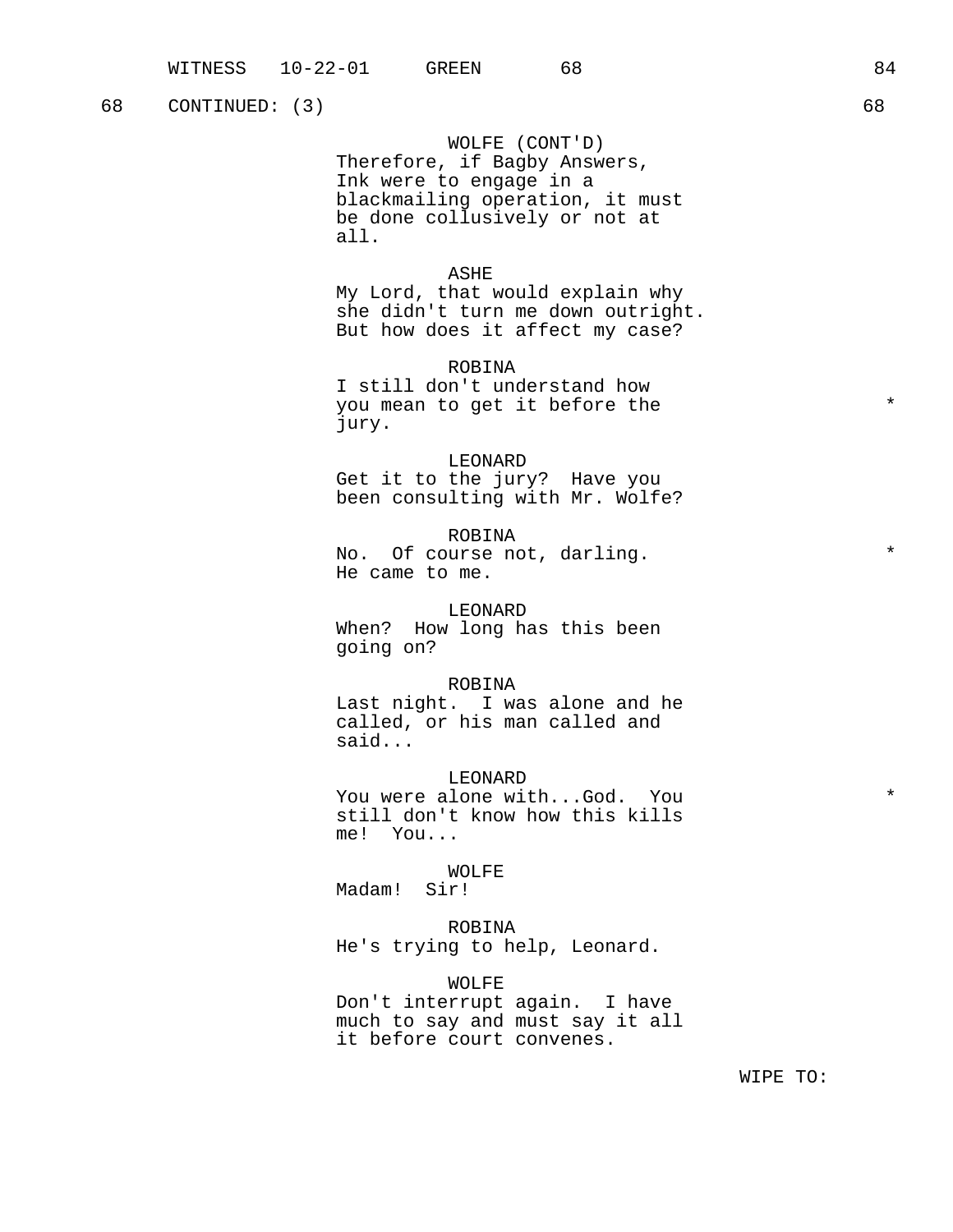69 INT. COURTROOM - DAY 69

The courtroom is packed to the rafters. The BAILIFF is calling Wolfe's name to no avail.

> BAILIFF Nero Wolfe. Is Nero Wolfe present?

No answer. The Judge looks to Mr. Mandlebaum who shrugs.

JUDGE Can you proceed?

Then the doors to the courtroom open and Wolfe makes an entrance, his cane clearing way for him. Archie follows. All eyes go to him as he makes his way to the bench.

> JUDGE (CONT'D) Why, Mr. Wolfe. How kind of you join us. Do you intend to \* stay this time? \*

> WOLFE I will stay until I have  $\begin{array}{ccc}\n\bullet & \bullet & \bullet \\
> \bullet & \bullet & \bullet & \bullet\n\end{array}$ completed my testimony.

JUDGE You knew you were to testify yesterday. Why did you leave then?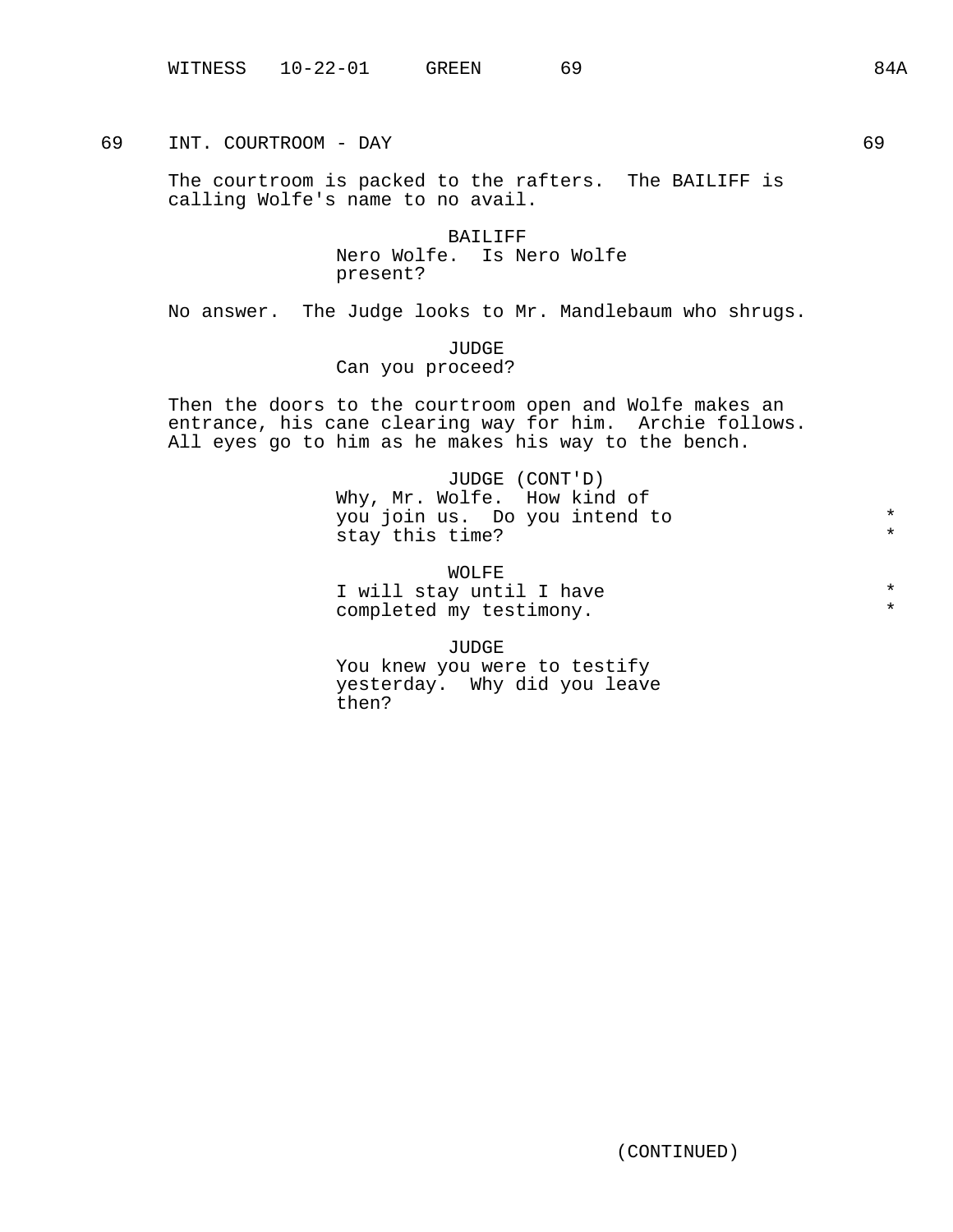## 69 CONTINUED: 69

## WOLFE

I was impelled by a motive which I thought imperative. I can expound it now if you so order, but I would rather plead on the contempt charges later if the court will permit. I will still be here.

JUDGE Indeed you will. You're under arrest.

WOLFE No sir, I am not.

JUDGE You're not under arrest.

WOLFE No, sir. I came here voluntarily.

JUDGE

Well, you are now. Officer, this man is under arrest. But I will allow you to answer the contempt charges later. Bailiff?

The Bailiff holds out a Bible as Wolfe is seated. Wolfe raises his right hand.

BAILIFF

Do you swear to tell the truth, the whole truth and nothing but the truth, so help you God?

WOLFE

I do so affirm.

JUDGE Proceed, Mr. Mandelbaum.

MANDELBAUM Well, Mr. Wolfe, now that I've finally got you on the stand, I may have to keep you until  $*$ tomorrow.

WOLFE You have always been doggedly thorough, Mr. Mandlebaum.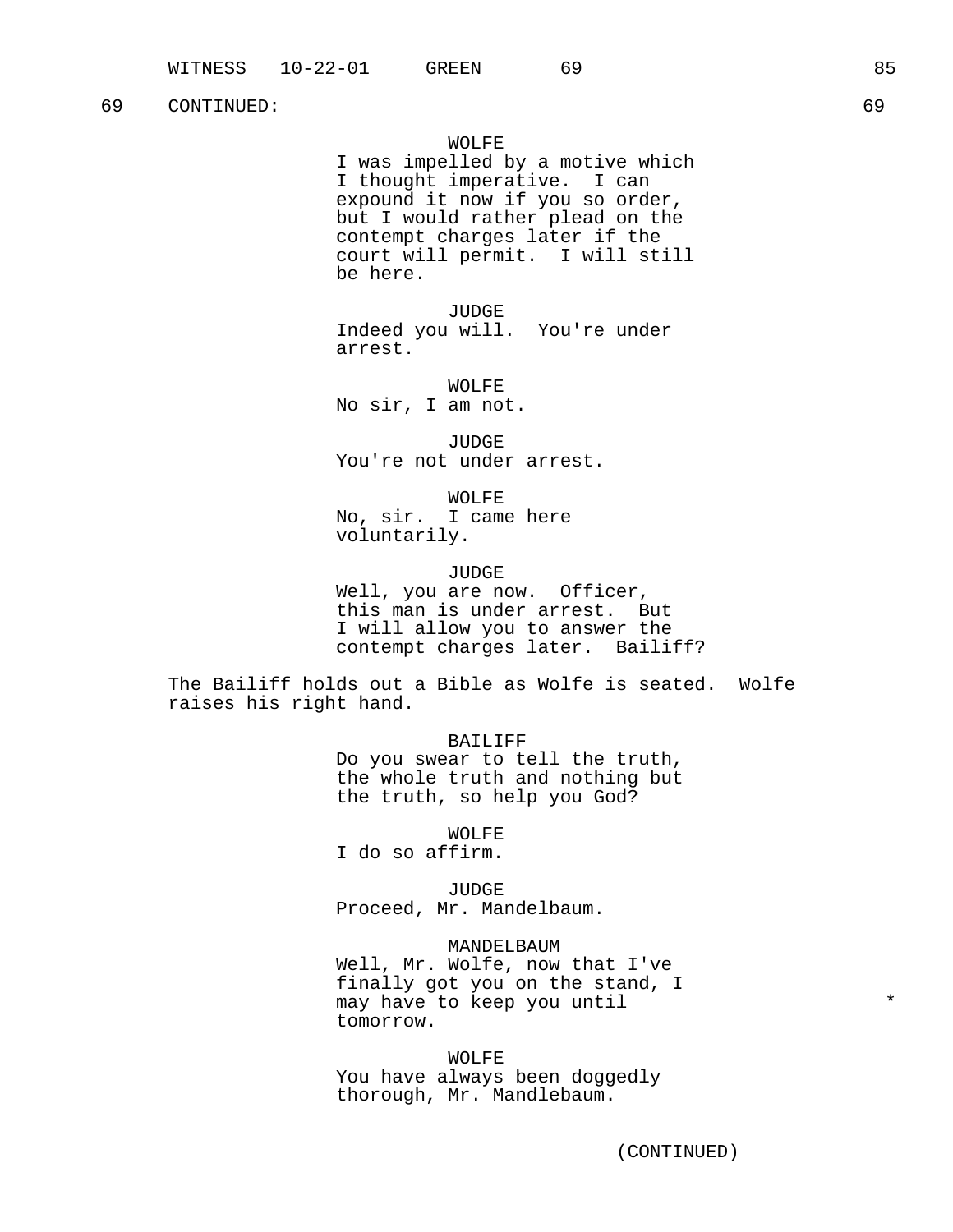# 69 CONTINUED: (2) 69

The courtroom titters. Mandlebaum bristles.

## MANDELBAUM

And you are very famous, Mr. Wolfe. Perhaps even deservedly so. But we observe formalities in the courtroom in order that the rule of law can be preserved. So, for the record, please state your name, address and occupation.

## WOLFE

Gladly. I am Nero Wolfe, a licensed private detective. My office and my home are at the same address: 914 34th Street, Manhattan, New York City, New York State.

#### MANDELBAUM

Have you ever met the defendant in this case?

WOLFE Mr. Leonard Ashe? Yes.

## MANDELBAUM

Under what circumstances did you meet Mr. Ashe?

#### WOLFE

He said he wished to hire me to learn the identity of the phone operator who was assigned to his phone and to propose to her that she spy on his wife.

# MANDELBAUM

Did he say why he wished to make this arrangement?

WOLFE

No. But I surmised...

#### DONOVAN

Objection your honor. Conclusion of the witness as to the intention of the defendant.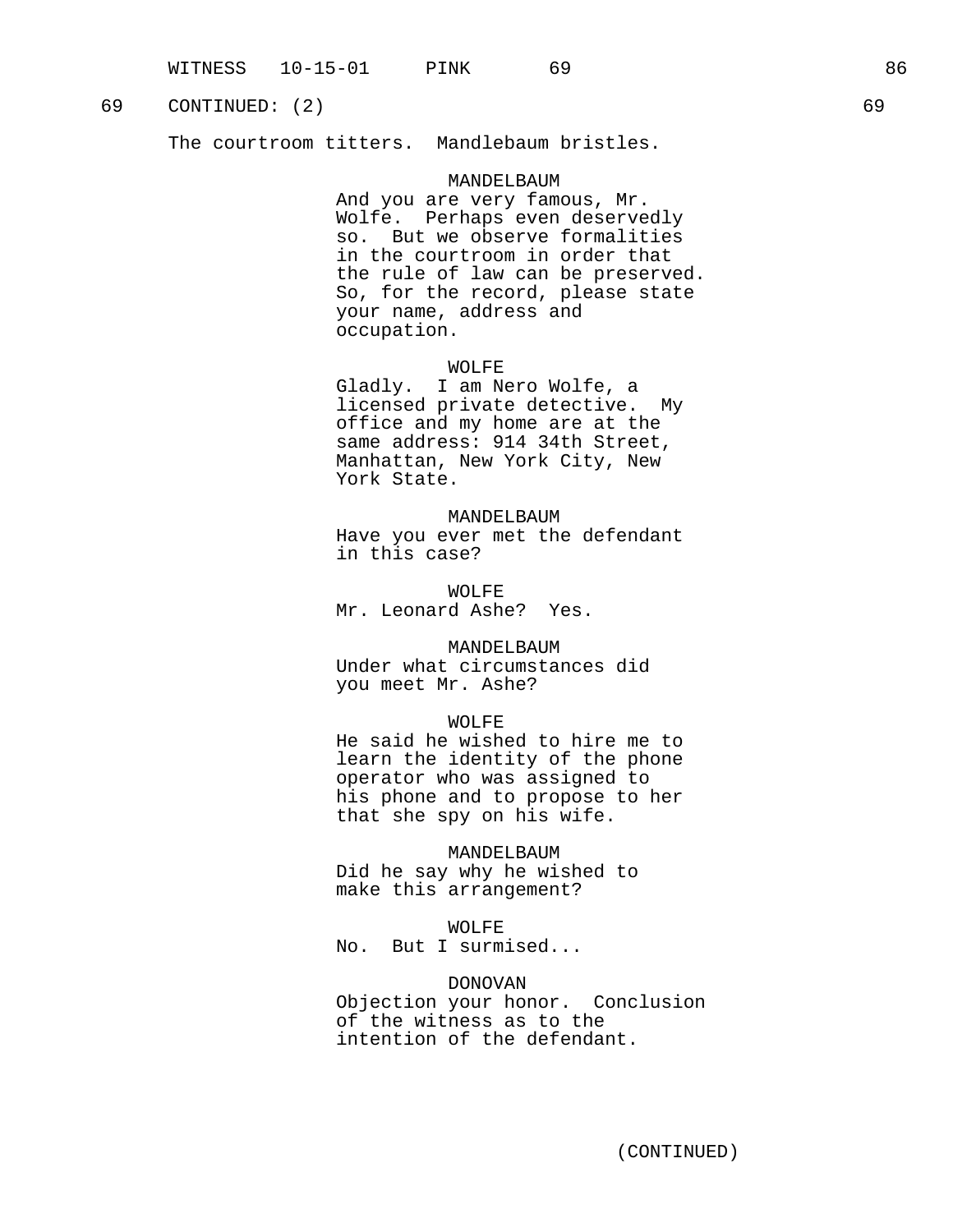69 CONTINUED: (3) 69

### MANDELBAUM

Just answer the question, Mr. Wolfe. Yes or no. Did Mr. Ashe suggest any inducement to Marie Willis to participate in his scheme?

### WOLFE

No, he did not name an actual sum but he indicated...

## DONOVAN

Your honor...

## MANDELBAUM

Not what he indicated. What he said. Strike all of his answer except the word, "No"; your answer is "No" Mr. Wolfe. Yes or No.

# WOLFE

No.

MANDELBAUM What else did Mr. Ashe say to you?

(MORE)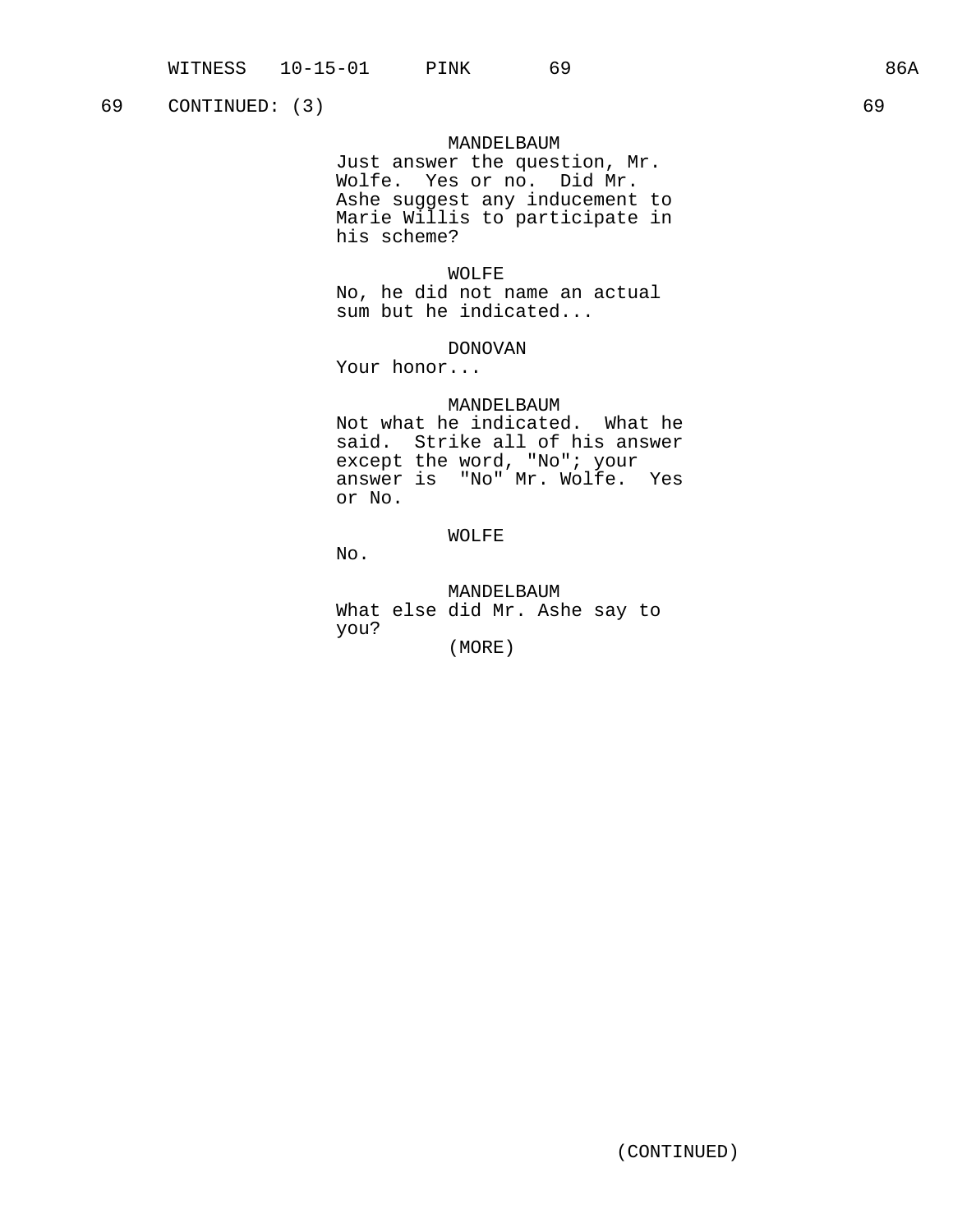69 CONTINUED: (4) 69

MANDELBAUM (CONT'D) (no answer) Mr. Wolfe?

## WOLFE.

I would like to be sure I understand the question. Do you mean what I said that day, or on a later occasion?

MANDELBAUM That day, of course. What later occasion?

WOLFE Are you asking me...?

# MANDELBAUM

(attacking) In your deposition, you swore you hadn't seen Leonard Ashe before or after July 13th.

WOLFE That was true then. We met again.

#### MANDELBAUM

When?

WOLFE In this building at half past  $*$ eight this morning.

MANDELBAUM You met and spoke with the defendant in this building at nine o'clock this morning, today?

#### WOLFE

His wife arranged to see him and she allowed me to accompany her.

MANDELBAUM And was Mr. Donovan, the defense counsel, present?

#### WOLFE

No, sir.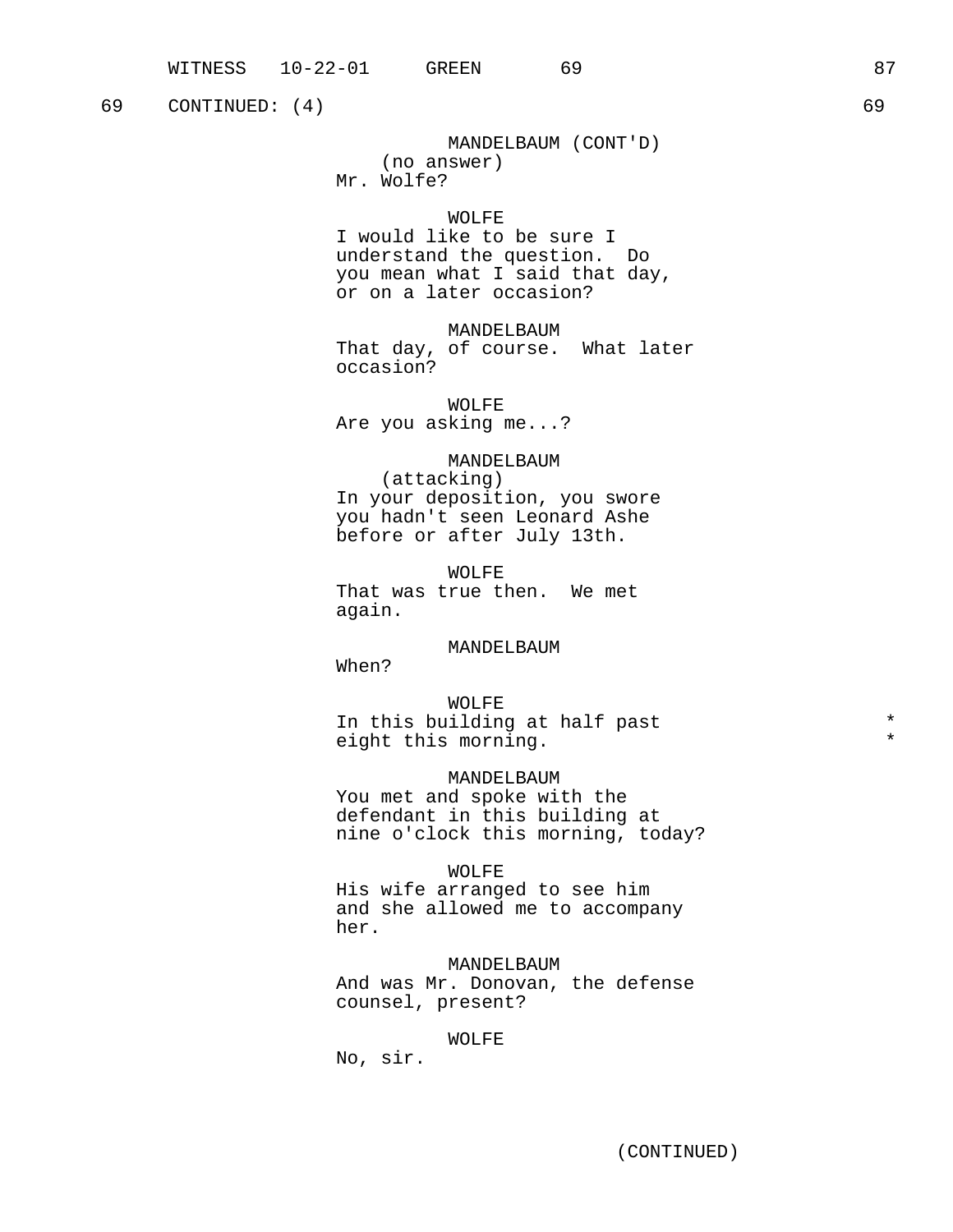WITNESS 10-22-01 GREEN 69 87A

69 CONTINUED: (5) 69

Donovan is on his feet speaking. Mandlebaum doesn't hear him.  $\star$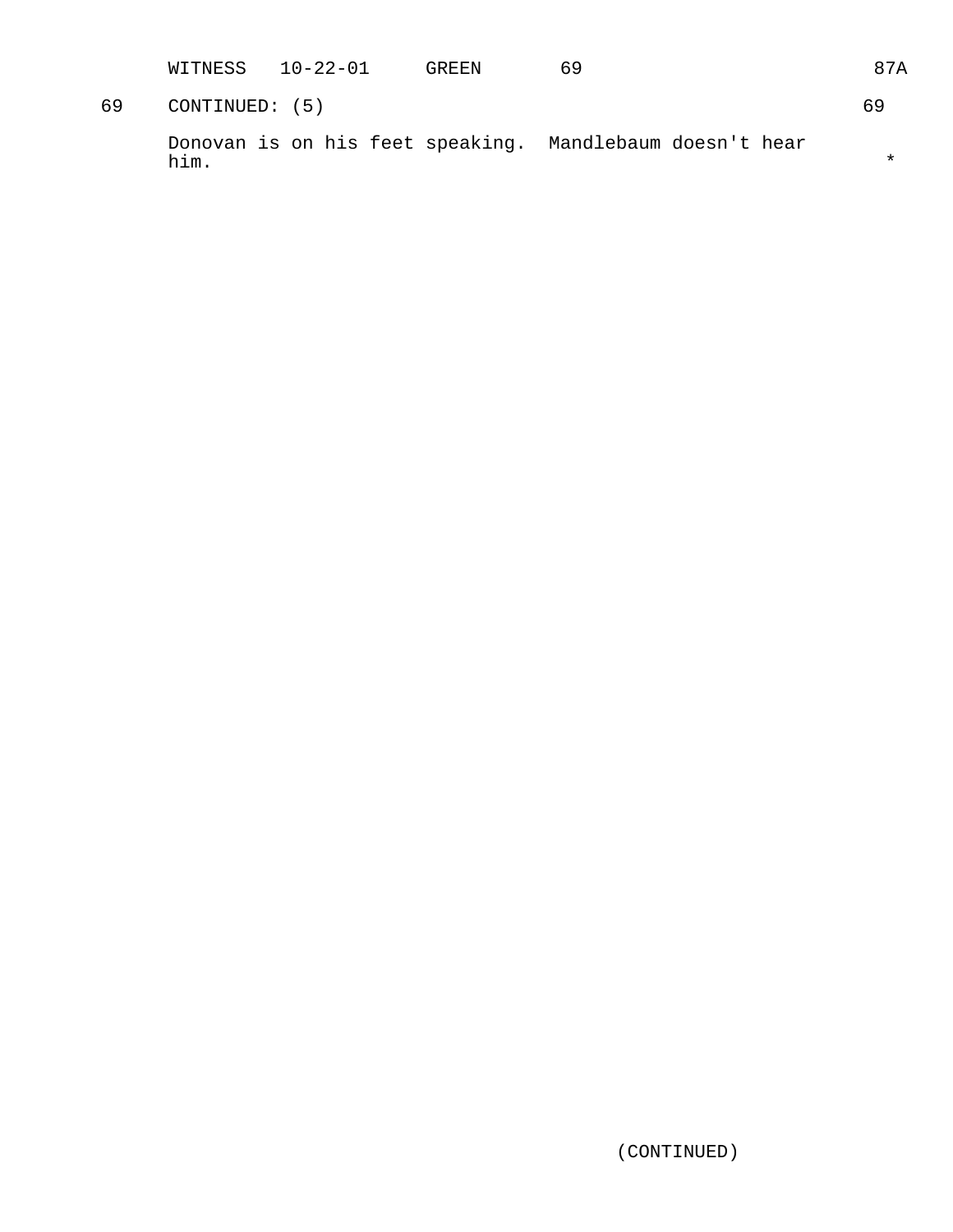69 CONTINUED: (6) 69

DONOVAN I would like state for the record, that I knew nothing of this.

MANDELBAUM Don't you know that it is a misdemeanor for a witness for the State to talk with the defendant charged with a felony?

WOLFE We didn't discuss my testimony.

MANDELBAUM What did you discuss?

WOLFE Matters which I thought would be of interest to him.

MANDELBAUM What exactly did you say, Wolfe?

Wolfe suddenly looks almost pleased with Mandelbaum, who hesitates, unsure. Wolfe glances at Donovan. Mandelbaum whips around and looks at Donovan, who shakes his head.

> ARCHIE (V.O.) The fat son of a gun had put it over. Having asked him directly, Mandelbaum couldn't possibly keep Wolfe's theories from the jury, unless Jimmy Donovan was a sap.

JUDGE Do you wish to withdraw the question, Mr. Mandlebaum?

#### MANDELBAUM

Oh no, no. I'm absolutely fascinated. You didn't discuss your testimony. What did you discuss?

WOLFE

I told him that yesterday, as I sat in this courtroom, I became aware that significant questions concerning the murder were unanswered and that made my (MORE)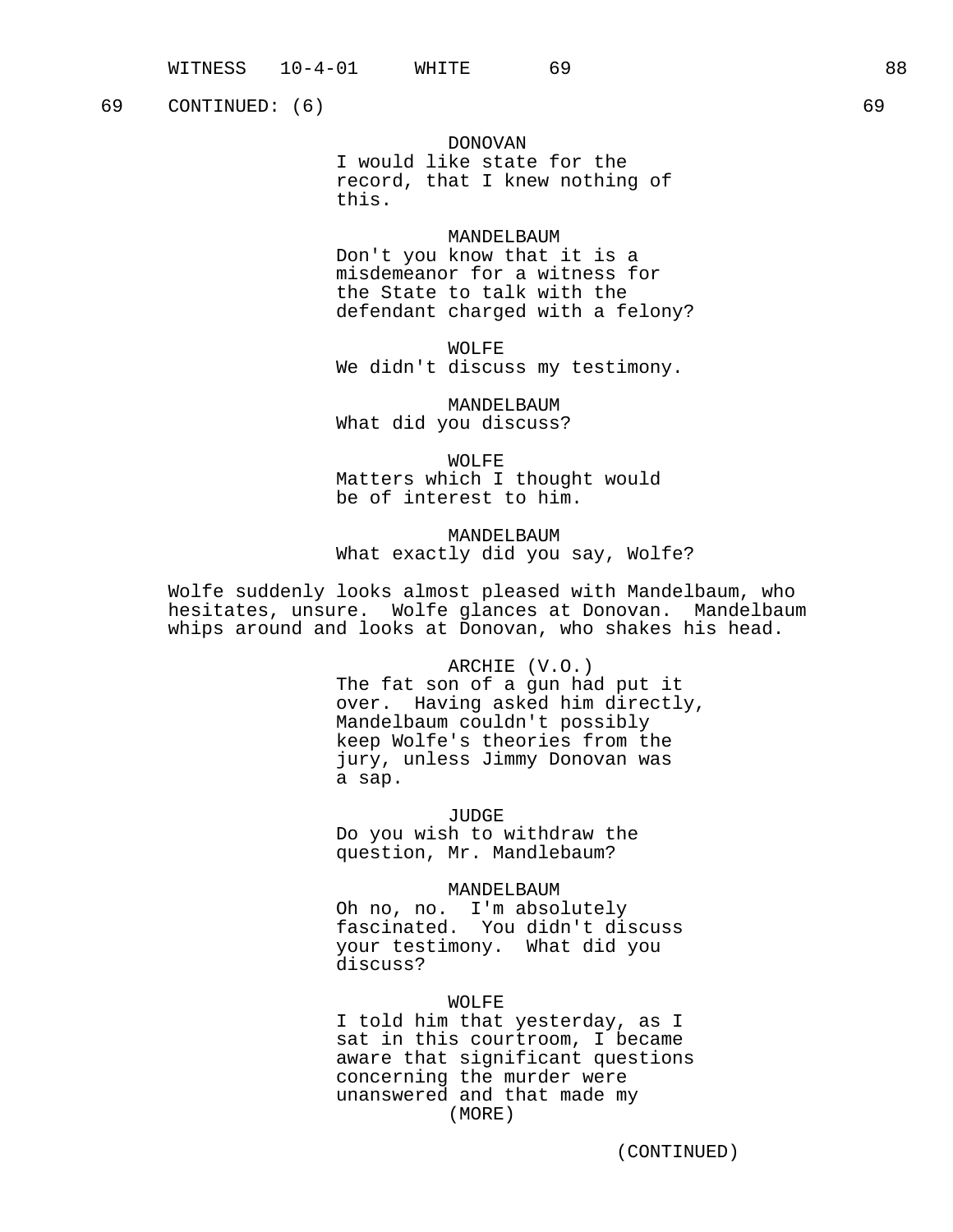69 CONTINUED: (7) 69

WOLFE (CONT'D)

position as a witness for the prosecution an uncomfortable one.

MANDELBAUM

On behalf of the State of New York, I apologize.

### WOLFE

I told him further that I left this courtroom to make the investigation which the police should have undertaken had they not been so enamored of the idea that Ashe was guilty.

#### MANDELBAUM

You are not now answering the question of your contempt charges. Did you say anything relevant to this case?

### WOLFE

I detailed to him my suspicion that Bagby Answers had been used as a blackmailing operation.

## MANDELBAUM

Surely, this is just surmise, Mr. Wolfe.

### WOLFE

Not at all. I told Mr. Ashe that when I left the court and visited there, the operators at Bagby Answers tolerated my rudeness beyond reason; I learned their personal expenditures far exceeded their salaries. An associate of Bagby's offered me five thousand dollars for services which he would not specify. When I declined his bribe, he offered me ten. And most significant, I told Mr. Ashe that last night Helen Weltz phoned me.

MANDELBAUM How long were you with Mr. Ashe?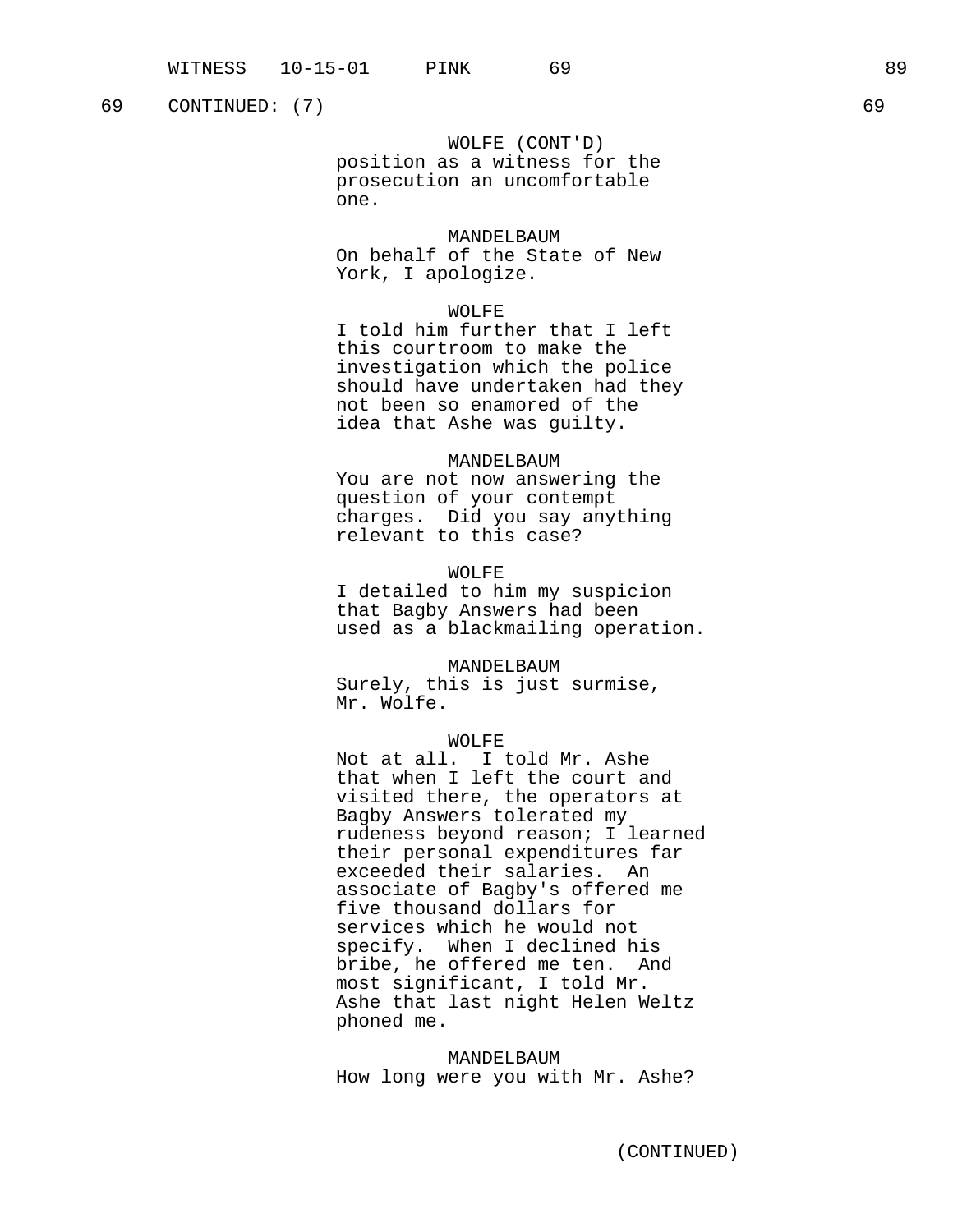69 CONTINUED: (8) 69

# WOLFE A half an hour.

### MANDELBAUM

Half an hour? WOLFE

I can say a lot in half an hour.

## MANDELBAUM

No doubt. But the court's and the jury's time cannot be spent on irrelevancies. Did you make any suggestions to Mr. Ashe regarding his defense?

#### WOLFE

No.

MANDELBAUM Then why did you seek the interview, Mr. Wolfe? Were you seeking employment?

## DONOVAN

One moment. Your Honor, surely this is cross-examination and I object to it.

JUDGE

The objection is sustained. Mr. Mandelbaum, you know the rules of evidence. Examine him upon the merits.

MANDELBAUM

Your honor, I... (takes a moment) ...have no more questions.

The Judge looks long and hard at Wolfe.

#### JUDGE

Mr. Wolfe. Your reputation precedes you to this witness stand. I must say that as a reader of newspapers, it is an entertaining one. However, as jurist, I read of your exploits with an unquiet heart. (MORE)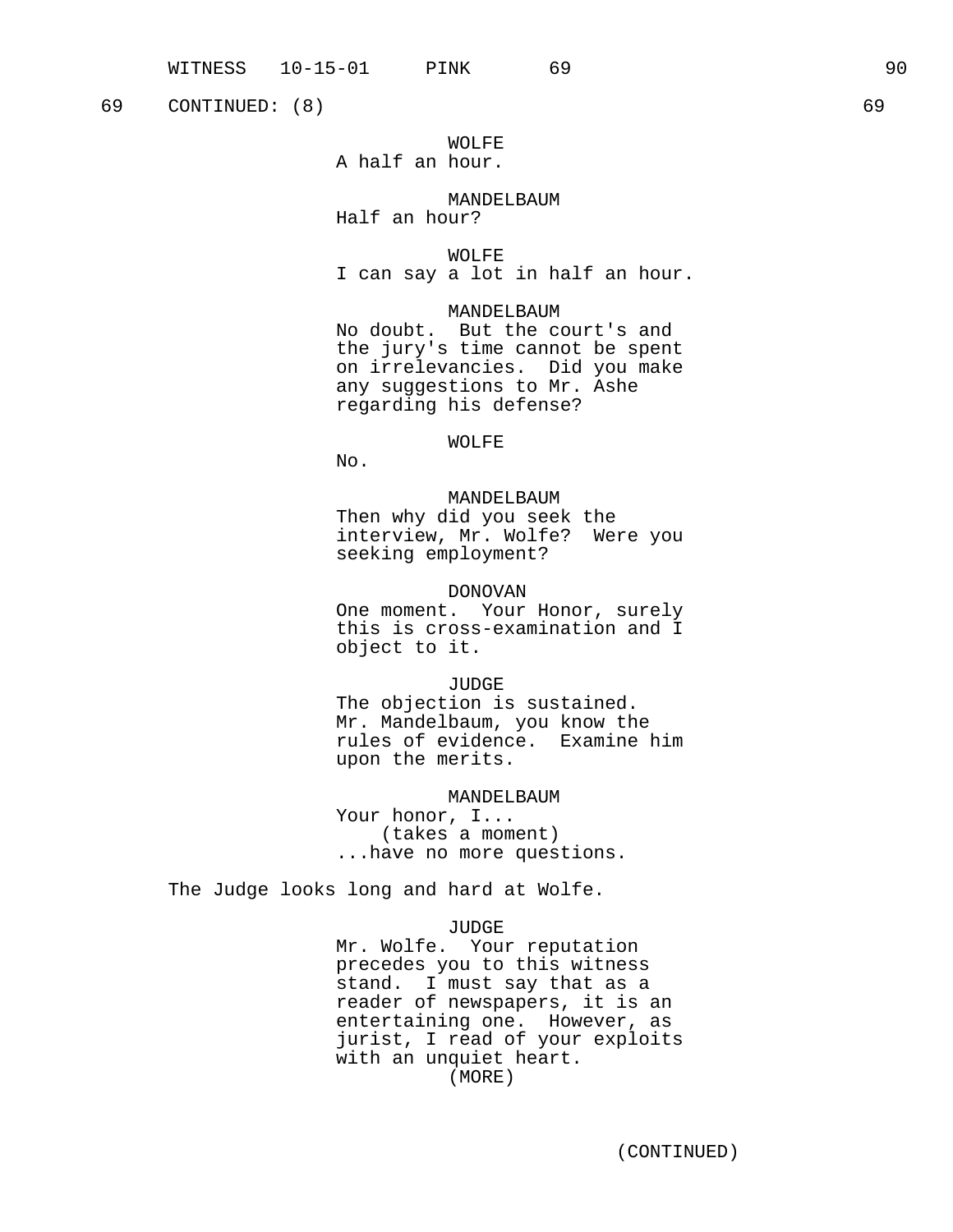JUDGE (CONT'D)

From the judicial point of view, you have often taken it upon yourself to be the judge of matters best left to officials who are bound by the rules of evidence and who have sworn to uphold the Constitution. You have on occasion acted as judge, jury and executioner. I would not find it at all entertaining if you tried one of your shenanigans in my courtroom in order to cause a mistrial intending to get your client released.

## WOLFE

He is not my client, sir, and I have only one interest - that justice be served.

#### JUDGE

That is my point. Your idea of justice and that of the law's may be different.

#### WOLFE

I accept that analysis.

## JUDGE

I am so pleased. But I want you to know that if there is a mistrial as a consequence of your shenanigan in the name of justice, both you and your client will see the inside of a jail.

#### WOLFE

You appear to be an intelligent man. From my reading of the law, I believe that what I am about to say falls within the rules of evidence.

#### JUDGE

Unfortunately for you, Mr. Mandelbaum, I cannot at this time see any flaw in Mr. Wolfe's reasoning. However, I reserve the right to do so. Your witness,  $*$ Mr. Donovan.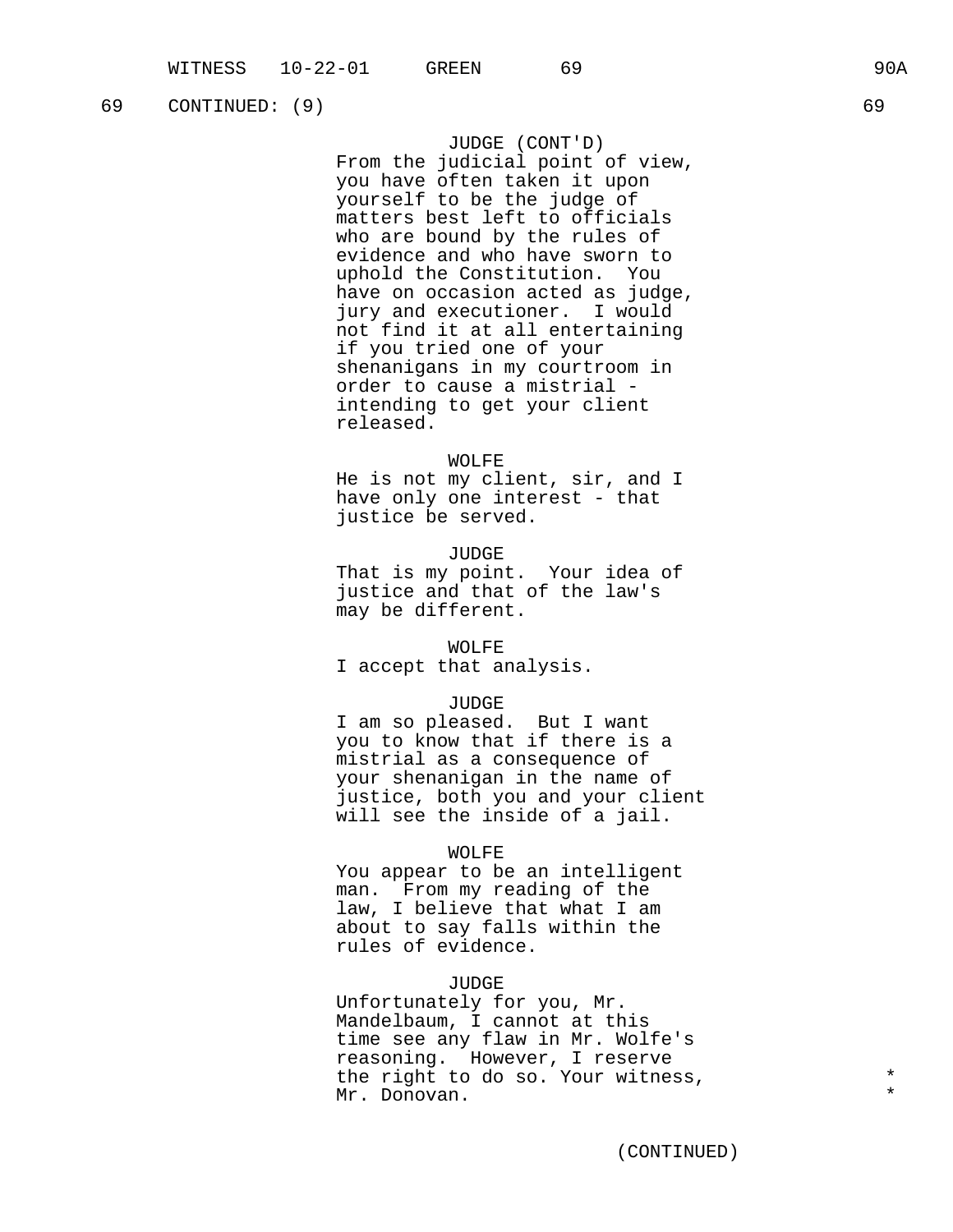# 69 CONTINUED: (10) 69

Mandelbaum sits and Donovan takes the floor.

DONOVAN Mr. Wolfe, why did you seek an interview this morning with Mr. Ashe?

WOLFE Because I wanted to tell him that I had acquired information which cast a reasonable doubt on

(MORE)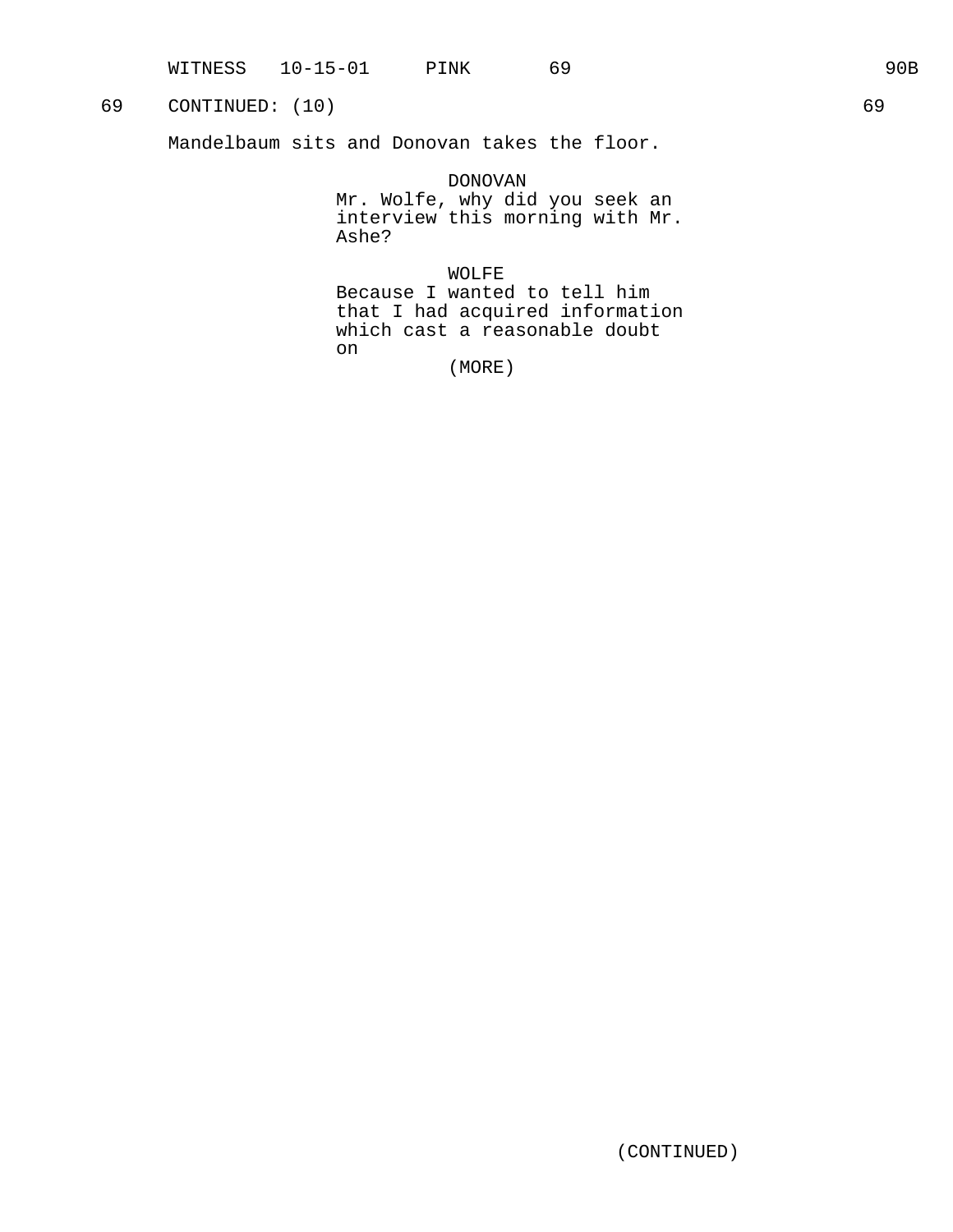69 CONTINUED: (11) 69

#### WOLFE (CONT'D)

his guilt and I wanted to get it to the jury without delay. I had concluded...

### MANDELBAUM

Objection. Your Honor. Conclusions of the witness are not admissible.

## DONOVAN

But he is merely relating what he said to Mr. Ashe as the Assistant District Attorney asked him to.

## JUDGE

The objection is overruled, Mr. Mandlebaum. Continue, Mr. Wolfe.

#### DONOVAN

You were answering the question: why did you seek an interview with Mr. Ashe.

## WOLFE

It occurred to me that if I saw Mr. Ashe the fact would probably be disclosed in the course of my examination by Mr. Mandelbaum; and if so, he would almost certainly ask me what had been said. If he did not, then you would, Mr. Donovan, and I would be able to make my case to the jury. Therefore, I sought an interview with Mr. Ashe.

A bubble of sound bursts as the courtroom absorbs this. The judge frowns at Wolfe. The lawyers approach and whisper furiously. One of the jurors makes a noise and the other jurors look at him. Someone titters. Then Judge shrugs and waves Mr. Donovan on.

> DONOVAN Please tell the jury what you said to him.

#### WOLFF.

I told him that Helen Weltz came to see me last night and confessed

(MORE)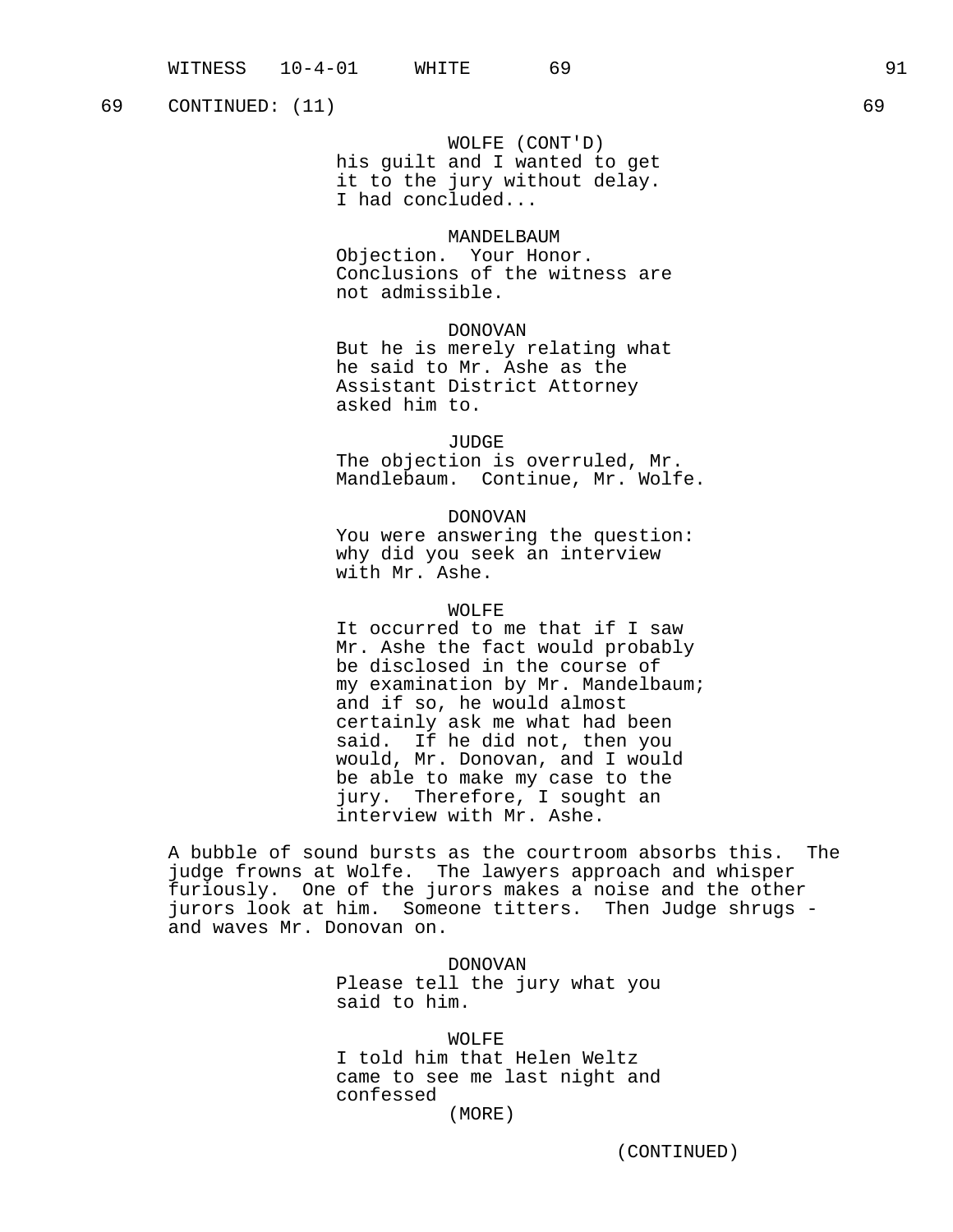69 CONTINUED: (12) 69

WOLFE (CONT'D)

that Bagby Answers, Inc. had been used as a blackmailing operation for years. All of the switchboard operators had been party to it, including Marie Willis. Their dean, Alice Hart, collected the information, she gave it to Bagby and Unger who used the personal secrets she had culled to blackmail...

GUY UNGER, ALICE HART AND BELLA VELARDI

suddenly jump to their feet and start heading for the door. All eyes go to them.

> ARCHIE Guard. That's Alice Hart in front!

Judge Corbett slams down his gavel.

JUDGE No one is to leave the room!<br>Officer detain these people as  $*$ Officer, detain these people as material witnesses.  $*$ 

The GUARD detains Miss Hart, Guy Unger and Miss Velardi and guides them back to their seats.

> JUDGE (CONT'D) Continue, Mr. Wolfe.

WOLFE Is it necessary for me to go on repeating the phrase, "I said."?

JUDGE

Not if you confine yourself strictly to what you said to Mr. Ashe this morning.

WOLFE

I shall do so. As I was saying. Guy Unger and Clyde Bagby gave the girls cash. In three years, Miss Weltz received over 15,000 \* dollars.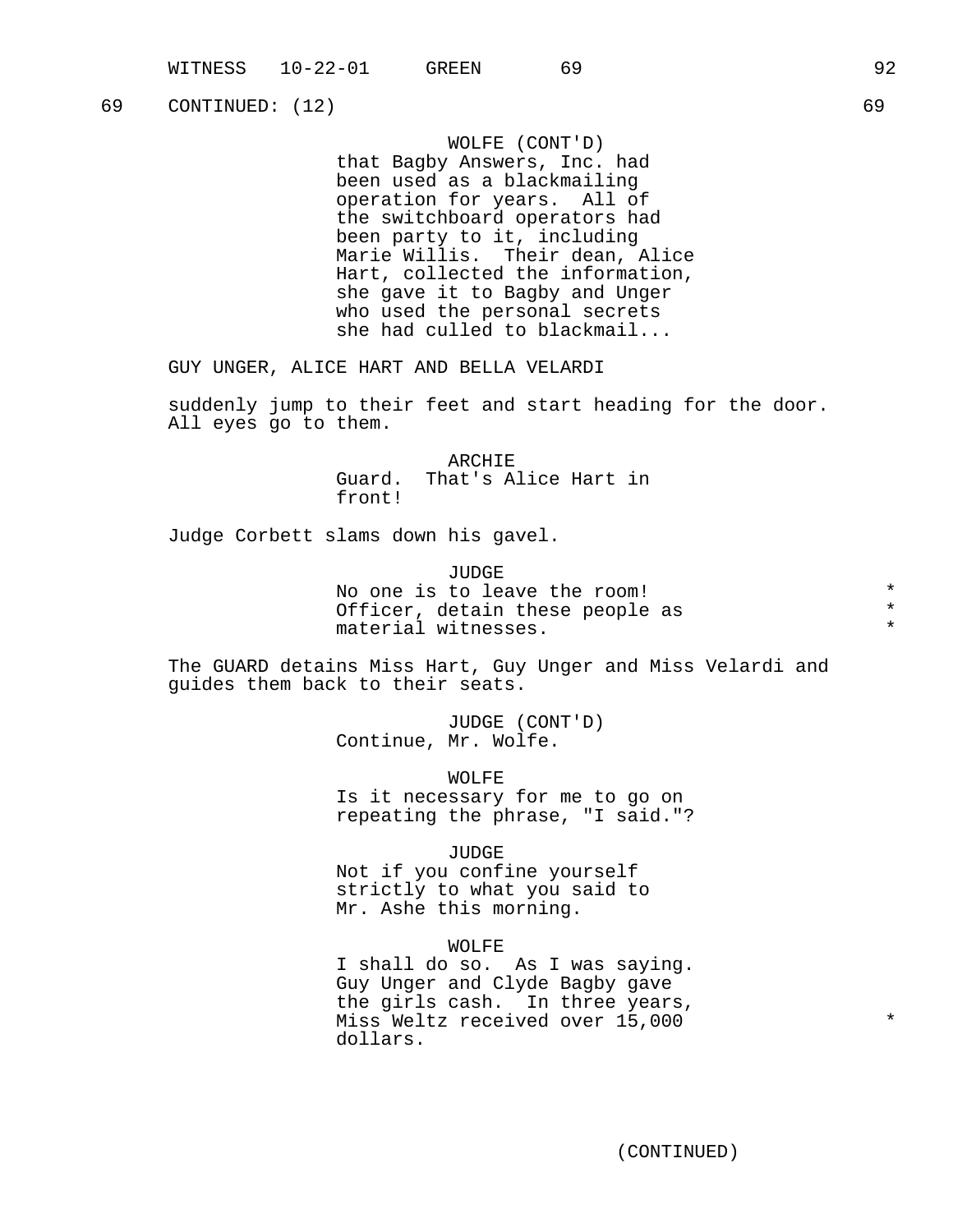69 CONTINUED: (13) 69

## JUDGE

This is fascinating, but earlier you alleged that you could establish a reasonable doubt of Mr. Ashe's guilt.

#### WOLFE

Yes, your Honor. According to Miss Weltz, Marie Willis had been ordered by both Unger and Bagby to accept Ashe's proposal to spy on his wife and she had refused. She announced that she would quit, and tell Mrs. Ashe everything - making her an intolerable peril to the whole operation. I believe this establishes a clear motive for all of them and provides reasonable doubt of Mr. Ashe's guilt.

## JUDGE

Did you go on to speculate as to a probable replacement for Mr. Ashe?

#### WOLFE

Yes. The conditions of the murder - the closed windows, the position of the victim made it likely that the perpetrator was a co-worker. I considered the most promising candidate to be Mr. Bagby. He has the most to lose. And all the others had established alibis, on boats, in cars. By his own testimony, Mr. Bagby dined not six blocks from the office.

BAGBY

He's lying. I went home!

## WOLFE

And from there he called Mr. Ashe and enticed him to the office to find the body. I leave the timetable to the police, they are extremely efficient with timetables. (MORE)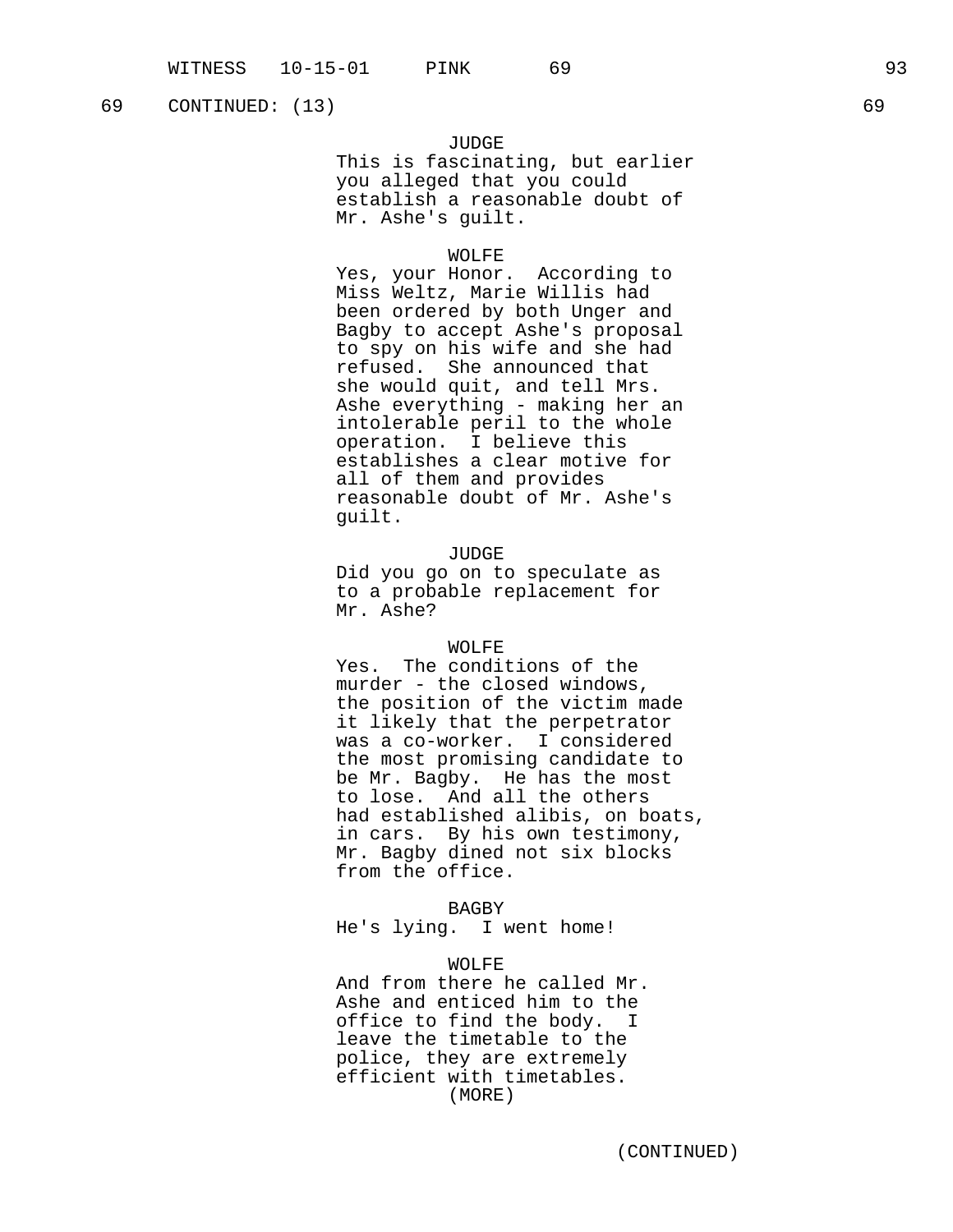# 69 CONTINUED: (14) 69

WOLFE (CONT'D)

Now I would now like to plead to the charge of contempt, if I  $*$  $\mathfrak{m}{\rm a}\mathfrak{y}$ ...  $\qquad \qquad \star$ 

#### JUDGE

You may not. You know quite \* well you have made that charge frivolous. It is dismissed. (to Donovan) Are you through with this witness, Mr. Donovan?

WOLFE Yes, your Honor. No more questions.

JUDGE Mr. Mandelbaum?

### MANDELBAUM

Your Honor will appreciate it if I confess I find myself in an extraordinary predicament. I feel I am entitled to consider the situation. I would like to retire and consult with my colleagues. Therefore I ask for a recess and would like the material witnesses made available for questioning.

JUDGE

You may step down, Mr. Wolfe. Alice Hart, Bella Velardi, Guy  $*$ Unger, and Clyde Bagby will come forward. The rest of you will keep your seats and preserve order.

The courtroom immediately dissolves into an uproar. Robina Keane springs up from her seat on the front bench and throws her arms around Wolfe's neck as he leaves the witness stand and presses her cheek to his. An army of photographers leap to their feet and start taking pictures.

A NEWSPAPER PHOTO OF WOLFE AND ROBINA

embracing, frozen in time.